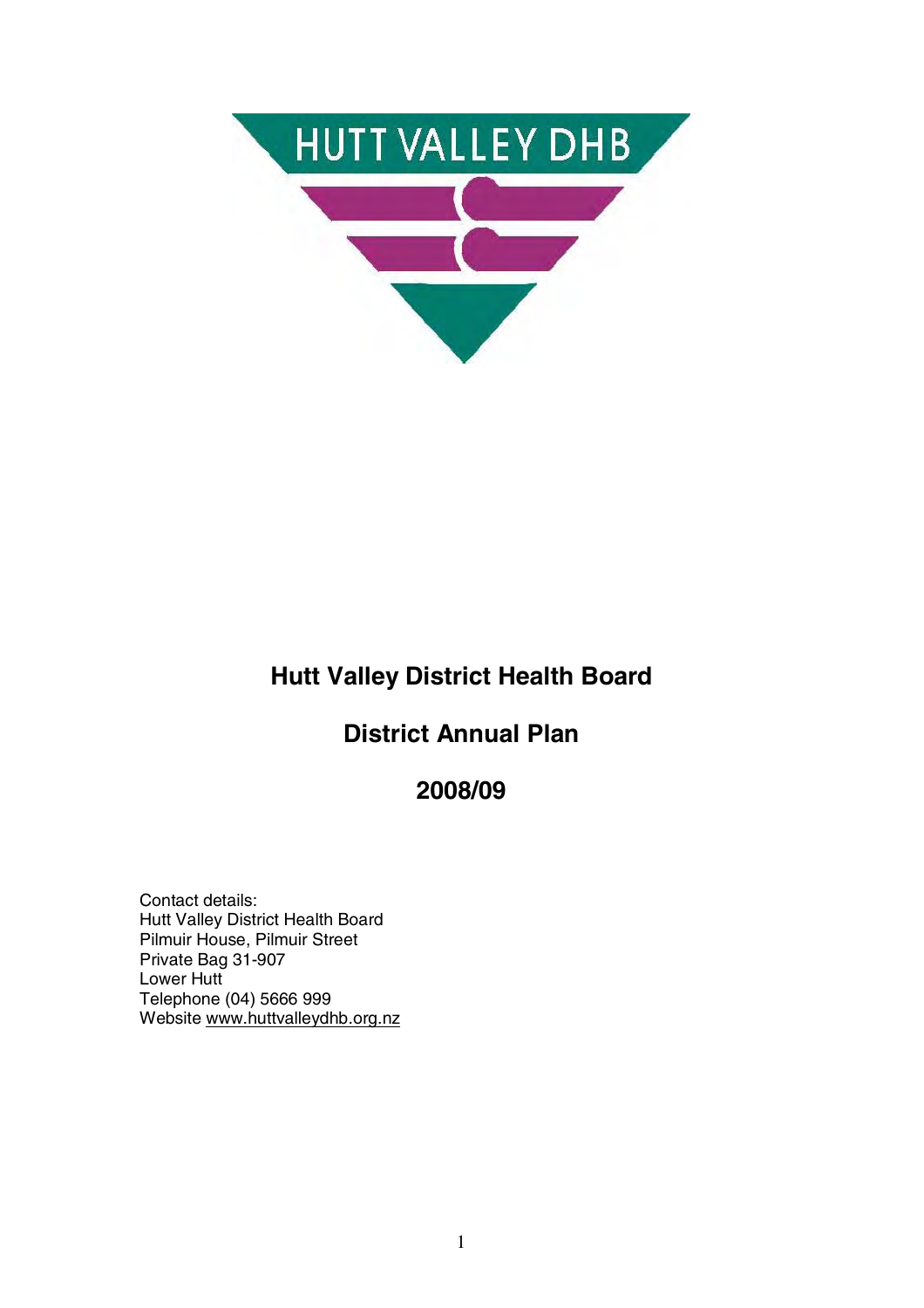## **Mihi**

Tihei - mauriora He honore he kororia ki te Atua He maungarongo ki te whenua He whakaaro pai ki te tangata

E mihi ana tenei ki a Te Atiawa otira ki nga iwi o te motu e noho mai nei i roto i te rohe o Awakairangi ara Te Upoko o te Ika.

Tenei te karanga, te wero, te whakapa atu i a tatou katoa kia horapa, kia

whakakotahi o tatou kaha i te whakatikatika o tatou mauiui. He aha ai, he oranga mo te tangata.

Kei i a te Poari Hauora o Awakairangi te mana tiaki putea Me ki e rua nga whainga o te Poari.

Ko te whainga tuatahi ko te tohaina o te putea ki nga wahi e tika ana.

Tuarua ki a waihangatia katoa nga ratonga he painga mo te iwi.

No reira e raurangatira ma kei roto i a tatou ringaringa te korero.

No reira haere whakamua, pumau ra ki te kaupapa o te Hauora. Tena koutou katoa.

### **Greetings**

All honour and glory to our maker. Let there be peace and tranquility on earth. Goodwill to mankind.

The Hutt Valley District Health Board respects Te Atiawa and acknowledges the community of the Hutt Valley.

This is the cry, the challenge to all concerned to collectively unite our efforts in addressing and improving the health needs of the community.

The Hutt Valley District Health Board's District Strategic Plan has specific responsibilities in providing equitable funding in the continual delivery of core services. The ultimate goal of the Hutt Valley District Health Board is the wellness of

the community.

Therefore the community collectively needs to grasp with both hands the initiative to be involved and committed.

So let's move forward.

Tena koutou katoa.

## **Hutt Valley DHB Vision, Mission and Values**

# **Whanau Ora ki te Awakairangi**



- **Vision** Healthy People, Healthy Families, Healthy Communities Whanau Ora ki te Awakairangi
- **Mission** Working together for health and wellbeing
- **Values** 'Can do' leading, innovating and acting courageously Working together with passion, energy and commitment Trust through openness, honesty, respect and integrity Striving for excellence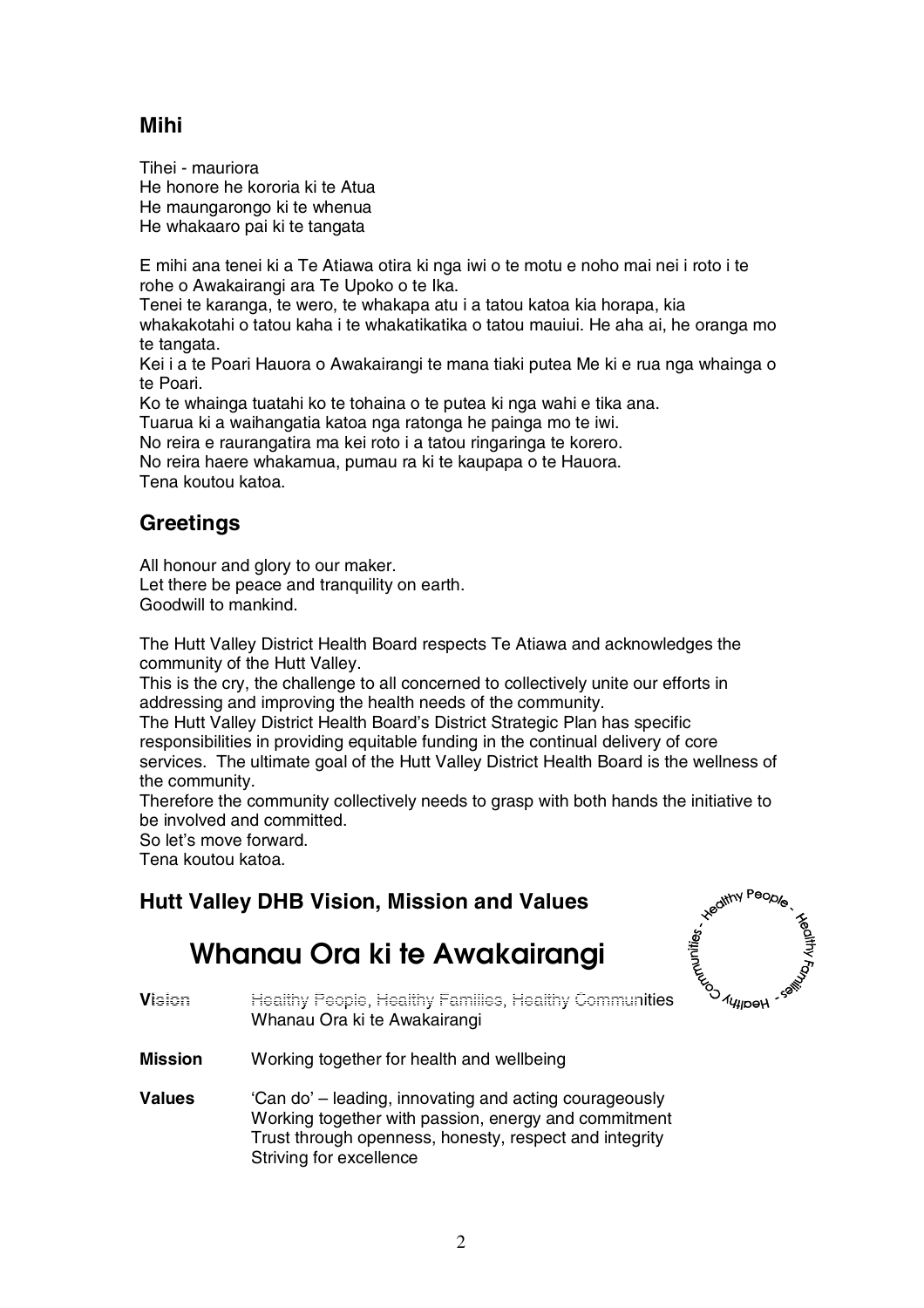# **Table of Contents**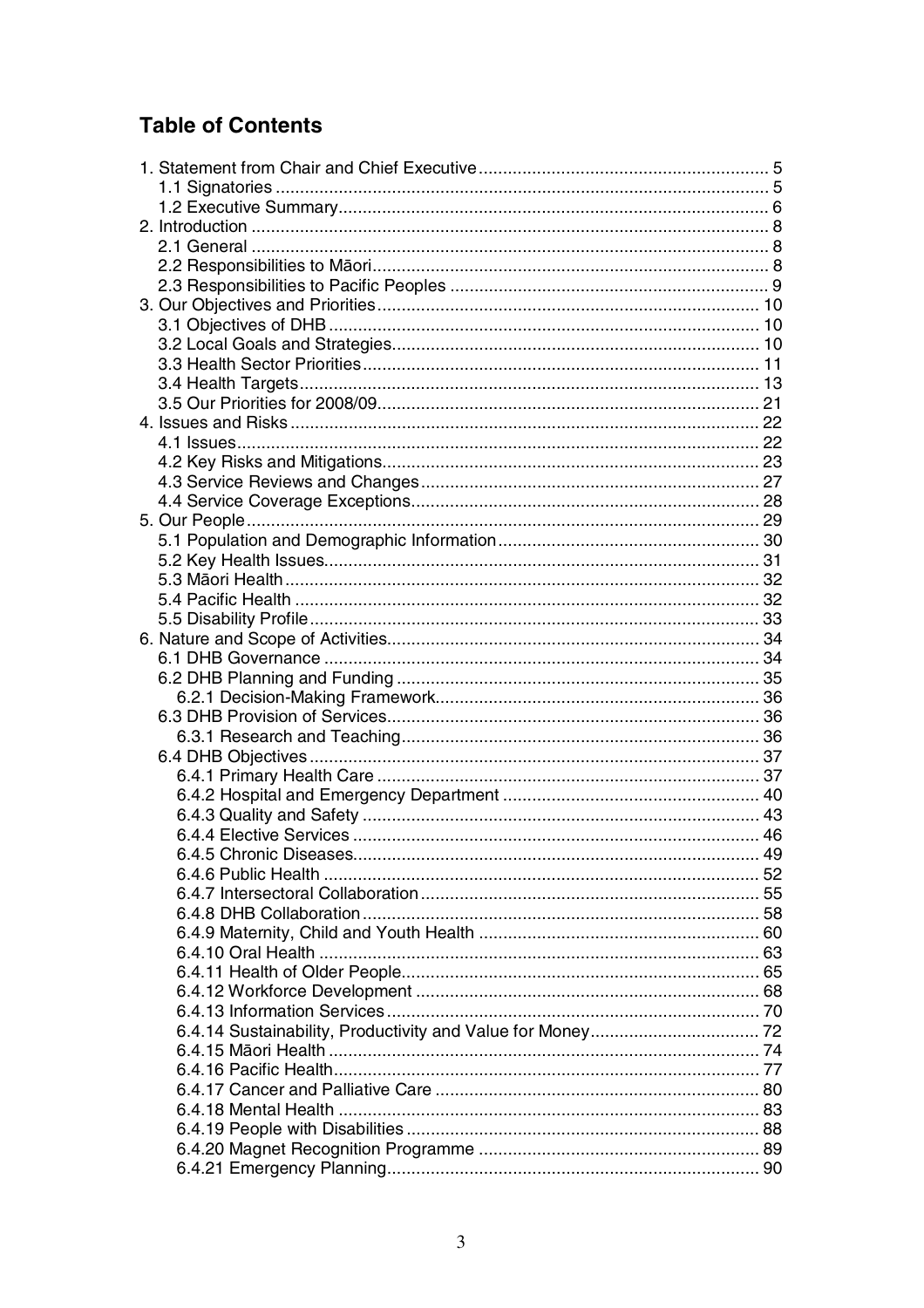| 7.2.2 Funder…………………………………………………………………………………… 95 |  |
|-------------------------------------------------|--|
|                                                 |  |
|                                                 |  |
|                                                 |  |
|                                                 |  |
|                                                 |  |
|                                                 |  |
|                                                 |  |
|                                                 |  |
|                                                 |  |
|                                                 |  |
|                                                 |  |
|                                                 |  |
|                                                 |  |
|                                                 |  |
|                                                 |  |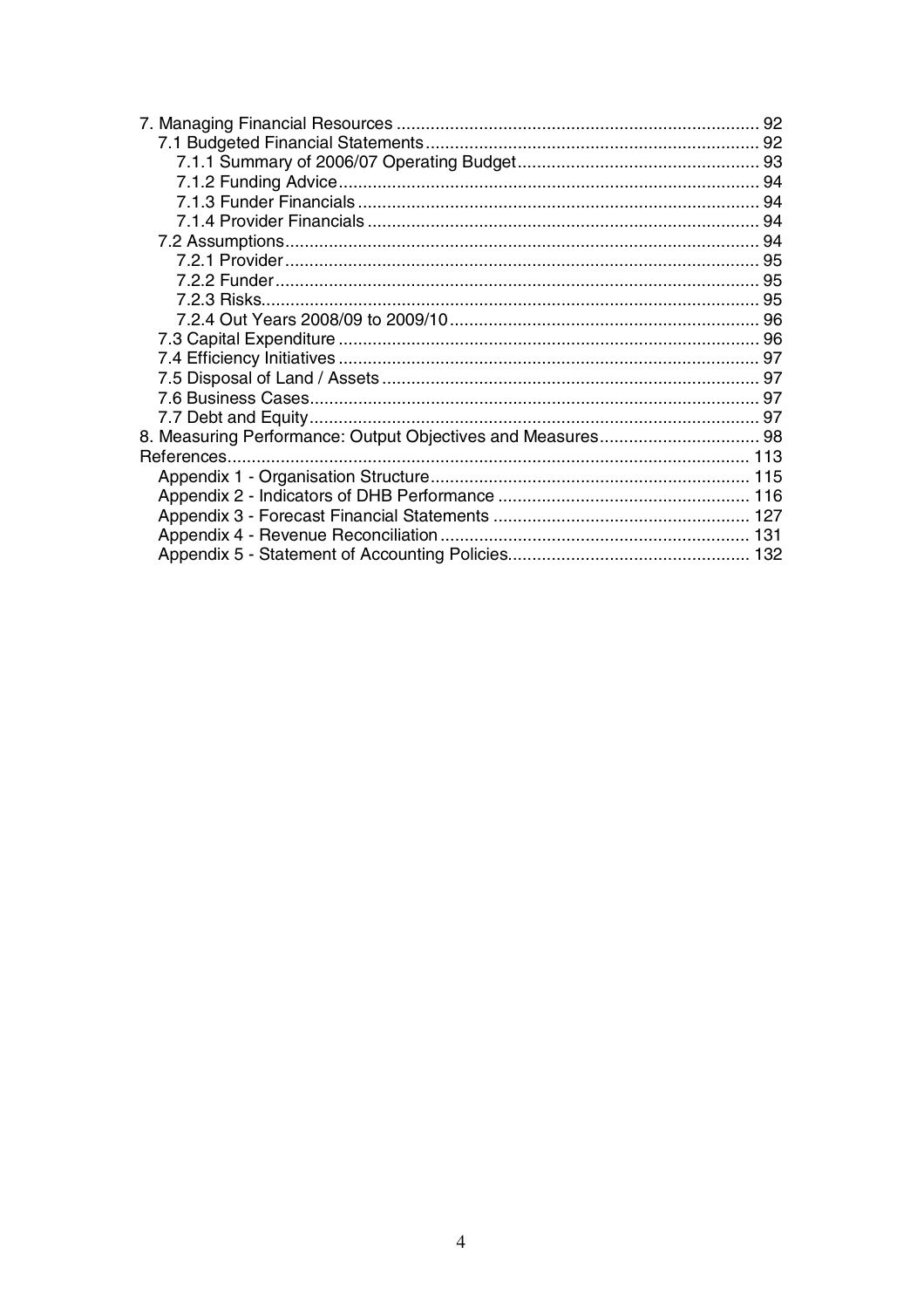# **1. Statement from Chair and Chief Executive**

We are pleased to present Hutt Valley District Health Board's District Annual Plan (DAP) for the 2008/2009 year. We again face a challenging year as we seek to return to the breakeven status we had maintained in the five years prior to the last financial year (2007/2008). As we did in the last year, Hutt Valley DHB will be focussing on meeting elective surgery targets, on progressing the essential expansion of Hutt Hospital and on maintaining the continued cevelopment of both community-based services and services for the elderly.

At the beginning of the 2007/2008 financial year Hutt Valley DHB was declared to be an 'over-funded board', under the population based funding formula. The net result was that the DHB received no extra population growth funding. Combined with industrial agreements and actions causing above-budget expenditure and our inability to access all the extra available funding for elective surgery, these were the prime reasons for what is, at the time of writing, likely to be a substantial deficit for the 2007/2008 financial year.

However, updated census figures indicate that the Hutt Valley should not have been categorised as an 'over-funded board' and we will again receive demographic funding. Hutt Valley DHB has a strong record of financial management and we are determined to make sure that 2007/2008 was a blip. We will be working with our staff and providers to reach a break-even position in 2008/2009 so we can continue to develop appropriate health services in the Hutt Valley for the benefit of the community. We will do this through a combination of revenue generation, value-formoney and cost containment strategies.

Most important in 2008/2009 will be getting the expansion of Hutt Hospital underway so we can continue to provide safe and appropriate emergency department facilities in to the future and so we can undertake growing levels of both acute and elective surgery. This will be difficult to achieve until the hospital extensions open in 2011/2012 but with the support of our staff, providers and community we believe we can do it.

At the same time we will continue initiatives designed to strengthen the primary sector, develop services for both our older and younger people and we will look for more inter-sectoral co-operation in order to continue to reduce disparities. We have, in Hutt Valley DHB, a strong sense of our duty to our community. This DHB has proven its ability to work with its providers and community to come up with solutions which take account of everyone's needs and we will continue on that path during the period of this annual plan.

This annual plan is very much in line with the DHB's current District Strategic Plan, which was developed with great community input. It is the third annual plan under the current strategic document and we are pleased that it continues the progress envisaged in that document. During this period we will be reviewing the district strategic plan to ensure it continues to be relevant and provides the appropriate framework for our annual planning in the future.

*1.1 Signatories* 

Peter Glensor Hon. David Cunliffe

Chair Hutter Discovery David During Minister of Health Discovery Discovery Discovery Discovery Discovery Discovery Discovery Discovery Discovery Discovery Discovery Discovery Discovery Discovery Discovery Discovery Discove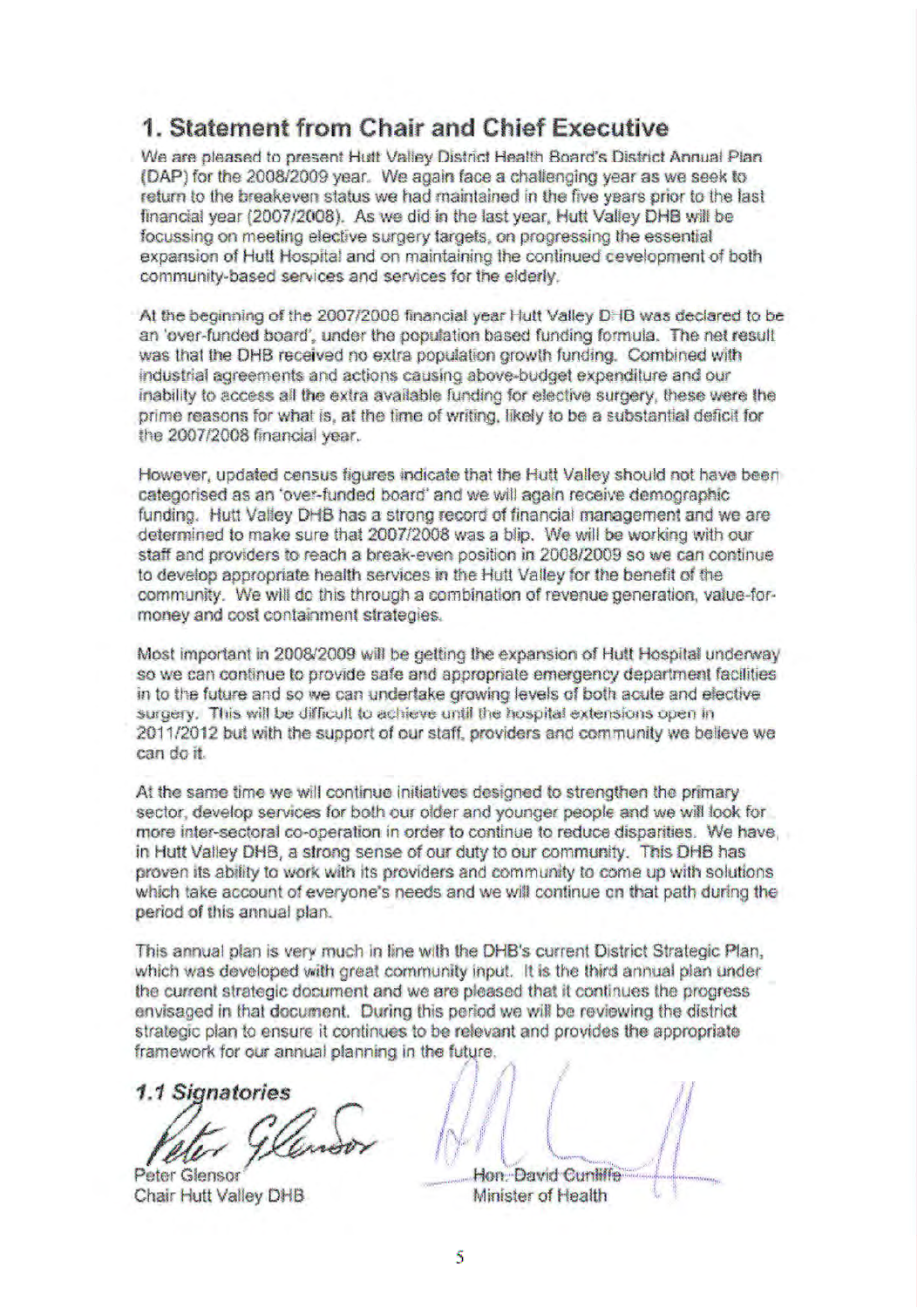# *1.2 Executive Summary*

The District Annual Plan for 2008/09 is the third to reflect the key goals and strategies of our District Strategic Plan 2006-2011. The priorities and objectives in this plan are guided by our statutory objectives as a DHB, New Zealand health sector priorities and strategic frameworks (including Ministerial priority and Health Target areas) and our District Strategic plan.

While we have identified a number of key priority areas for 2008/09 below, equally important is the approach we take to all our work in terms of how we do things. This includes:

- Improving health equity through addressing health disparities between different populations groups and communities.
- Ensuring an ongoing culture of open communication and dialogue with our communities, consumers and clinicians.
- Focusing on service access.
- Taking an innovative and continuous quality approach.
- Collaborating with providers, other DHBs and other agencies.
- Ongoing measurement and monitoring of our progress, including the Health Targets.
- Ensuring enabling services (such as finance, information technology and human resources) are prioritising in line with the DHB's operational requirements.

In terms of what we will do, our key local priorities for 2008/09 are:

- **Primary health care** Increasing access to primary health care, an increased primary workforce, improved relationships and liaison with secondary care and supporting health promotion.
- **Quality and safety** Participation in Quality Improvement Committee programme workstreams, particularly with our Improving the Patient Experience programme.
- **Elective services** Increasing access and complying with national programmes including elective service performance indicators.
- **Keeping our people well** Through Healthy Eating Healthy Action, and Healthy Housing programmes and the Keeping Well population health strategy for the greater Wellington region.
- **Services for children and youth** Through implementation of Ministerial priorities (immunisation, screening, B4 school checks and improved access to services), our *Growing a Healthy Community* plan, new oral health services and enhanced mental health services for children and youth.
- **Services for older people** By Implementing improved psycho-geriatric services, and realising the gains from our augmented Needs Assessment and Service Co-ordination service.
- **Implementation of our emergency department/theatre project** Through the advancement of our campus development programme, including planning of our new emergency department/operating theatre facility, ensuring capacity to deal with growing emergency department presentations and surgical demand in the meantime and the adequacy of mental health facilities.
- **Workforce development** Developing and implementing a co-ordinated approach to building our workforce that reflects our community across the health spectrum.
- **Maintaining financial performance** In the face of population based funding pressures and challenges relating to national industrial agreements.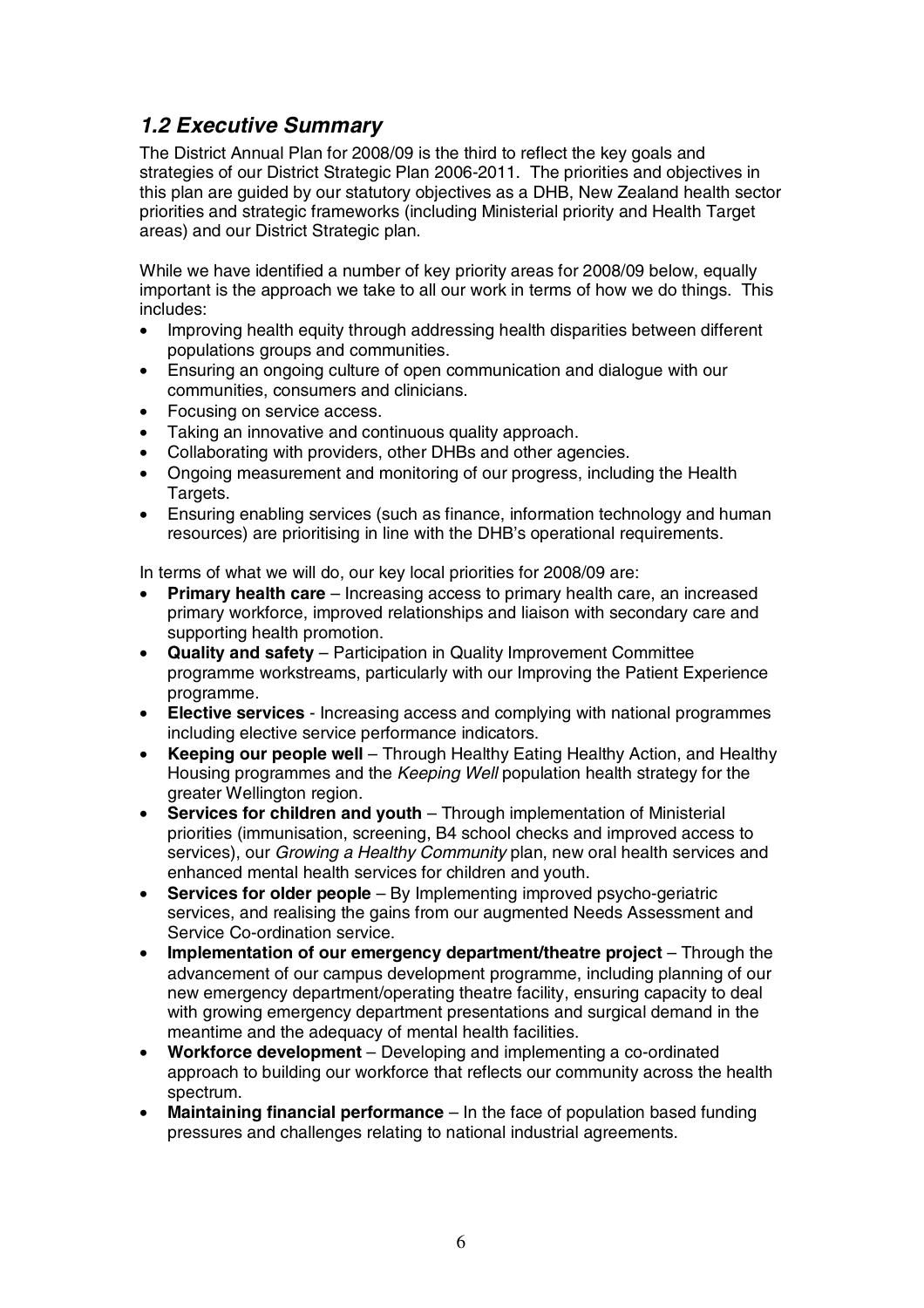In the body of our plan we have also highlighted a number of issues and risks. In summary, these include:

- Campus development work towards the expansion of our Emergency Department and the building of new Operating Theatres will accelerate, and our financial obligations towards this capital development will grow.
- Financial risks the annualised costs of forthcoming MECAs heads up a growing list of financial risks we face, along with all other DHBs.
- General Practitioner shortages our commitments in primary health are hampered by a chronic shortage of General Practitioners, which appears to be more severe in the Hutt Valley than elsewhere.
- Elective targets we need to balance those elements of our elective services programme which are delivered by us, and are under our direct control, with those elective services being provided from outside our DHB, and over which we have no real control.

For each of the issues and risks, we have plans either to avoid negative consequences or to mitigate their effects. The Board has a rigorous programme of risk management in place, both in our committees, and as a full Board.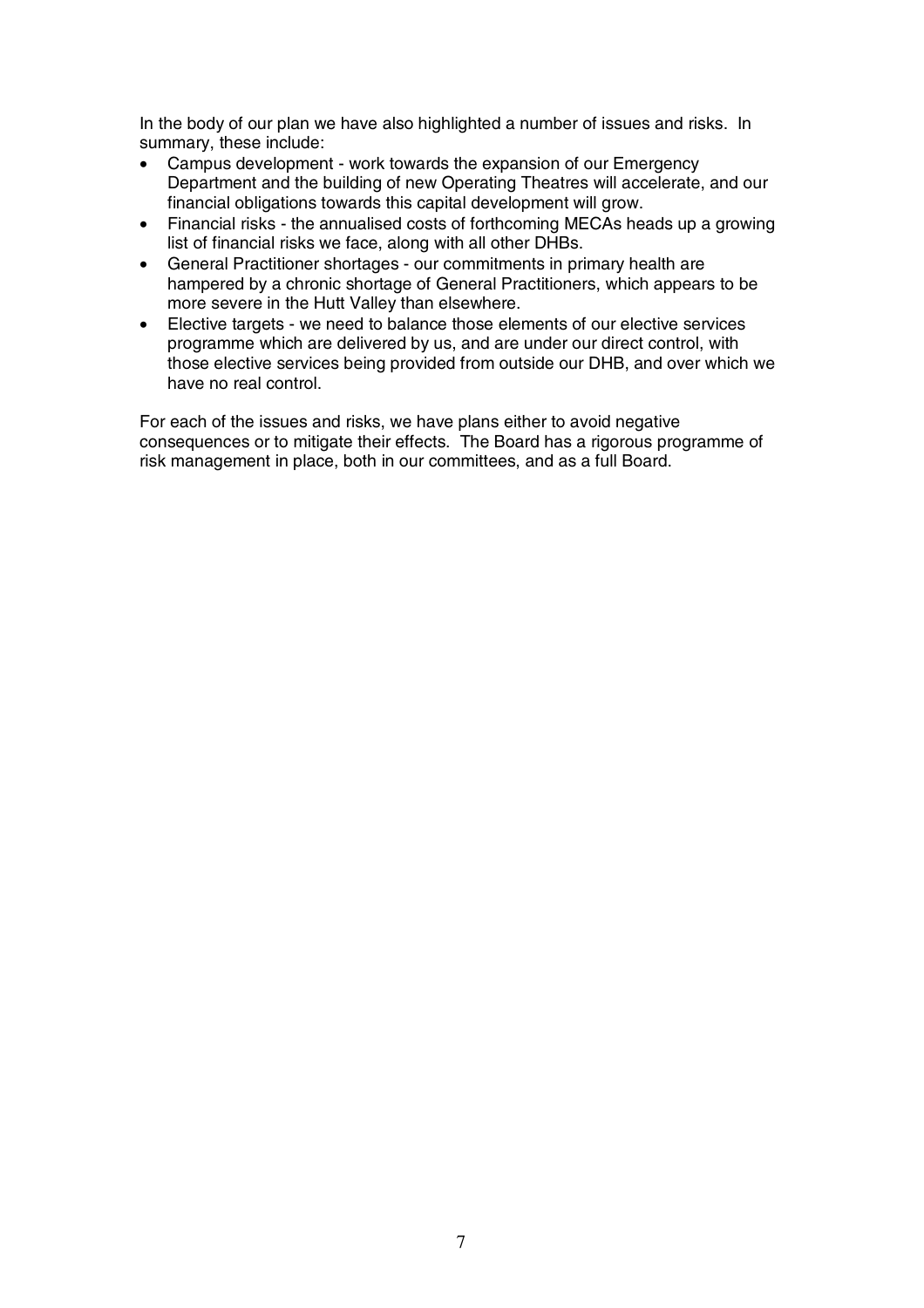# **2. Introduction**

Hutt Valley District Health Board (Hutt Valley DHB) is responsible for improving the health of Hutt Valley residents within available financial resources. We provide health services through Hutt Hospital and many DHB community services, but just as importantly, Hutt Valley DHB plans and funds most health and disability support services in the Hutt Valley. The Ministry of Health is responsible for planning and funding public health, disability services for young people and some other national services.

## *2.1 General*

DHBs were established and function under the New Zealand Public Health and Disability Act 2000, which includes DHB objectives and functions. Other legislation and requirements that DHBs must comply with include among others the Public Finance Act 1989, the Health and Disability Services (Safety) Act 2001, Human Rights legislation and the Ministry of Health's Operational Policy Framework.

Our District Strategic Plan<sup>1</sup> sets out our DHB's goals and the strategies we will follow to achieve our goals. Every year we complete a District Annual Plan, which reflects the District Strategic Plan. The District Annual Plan covers the level of services that will be funded, the services that are to be provided and the key strategic initiatives that are to be advanced over the year. Key milestone events, performance targets and financial plans are also included within the annual plan.

Hutt Valley DHB is permitted by this annual plan to:

(a) Negotiate and enter into service agreements containing any terms and conditions that may be agreed; and

(b) Negotiate and enter into agreements to amend service agreements.

## *2.2 Responsibilities to MƗori*

In order to recognise and respect the principles of the Treaty of Waitangi, the New Zealand Public Health and Disability Act 2000, Part 1, section 4 identifies that DHBs must work to improve health outcomes for Maori through the provision of mechanisms to enable Māori to contribute to decision-making on, and to participate in the delivery of, health and disability services.

Hutt Valley DHB is committed to reducing health inequalities and improving health outcomes for MƗori in accordance with our statutory responsibilities and is guided by the Government's health strategies and policies, and our Māori Health Strategic Plan. Whanau Ora ki te Awakairangi<sup>2</sup>.

We are committed to enabling greater Māori participation at all levels of the health and disability sector. We have identified a number of ways in which to enable Māori to contribute to decision-making and to participate in the delivery of health and disability services.

In 2003/04 Te Awakairangi Hauora was established as the local Māori partnership board with Hutt Valley DHB. Following resignations we have been engaging with the community to develop a consensus on an appointment process so Te Awakairangi Hauora has maximum legitimacy within the Hutt Valley Māori community. Following a very successful hui we are in the process of confirming the membership and terms of reference in partnership with the community.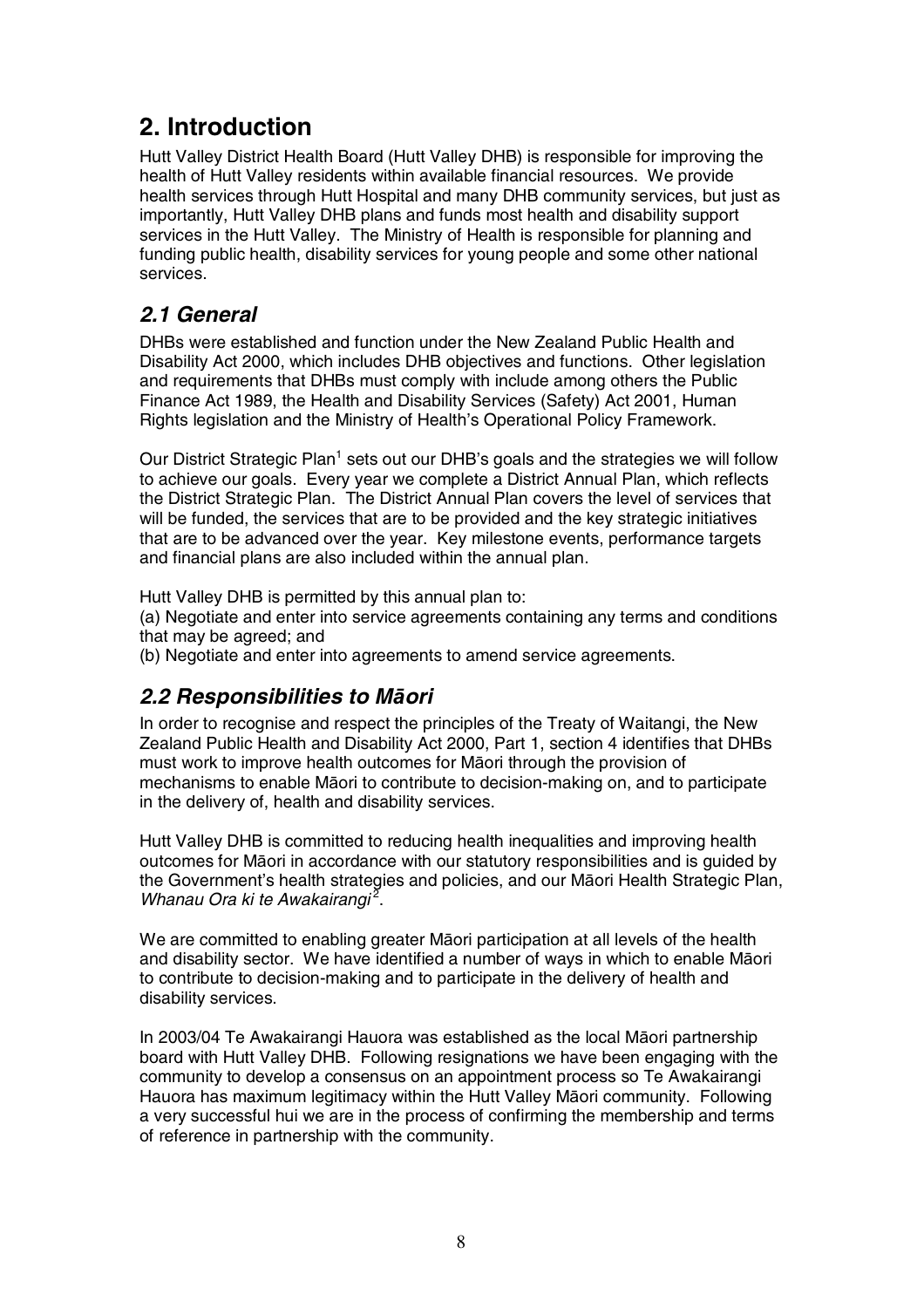Following consultation on our Māori Health Strategic Plan and a further engagement process with local Māori communities, we established a Māori Health Service Development group. The overall purpose of the group is to work with the Chief Operating Officer, the Director Planning, Funding and Public Health and their staff on the development of services that will better meet the needs of Māori. Through dialogue, the group guides service funding, service design, service delivery and consultation processes, covering the range of services provided by the DHB and those funded by the DHB and provided by other organisations.

#### **Government Priorities for MƗori**

The overall aim of He Korowai Oranga<sup>3</sup>, the Māori Health Strategy, is Whanau Ora. The Ministry of Health and DHBs aim to improve outcomes and reduce inequalities for Māori within the context of the New Zealand Public Health and Disability Act (NZPHD) and guided by He Korowai Oranga.

We have a responsibility to allocate resources to reduce inequalities and improve health outcomes for Māori, to ensure that mainstream services are effective for Māori and to improve access for Māori to these services. Building Māori health providers' capacity and capability are also important strategies in improving Māori health status. We support the development of the Māori health workforce at all levels of the health sector and addressing the broad determinants of health through inter-sectoral collaboration, and the co-ordination of health services to Māori and whanau.

We continue to identify and account for Māori health funding. This involves identifying the expenditure targeted at improving outcomes for Māori, which includes: Māori Providers, Māori workforce and provider development, Māori targeted services across mainstream services, and resource allocation for inter-sectoral initiatives to improve Māori health gain.

#### *2.3 Responsibilities to Pacific Peoples*

As a DHB with significant Pacific populations, we have a responsibility to allocate resources to reduce inequalities and improve health outcomes for Pacific peoples, and engage Pacific communities in DHB development and planning processes.

We work to ensure that mainstream services are effective for Pacific peoples, taking account of the health status, linguistic, cultural, social and religious differences of various Pacific communities, and we work to improve Pacific peoples' access to these services.

We will develop the capacity of Pacific peoples to participate and be involved in the health sector through strengthened Pacific providers. We support processes that allow Pacific peoples to determine their health service priorities and support the development of the Pacific health workforce at all levels of the health sector.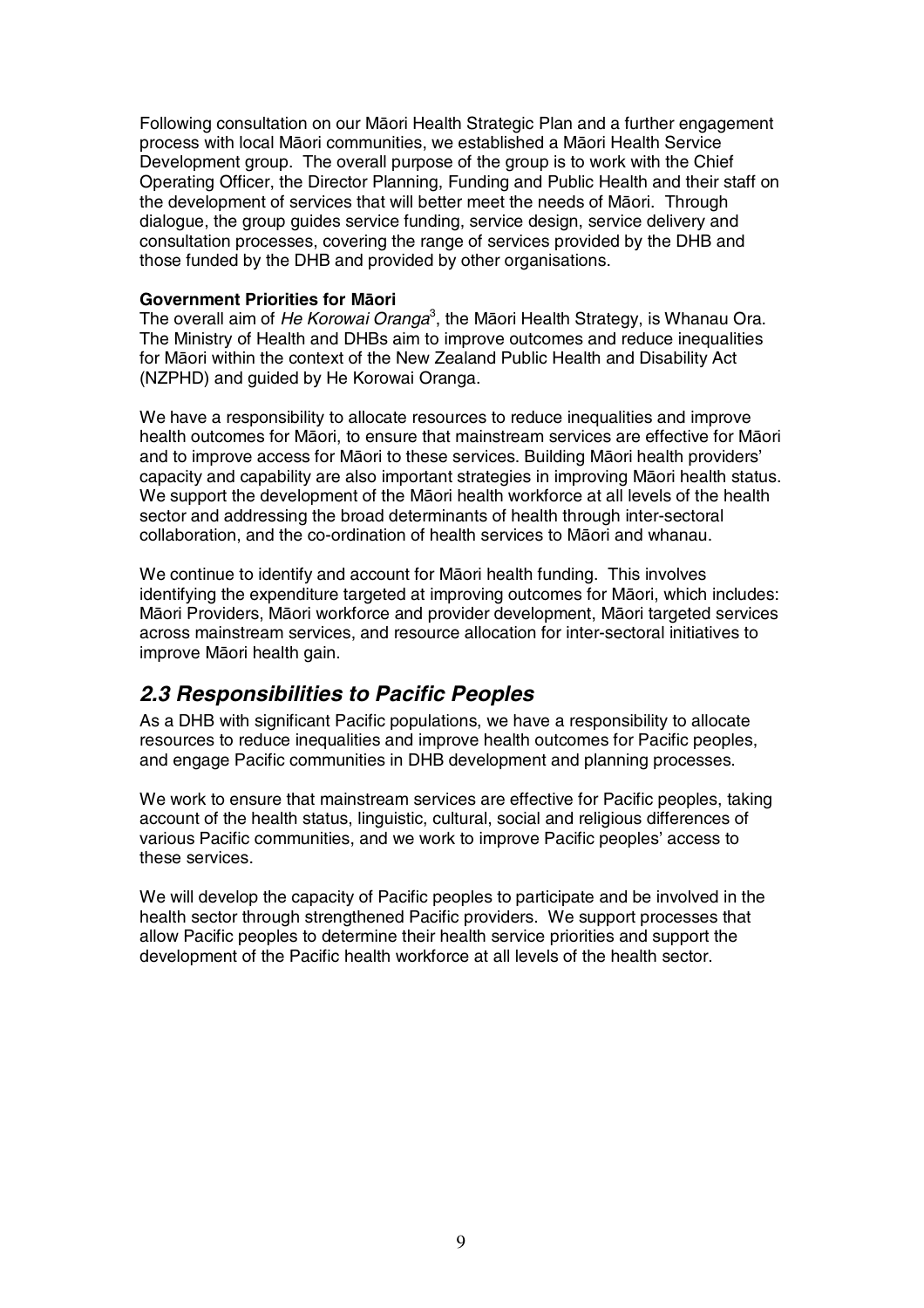# **3. Our Objectives and Priorities**

The sections below reflect Hutt Valley DHB's objectives and priorities, the New Zealand Health Strategy<sup>4</sup>, New Zealand Disability Strategy<sup>5</sup>, and other health sector strategies, the Minister of Health's priorities and the needs of our community.

# *3.1 Objectives of DHB*

Hutt Valley DHB's statutory objectives are:

- To improve, promote, and protect the health of people and communities.
- To improve integration of health services, especially primary and secondary health services.
- To promote effective care or support for those in need of personal health services or disability support services.
- To promote the inclusion and participation in society and independence of people with disabilities.
- To reduce health inequalities by improving health outcomes for Māori and other population groups.
- To reduce, with a view to eliminating, health outcome inequalities between various population groups within New Zealand, by developing and implementing, in consultation with the groups concerned, services and programmes designed to raise their health outcomes to those of other New Zealanders.
- To exhibit a sense of social responsibility by having regard to the interests of people to whom it provides, or for whom it arranges the provision of services.
- To foster community participation in health improvement and in planning for the provision of services and for significant changes to the provision of services.
- To uphold the ethical and quality standards commonly expected of providers of services and of public sector organisations.
- To exhibit a sense of environmental responsibility by having regard to the environmental implications of its operations.
- To be a good employer, through good employer and non-discrimination policies (e.g. good and safe working conditions, equal employment opportunities, and anti-bullying).

# *3.2 Local Goals and Strategies*

During district strategic planning in 2005, and using our vision, mission and values, Health Needs Assessment (HNA) information and community consultation as our guide, we formulated key goals. These are:

- 1. Improved health equity.<br>2. Healthier communities.
- Healthier communities.
- 3. A focus on prevention, early treatment and easy access.
- 4. Effective, efficient and high quality services.
- 5. Seamless integration.
- 6. An inclusive district.

We see these six goals as the foundation for our activities. We have emphasised reducing disparities where they exist in the community and ensuring members of the community stay healthy for as long as possible.

In order to achieve these goals we have selected eight strategies. These are:

- 1. Developing primary health care.
- 2. Working with other agencies.
- 3. Re-designing services and consolidating gains.
- 4. Taking a whole person, whanau and lifespan approach.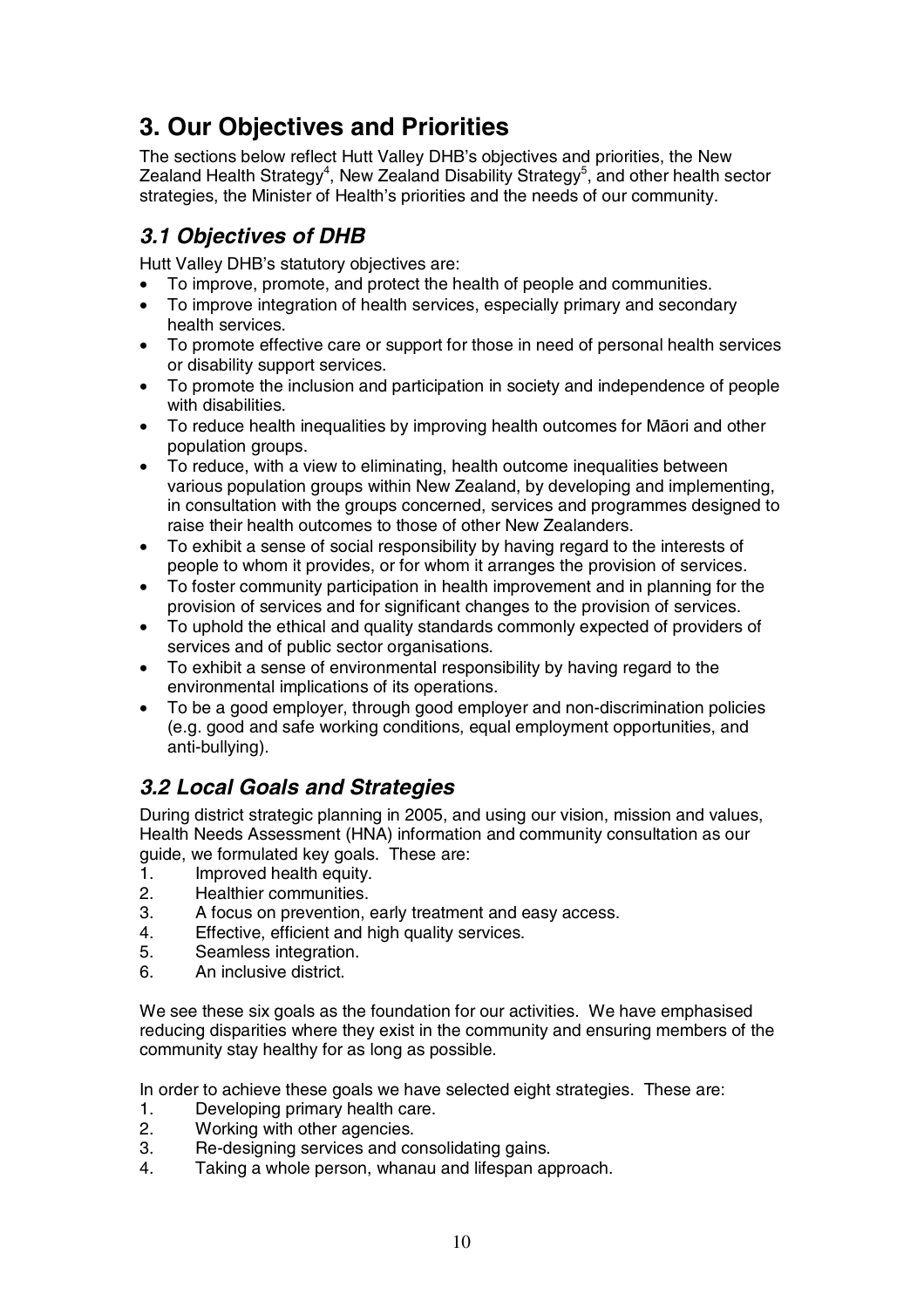- 5. Working in harmony with Māori.
- 6. Sharing information and measuring progress.<br>7. Developing the workforce
- Developing the workforce.
- 8. Improving our hospital.

We believe that by employing the eight strategies outlined we will deliver on the goals we have set ourselves. In addition to these key goals and strategies, we had already produced plans to meet the specific needs of Maori, Pacific peoples and the elderly – the Hutt Valley Māori Health Strategic Plan – Whanau Ora ki te Awakairangi<sup>2</sup>; the Pacific Health Action Plan<sup>6</sup>; the Older Persons Health Plan<sup>7</sup>. These plans will continue to set the agenda for the development of services to those groups. We have referred to those documents throughout this plan.

The New Zealand Public Health and Disability Act 2000 requires DHBs to review their District Strategic Plan (DSP) at least once every 3 years and to determine a replacement DSP before its current plan expires. In 2008 we will review our current DSP to determine whether we will produce a new or significantly amended DSP or whether we continue with our current DSP with minor or no amendments. Should we significantly amend our current DSP we are required to consult with our local community, conduct a health needs assessment (HNA) of our population and obtain the Minister of Health's consent to the new plan. Draft versions of significantly amended DSPs are due with the Ministry of Health by 31 July 2009.

## *3.3 Health Sector Priorities*

The New Zealand Health Strategy $^4$  (NZHS) and the New Zealand Disability Strategy $^5$ (NZDS) provide the framework for the overall direction of the health and disability sector. These strategies take a population approach to identify the priority areas where interventions can contribute to the goals of healthy and independent New Zealanders. The 13 population health objectives identified in the NZHS are to:

- Reduce smoking.
- Improve nutrition.
- Reduce obesity.
- Increase the level of physical activity.
- Reduce the rate of suicides and suicide attempts.
- Minimise harm caused by alcohol and illicit and other drug use to both individuals and the community.
- Reduce the incidence and impact of cancer.
- Reduce the incidence and impact of cardiovascular disease.
- Reduce the incidence and impact of diabetes.
- Improve oral health.
- Reduce violence in interpersonal relationships, families, schools and communities.
- Improve the health status of people with severe mental illness.
- Ensure access to appropriate child health care services including well child and family health care and immunisation.

Although the NZHS and the NZDS provide an overarching framework for action in the health and disability sector, they do not identify how specific priority objectives or services will be addressed, and other population, service and disease based strategies sit under these two strategies to provide more detailed guidance for the health and disability sector. These strategies include:

- $\bullet$  He Korowai Oranga: Māori Health Strategy<sup>3</sup>.
- The Primary Health Care Strategy<sup>8</sup>.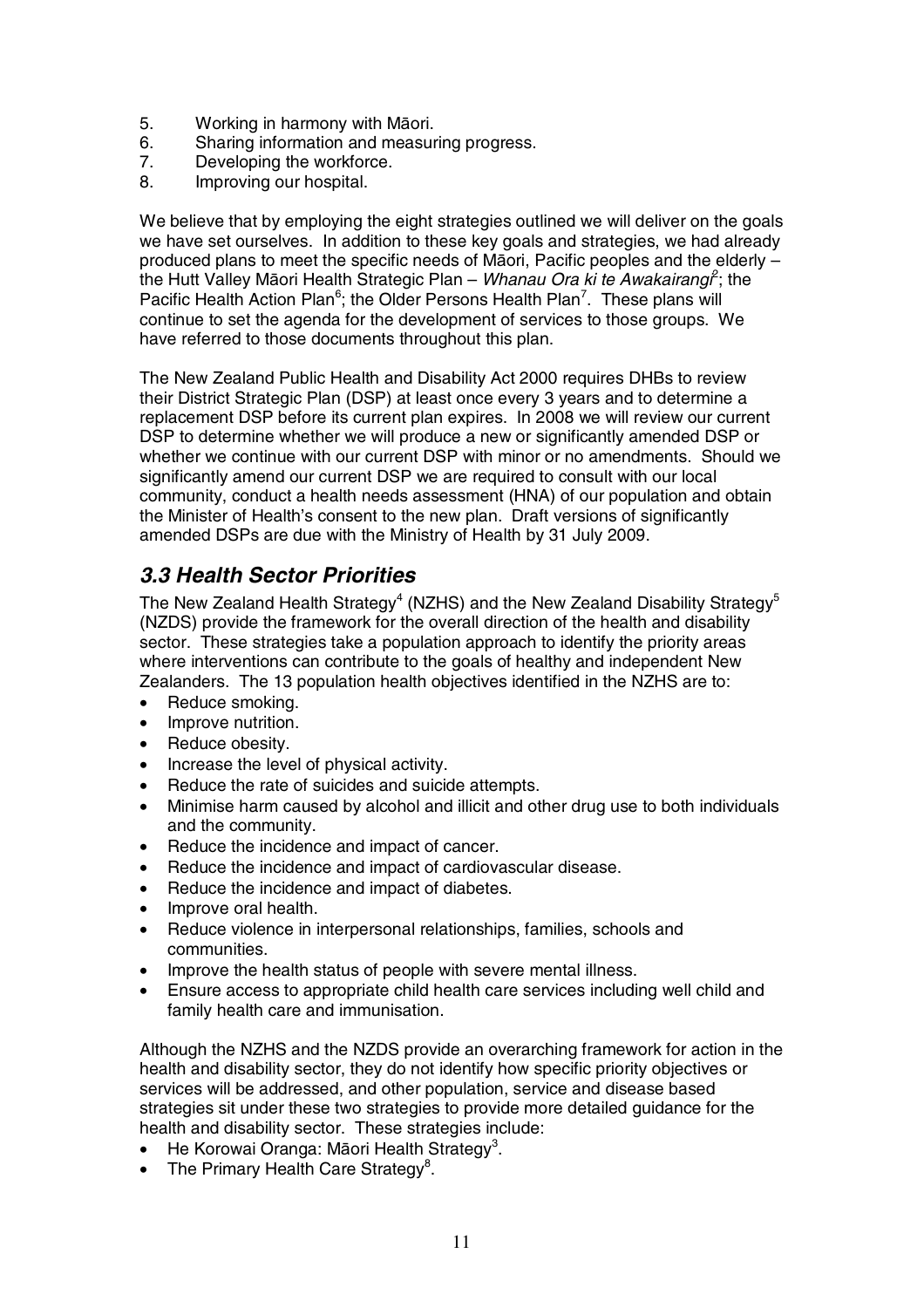- The Health of Older People Strategy<sup>9</sup>.
- Improving Quality (IQ): A systems approach for the New Zealand health and disability sector<sup>10</sup>
- The New Zealand Cancer Control Strategy<sup>11</sup>.
- Healthy Eating Healthy Action, Oranga Kai Oranga Pumau: A strategic framework $12$ .
- The Child Health Strategy<sup>13</sup>.
- Te Tāhuhu: Improving Mental Health Strategy<sup>14</sup>.
- The Pacific Health and Disability Action Plan<sup>15</sup>.
- The Health Information Strategy for New Zealand  $(HISNZ)^{16}$ .
- The Strategic Vision for Oral Health in New Zealand<sup>17</sup>.

During 2008/09 progress is expected to be made in all these strategies with an emphasis on:

- Higher levels of output.
- Enhanced performance.
- Increased efforts towards collaboration.
- Effective management of key health conditions.
- Reducing disparities between population groups and DHBs.
- Quality improvement through a focused and coordinated national approach in the areas approved for implementation:
	- o Optimising the patient's journey.
	- o Management of healthcare incidents.
	- o Infection prevention and control.
	- o National mortality review systems.
	- o Safe medication management.

We will support the strategic frameworks developed for the health and disability sector over the last decade with an emphasis on strengthening good relationships and collaboration between the Ministry, DHBs, service providers, other government agencies and our communities.

Ministerial priority areas from 2007/08 remained unchanged, however there is an expectation of faster performance improvement, which will be tracked through the Ministry of Health's monitoring intervention framework. These priority areas are:

- Value for Money, through demonstrating the pursuit of efficiency, productivity and innovation (particularly in the area of diabetes), and progressing the Future Workforce Initiative.
- Getting ahead of chronic conditions, through implementing Healthy Eating Healthy Action – Oranga Kai Oranga Pumau<sup>12</sup>, the New Zealand Cancer Control Strategy<sup>11</sup> and maintaining the pace of programme implementation.
- Reducing disparities, especially for especially for Māori and Pasefika populations.
- Child and youth health, through the introduction of hearing tests for neonates, increased well child checks for preschoolers, work towards free primary care services for under six year olds, increased access to specialist mental health and addiction services, immunisation, antenatal HIV screening and building on the Wellchild review.
- Primary health through progressing the Primary Health Care Strategy<sup>8</sup> and improving the interface with Primary Health Organisations through planning and working together
- Infrastructure, especially through significantly progressing the Health Information Strategy (HISNZ)<sup>16</sup>, co-ordinated information systems and workforce development.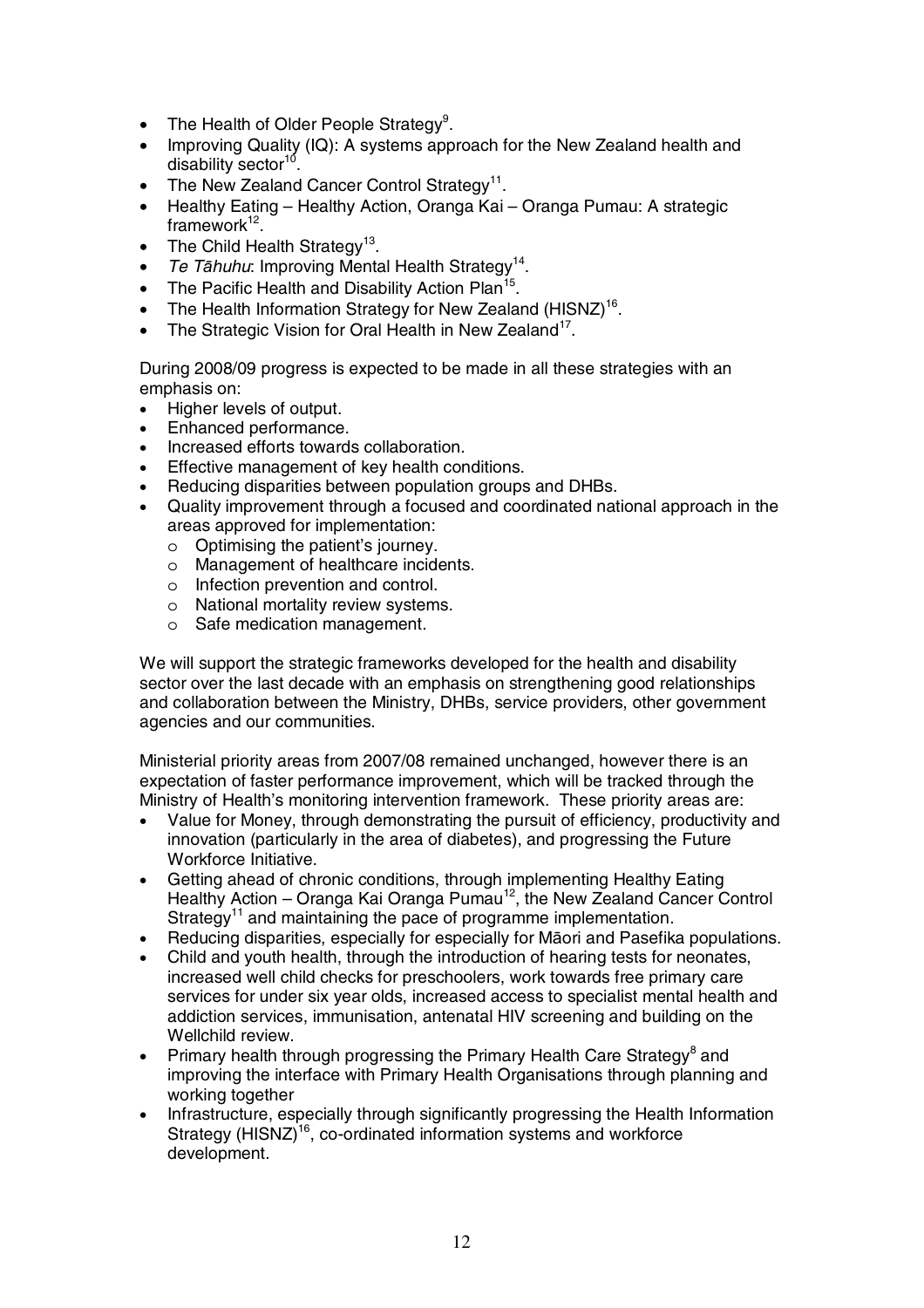• Health of older people, through implementing the Health of Older People Strategy<sup>9</sup> by 2010 and continuing to give priority to new service models.

Other ongoing government priorities include:

- Progressing the New Zealand Disability Strategy, He Korowai Oranga and Whakatātaka<sup>18</sup>.
- Quality and safety.
- Improving elective services, including orthopaedics and cataract initiatives.
- Improving mental health.
- Re-establishment of child and adolescent oral health services.
- Collaborating across agencies to minimise family violence.

## *3.4 Health Targets*

The following tables provide an overview of the Health Target areas. See also section 8 Measuring Performance: Output Objectives and Measures for more detail around the Health Target indicators and our local targets. More detail on what we are planning to do in 2008/09 is also contained within section 6.4 DHB Objectives.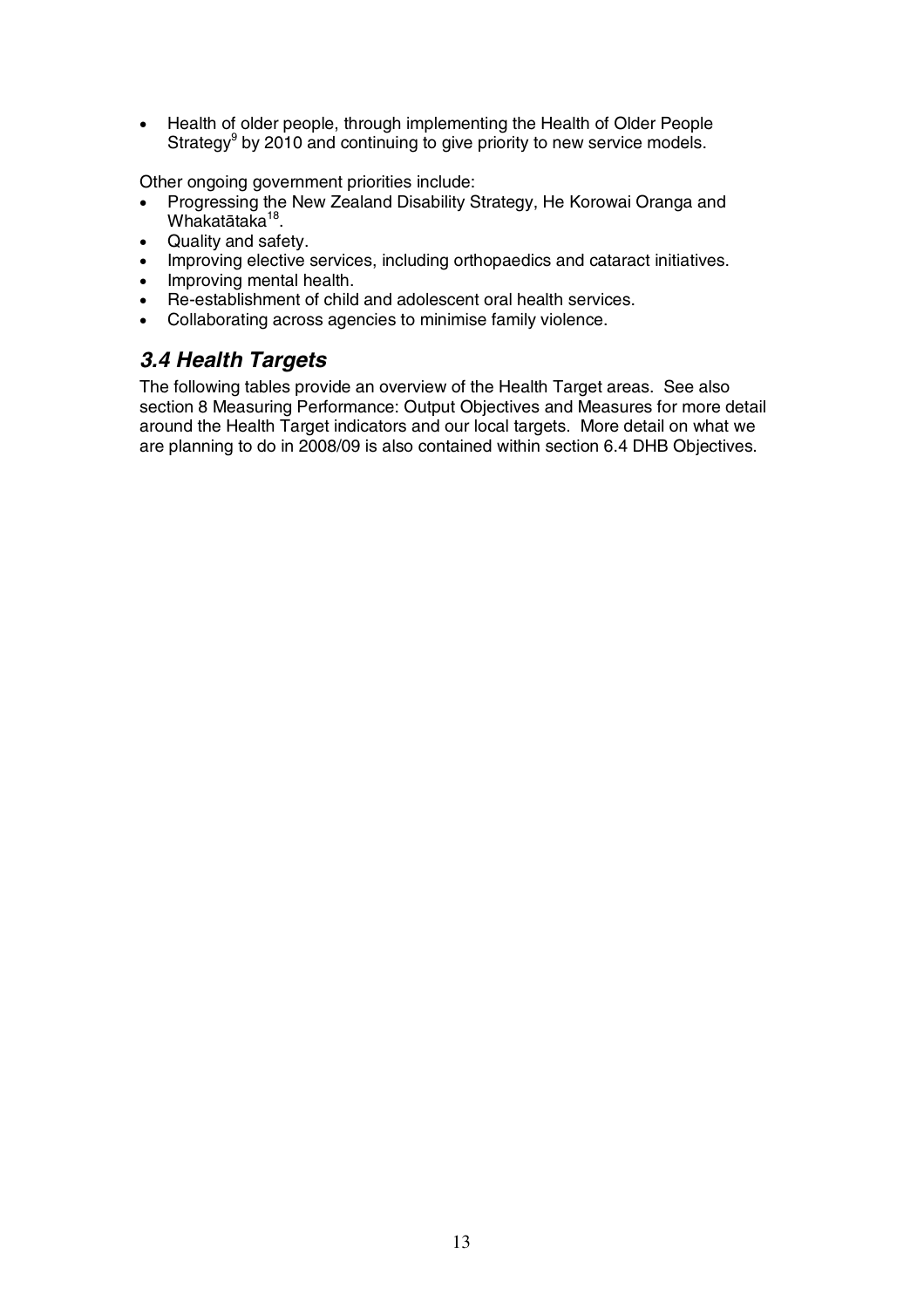| In 2006 Hutt Valley adolescent oral health utilisation was 61.5% (The provisional figure for 2007 is 54.2% but this is likely to<br>We will continue to closely monitor our six Primary Health Organisation's (PHO) immunisation coverage rates as part of the<br>At the beginning of 2008, 78% of Hutt Valley two years olds were fully immunised, with 74% coverage for Maori and 78%<br>adolescents to receive dental care within the new community-based oral health facilities<br>PHO Performance Management Programme and explore strategies to improve immunisation outcomes through the Hutt<br>inequalities we will continue to support the Outreach Immunisation Service provided by Kokiri Marae. See also our DHB<br>Valley National Immunisation Register (NIR) Governance group. To improve Māori immunisation coverage and reduce<br>be an under-estimate due to late claiming). Māori and Pacific adolescent's utilisation rates are not reliable as denta<br>vide ethnicity details when they claim through the Combined Dental Agreement.<br>nal target is to have 85 percent of adolescents utilising oral health services.<br>Improving immunisation coverage. The national target is to have 95% of two year olds fully immunised.<br>objective sections for Public Health and Maternity, Child and Youth Health.<br>coverage for Pacific two year olds.<br>Improving oral health. The natio<br>providers are not required to pro<br>We will explore opportunities for<br><b>Current Situation</b><br><b>Current Situation</b><br>Health Target<br>Health Target<br>What we are<br>What we are<br>planning for |
|-------------------------------------------------------------------------------------------------------------------------------------------------------------------------------------------------------------------------------------------------------------------------------------------------------------------------------------------------------------------------------------------------------------------------------------------------------------------------------------------------------------------------------------------------------------------------------------------------------------------------------------------------------------------------------------------------------------------------------------------------------------------------------------------------------------------------------------------------------------------------------------------------------------------------------------------------------------------------------------------------------------------------------------------------------------------------------------------------------------------------------------------------------------------------------------------------------------------------------------------------------------------------------------------------------------------------------------------------------------------------------------------------------------------------------------------------------------------------------------------------------------------------------------------------------------------------------------------------------------------------------------|
| that will be developed (fixed sites and mobile outreach), subject to the joint Hutt Valley and Capital & Coast DHB Child and<br>planning for                                                                                                                                                                                                                                                                                                                                                                                                                                                                                                                                                                                                                                                                                                                                                                                                                                                                                                                                                                                                                                                                                                                                                                                                                                                                                                                                                                                                                                                                                        |
| Service will work to increased adolescent enrolment rates and we will encourage dentists to expand their availability to<br>ousiness case being approved and funded. The Adolescent Regional Co-ordination<br>Adolescent Oral Health Project b                                                                                                                                                                                                                                                                                                                                                                                                                                                                                                                                                                                                                                                                                                                                                                                                                                                                                                                                                                                                                                                                                                                                                                                                                                                                                                                                                                                      |
|                                                                                                                                                                                                                                                                                                                                                                                                                                                                                                                                                                                                                                                                                                                                                                                                                                                                                                                                                                                                                                                                                                                                                                                                                                                                                                                                                                                                                                                                                                                                                                                                                                     |
|                                                                                                                                                                                                                                                                                                                                                                                                                                                                                                                                                                                                                                                                                                                                                                                                                                                                                                                                                                                                                                                                                                                                                                                                                                                                                                                                                                                                                                                                                                                                                                                                                                     |
|                                                                                                                                                                                                                                                                                                                                                                                                                                                                                                                                                                                                                                                                                                                                                                                                                                                                                                                                                                                                                                                                                                                                                                                                                                                                                                                                                                                                                                                                                                                                                                                                                                     |
|                                                                                                                                                                                                                                                                                                                                                                                                                                                                                                                                                                                                                                                                                                                                                                                                                                                                                                                                                                                                                                                                                                                                                                                                                                                                                                                                                                                                                                                                                                                                                                                                                                     |
|                                                                                                                                                                                                                                                                                                                                                                                                                                                                                                                                                                                                                                                                                                                                                                                                                                                                                                                                                                                                                                                                                                                                                                                                                                                                                                                                                                                                                                                                                                                                                                                                                                     |
|                                                                                                                                                                                                                                                                                                                                                                                                                                                                                                                                                                                                                                                                                                                                                                                                                                                                                                                                                                                                                                                                                                                                                                                                                                                                                                                                                                                                                                                                                                                                                                                                                                     |
|                                                                                                                                                                                                                                                                                                                                                                                                                                                                                                                                                                                                                                                                                                                                                                                                                                                                                                                                                                                                                                                                                                                                                                                                                                                                                                                                                                                                                                                                                                                                                                                                                                     |
|                                                                                                                                                                                                                                                                                                                                                                                                                                                                                                                                                                                                                                                                                                                                                                                                                                                                                                                                                                                                                                                                                                                                                                                                                                                                                                                                                                                                                                                                                                                                                                                                                                     |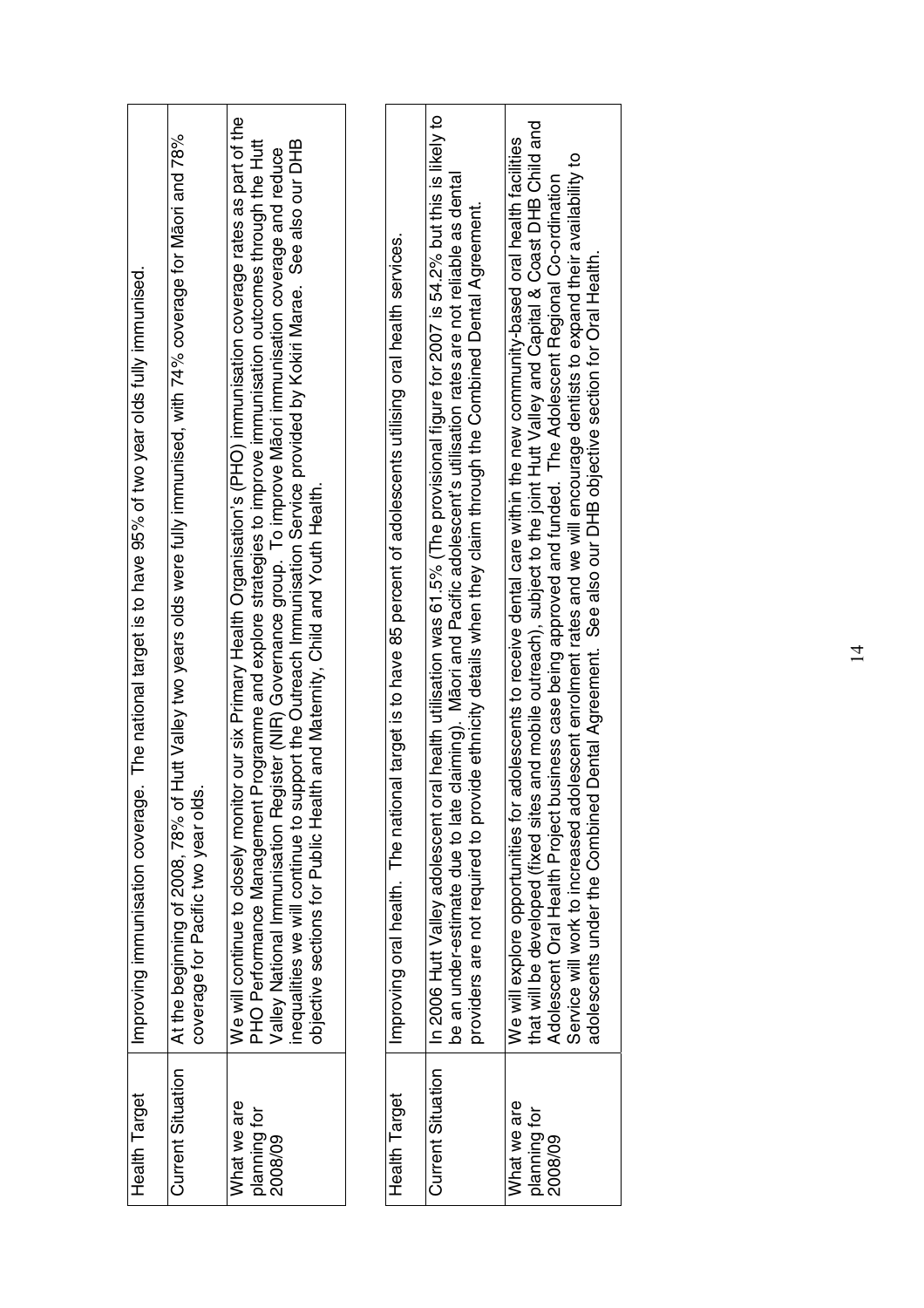| Health Target                          | Improving elective services. The national targets are to have every DHB maintain compliance in all Elective Services<br>Patient Flow Indicators (ESPIs) and to deliver an agreed increase in the number of elective service volum                                                                                                                                                                                                                                                                                                                                                                                                                                                                                                                                                                                                                                                                                        |
|----------------------------------------|--------------------------------------------------------------------------------------------------------------------------------------------------------------------------------------------------------------------------------------------------------------------------------------------------------------------------------------------------------------------------------------------------------------------------------------------------------------------------------------------------------------------------------------------------------------------------------------------------------------------------------------------------------------------------------------------------------------------------------------------------------------------------------------------------------------------------------------------------------------------------------------------------------------------------|
| <b>Current Situation</b>               | At the beginning of 2008 Hutt Valley DHB was compliant with all ESPIs but we may struggle to deliver the agreed increase<br>due to lack of theatre capacity.<br>in elective volumes for 2007/08                                                                                                                                                                                                                                                                                                                                                                                                                                                                                                                                                                                                                                                                                                                          |
| What we are<br>planning for<br>2008/09 | this includes maximising the effective use of day-case surgery, use of private facilities and working with other DHBs. In the<br>Department/Theatre project. We will continue to see and treat people within timeframes consistent with clinical guidelines,<br>ess capacity constraints from both facilities and workforce perspectives. In the short term<br>best practice and current resources and increase volumes to meet the orthopaedic and cataract initiatives. We will work<br>for outpatient appointments. See also our DHB objective sections for Elective Services<br>with stakeholders to improve our systems and process to ensure that resources are used in the most efficient way and<br>medium term we are planning to increase our theatre capacity through the implementation of our Emergency<br>We are pursuing options to addr<br>extend patient focussed booking<br>and Workforce Development. |
|                                        |                                                                                                                                                                                                                                                                                                                                                                                                                                                                                                                                                                                                                                                                                                                                                                                                                                                                                                                          |
| Health Target                          | ٠<br>combined chemotherapy and radiation treatment) and that there is improvement in the proportion of patients meeting the<br>ssessment and the start of radiation oncology treatment (excluding category D patients<br>The national targets are to have all patients wait less than six weeks (previously eight<br>individual wait time guidelines within each priority category<br>weeks) between first specialist a<br>Reducing cancer waiting times.                                                                                                                                                                                                                                                                                                                                                                                                                                                                |
| <b>Current Situation</b>               | residents (excluding category D patients) starting radiation oncology treatment at Capital & Coast DHB, 212 patients waited<br>for less than eight weeks (42 out of 49 category D patients waited 8 weeks or more). The currently reported wait category<br>Capital and Coast DHB provides radiation oncology services to Hutt Valley residents. In 2007, of the 220 Hutt Valley<br>of 4-8 weeks will require amendment to distinguish a six week cut-off.                                                                                                                                                                                                                                                                                                                                                                                                                                                               |
| What we are<br>planning for<br>2008/09 | Organisation data from the Performance Management Programme will be used for ongoing monitoring of cancer screening<br>coverage rates. A particular focus of our screening services will be on focusing on Māori and Pacific uptake. We support<br>the linear accelerator project to increase radiation treatment capacity at Capital and Coast DHB. See<br>ish a Local Cancer Network which will also inform the development of earlier diagnosis,<br>We will recruit a local service improvement facilitator for cancer services and actively engage with the region's Central<br>the allocation of funding. National Screening Unit information and Primary Health<br>Palliative Care<br>Cancer Network. We will establi<br>objective section for Cancer and<br>improved treatment options and                                                                                                                        |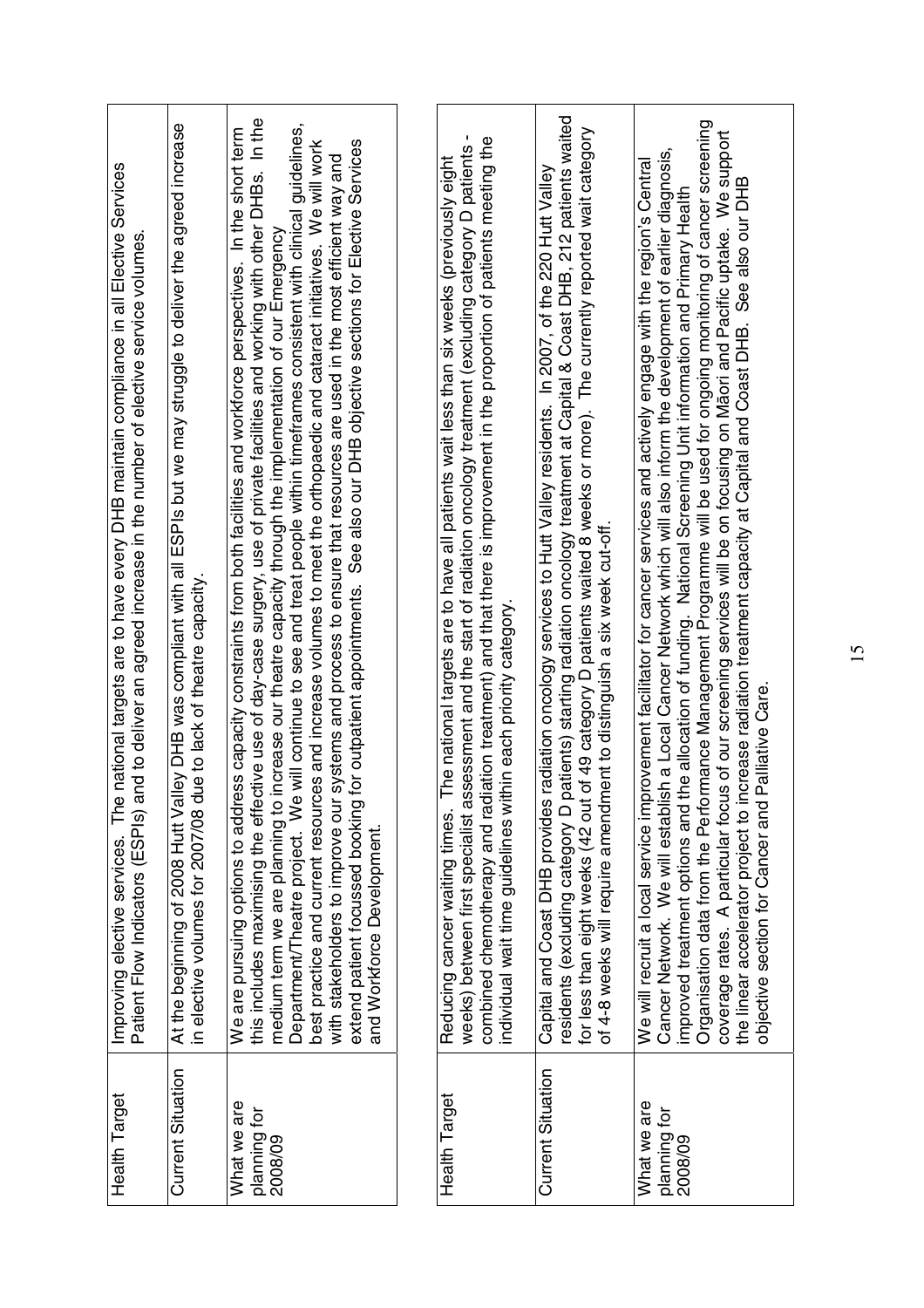| <b>Current Situation</b><br>Health Target<br>What we are<br>planning for<br>2008/09 |
|-------------------------------------------------------------------------------------|
|-------------------------------------------------------------------------------------|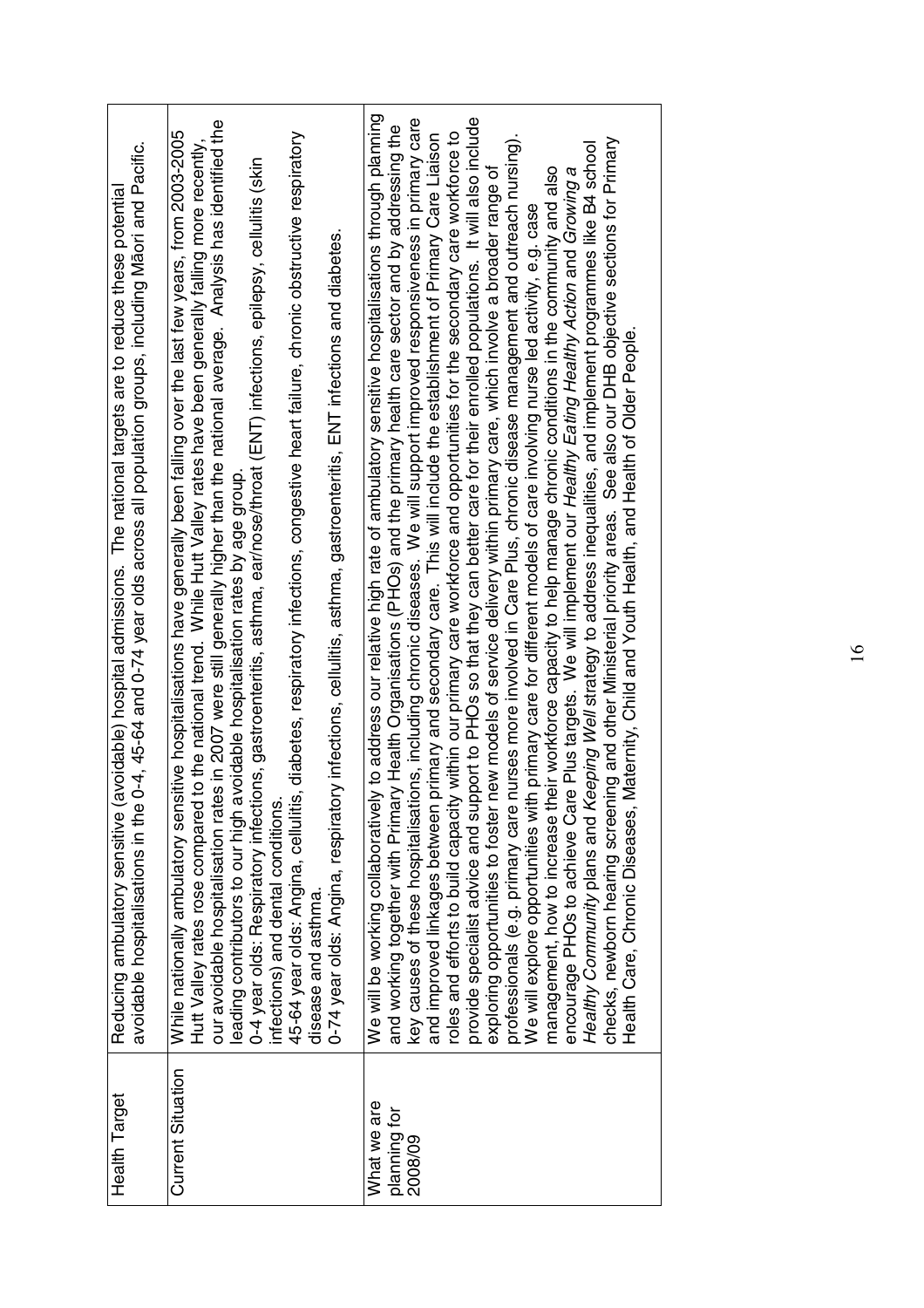| The national targets are to increase the percentage of people in<br>tr absolute cardiovascular disease recorded in the last five years (this replaces a previous<br>will be improved equity for all population groups in relation to diabetes management.<br>target of people who receive annual diabetes checks having had retinal screening in the past two years).<br>Who receive annual diabetes checks having good diabetes management (HBA1c levels <=8%).<br>and accessing free annual diabetes checks (Get Checked).<br>Improving diabetes and cardiovascular disease services.<br>Estimated to have diabetes<br>Who have had their five-yea<br>There is also a target that there<br>all population groups | In 2007 69% of the estimated people with diabetes in the Hutt Valley received a free annual Get Checked review, however,<br>to three quarters for other ethnic groups. Receipt of retinal screening shows less marked ethnic inequalities, however data<br>(from 4,261 in 2007 to 6,166 in 2008). Figures for the management of diabetes in people receiving annual reviews, based<br>annually) tends to exclude a proportion of annual reviews and makes progress against targets appear lower than in reality<br>nly around half of Māori and Pacific diabetics have their diabetes well managed, compared<br>quality issues have caused an apparent decline in this area that is probably not real. Another complicating factor in the<br>addition Ministry of Health estimates of the numbers of people with diabetes in the Hutt Valley have recently increased<br>Māori uptake was significantly lower at 38% compared to Pacific and other ethnicities (77% and 78% respectively). In<br>Within the Hutt Valley, the use of cardiovascular disease risk assessment tools within Primary Health Organisations is<br>rget area is that reporting data is based on the payments system for the Get Checked<br>in 2007/08 had a 18% undercount, with the outstanding data coming through in the<br>programme. Any delays in invoicing and payment processing mean that quarter reporting of data (previously done<br>e data is not yet available)<br>measurement of the diabetes ta<br>(first quarter Hutt Valley reportin<br>variable but developing (baselin<br>on HBA1C levels, shows that or<br>second quarter) | with primary care services. Once Primary Care Liaison roles have been established, we will identify how hospital clinicians<br>We will maintain our current support for the provider arm outreach diabetes team and the Māori diabetes outreach service,<br>which facilitate linkages to the Get Checked reviews and other diabetes services, e.g. podiatry and retinal screening. We<br>outcomes and opportunities to provide hospital level care and support to people in primary care settings, in collaboration<br>bjective sections for Public Health, Intersectoral Collaboration, Primary Health Care and<br>will explore the possibility of sharing diabetes information held by primary care with hospital clinicians to improve patient<br>community based providers to improve the patient journey for people with chronic<br>can work more innovatively with<br>conditions. See also our DHB o<br>Chronic Diseases |
|--------------------------------------------------------------------------------------------------------------------------------------------------------------------------------------------------------------------------------------------------------------------------------------------------------------------------------------------------------------------------------------------------------------------------------------------------------------------------------------------------------------------------------------------------------------------------------------------------------------------------------------------------------------------------------------------------------------------|------------------------------------------------------------------------------------------------------------------------------------------------------------------------------------------------------------------------------------------------------------------------------------------------------------------------------------------------------------------------------------------------------------------------------------------------------------------------------------------------------------------------------------------------------------------------------------------------------------------------------------------------------------------------------------------------------------------------------------------------------------------------------------------------------------------------------------------------------------------------------------------------------------------------------------------------------------------------------------------------------------------------------------------------------------------------------------------------------------------------------------------------------------------------------------------------------------------------------------------------------------------------------------------------------------------------------------------------------------------------------------------------------------------------------------------------------------------------------------------------------------------------------------------------------------------------------------------------------------------------|--------------------------------------------------------------------------------------------------------------------------------------------------------------------------------------------------------------------------------------------------------------------------------------------------------------------------------------------------------------------------------------------------------------------------------------------------------------------------------------------------------------------------------------------------------------------------------------------------------------------------------------------------------------------------------------------------------------------------------------------------------------------------------------------------------------------------------------------------------------------------------------------------------------------------------|
| Health Target                                                                                                                                                                                                                                                                                                                                                                                                                                                                                                                                                                                                                                                                                                      | <b>Current Situation</b>                                                                                                                                                                                                                                                                                                                                                                                                                                                                                                                                                                                                                                                                                                                                                                                                                                                                                                                                                                                                                                                                                                                                                                                                                                                                                                                                                                                                                                                                                                                                                                                               | What we are<br>planning for<br>2008/09                                                                                                                                                                                                                                                                                                                                                                                                                                                                                                                                                                                                                                                                                                                                                                                                                                                                                         |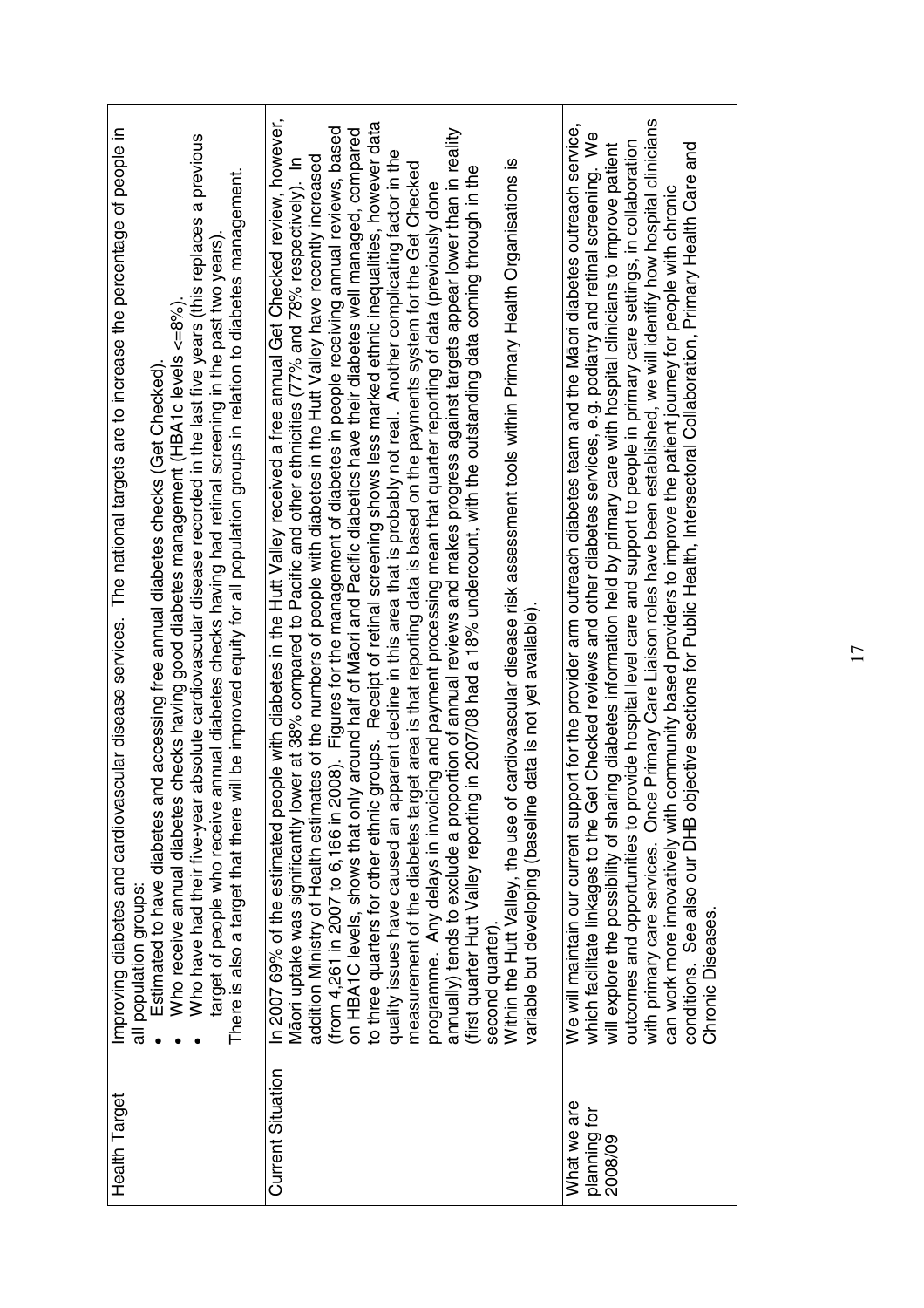| <b>Health Target</b>                   | Improving mental health services. The national target is for all clients with enduring mental illness (those who have been in<br>treatment with any mental health service for two years or more) to have up-to-date crisis prevention/resiliency plans.                                                                                   |
|----------------------------------------|-------------------------------------------------------------------------------------------------------------------------------------------------------------------------------------------------------------------------------------------------------------------------------------------------------------------------------------------|
| <b>Current Situation</b>               | At the beginning of 2008, 98% of Hutt Valley DHB's long-term clients had up-to-date crisis prevention/resiliency plans. The<br>2% of clients without these plans were clients who were seeing clinicians unfamiliar with these type of plans. Service and<br>clinical managers are currently exploring ways to up-skill these clinicians. |
| What we are<br>planning for<br>2008/09 | We are planning to implement steps to ensure that all clinicians are working with long-term clients to ensure they have up-<br>to-date crisis prevention/resiliency plans and monitor ongoing compliance. See also our DHB objective section for Mental<br>Health                                                                         |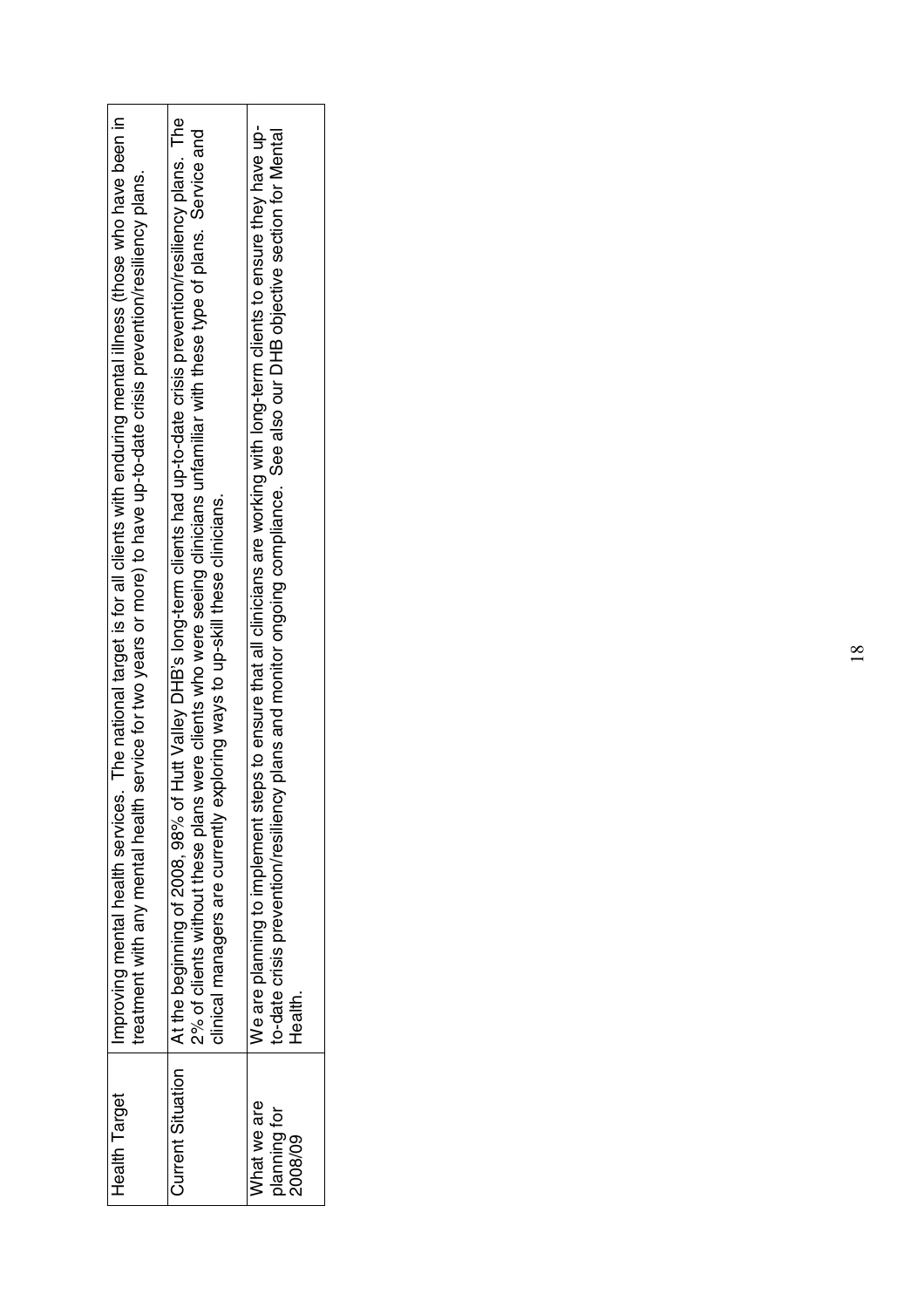| (15+years of age) consuming at least three servings of vegetables per day and at least two<br>g physical activity and reducing obesity. The national targets are:<br>$\sigma$ 74+% at six weeks, 57+% at three months, 27+% at six months.<br>70+% for vegetable consumption, 62+% for fruit consumption.<br>exclusively and fully breastfeed<br>Improving nutrition, increasin<br>The proportion of infants<br>servings of fruit per day;<br>The proportion of adults<br>$\circ$<br>٠ | Hutt Valley breastfeeding rates have historically been lower than the national average and generally worsened between<br>National Adult Nutrition Survey. In the 2002/03 New Zealand Health Survey, 68.6% of adults ate three or more serving<br>be lower than non- Māori/non-Pacific. Data from the 2007/08 New Zealand Health Survey<br>of vegetable a day and 54.6% of adults ate two or more servings of fruit a day. DHB level estimates tend to have wide<br>Health) and other providers contracted by ourselves (Naku Enei Tamariki, Pacific Health<br>data<br>Data on vegetable and fruit consumption is available through the New Zealand Health Survey and the New Zealand<br>2004 and 2006 (based on Plunket data). Māori and Pacific breastfeeding rates are also lower than non-Māori/non-<br>ဖ<br>confidence intervals and Hutt Valley figures are not significantly different to the national averages. However, the<br>(2006), 48% at 3 months (2004, not available in 2006 report)), 27% at<br>indicates that males have lower vegetable and fruit consumption levels than females and that Māori and Pacific<br>Pacific. We are working to collate breastfeeding data from all our local Wellchild providers, including Plunket<br>% at 6 weeks<br>Services and Te Runanganui o Taranaki<br>contracted by the Ministry of<br>Hutt Valley Plunket data: 50°<br>consumptions levels tend to<br>is not yet available.<br>months (2006) | programme. Local HEHA initiatives include our Mum4Mum breastfeeding and Mauri Oho Mauri Tau obesity reduction in<br>the At the Heart strategy in the Wellington region. See also our DHB objective sections for<br>promotion activities. One focus is improving the food and nutrition environment in schools and early childhood centres,<br>Approved Plan work and Regional Public Health (RPH) work supporting PHOs and other organisations in HEHA health<br>driven through the Implementation of our Healthy Eating Healthy Action (HEHA) Ministry<br><u>5</u><br>Tamariki programmes (and evaluation of these initiatives), the development of other community-based initiatives<br>Māori and Pacific people and the implementation of our Kia pai nga kai - Ka or ate Tinana plan with our Māori<br>through supporting them with the implementation of the Food & Nutrition Guidelines and the Food & Beverage<br>communities. RPH is also undertaking research to identify barriers to healthy food accessibility. There is also<br>Classification System, administration of the HEHA Nutrition Fund and implementation of the Fruit in Schools<br>ollaboration, Primary Health Care and Maternity, Child and Youth Health<br>collaborative work to support<br>Public Health, Intersectoral C<br>Our work in this area will be |
|----------------------------------------------------------------------------------------------------------------------------------------------------------------------------------------------------------------------------------------------------------------------------------------------------------------------------------------------------------------------------------------------------------------------------------------------------------------------------------------|-------------------------------------------------------------------------------------------------------------------------------------------------------------------------------------------------------------------------------------------------------------------------------------------------------------------------------------------------------------------------------------------------------------------------------------------------------------------------------------------------------------------------------------------------------------------------------------------------------------------------------------------------------------------------------------------------------------------------------------------------------------------------------------------------------------------------------------------------------------------------------------------------------------------------------------------------------------------------------------------------------------------------------------------------------------------------------------------------------------------------------------------------------------------------------------------------------------------------------------------------------------------------------------------------------------------------------------------------------------------------------------------------------------------------------------------------------|----------------------------------------------------------------------------------------------------------------------------------------------------------------------------------------------------------------------------------------------------------------------------------------------------------------------------------------------------------------------------------------------------------------------------------------------------------------------------------------------------------------------------------------------------------------------------------------------------------------------------------------------------------------------------------------------------------------------------------------------------------------------------------------------------------------------------------------------------------------------------------------------------------------------------------------------------------------------------------------------------------------------------------------------------------------------------------------------------------------------------------------------------------------------------------------------------------------------------------------------------------------------------------------------------------------------------------------|
| Health Target                                                                                                                                                                                                                                                                                                                                                                                                                                                                          | <b>Current Situation</b>                                                                                                                                                                                                                                                                                                                                                                                                                                                                                                                                                                                                                                                                                                                                                                                                                                                                                                                                                                                                                                                                                                                                                                                                                                                                                                                                                                                                                              | What we are<br>planning for<br>2008/09                                                                                                                                                                                                                                                                                                                                                                                                                                                                                                                                                                                                                                                                                                                                                                                                                                                                                                                                                                                                                                                                                                                                                                                                                                                                                                 |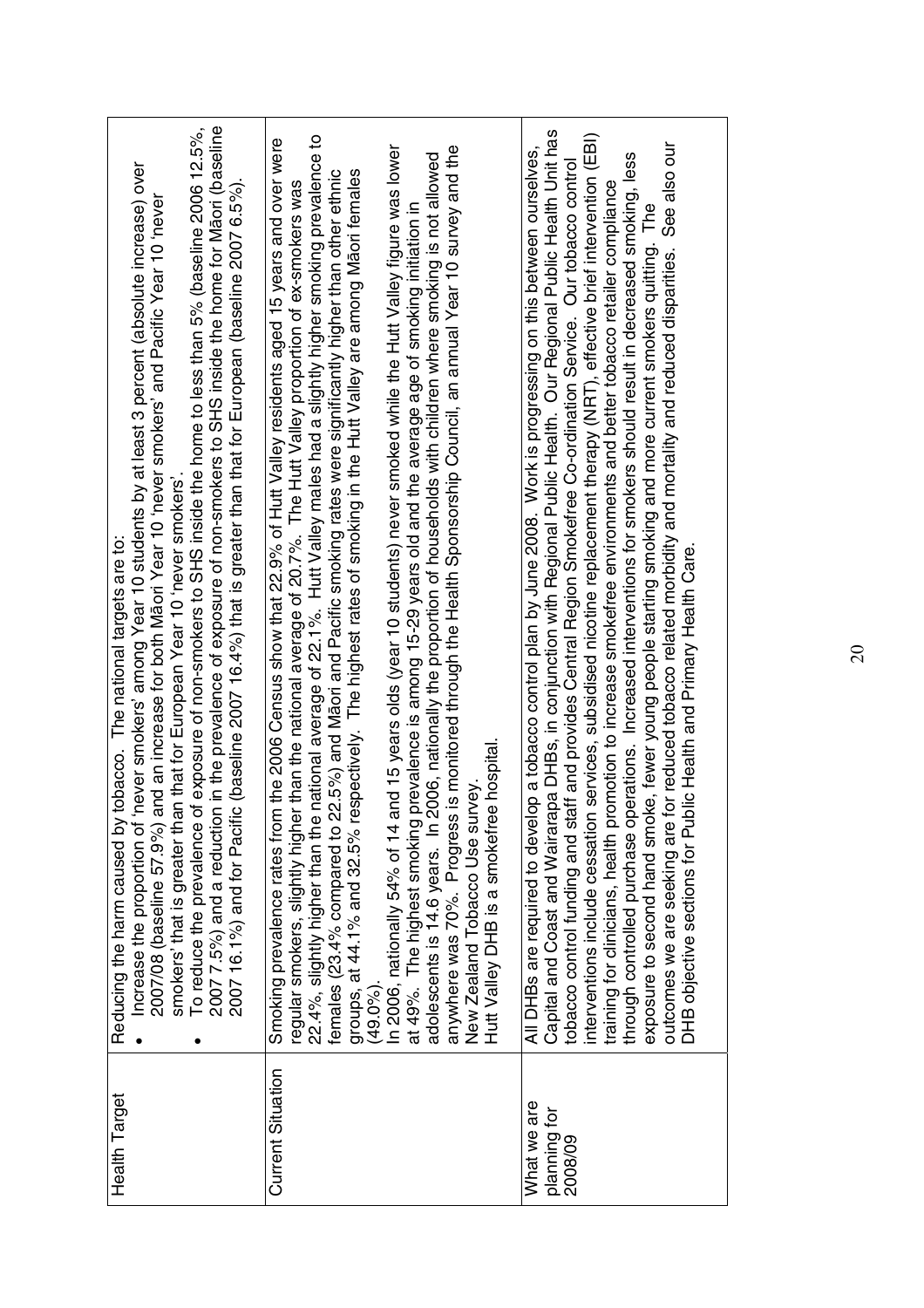## *3.5 Our Priorities for 2008/09*

Our key local priorities for 2008/09 are:

- **Primary health care** Increasing access to primary health care, an increased primary workforce, improved relationships and liaison with secondary care and supporting health promotion.
- **Quality and safety** Participation in Quality Improvement Committee programme workstreams, particularly with our Improving the Patient Experience programme.
- **Elective services** Increasing access and complying with national programmes including elective service performance indicators.
- **Keeping our people well** Through Healthy Eating Healthy Action, and Healthy Housing programmes and the *Keeping Well* population health strategy for the greater Wellington region.
- **Services for children and youth** Through implementation of Ministerial priorities (immunisation, screening, B4 school checks and improved access to services), our *Growing a Healthy Community* plan, new oral health services and enhanced mental health services for children and youth.
- **Services for older people** By Implementing improved psycho-geriatric services, and realising the gains from our augmented Needs Assessment and Service Co-ordination service.
- **Implementation of our emergency department/theatre project** Through the advancement of our campus development programme, including planning of our new emergency department/operating theatre facility, ensuring capacity to deal with growing emergency department presentations and surgical demand in the meantime and the adequacy of mental health facilities.
- **Workforce development** Developing and implementing a co-ordinated approach to building our workforce that reflects our community across the health spectrum.
- **Maintaining financial performance** In the face of population based funding pressures and challenges relating to national industrial agreements.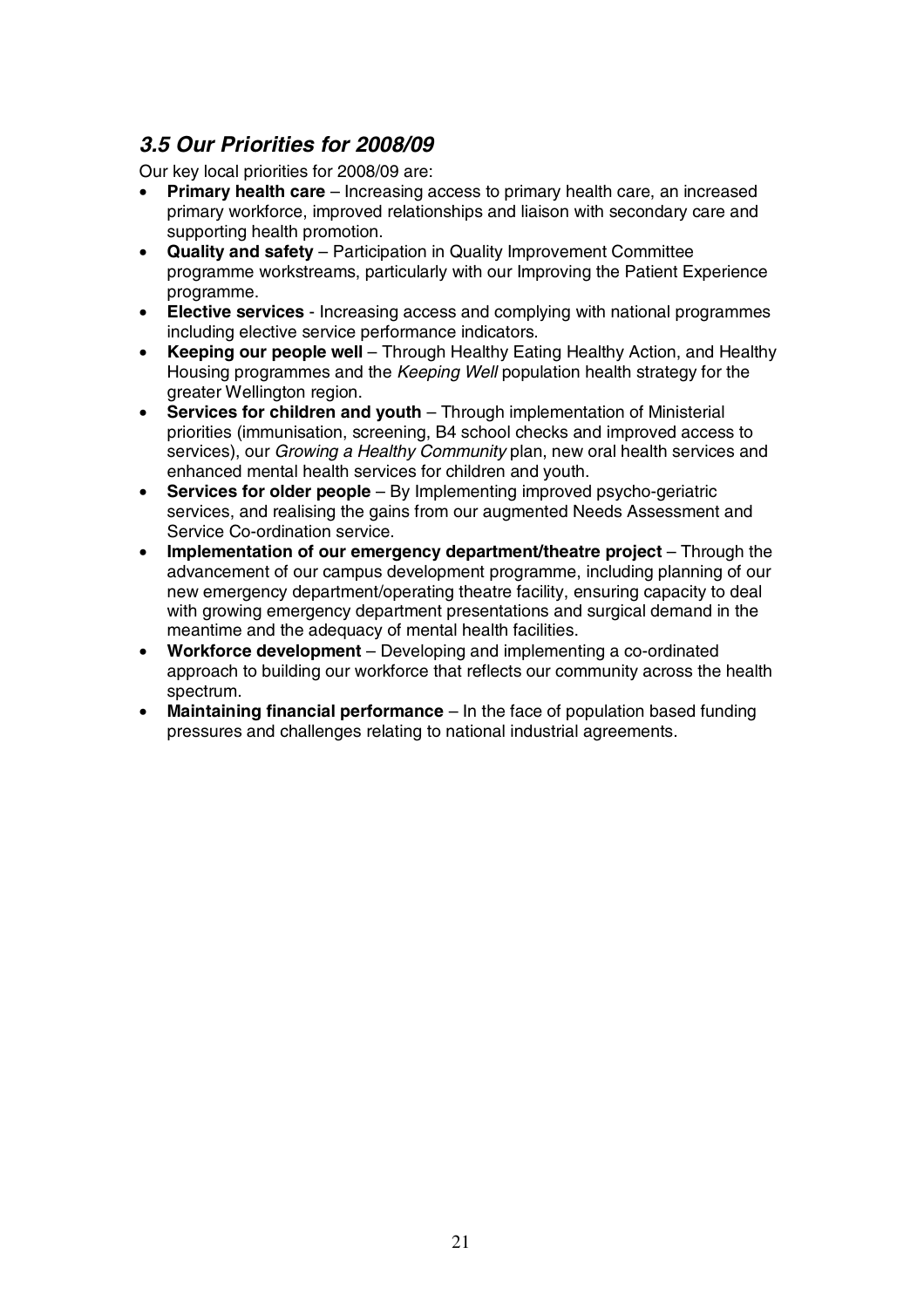# **4. Issues and Risks**

The following sections summarise the key issues and risks facing Hutt Valley DHB during 2008/09 and mitigations to manage these. Also outlined are areas of service review or change during the period.

### *4.1 Issues*

Our population is changing over time – we'll have more older people and more Māori and Pacific people. Our Older Persons Service Plan, Pacific Health Action Plan and Hutt Valley's Māori Health Strategic Plan - Whanau ora ki te Awakairangi - already recognise this and set out strategies to address those needs.

Those issues have been consistent for some time, but now we also face an increasing birth rate and the issues that is presenting in terms of infrastructure, workforce and access.

While management of people with chronic conditions in primary and community settings is expanding, admissions to hospital continue to be high and growing, putting pressure on staff, budgets and facilities.

 In 2008/09, we will continue to work with primary care and other community providers to expand and improve care of people with chronic conditions, through programmes such as Care Plus, and the continuum of care initiatives for cardiovascular, diabetes and respiratory illness. We will also support increased preventative efforts around the key risk factors for these diseases (e.g. smoking, nutrition and diet, physical activity, obesity, alcohol misuse) to reduce the incidence in the population. The Healthy Eating, Healthy Action programmes will increasingly feature in this effort.

Some people and groups within our population face major barriers to good health – insufficient income, poor housing, lack of affordable transport, etc. People also face barriers to getting health services. These barriers include the cost of some services, poor transport links to services and the hours services are open. This is the prime reason for the strong emphasis on 'working with other agencies' and on taking a 'whole person, whanau and lifespan approach' in this plan.

Our own capability as an organisation will be an issue.

- Our Clinical Board is addressing major clinical policy issues and will continue to extend its activities.
- Research and teaching activities are growing and we need to nurture them.
- We wish to maintain effective relations between clinical staff and managers which are a real feature of Hutt Valley DHB.
- Hutt Hospital does not have enough operating theatres and improvements are needed in the intensive care unit, emergency department, acute assessment unit and in the mental health inpatient unit.
- Our nurses make up the largest group in our workforce. We need to ensure they have strong leaders and good support. The Magnet quality programme is a key initiative in supporting, attracting and retaining our nurses.

The Government's health funding is based on population and while we are no longer considered an over-funded DHB, our population is not growing at the same rate as other areas and, therefore, we can expect our level of funding to be pressured relative to other faster growing areas. That makes it even more important that we generate revenue from other sources and get value for money from the services that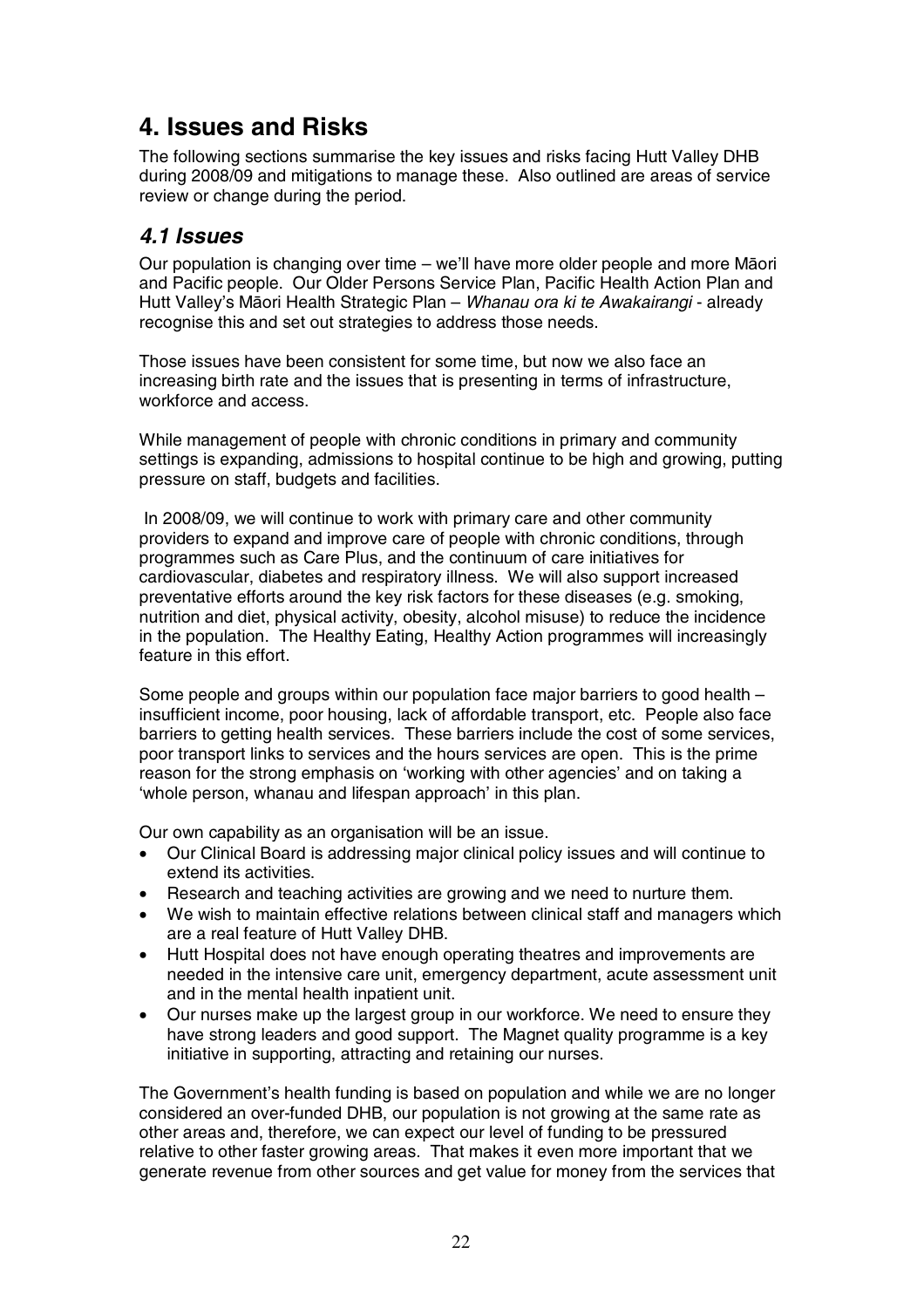we fund and provide. Our financial planning takes this into account (see section seven) and we have recognised areas where we need to make changes under our goal of 'effective, efficient and high quality services'.

We need to be prepared for major emergencies such as a worldwide outbreak of an infectious disease (called a pandemic) and civil defence emergencies like an earthquake or a flood. The way Upper Hutt and Lower Hutt, and the greater Wellington region, could easily be cut off needs to be taken into account in our preparations. We are developing a Health Emergency Plan for implementation in 2008/09. This covers major incidents, business continuity, health recovery and biological, chemical, radiation and environmental emergencies. Agencies we are working with include local and regional health providers and emergency services. The processes developed will be evaluated through local, regional and national emergency exercises.

### *4.2 Key Risks and Mitigations*

The key risks for the DHB and the Hutt Valley population fall into three key areas: financial management; service effectiveness; and infrastructure (workforce, facilities and information). These three are often inter-related, with a failure in one leading to negative consequences in another. Specific risk areas are identified below, and mitigation strategies are outlined.

#### **Service Effectiveness**

Hutt Valley DHB has had a 33 percent increase in acute surgical demand over the last five years, which has put significant pressure on services throughout Hutt Hospital and particularly on the ability to undertake elective surgery.

The long term solution is expanded operating theatre facilities but in the short term Hutt Valley DHB continues to use private facilities to deliver increased surgical capacity. This activity will increase over 2008/2009 in line with the increased base elective requirements. Hutt Valley DHB clinicians are now using both Southern Cross and Boulcott hospitals to deliver publicly funded elective surgery.

The increasing demand for acute medical services is being addressed through the establishment of a fourth medical team within Hutt Hospital.

Increasing Emergency Department attendances continue to put pressure on Hutt Hospital and during 2008/2009 there will be increased focus on care paths and internal hospital systems in order to ensure safe and timely care can be maintained. There will also be increased focus on better communications and co-operation with primary care to ensure patients are being referred appropriately.

There have been significant difficulties for people enrolling with PHOs and accessing primary health care, because of closed books and difficulty getting an appointment with a GP in a timely manner. There are a number of issues but the workforce issue is the major one – there is a significant shortage of General Practitioners in the Hutt Valley compared to the national average. The DHB is addressing this directly with PHOs, General Practices and the College of General Practitioners and there are likely to be significant shifts of emphasis during 2008/2009. This will include appointment of Primary Care Liaison roles to deal with specific issues.

Hutt Valley DHB is keen to proceed with the proposed new model for communitybased dental care for children and adolescents, and we have prepared a business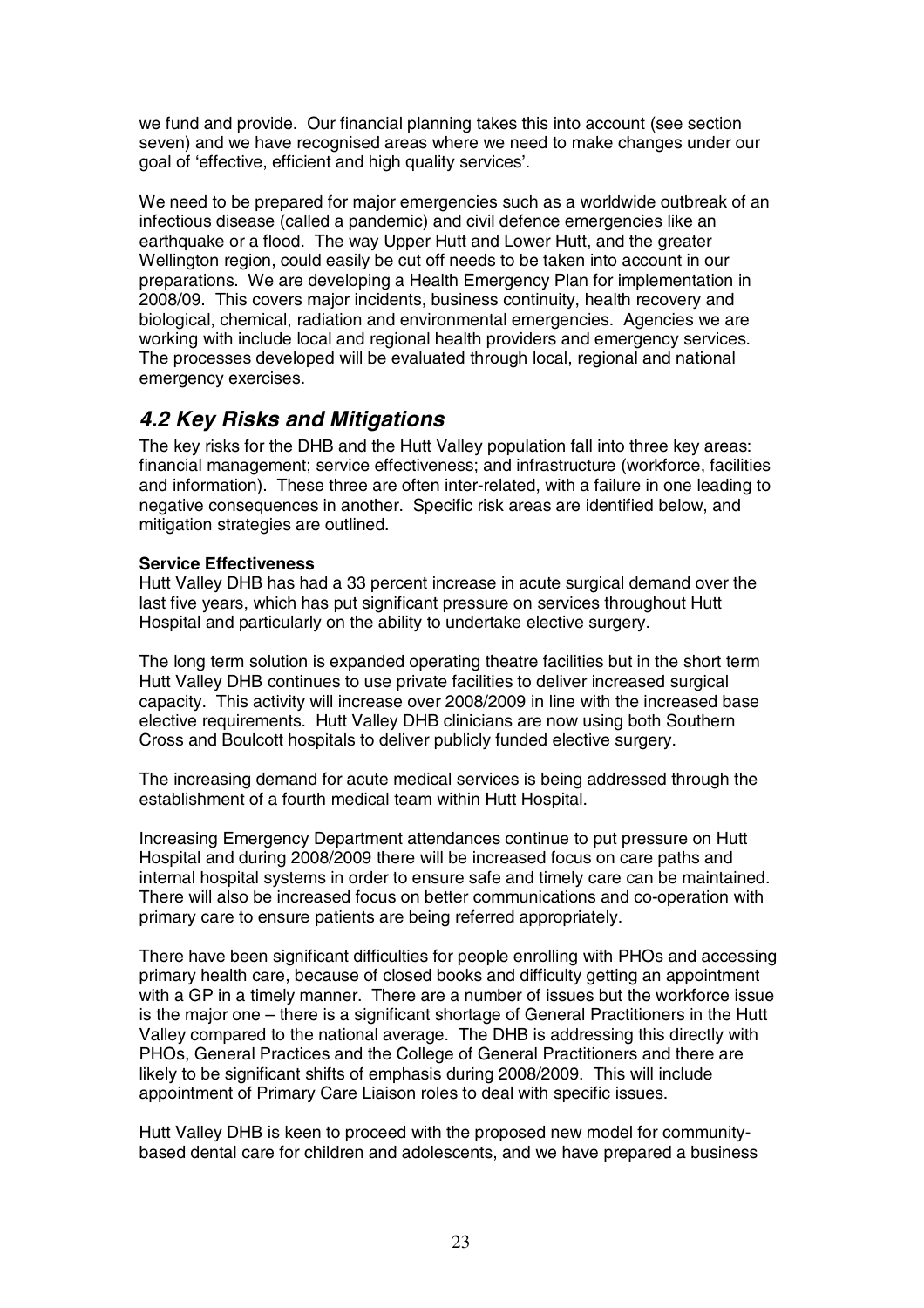case jointly with Capital and Coast DHB. We are awaiting the response from the Ministry of Health but are keen to commence implementation during 2008/2009.

Many of our providers are experiencing an increase in the number of patients with multiple and complex needs. These providers (and the patients themselves) are reporting considerable difficulties in getting flexible and integrated responses. The risks here include unnecessary deterioration in the patient's condition, critical incidents and the associated negative publicity, and widespread inefficiencies (as providers, families and patients waste time trying to navigate an unwieldy system).

Difficulties for patients with multiple and complex needs arise from poor coordination across services and between providers. In 2008/09 we will address these through inter-service initiatives, including the augmented Needs Assessment Service Coordination (NASC) service and implementation of the plan for psycho-geriatric and mental health services for older people.

#### **Infrastructure: Workforce**

Along with the rest of the New Zealand health sector, Hutt Valley DHB is facing increasing shortages of skilled health professionals. More and more of our workforce are getting closer to retirement and there are fewer younger people to replace them. As well, there is increasing international competition for the health sector labour market.

As indicated above, the Hutt Valley has a lower number of Full-Time-Equivalent General Practitioners and Practice Nurses per head of population than the national average, and we will be working closely with primary care providers during 2008/09 to increase this workforce.

Hutt Valley DHB also has fewer Lead Maternity Carers per head of population than the national average, resulting in increased pressure on hospital maternity services to cover the gaps. In 2008/09, we will be developing a maternity plan for a sustainable model of service delivery.

There are specific vacancies within the DHB provider arm; Emergency Department staffing; shortages of registrars, etc. The DHB also faces increasing demand for public health nurses to support the government's increased focus on improving child and youth health, and to participate in key intersectoral initiatives. We plan to secure at least 2.5 full time equivalents of specialist emergency medicine staff to enable us to seek accreditation in emergency medicine training. Once we have achieved this training status it will become easier to attract junior doctors.

The DHB has prepared a strategic workforce development plan and specific actions are identified in this document for implementation.

Higher demand, combined with reduced supply and fewer workers, means that we will not always be able to provide services in the same way we do now. We are trying different ways of doing things, exploring what health workers do and how we use them (e.g. increasing use of nurse-led clinics). We are using new strategies to redesign services, recruit and retain staff and enhance our workforce development, building on the impetus of the Magnet programme.

For each specialty in the provider arm suffering recruitment and/or retention difficulties we will establish a targeted approach to recruitment based on the unique issues of the service.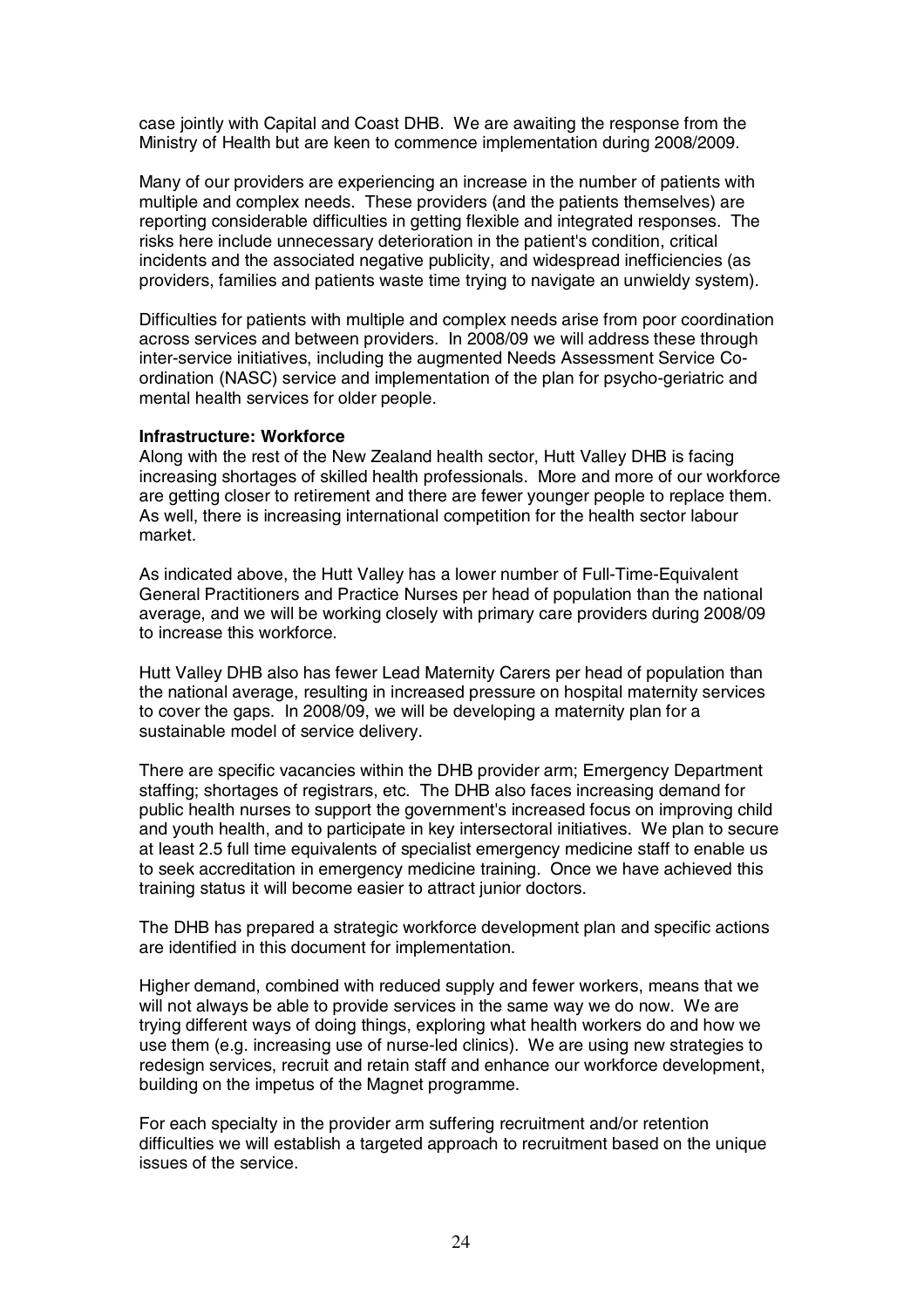#### **Infrastructure: Facilities**

Improvements are needed in facilities at Hutt Hospital to ensure that appropriate services can continue to be provided as close as possible to the Hutt Valley community. We are in the process of implementing capital development on the Hutt Hospital campus which will include a larger intensive care unit and an expanded emergency department (including the construction of an acute assessment unit). Importantly, there are not enough operating theatres to meet the current demand for acute and elective procedures, let alone the predicted increase in demand from the ageing population, so the capital planning includes providing more operating theatres. This is part of our Emergency Department/Theatre project.

All of the above development is being progressed as part of an Integrated Campus Plan, based on a Clinical Services Plan which takes into account the need to work with other DHBs in the region. These plans will enable Hutt Valley DHB to provide appropriate services to the local population while being involved in a rational approach to regional service improvement. Throughout our planning and implementation, we have developed robust business cases, which are now proceeding through regional and national processes.

With the upcoming implementation of the new Wellington regional hospital there is the risk of decreased service delivery to Hutt residents during the transition as well as potential ongoing risks given its lower number of beds. We will be looking to provide as much support as possible to Capital and Coast DHB to ensure that the region's population maintains access to services.

Hutt Hospital's in-patient mental health unit will be reviewed in the light of regional service development planning. The upgrade of the unit was originally planned to be part of the Integrated Campus Plan, but was put on hold so that regional service development could be taken into account. This will be addressed during 2008/2009.

#### **Infrastructure: Information**

Information demands continue to feature prominently for both effective service delivery and funding decisions. There are steadily increasing demands on information services because of both the increased reliance people have on systems and electronic information, and because of the demand for new services and functionality.

The main focus areas for information services in will be on improving information systems to meet the requirements of additional elective services workload, and on supporting Radiology Services for improved clinical workflow and diagnostic tools using a Picture Archiving Communication System. There will also be on-going improvements in the electronic medical record system which includes the use of electronic referrals from General Practitioners.

#### **Financial Management**

As a result of being classed as an over-funded board in 2007/2008 (though this has now been corrected) Hutt Valley DHB increased its focus on revenue generation, value-for-money and cost containment strategies.

This will continue to be a focus during the 2008/2009 year with particular opportunities in radiology, breast screening and community pharmaceuticals for either revenue generation or cost containment.

In recent years, national wage settlements for health professionals have substantially increased remuneration and other benefits. With wages a major component of DHB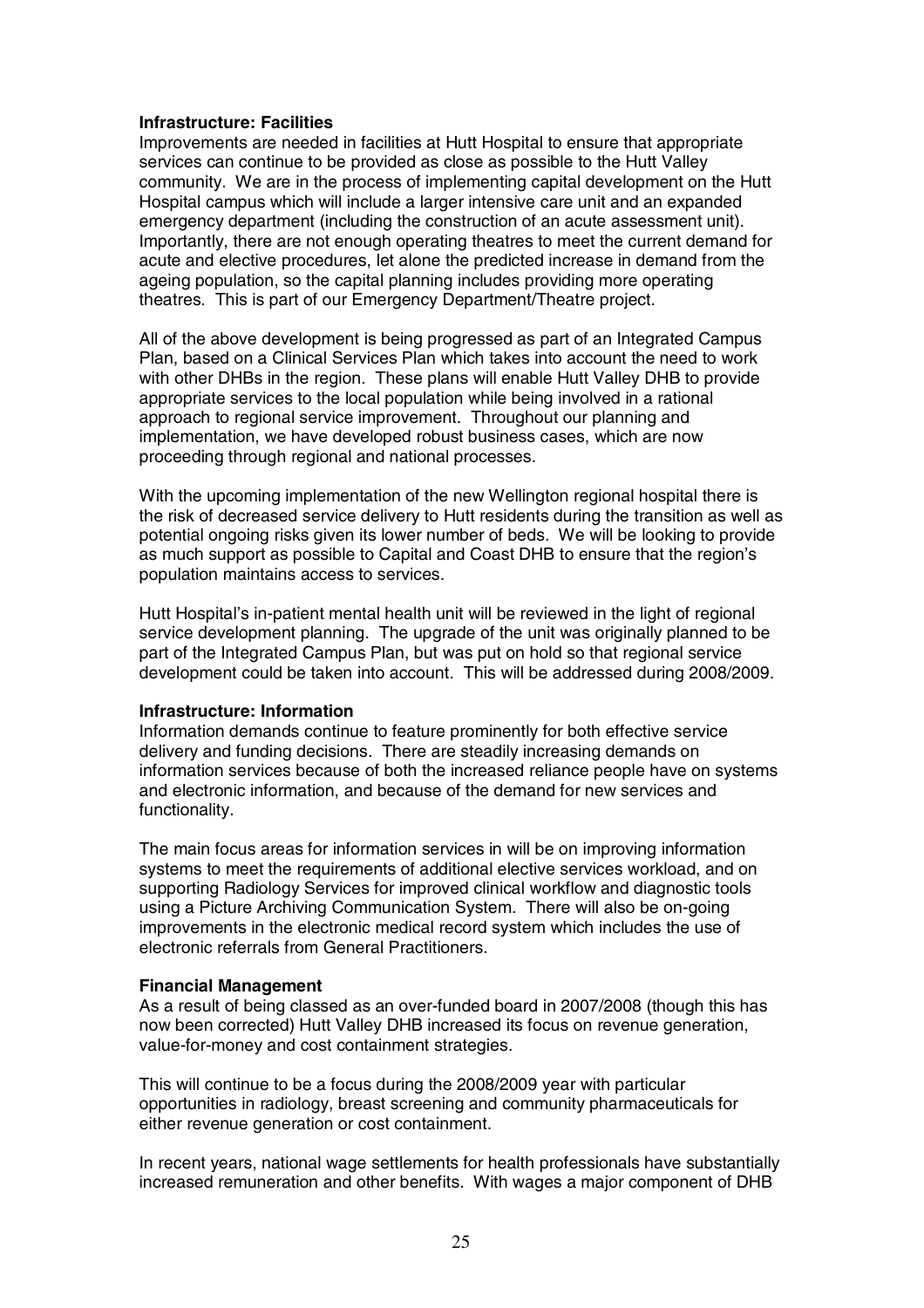costs, the overall impact of these wage increases is significantly higher than the price increases passed on to DHBs. The gap between wage increases and DHB price increases continues to create a significant challenge for us, and we will need to use what influence we have to attempt to restrict future salary increases to an affordable level. However, there is a limit to that and 2008/2009 is a particularly difficult year for Hutt Valley DHB as a result of salary increases, already agreed to nationally, coming into the system and because of increasing expectations from all groups within the workforce.

The financial impact of MECA settlements on non-DHB providers is also an issue which the DHB is continuing to address. Services for older people are a financial risk for the Hutt Valley DHB, with an increasing aging population but with no new demographic funding. Hence any increase in volumes will need to be found within existing overall funding.

Timely access to residential care and home support services is an issue which we are continuing to address through the newly established and augmented NASC working with the provider arm and providers. We will also be looking to build capacity and capability in home support services..

We are also working to reduce the financial risk and to improve the services available to older people by developing the augmented NASC service and a wider range of flexible options for restorative, rehabilitation, support and care services to enable "Ageing in Place".

Within personal health services, there are several financial risks arising from demand driven services. With the possible devolution of primary maternity services to DHBs there is a risk that insufficient transition funding will be available to fully prepare and plan for managing these services. Also, primary maternity workforce shortages are increasing the pressure on DHB maternity services which is picking up the lead maternity carer role for an increasing number of women, but without commensurate compensation. This is being taken up with the Ministry of Health.

Along with other DHBs, we continue to address the risks in pharmaceutical expenditure by working with PHARMAC on strategies to both contain costs and to promote good clinical practice. We intend to increase our efforts to work locally with primary health care practitioners and pharmacists to improve the cost effectiveness of their prescribing and dispensing.

The wash up of Inter-district Flow (IDF) Case-weighted Discharges (CWD) means that where volumes increase there is a financial risk. Hutt Valley DHB will be closely monitoring IDF CWD and looking at ways of reducing this risk. Conversely there is also a risk of losing IDF CWD revenue if the provider arm does not provide treatment for other DHB's populations to the budgeted level. Balancing IDFs with the increased focus on increasing elective services for the DHB's own population is a higher focus risk than in the past.

The increasing demand for high-cost treatments and drugs (often labelled as "new technologies") also poses a financial risk to the DHB. Pressures are clearly evident in many tertiary services, including cardiology, renal services and cancer services. For example, the incidence of cancers is increasing; costs are increasing at a rate much greater than DHB funding; there is increased use of cancer drugs; enhanced requirements to meet standards for radiotherapy use are increasing pressure mean a third linear accelerator is to be installed the region; and brachytherapy has been introduced in Wellington. All of these increased cancer services and the re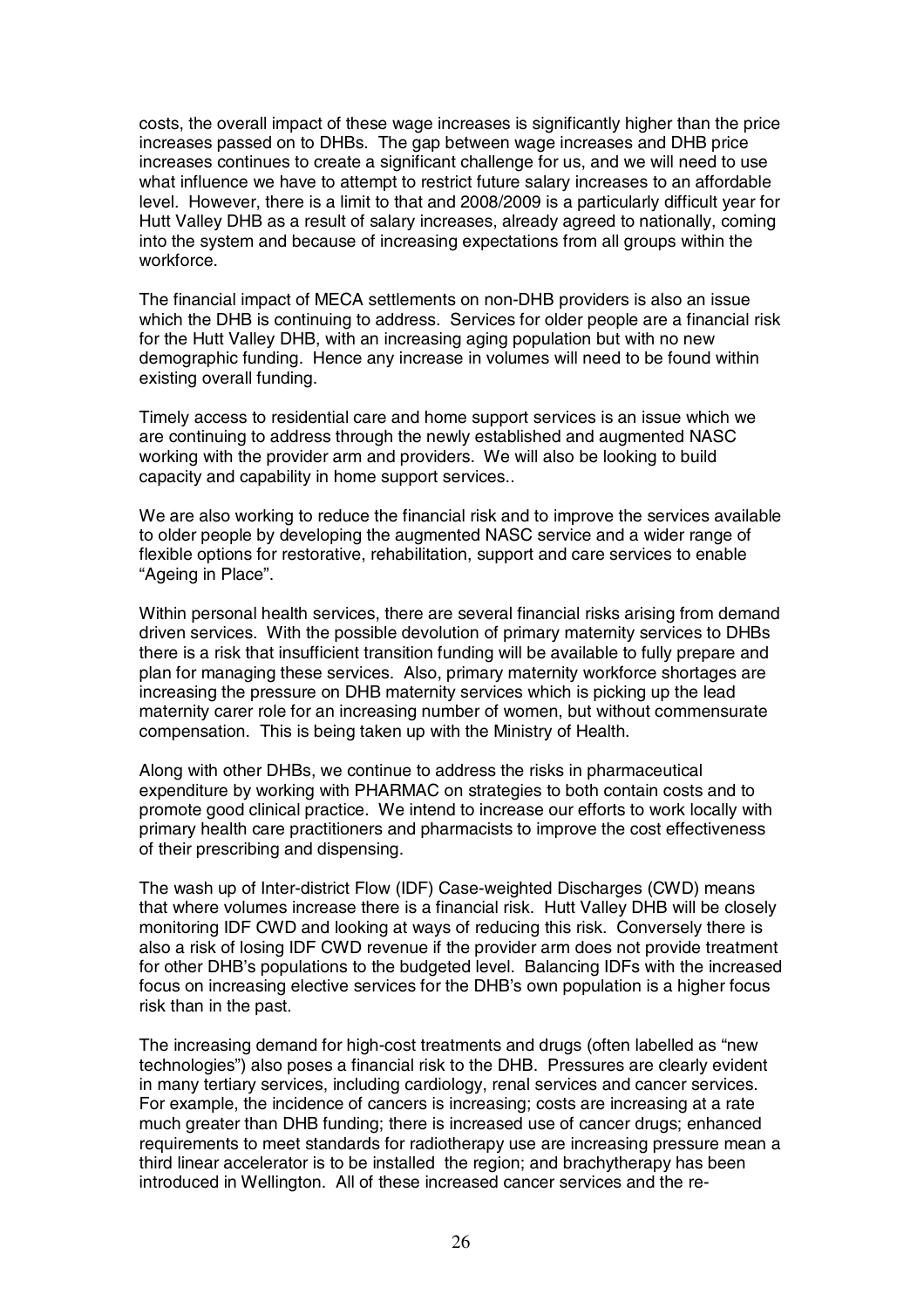establishment of electrophysiology services in Wellington will increase costs for Hutt Valley DHB.

Where tertiary services in the central region are not sufficient for our population (because of financial pressures, or loss of key workforce) Hutt Valley DHB then faces additional costs to reimburse patients and their families for out-of-region travel and accommodation costs if this is necessary. This is an on-going issue.

The key strategy for reducing the financial risk of high-cost treatments and drugs is to improve decision making on both new investments (e.g. the introduction of new technologies) and disinvestment (e.g. reducing or stopping some interventions or services). While the Service Planning and New Health Intervention Assessment (SPNIA) framework for collaborative decision-making has been developed at a national level, considerable work is needed across the health sector to apply it well. Resources for analytical and secretariat support need to be identified nationally as DHBs do not have the capacity to undertake this work within existing resources. We will continue to participate in SPNIA processes, where possible. We will also continue to work with central region DHBs to obtain a comprehensive view of regional services and agree a process for shared decision-making.

### *4.3 Service Reviews and Changes*

We propose to undertake a number of service reviews and service changes during 2008/09. A selection of services will be reviewed to ensure improved access to services, reduced inequalities and that we meet our budgeted financial position. This is part of focus on continuous quality improvement and will include consumer and clinical involvement.

Local reviews and changes planned are:

- Ongoing review of community pharmaceutical prescribing and dispensing.
- Implementing the local five year mental health and addiction service plan.
- Implementing the plan for psycho-geriatric and mental health services for older people.
- Implementing the recommendations of the review of Infant, Children, Adolescent and Family mental health services.
- Implementing our Child, Youth and Family plan, Growing a Healthy Community<sup>20</sup>.
- Exploring new approaches to service delivery for Pacific populations.
- Exploring different ways of improved delivery of home help delivery into the community.
- A review of our current District Strategic Plan, Towards a Healthier Hutt Valley<sup>1</sup>.

These reviews and plans may lead to service reconfigurations, the extent of which is unknown at this stage. It is noted that any significant reconfigurations will be preceded by consultation with the appropriate groups.

We also plan to implement the new model of community-based oral health care for children and adolescents, developed jointly with Capital and Coast DHB, if we receive sufficient funding from the Ministry of Health. The two DHBs have already undertaken significant community consultation on the proposed changes.

In addition to the local reviews, we will also review or change a number of services which may have an impact on other DHBs. These include:

- Implementing the Emergency Department/Theatre project.
- Developing the Intensive Care Unit (ICU) from Level 1 to Level 2.
- Offering tele-radiology and off-site digital reporting services to the central region.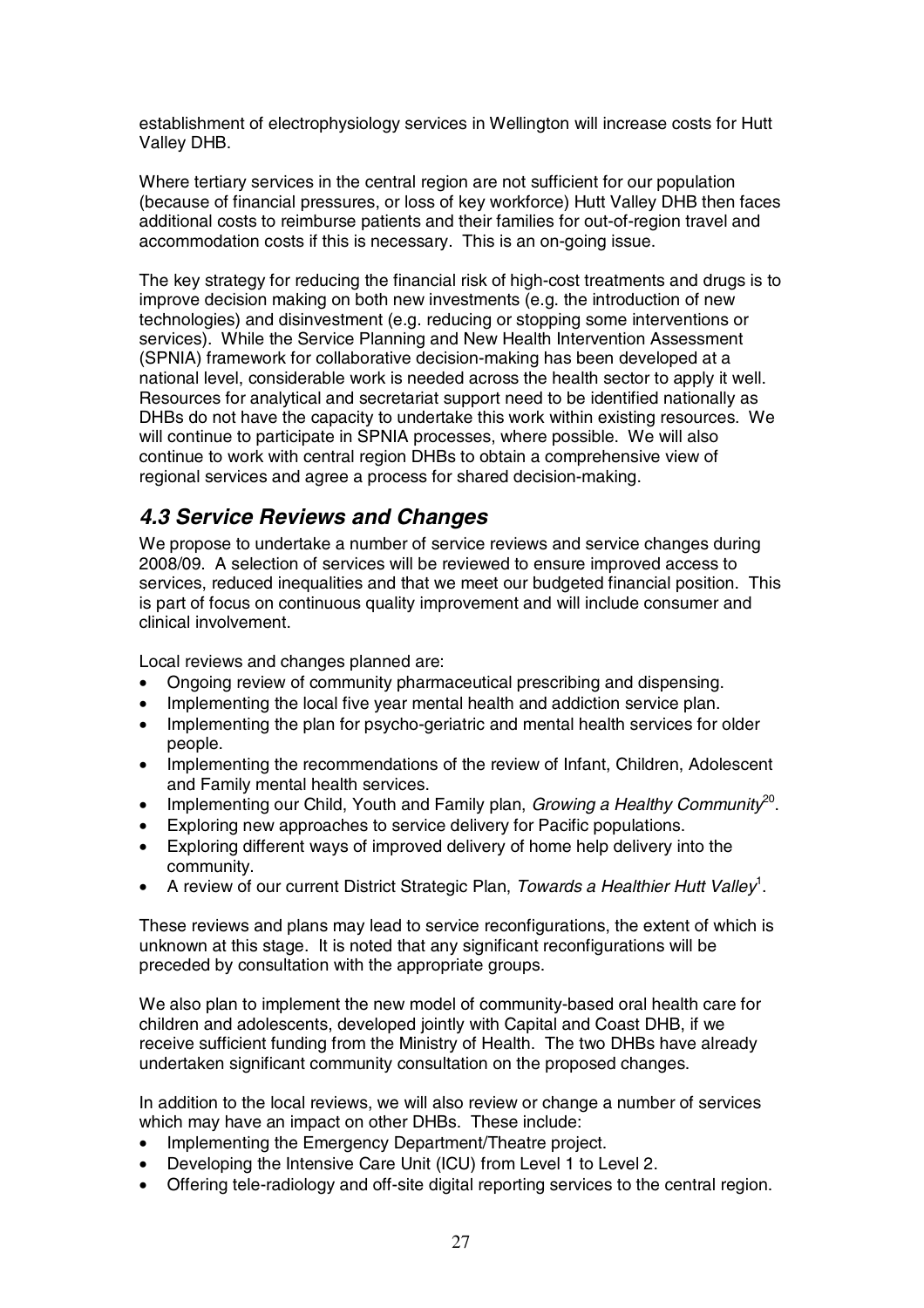- Working with other central region DHBs, and Capital and Coast DHB in particular, to improve access to and increase local delivery of urology, ophthalmology and dental services for the residents of Hutt Valley.
- Implementing the population health strategy, Keeping Well 2008-2012<sup>21</sup>.

We will work with other DHBs to implement relevant recommendations from regional reviews and plans, including:

- Delivering renal medicine (haemodialysis and CAPD) outpatient services in the Hutt Valley, within the framework of the Central Region review of renal services.
- Implementing the regional five year mental health and addiction service plan.
- Implementing the findings of the review of eating disorders service provision across the central region and the evaluation of the Central Region Eating Disorder Service.

We will follow the requirements of the Operational Policy Framework in relation to all service changes signalled.

### *4.4 Service Coverage Exceptions*

The Operational Policy Framework established by the Ministry of Health, which sets out the quasi-regulatory rules that all DHBs must comply with, includes an extensive service coverage specification. The service coverage specification describes the type of services and levels of access to services that the Ministry of Health requires DHBs to provide.

Hutt Valley DHB expects to meet Government service coverage expectations with the following exceptions and caveats:

- The Hutt Valley is not funded at Blueprint levels and does not achieve the 3% intervention rate target for mental health. We will, however, ensure that the DHB will continue to provide service coverage to the level of Blueprint funding available.
- Community radiology is available free of charge only for Community Service Card holders.
- Hutt Valley DHB is not able to see all primary school age children every 12 months for an oral health examination. We have instituted a 12-month recall for high need individuals and are working toward 18 month recalls for low need individuals. We will provide a 6 monthly update report to the Ministry on progress towards meeting the service coverage specification.

Although Hutt Valley DHB expects to comply with national service specification framework requirements, compliance may be limited where knowledge of requirements is incomplete or where staff shortages occur. In particular, Hutt Valley DHB does not currently meet all quality requirements for specialist medical staffing and triage times.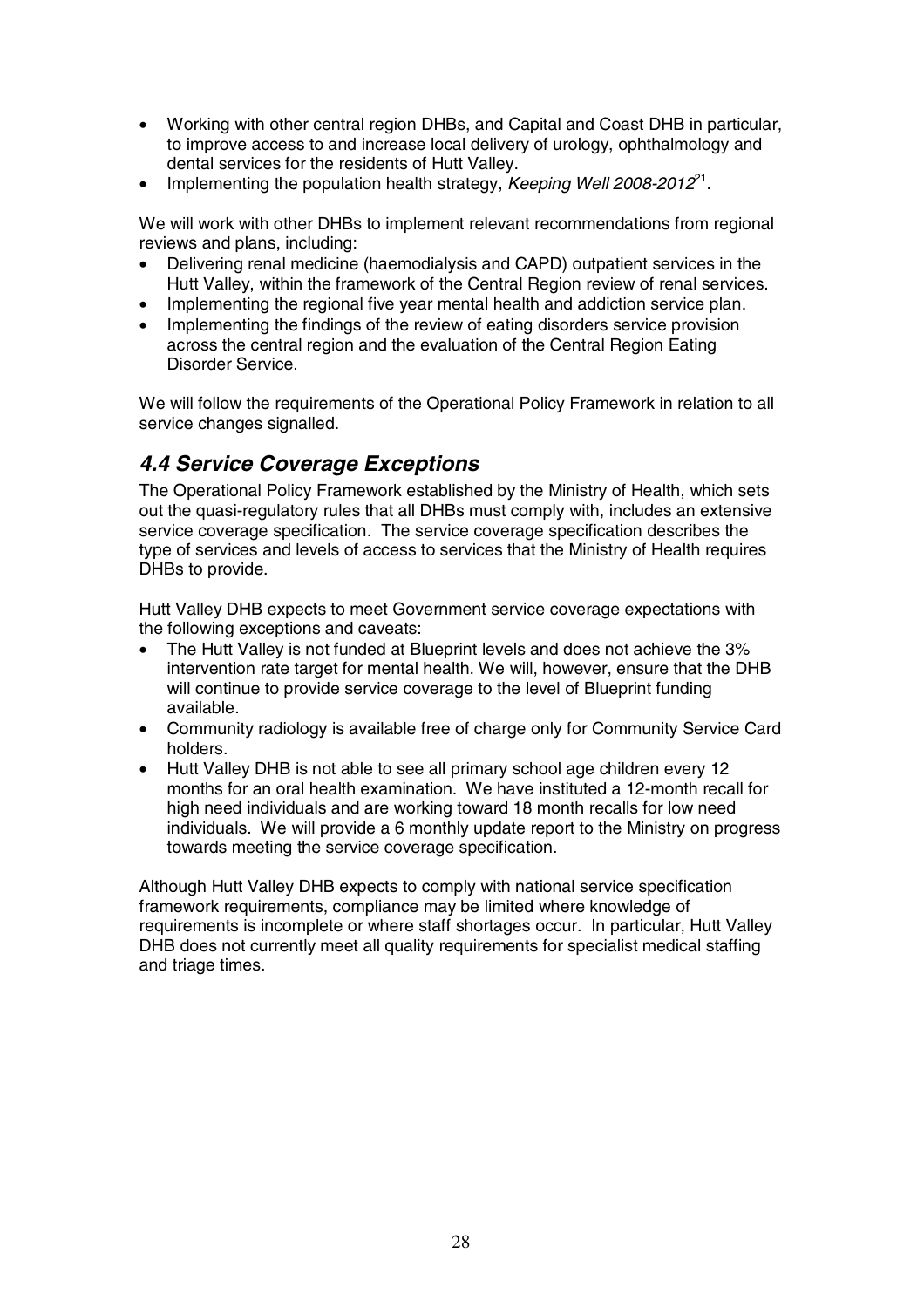# **5. Our People**

This section provides background on the environment in which Hutt Valley DHB operates. It outlines geographical location, analysis of the environment, population and health status information. More detail can be found within our District Strategic Plan<sup>1</sup> and additional information from our Health Needs Assessment can be found on our website (www.huttvalleydhb.org.nz).

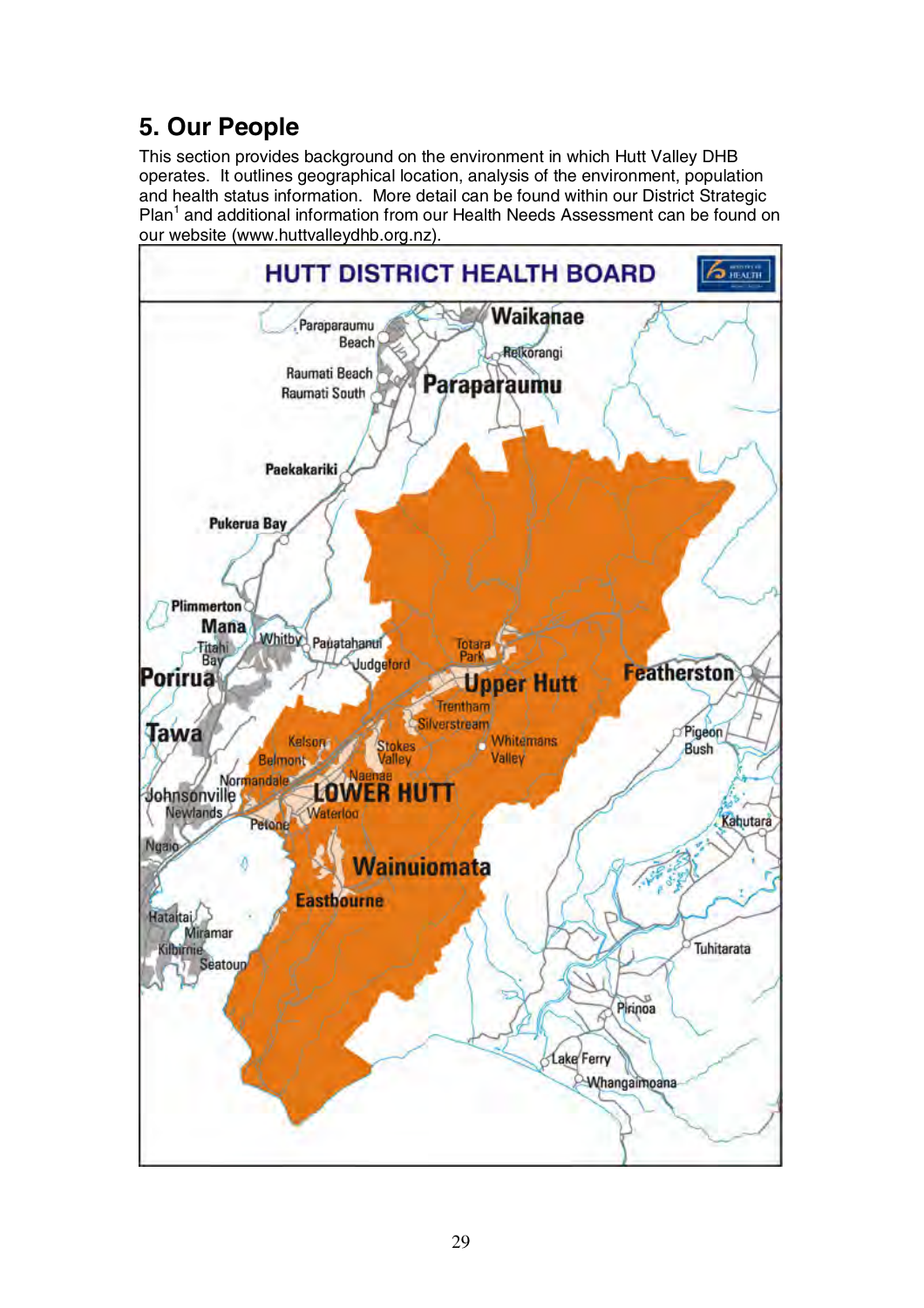## *5.1 Population and Demographic Information*

Hutt Valley DHB covers the areas controlled by our two local councils, Hutt City and Upper Hutt City. Our neighbouring DHBs are Capital and Coast, Wairarapa and Mid Central DHBs. The Hutt Valley is at risk of flooding from the Hutt River. The Hutt Valley is also at risk of major earthquakes because of major seismic fault lines that run through and near it.

Today around 142,000 people live in the Hutt Valley – around 100,000 in Hutt City and 40,000 in Upper Hutt City. 17% of the people who live here are Māori and 8% are Pacific peoples. Fewer Māori and Pacific people (as a percentage of the population) live in Upper Hutt than Hutt City. More of the Māori and Pacific people who live here are vounger than other ethnic groups – around half of the Māori and Pacific people here are aged under 25 years. We also have significant Asian and refugee populations.

The total Hutt Valley population has seen only modest growth from the 1996 population of around 136,500 and is currently projected to peak around 2026 at around 147,000 people (previous projections indicated that our population would peak around now). However, both Hutt Maori and Pacific populations are projected to increase at around 1 percent per annum over the next 20 years and make up an increasing proportion of the Hutt Valley population. We will also have more older people and fewer young people living here in the future. By 2031, the percentages of Māori and Pacific peoples is expected to increase to around 21% and 10%, respectively, of the total Hutt population.

| Age Group           | Numbers by Age Group |         |         | Percentages by Age Group |       |         |       |
|---------------------|----------------------|---------|---------|--------------------------|-------|---------|-------|
|                     | Māori                | Pacific | Other   | Total                    | Māori | Pacific | Other |
| Children 0-14 years | 8,330                | 3,340   | 19,520  | 31,180                   | 27%   | 11%     | 63%   |
| Youth 15-24 years   | 4.450                | 1.990   | 13,410  | 19,850                   | 22%   | 10%     | 68%   |
| Adults 25-64 years  | 10,380               | 5,260   | 58,610  | 74,250                   | 14%   | 7%      | 79%   |
| Older people 65+    | 720                  | 480     | 15,440  | 16,650                   | 4%    | 3%      | 93%   |
| Total               | 23,900               | 11.100  | 107,000 | 141,900                  | 17%   | 8%      | 75%   |
|                     |                      |         |         |                          |       |         |       |

#### **Hutt Valley projected population 2008 by age and ethnicity**

Source: Statistics New Zealand

Social and economic conditions are significant determinants of the health status of individuals and communities, with a large body of research demonstrating an association between deprivation and health status. The New Zealand Deprivation Index (NZDep) is a measure of deprivation which combines social-economic variables from the Census and applies them to meshblocks (neighbourhoods of approximately 90 people) resulting in areas being rated from 1 (least deprived) to 10 (most deprived).

Application of the 2006 NZDep to the Hutt Valley district results in the following graph of deprivation distribution. There is variation in the level of deprivation across the Hutt Valley district, with a greater degree of variation within Lower Hutt compared with Upper Hutt. Areas of relatively high deprivation within the Hutt Valley district include Naenae, Taita, Moera, Timberlea and parts of Petone, Stokes Valley Wainuiomata, Waiwhetu and central Upper Hutt.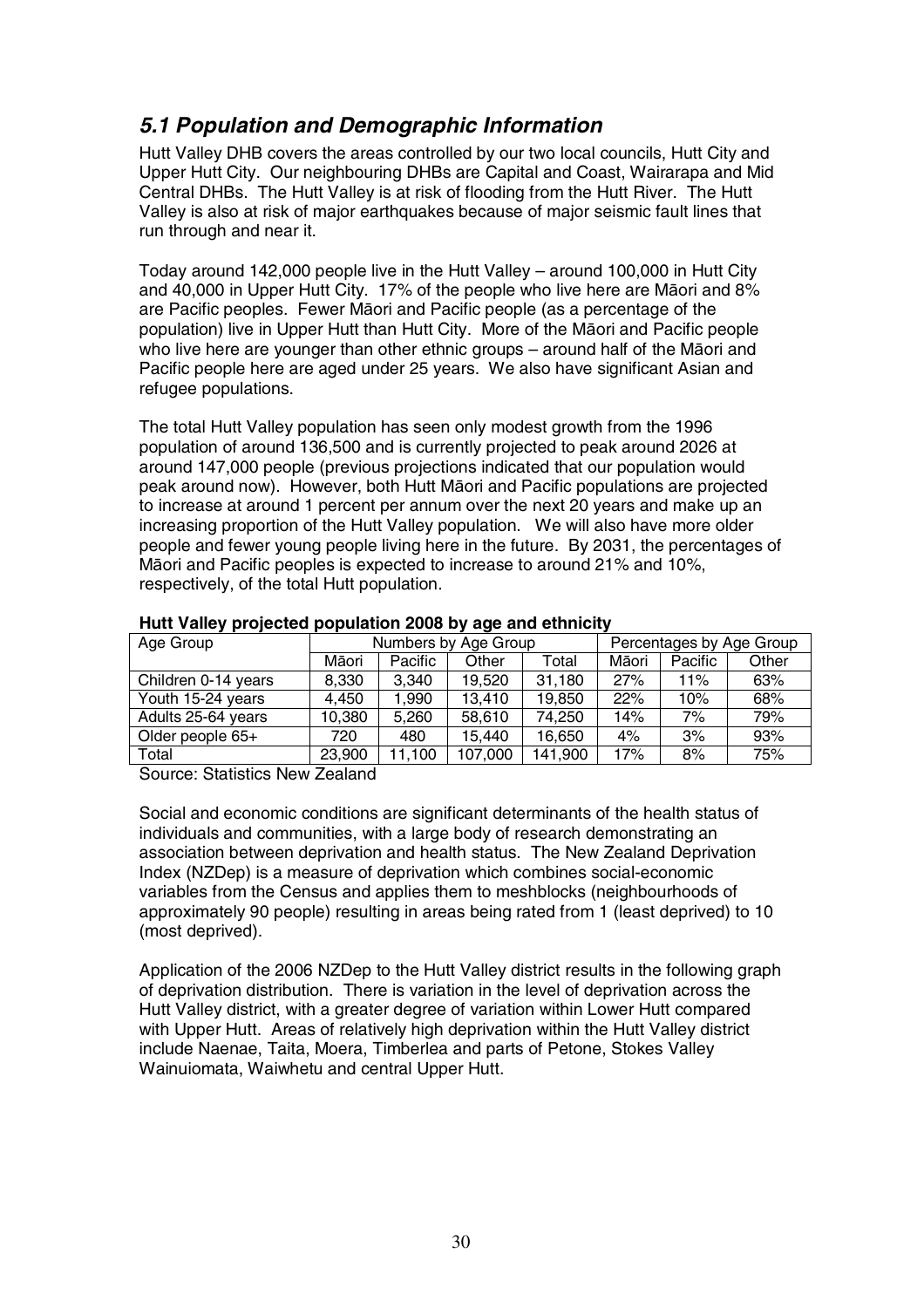

## *5.2 Key Health Issues*

A Health Needs Assessment is being undertaken for the central region DHBs (Capital and Coast, Wairarapa, Hawkes Bay, Whanganui, Mid-Central and Hutt Valley). When this is completed, information from the assessment will be made available on our website (www.huttvalleydhb.org.nz).

In the Hutt Valley some groups of people have poorer health and often have poorer access to health services than other groups – these differences are known as health disparities. These groups include Māori, Pacific, refugees and those living in the poorest areas of the Valley. They also include groups who can become socially isolated, such as people with disabilities or with mental health issues. They have shorter lives (on average) and higher rates of chronic diseases - and they develop those diseases earlier in their lives than other groups. As well, when they get those diseases, the treatment they receive from the health system tends to be more variable than for other groups. Their health is often affected by factors outside the direct control of the health system, such as access to transport, or inadequate or inappropriate housing.

In general the key health issues for the Hutt Valley are the same as for the population of New Zealand. There are a variety of ways to compare the leading health conditions in New Zealand. The ranking of the top causes of premature death and disability depends on the specific method used, but the following causes consistently appear for both men and women and for all ethnicities:

- Cardiovascular disease (heart disease and strokes).
- Diabetes.
- Cancer.
- Depression.
- Chronic Obstructive Respiratory Disease.
- Asthma.
- Suicide and self harm.

We can help to improve health by working to prevent ill health, so that people don't need hospital care; and by ensuring when they do get unwell, they get services in the community so they don't require hospital care. The Ministry of Health has studied why people under the age of 75 end up in hospital beds<sup>23</sup>. The study showed that 30% of those hospital stays could be potentially avoided. Leading causes of death in the Hutt Valley are similar to the rest of New Zealand, with cardiovascular disease and cancer accounting for nearly three quarters of deaths. Injuries account for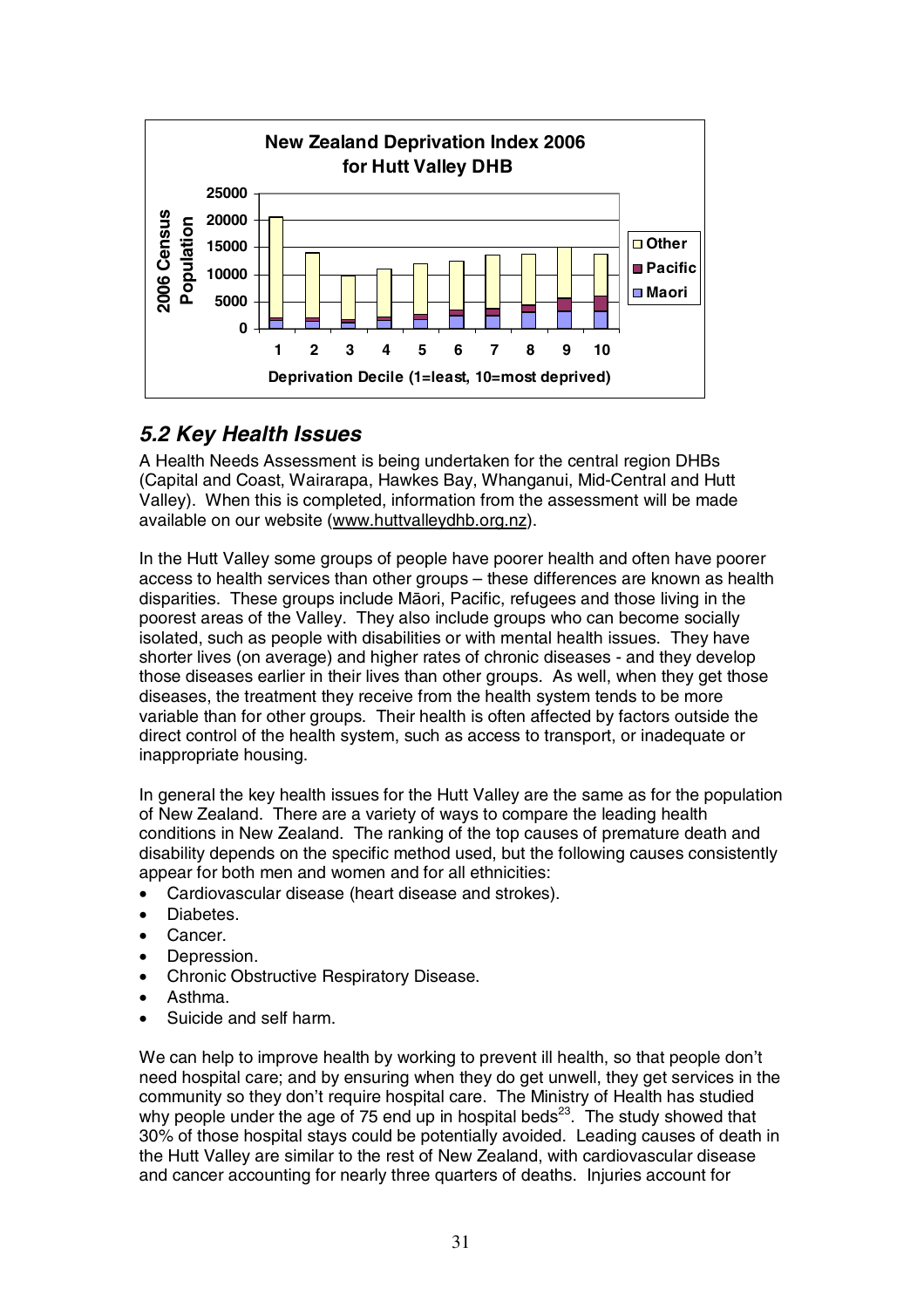around 6% of deaths and these are mostly amongst people in the 15-24 and 25-44 age groups. Diabetes is a major contributor to cardiovascular and other deaths. In the late 1990s studies showed that 70% of people who died under the age of 75 could have lived longer if diseases such as cardiovascular disease and cancer, as well as injuries, were avoided or treated earlier $5$ .

### *5.3 MƗori Health*

We are committed to the Hutt Valley Māori Health Strategic Plan<sup>2</sup>, *Whanau Ora ki te* Awakairangi, and to He Korowai Oranga<sup>3</sup>, the national Māori health strategy. The current Hutt Valley Māori population is around 24,000 people, or 17 percent of the Hutt Valley population. The proportion of Māori in the Hutt Valley is slightly higher than the national average of 15 percent. By 2031 the Hutt Valley Māori population is projected to grow to around 31,000, or around 21 percent of the total Hutt Valley population.

The Māori population in the Hutt Valley is generally younger than the rest of the population and experience higher levels of deprivation than non-Māori in the Hutt Valley. MƗori in the Hutt Valley have, on average, worse health than the wider Hutt Valley community.

We developed our Māori Health Strategic Plan, Whanau Ora ki te Awakairangi, in partnership with the Te Awakairangi Hauora Board and the Māori community here in the Hutt Valley. The vision of Whanau Ora ki te Awakairangi is that Māori who live in Te Awakairangi are healthy, vibrant, contributors to the community (Te Ao MƗori and New Zealand society) who can access support easily when needed.

### *5.4 Pacific Health*

Hutt Valley is one of seven District Health Boards (DHBs) with specific responsibility for addressing Pacific Health inequalities given its relatively high Pacific population.

The current Hutt Valley Pacific population is around 11,000 people, or eight percent of the Hutt Valley population. By 2031 the Hutt Valley Pacific population is projected to grow to around 14,750, or around 10 percent of the total Hutt Valley population. The Pacific population in the Hutt Valley is generally younger than the rest of the population and experience higher levels of deprivation than both Māori and non-Māori in the Hutt Valley. Around 60% of the Pacific population in Hutt Valley is Samoan, with the next biggest island groupings being Cook Island Māori and Tokelauan.

Pacific people experience significantly poorer health than non-Pacific. In particular, they experience high rates of chronic diseases such as diabetes and heart disease – diseases that are mainly avoidable through good preventative strategies such as exercise and diet.

The importance and the complexity of Pacific values and cultures, the differences between New Zealand born and Island born are all key elements that put pressure on Pacific youth to adapt to both Pacific and NZ based-cultures. Because of the cultural diversity of Pacific communities and a multiplicity of languages, protocols, beliefs and traditions, the importance of culture must be recognised as a determinant of health.

The vision for the future of Pacific health in the Hutt Valley is:

- Optimising wellness for children, youth and family health.
- Promoting healthy lifestyles and illness prevention.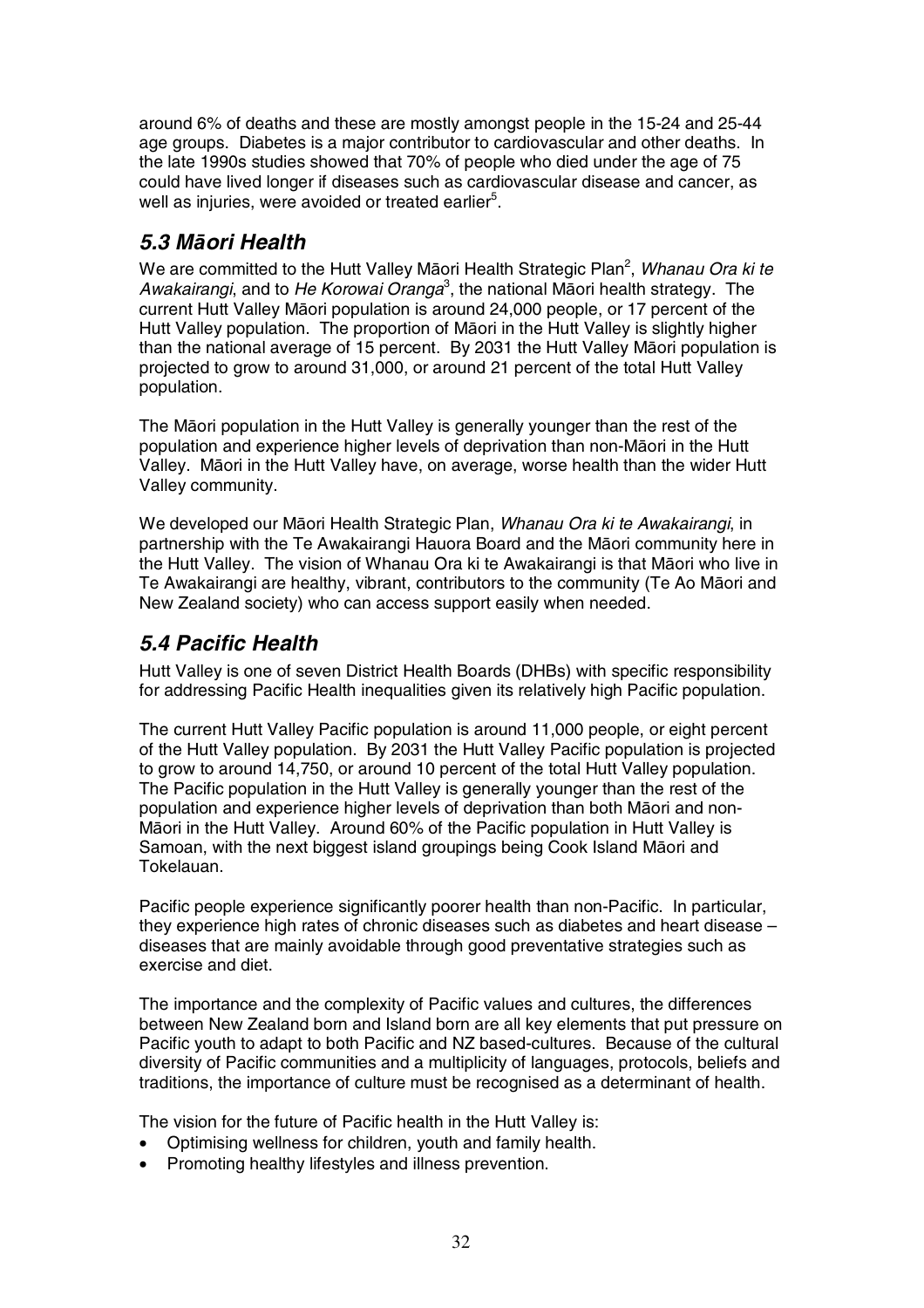- Targeted support for Pacific patients and their families accessing mainstream services.
- Development of quality services targeting Pacific peoples both through Pacific and mainstream providers.
- Improving mainstream capacity and capability to work with Pacific communities and their families.
- Strengthen existing foundations both at a community and provider level.
- Pacific input into service planning and needs assessment.

## *5.5 Disability Profile*

Information available from Census data indicates that an estimated 27,000 Hutt Valley residents with some form of disability and around 16,000 of those people are younger than 65 years. National disability surveys do not generally provide information at a District Health Board level. Because their disabilities differ, people's needs vary widely, as do the needs of their families, carers and whanau. Most disabled people (95%) live in the community, with only 13% of older disabled people in residential care and less than 1% of disabled people under the age of 65 in residential care.

Accidents or injuries are the most common causes of disability for adults aged less than 65 years, with the most common type of injury occurring in the workplace. In older people disease or illness are the most common causes of disability. Physical disability is the most common type of disability for adults, followed by sensory disability (hearing and/or seeing). Around 10 percent of children aged under 15 years have a disability, with more than half being caused by a condition that existed at birth. Special education needs are the most common type of disability in children, followed by chronic conditions or health problems.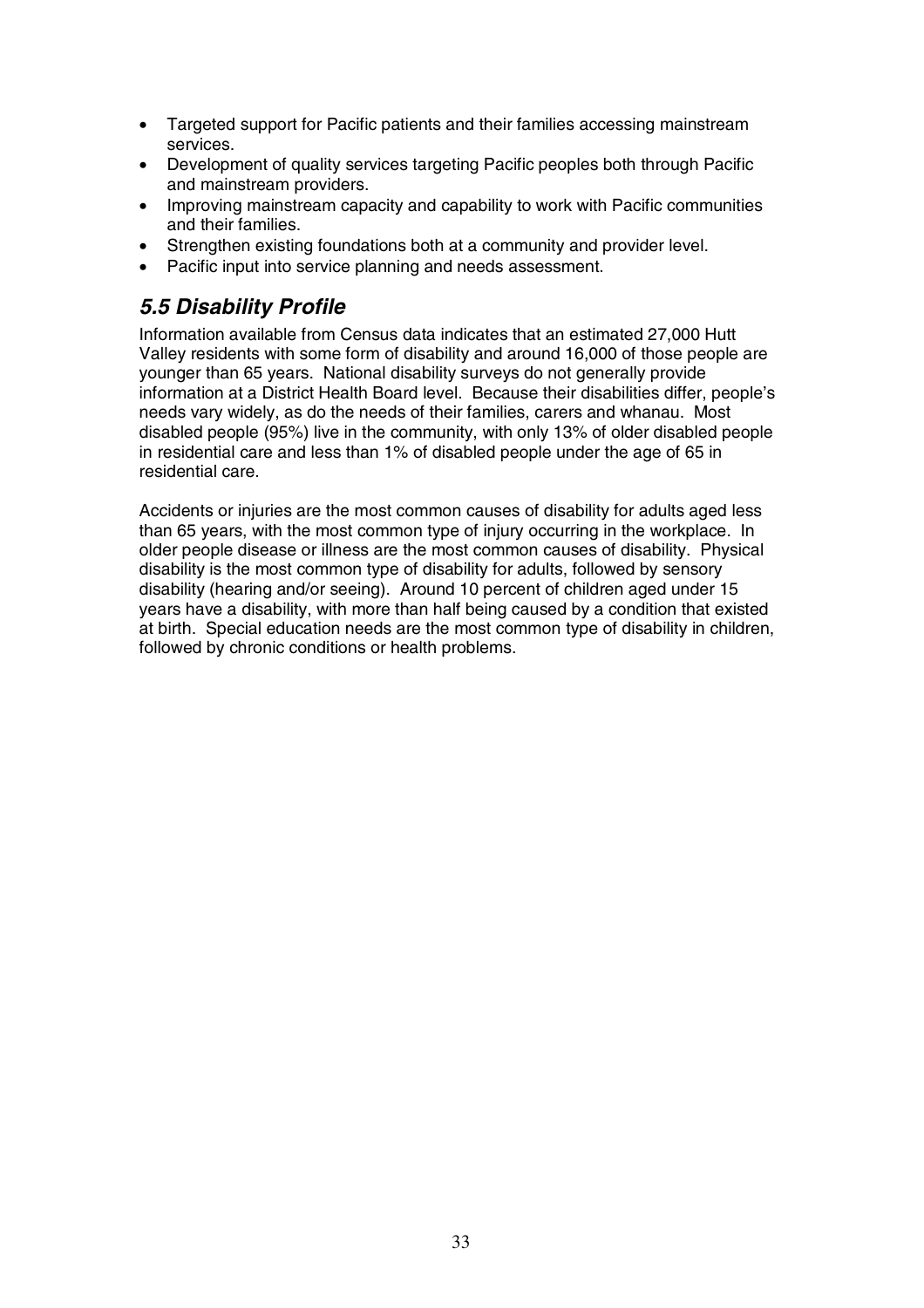# **6. Nature and Scope of Activities**

The activities of the DHB fall into three categories:

- Governance
- Planning and Funding
- Provision of Services.

### *6.1 DHB Governance*

The Board consists of eleven members and is the governance body responsible for operation of the Hutt Valley DHB under the NZPHD Act 2000. Seven of the members are elected as part of the triennial local body election process (last held in October 2007) and four are appointed by the Minister of Health by notice in the Gazette.

The Board has all the powers necessary for the governance of the DHB and has a delegation policy, approved by the Minister of Health, to delegate decisions on management matters to the Chief Executive. It has the following four sub committees comprised of Board members and community representatives, the first three of which are Statutory Committees under sections 34 – 36 of the NZPHD Act 2000. In accordance with schedule 4 of the NZPHD Act 2000, public notice of the date, time and venue of meetings of the Board and committees must be provided.

We've set up a number of advisory committees to the Board:

- Community and Public Health Advisory Committee: This committee provides advice and recommendations to the Board on the health needs of Hutt Valley people and advises the Board on priorities for the use of the available health funding.
- Disability Support Advisory Committee: This committee provides advice and recommendations to the Board on the disability support needs of Hutt Valley people, including people aged 65 years and older. It also provides advice and recommendations to the Board on priorities for the use of the available disability funding.
- Hospital Advisory Committee: This committee monitors the performance of the hospital and other services run directly by the DHB. It also makes recommendations on priorities for hospital funding.
- Finance and Audit Committee: This committee monitors the DHB's financial performance and has responsibility for oversight of the Emergency Department/Theatre project. It is required to provide sound advice to the Board on the financial affairs of the DHB. It also oversees all DHB audits and information systems.

All the meetings of our committees, except the Finance and Audit Committee, are open to our community to attend. The public are excluded from some items if a good reason exists – for example if the Board is receiving an update on commercial negotiations.

To ensure the cohesiveness of the governance function, the Chair and Deputy Chair of the Board meet regularly with the chairs of the various Committees. In general, all meetings where the Board or any of its Statutory Committees make decisions are open to the public to attend, as observers. Certain discussions may be held without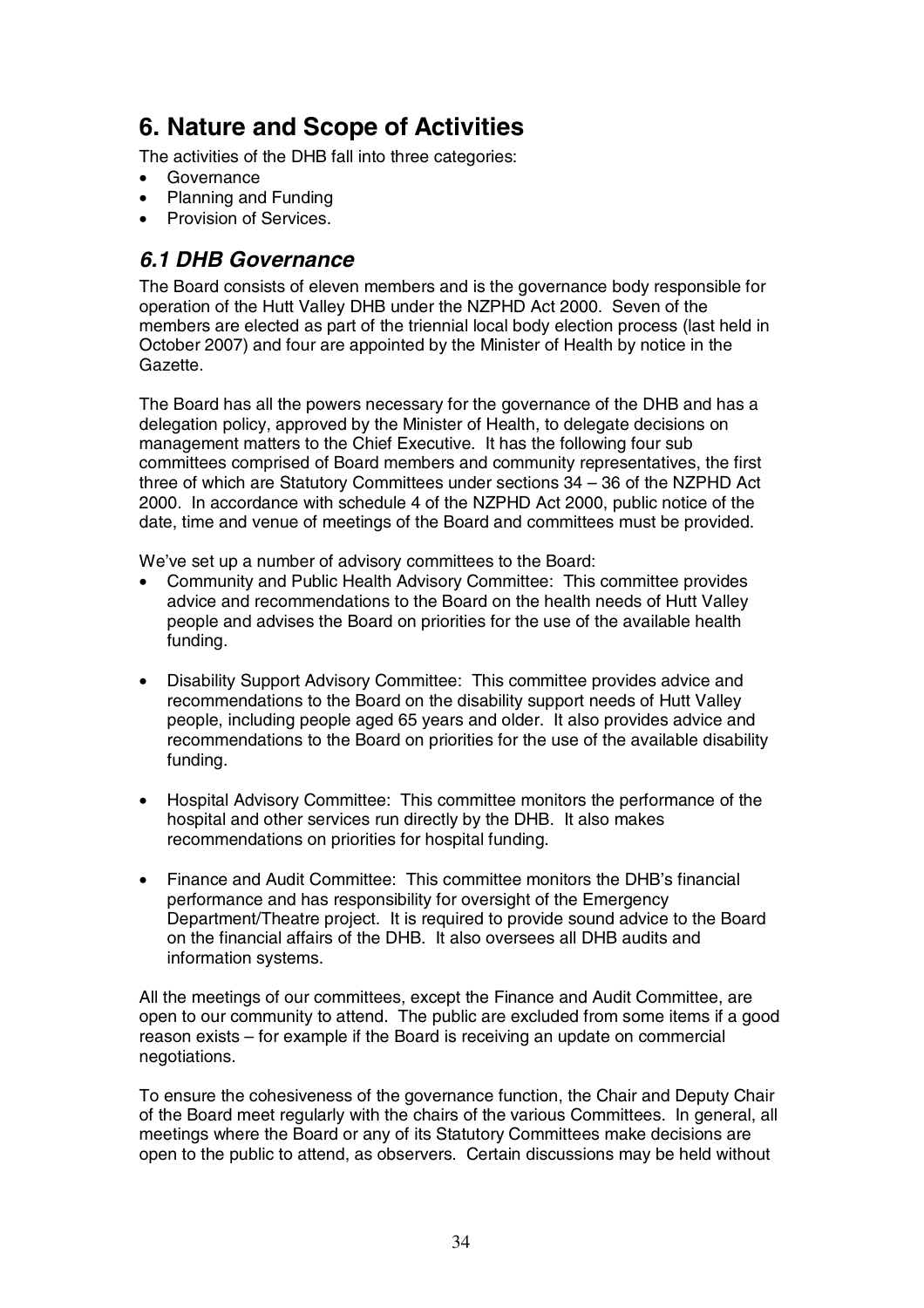public presence as outlined within the NZPHD Act. All DHB Board and Statutory Committee meetings are held monthly.

Details of Board and Committee meetings are publicly available on the DHB website, www.huttvalleydhb.org.nz. Hutt Valley DHB's organisational structure can be found in Appendix 1.

Also, Hutt Valley DHB jointly funds the Central Region Technical Advisory Service (TAS) to provide support to the Central Region DHBs. The purpose of TAS is to support the effective functioning of District Health Boards so they can meet the objectives of the New Zealand Health Strategy and the New Zealand Public Health and Disability Act 2000. TAS operates as an expert advisory service that combines information management and analytical capabilities with health service experience and project management skills to provide quality health service advice to DHBs. A core range of support services have been established around the following areas:

- Information management and applied analysis.
- External audit and quality improvement of contracted providers.
- Regional mental health work.
- Service evaluation and development.

### *6.2 DHB Planning and Funding*

Planning and Funding core activities are:

- Determining the health and disability needs of the community.
- Operationalising national health and disability strategies in relation to local need.
- Funding health and disability services in the District.
- Involving the community through consultation and participation.
- Identifying service gaps and developing services accordingly.
- Undertaking service contracting and monitoring and evaluation of service delivery, including audits.

The Planning and Funding area of Hutt Valley DHB is also responsible for arranging access to specialist services that are not delivered in the district. Government policies and priorities guide the planning and funding of health and disability services. Funding is also carried out within national policies, such as the Nationwide Service Framework. This framework sets out the criteria for access. The Planning and Funding area is responsible for planning and funding the following services:

- Primary care.
- Hospital and specialist services.
- Mental health services.
- Support services for older people (including residential services).
- Māori health.
- Pacific health.

In funding these services, Hutt Valley DHB strives to maintain and improve the health of the resident population of the Hutt Valley district within the constraints of the funding allocated. Hutt Valley DHB receives funding from the Government for the majority of personal health, mental health, Māori health and older persons services for Hutt Valley residents as per the Service Coverage Schedule. Funding for public health and under-65s' disability support services remains with the Ministry of Health.

Hutt Valley DHB has designed the organisation to maintain a clear separation between management of planning and funding activities and management of hospital service provision activities. This is to avoid any real or perceived conflict of interest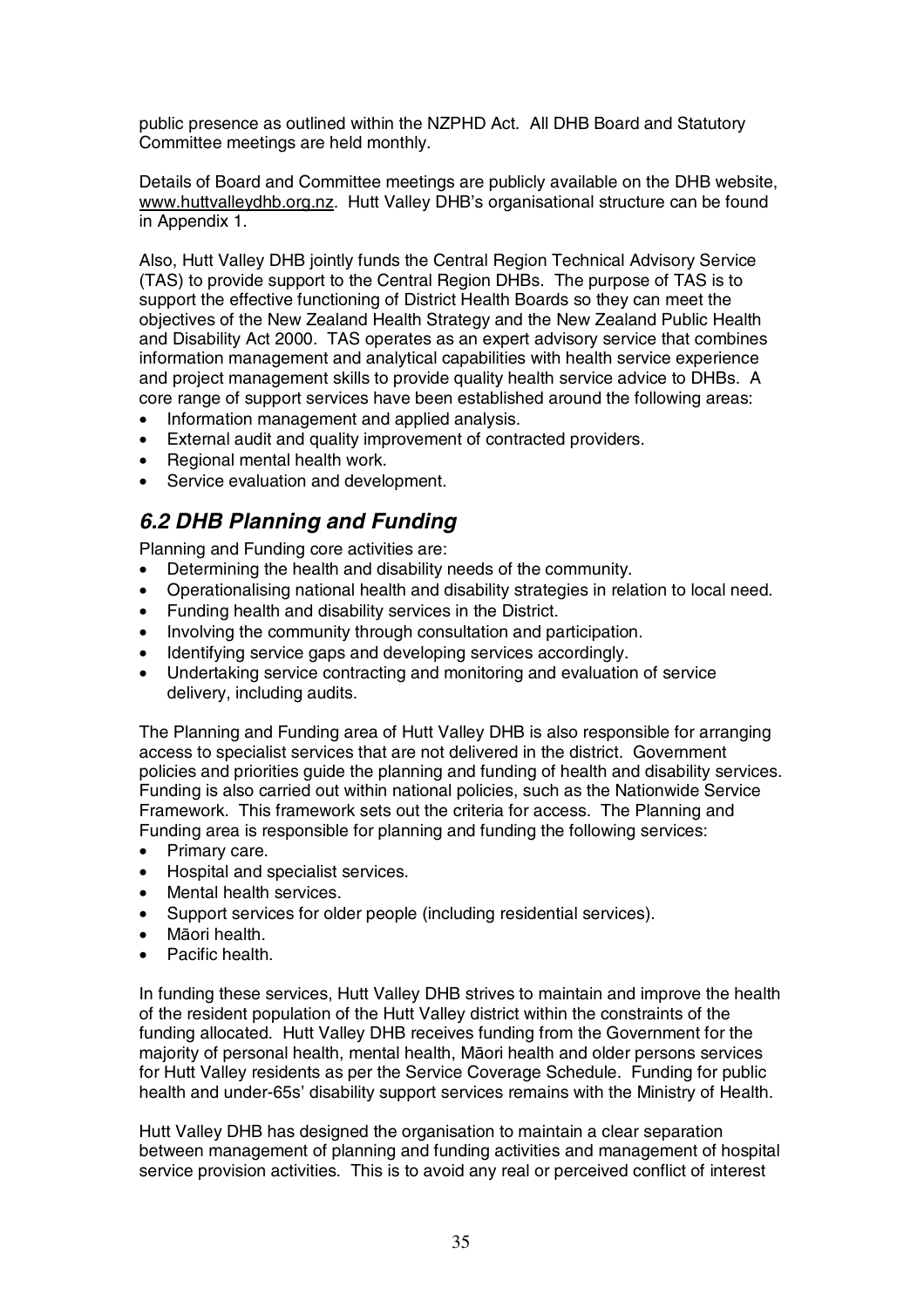with respect to being seen to be unfairly favouring our hospital service provider in funding decisions.

### **6.2.1 Decision-Making Framework**

We cannot fund all the new services people would like us to fund. We need to decide what new services we should provide. We have developed a framework to help us decide what should get priority. The key principles of this framework are:

- Effectiveness.
- Equity.
- Acceptability.
- Consistency with the New Zealand Health Strategy & New Zealand Disability Strategy.
- Value for Money.
- Māori and Pacific development in health.

Hutt Valley DHB has developed a methodology to apply these principles and to score service proposals and rank them in priority order. The ranking thus derived is an input to the Board decision-making process. Funding proposals are assessed against equity criteria, including the Health Equity Assessment Tool<sup>24</sup>, and service reviews included an equity focus, utilising the Reducing Inequalities Intervention  $Framework<sup>25</sup>$ .

## *6.3 DHB Provision of Services*

Hutt Hospital is a secondary level hospital, which provides some regional tertiary services such as rheumatology, plastics, burns and maxillofacial. In addition, Hutt Hospital provides emergency department, general medical, cardiology, orthopaedic, general surgical, paediatric, obstetrics, gynaecology, older persons, rehabilitation, mental health, imaging and some primary maternity and community services.

### **6.3.1 Research and Teaching**

The Gillies McIndoe Research Institute is based at Hutt Hospital and is internationally recognised for its expertise in the field of reconstructive plastic surgery. Led by Dr Swee Tan, Hutt Hospital's Director of General Surgery and Reconstructive Plastic Surgery and chaired by Dr Colin Calacinai, Head of Plastic Surgery, it aims to develop better treatments and techniques for those in need of this surgery.

We have a Clinical Training Unit whose role includes analysing clinical education and training needs, planning programmes, managing programme delivery, evaluating and continuously improving clinical services.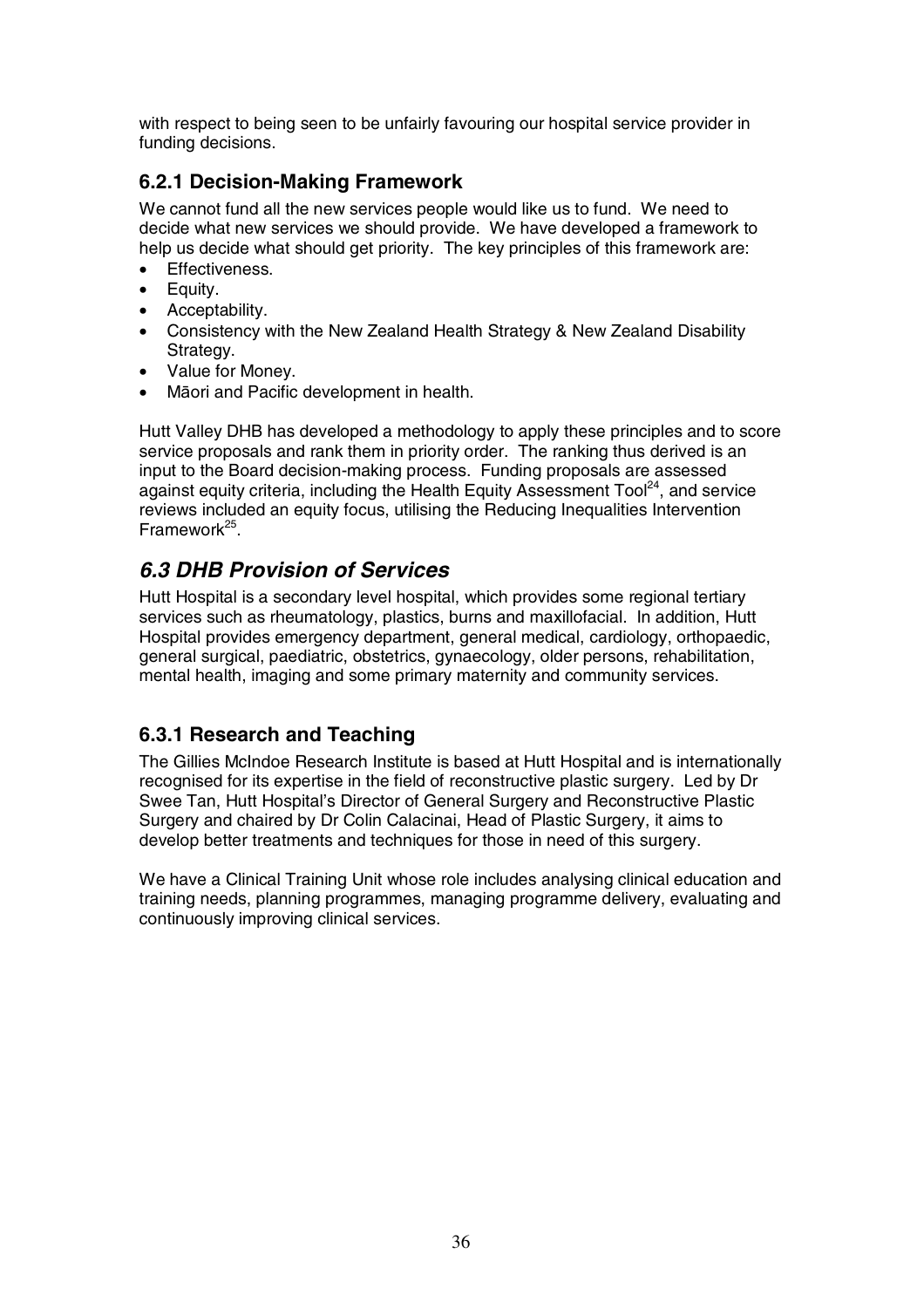# *6.4 DHB Objectives*

The following sections provide an overview and specific annual objectives for the services to be funded and/or provided by Hutt Valley DHB during 2008/09.

# **6.4.1 Primary Health Care**

## **What does the DSP say and other key directives?**

Developing primary health care is one of the DSP's eight key strategies for the next five years. By developing primary health care and building on the gains made in implementing the Primary Care Strategy, we will contribute to our DSP's six key goals.

Improving the interface with primary health is a Ministerial priority, through planning and working together with Primary Health Organisations (PHOs). The Health Targets of improving immunisation coverage, reducing ambulatory sensitive (avoidable) hospital admissions, improving diabetes & cardiovascular disease services, improving nutrition, increasing physical activity & reducing obesity and reducing the harm caused by tobacco link to primary health care services.

## **What is planned for 2008/09?**

Our focus will be on enhanced relationships, increased access to primary healthcare and increased workforce availability. We will establish Primary Care Liaison roles and work collaboratively with primary care and hospital services to address capacity and access issues for emergency department services.

The DHB will be working closely with primary health care providers to address various workforce issues that are becoming evident in the Hutt Valley. Workforce discussions with primary care in 2007/08 have so far identified four key issues:

- Workforce capacity: Low numbers of General Practitioners (GPs) and practice nurses relative to our total population and difficulty recruiting additional staff.
- Timely Access: The ability of people who are enrolled getting timely access to GP care.
- Closed Books: People are having difficulty enrolling with a GP due to closed books.
- Pressure on Hutt Hospital's Emergency Department.

In 2008/09 we plan to identify and progress strategies that build the capacity of our primary care workforce, improve people's ability to obtain timely access to First Level Services, reduce the number of practices with closed books and reduce the number of presentations in the Hutt Hospital's Emergency Department that could be better managed in primary care, or are occurring because the person attending has been unable to enrol with a GP.

We will continue to work closely with the six Primary Health Organisations (PHOs) in the Hutt Valley as they implement systems and processes to assist with the management of patients with chronic disease. We will continue to work with PHOs to co-ordinate our respective business planning processes and service development activities that form part of these plans. This will include working with PHOs to progress opportunities for shared projects or improved collaboration in health promotion areas.

The DHB will also continue to monitor PHOs to ensure they are making a positive difference to the communities they serve, and that they are demonstrating value for money. We will monitor immunisation coverage rates as part of the PHO Performance Management Programme and explore strategies to improve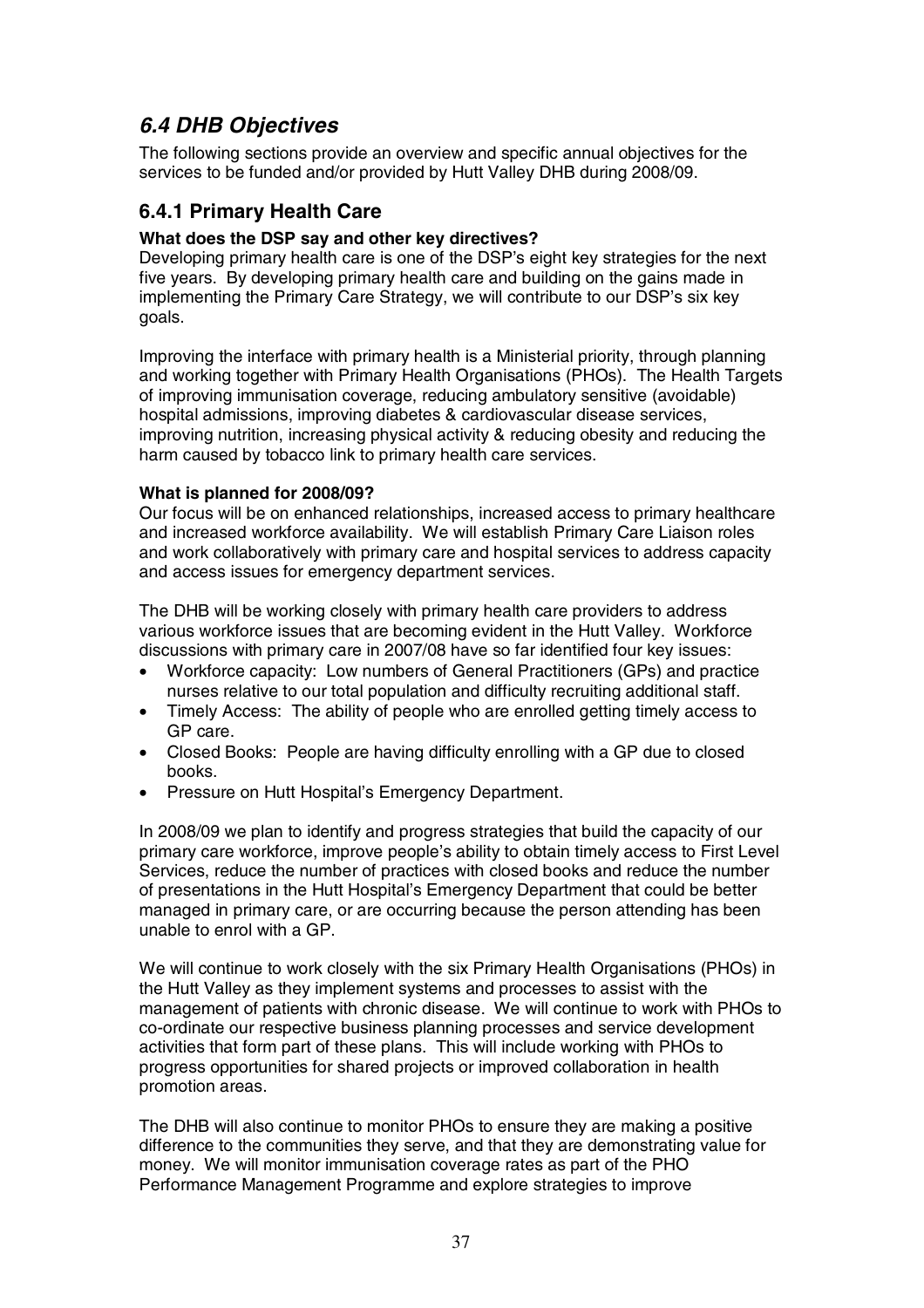immunisation outcomes through the Hutt Valley National Immunisation Register (NIR) Governance group. To improve Māori and other high need group's immunisation coverage and reduce inequalities we will increase support to our NIR programme and the Outreach Immunisation Service provided by Kokiri Marae. We will continue to monitor PHO fee levels. Where proposed fee increases are above reasonable levels, the DHB will refer these to the regional fees review committee process.

**Annual Objective 1**: Working with primary care to focus on workforce development, and in particular, increasing the capacity of the workforce so that it is better able to accommodate the demand for primary care services, to improve access and the continuum of care.

## **Measures and Targets (see section 8 and appendix 2)**

Reducing ambulatory sensitive (avoidable) hospital admissions, Local Iwi/Māori are engaged and participate in DHB decision-making and the development of strategies and plans for Māori health gain, Risk reduction – Smoking, Accessible and appropriate services in Primary Health Organisations, Care Plus enrolled population, The proportion of laboratory and pharmaceutical transactions with a valid National Health Index, Low or reduced cost access to first level primary care services.

**Approach 1.1** Work with primary care to explore how we can assist primary care providers to build their workforce capacity to ensure primary care services are readily available to our local population.

#### **Milestones**:

- Determine whether primary care is interested in the DHB identifying DHB employed doctors who would be willing to work in a practice for a short period, subject to sufficient workforce capacity within the hospital, until such time as a practice recruits additional Full-Time Equivalents (FTE).
- Explore whether it is feasible and/or appropriate for the DHB to provide assistance or incentives to practices to recruit additional GP FTE over and above current levels.
- Explore whether it is feasible and/or appropriate for the DHB to establish a practice in the community, either on its own or in partnership with another practice, as part of an established PHO.
- Explore whether the DHB should employ a GP to work in the Emergency Department prior to the redevelopment of the Emergency Department as part of the campus redevelopment process.
- Explore an integrated approach to delivery of after hours primary care services between the Emergency Department and Lower Hutt After Hours as part of the campus redevelopment process.
- Explore how the DHB and PHOs might support the development of new models of care within primary care, including the development of Nurse Practitioner roles within the Hutt Valley.
- Determine whether there are practices interested in gaining teaching status.

| <b>Risks</b>                                                                       | <b>Mitigations</b>                                                                                                                      |
|------------------------------------------------------------------------------------|-----------------------------------------------------------------------------------------------------------------------------------------|
| Workforce strategies either do not ease<br>the pressure on the primary health care | Actively engage with primary health care<br>providers to ensure that workforce                                                          |
| workforce or are not supported by<br>primary care.                                 | strategies that the DHB is pursuing have<br>their support and are likely to have a<br>positive impact on the primary care<br>workforce. |

**Approach 1.2** Establish liaison roles between primary health care and the DHB.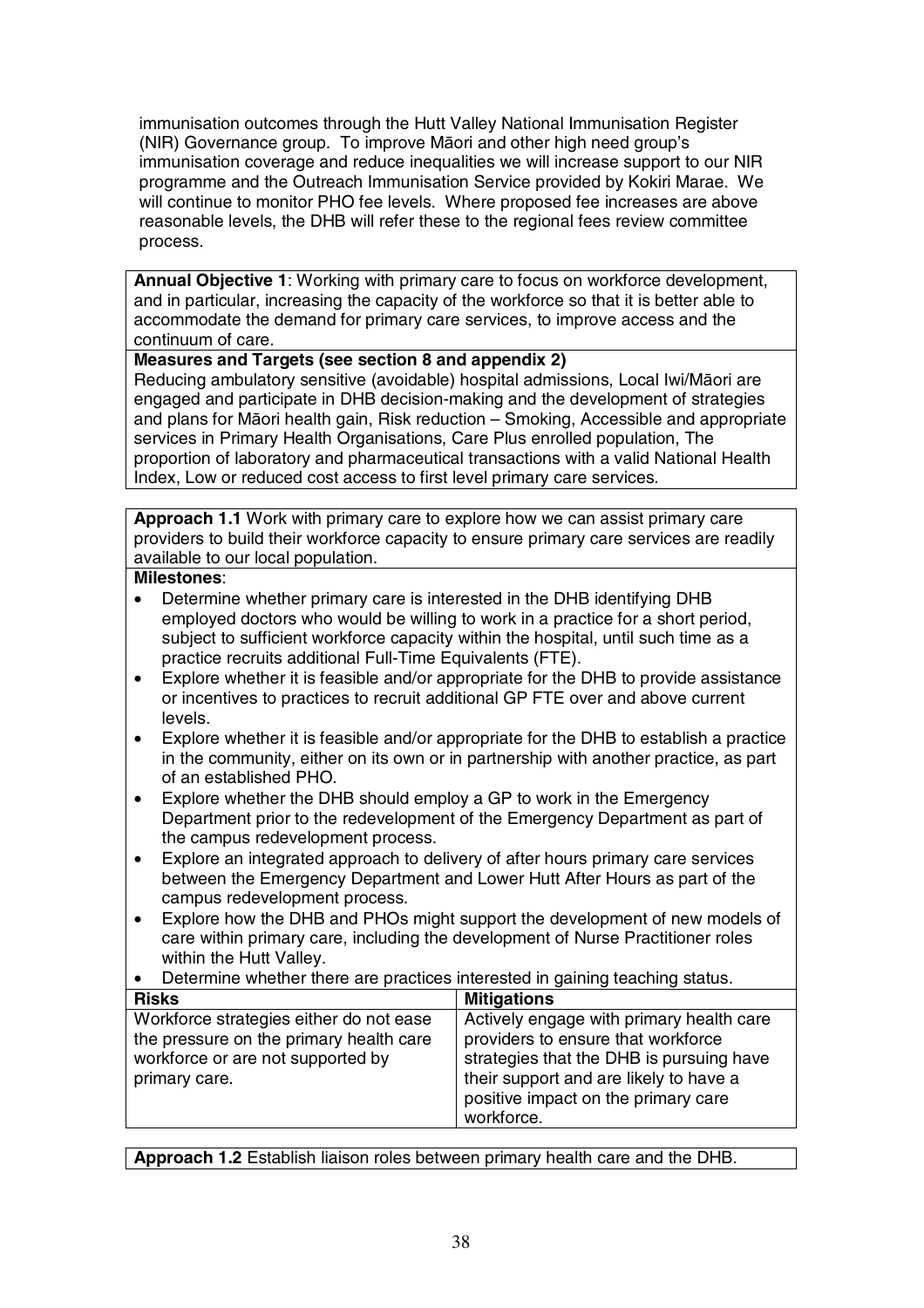- Establish Primary Care Liaison roles in the Hutt Valley
	- o Explore what support there is for establishing a clinical nurse leader/liaison position in the Hutt Valley.
	- o Select suitable candidates in conjunction with primary health care and DHB clinicians.
- Orientate to positions and link into wider networks.

| Risks                                      | <b>Mitigations</b>                            |
|--------------------------------------------|-----------------------------------------------|
| No interest in positions from primary care | Explore all options for fulfilling the roles. |
| practitioners.                             |                                               |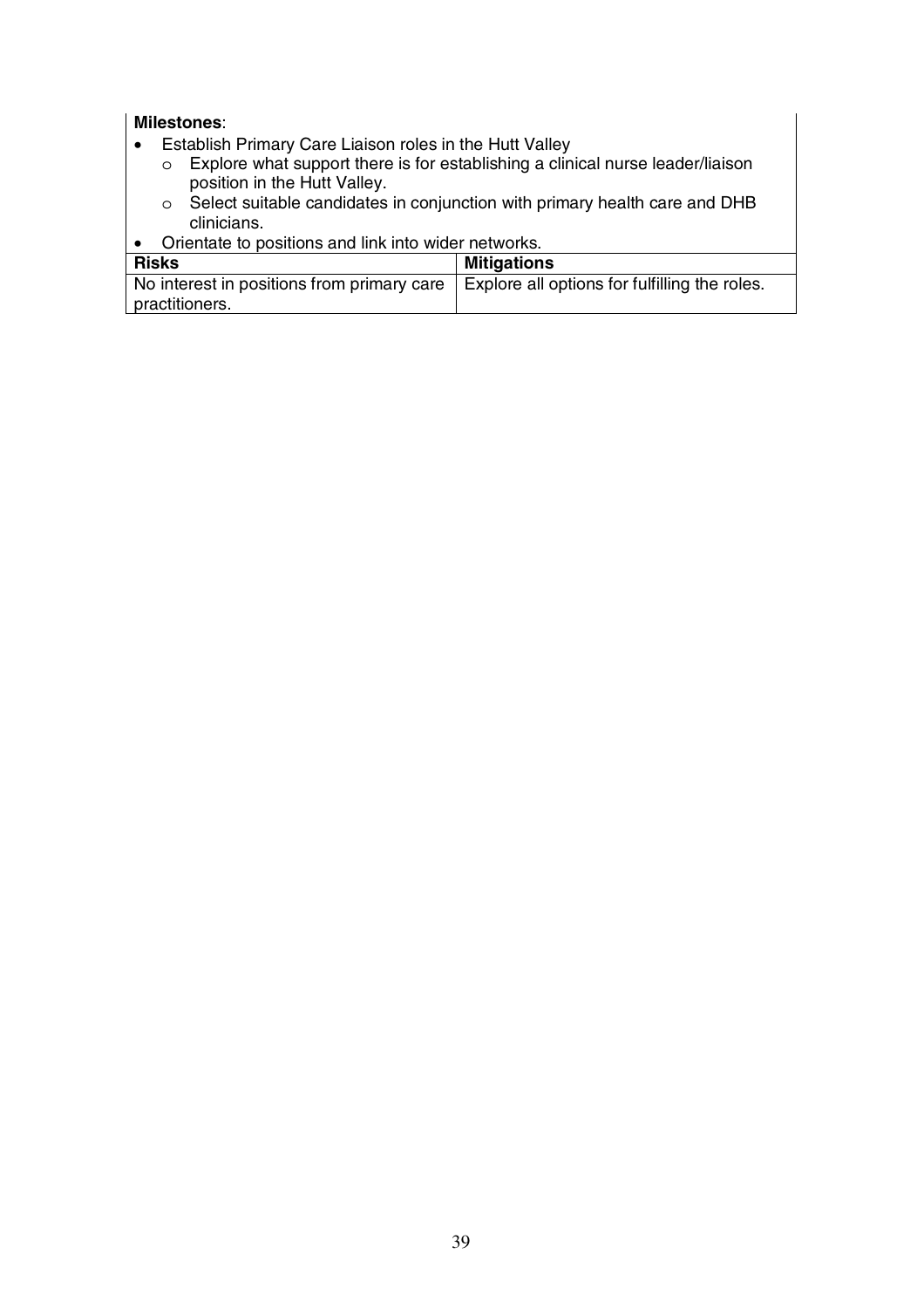# **6.4.2 Hospital and Emergency Department**

# **What does the DSP say and other key directives?**

The Hutt Valley DHB District Strategic Plan identifies organisational capability as a key issue over the next five years. In particular the DSP outlines the following specific areas on which we intend to focus:

- Clinical policy issues.
- Research and teaching.
- Clinical staff and management relationship.
- Nursing leadership and support, Magnet.
- Facilities (operating theatres, intensive care unit, emergency department, acute assessment unit, mental health inpatient unit).

The DSP includes three strategies that are targeted at improving our capability:

- Strategy 3: Redesigning services and consolidating gains.
- Strategy 7: Developing the Workforce.
- Strategy 8: Improving our Hospital.

Infrastructure is a Ministerial priority area.

## **What is planned for 2008/09?**

We will enhance the capacity of our emergency department so that our communities continue to have good access. With the approval of our business case for the development of our Emergency Department and Theatre facilities we will now progress through the design and planning phase in order to be in a position to commence construction in early 2009/2010. See also the Quality and Safety, Information Services and Workforce Development sections for the other aspects of capability.

**Annual Objective 2**: Enhancement of capacity and capability.

**Measures and Targets (see appendix 2)** 

Improving mainstream effectiveness, Progress and update reports to DHB Board.

**Approach 2.1** Work collaboratively with primary care and hospital services to address capacity and access issues for emergency department services.

**Milestones**:

- Engagement of GPs and greater collaboration with primary care and after hours services.
- Review space usage in ED/SSU to develop a "fast track" area.
- Develop staffing models to maximise efficiencies.

| Work with internal hospital services to develop a 'pull' system for admitted patients. |                                     |  |  |  |
|----------------------------------------------------------------------------------------|-------------------------------------|--|--|--|
| <b>Risks</b>                                                                           | <b>Mitigations</b>                  |  |  |  |
| Capacity issues also reflected in primary                                              | Link with workforce development     |  |  |  |
| care.                                                                                  | strategies.                         |  |  |  |
| Consent to redevelop part of SSU not                                                   | Prepare a robust business case.     |  |  |  |
| obtained.                                                                              |                                     |  |  |  |
| Unable to recruit appropriate staff.                                                   | Link with workforce development     |  |  |  |
|                                                                                        | strategies.                         |  |  |  |
| Lack of buy in from stakeholders.                                                      | Consultation and participation from |  |  |  |
|                                                                                        | stakeholders.                       |  |  |  |

**Approach 2.2** Progress Emergency Department/Theatre project to construction phase.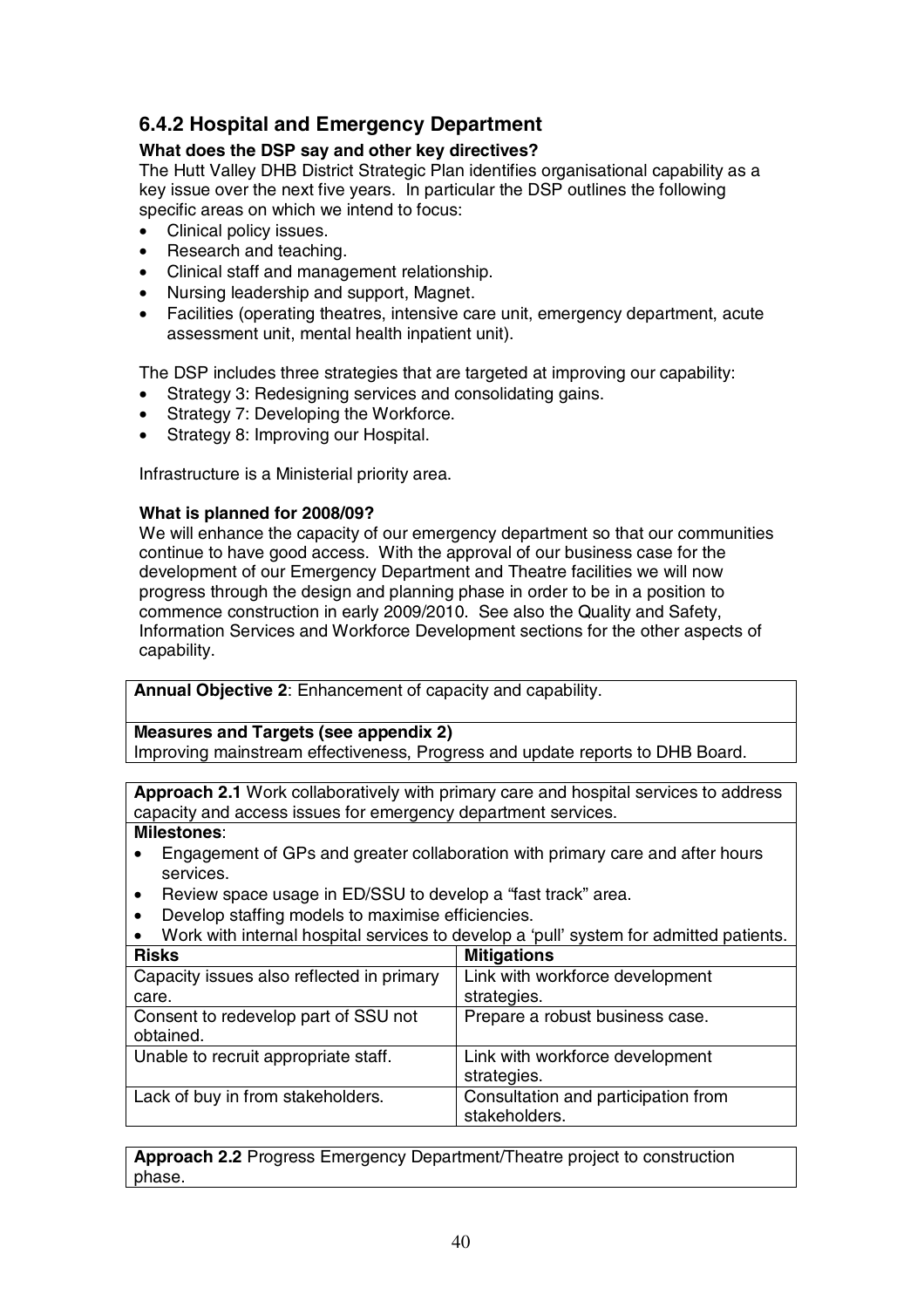**Milestones**:

- Decanting and demolition of buildings necessary for development.
- Include design features at a higher level than core building standards in the Emergency Department/Theatre Redevelopment Project.
- Completion of preliminary design.
- Completion of detailed design.
- Obtain local authority resource consent.
- Engagement of main construction contractor.

| <b>Risks</b>                                | <b>Mitigations</b>                       |
|---------------------------------------------|------------------------------------------|
| Demolition of buildings delayed.            | Realistic implementation timeframes      |
|                                             | agreed. Program for demolition carefully |
|                                             | monitored as part of the overall         |
|                                             | development project plan.                |
| Key stakeholder expectations are not        | Manage key stakeholder expectations.     |
| met.                                        | Ensure on-going consultation.            |
| Project cost escalation.                    | Consultant/contractor and user group     |
|                                             | management.                              |
| Obtaining resource consent delayed.         | Use of an experience resource planner.   |
|                                             | Communication and engagement with        |
|                                             | local community.                         |
| Ministry of Health peer reviewers do not    | Maintain close contact with the Capital  |
| support Hutt Valley DHB plans at various    | group at the Ministry. Ensure project    |
| milestones through the life of the project. | encompasses best practice principles.    |

**Approach 2.3** Development of radiology and imaging services. **Milestones**:

- Implementation of Carestream Picture Archiving Communication System (PACS) and regional PACS archive.
- Offering tele-radiology and off-site digital reporting services to the central region.

| <b>Risks</b>                            | <b>Mitigations</b>                         |
|-----------------------------------------|--------------------------------------------|
| Project is inadequately scoped and      | Independent quality assurance, risk        |
| funded.                                 | monitoring and a fixed price contract with |
|                                         | Carestream.                                |
| Availability of internal resources.     | DHB-wide high priority project.            |
| Technical complexity.                   | Ensure infrastructure is robust and learn  |
|                                         | from other DHBs.                           |
| Regional collaboration/agreement breaks | Leadership by regional Chief Executive     |
| down.                                   | Officers and Chief Information Officers -  |
|                                         | other regional groups in agreement.        |

#### *Key contracted service outputs*

The hospital makes a contract with the Planning and Funding team of the DHB for the year. As part of this contract, the hospital agrees to provide certain 'outputs' which are listed in the table below.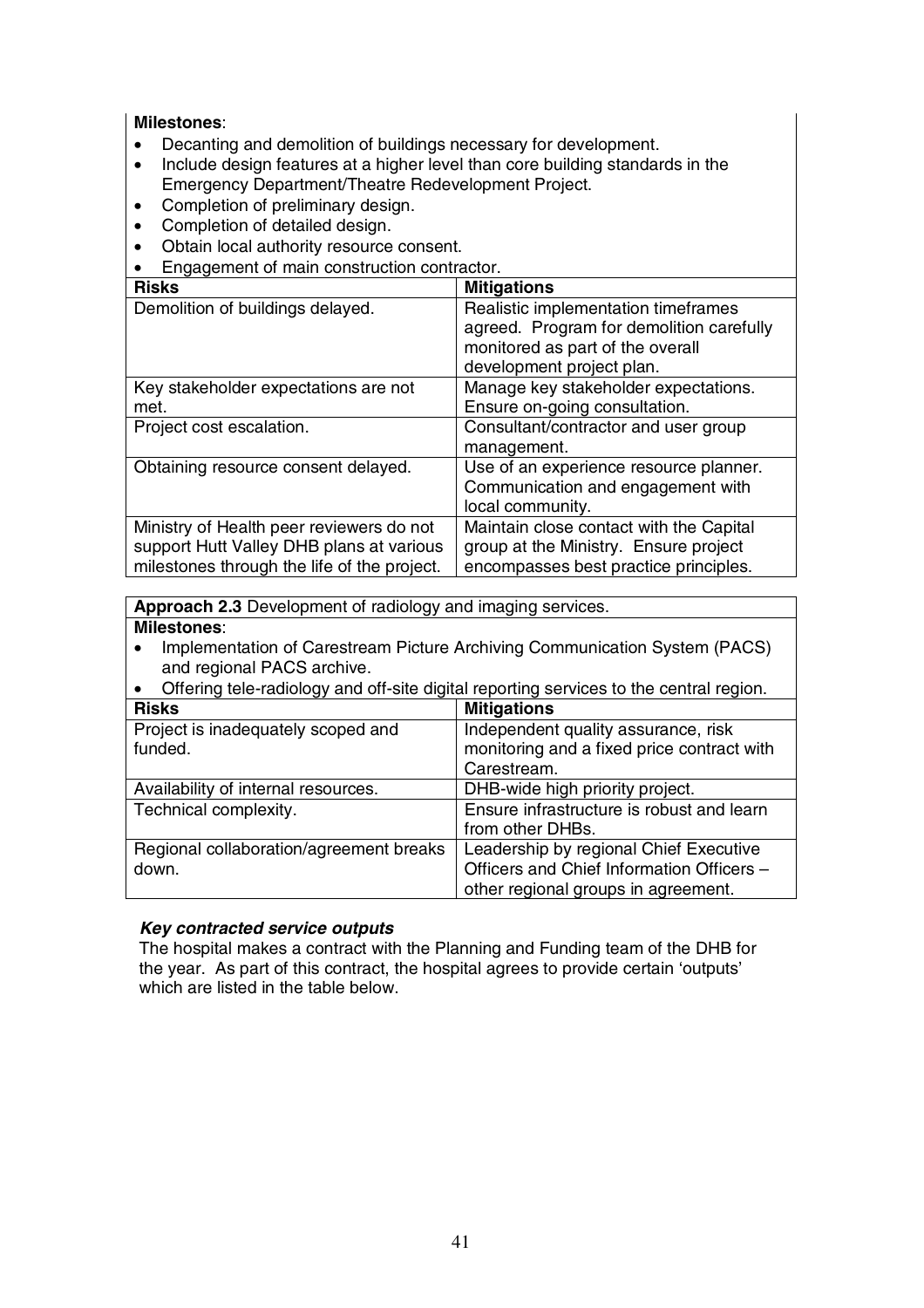| <b>Contracted</b>                            | <b>Measure/Unit</b>                  | 2007/08        | 2008/09        | $\%$              |
|----------------------------------------------|--------------------------------------|----------------|----------------|-------------------|
| output/service                               |                                      | <b>Volumes</b> | <b>Volumes</b> | <b>Difference</b> |
| Medical inpatient                            | Caseweights                          | 7,352          | 6,910          | $-6%$             |
| Surgical inpatient                           | Caseweights                          | 9,519          | 10,198         | $+7%$             |
| Medical outpatient                           | Appointments/Procedures              | 29,838         | 28,180         | $-6%$             |
| Surgical outpatient                          | Appointments/Procedures              | 32,359         | 36,929         | $+14%$            |
| Mental health                                | FTE/Bed days                         | 13,009         | 13,010         | 0%                |
| <b>Emergency Department</b>                  | Number of patients                   | 38,783         | 26,763         | $-31%$            |
| Maternity                                    | Attendances/Procedures               | 5,980          | 5,891          | $-1%$             |
| <b>Disability Support</b><br><b>Services</b> | FTE/Bed days                         | 14,710         | 13,671         | $-7%$             |
| Personal/Community<br>Health                 | Complete measures as per<br>contract | 146,962        | 173,129        | $+18%$            |
| Total                                        |                                      | 298,511        | 314,681        | $+5%$             |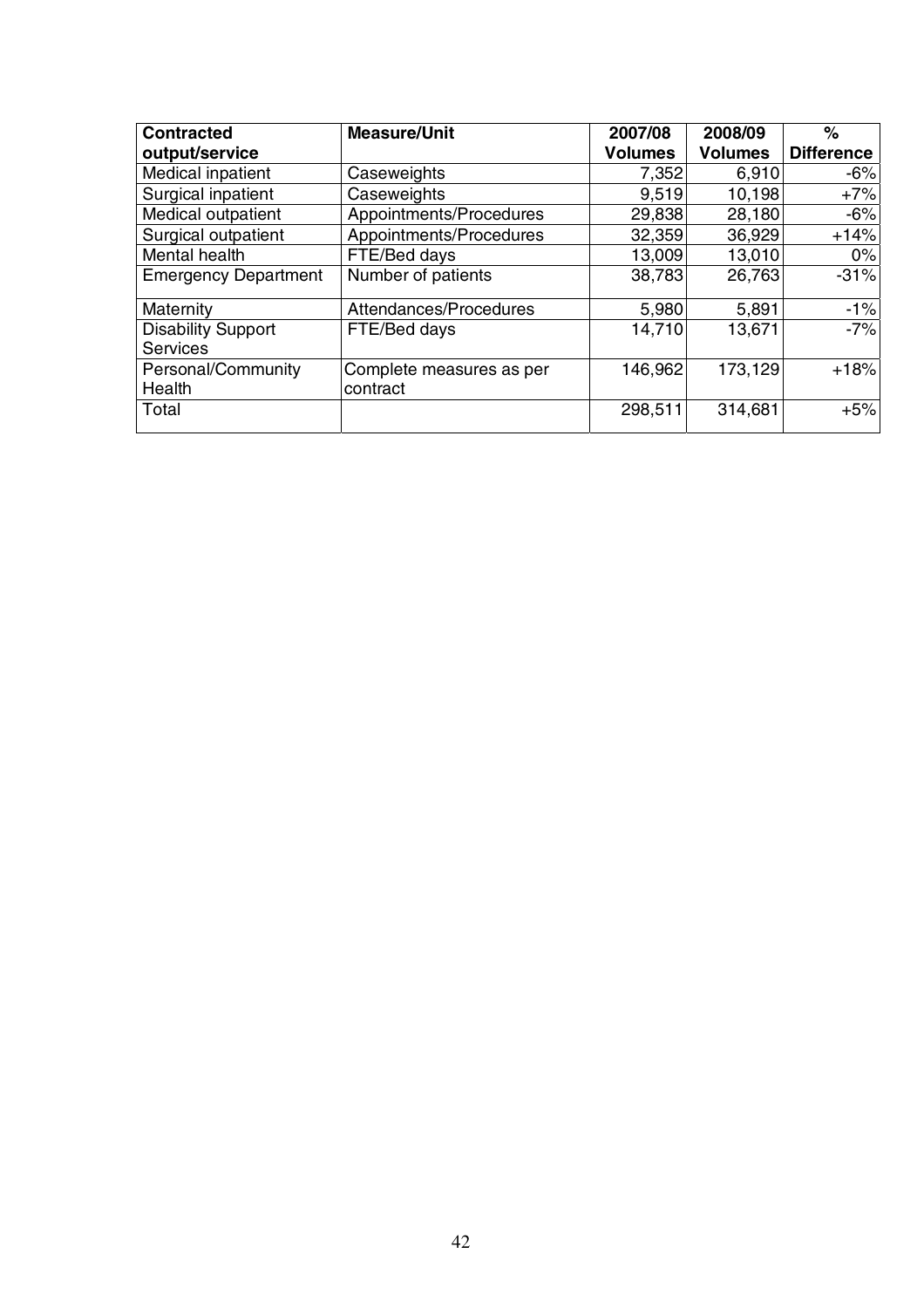# **6.4.3 Quality and Safety**

#### **What does the DSP say and other key directives?**

Effective, efficient and high quality services is one of our key goals. The Quality Plan for Hutt Valley DHB reflects the Improving Quality<sup>10</sup> (IQ) document from the Ministry of Health. This document outlines the quality dimensions of access and equity, safety, effectiveness and efficiency, while recognising the importance of a systems approach to quality improvement across all levels of the system. Quality and safety initiatives within the Hutt Valley DHB reflect this framework and provide a mechanism for staff at all levels to participate in a culture of quality improvement.

The national Quality Improvement Committee (QIC) has had ministerial sign off for five national improvement programmes:

- 1. Optimising the patient's journey
- 2. Management of healthcare incidents
- 3. Infection prevention and control
- 4. National mortality review systems
- 5. Safe medication management

#### **What is planned for 2008/09?**

We will support the national Quality Improvement Programme (QIP) and are well placed to participate at varying levels in all five of the above programmes, complimenting existing quality improvement initiatives such as our 'Improving the Patient Experience' programme and the implementation of our electronic healthcare incident reporting programme. The development of our consumer advisory group will provide vital input from users of our services and strengthen our focus on strengthening the consumer voice in how we improve our services.

We will work at both the national collective level and at the local level to deliver the QIC programme over the next 3-4 years. Each project will be run by a lead DHB with help from other DHBs. Both resources from the lead DHB and DHBNZ will be used to run the programme and to help other DHBs implement the outcomes from the projects. We are committed to actively working with the national collective to support the lead DHBs and to ensuring that we as a DHB are prepared in terms of planning and resourcing to implement the results of these projects as they become available.

We acknowledge that 2008/09 is the establishment phase for the programme. The lead DHBs will begin to deliver the first outputs by the end of 2008/09. We expect to be actively gearing up our DHB over 2008/09 to be ready to start implementing outputs by the end of 2008/09. We expect our commitment to resources to increase over the 2009 and 2010 calendar years as the programme enters its implementation phase.

We note that many of the projects have a significant Information Technology component that is yet to be funded. We will continue working with the Ministry at the national collective level to ensure investment decisions are made in a timely manner.

#### Optimising the Patient Journey

We will be actively participating in the collaborative process that will last 18 months and will include launch and close events, plus bi-monthly collaborative workshops.

#### Management of Healthcare Incidents

We commit to using the nationally developed incident management policy when it becomes available. Any agreed revisions to the policy and guidelines for incident management will be implemented by December 2008. We will market and promote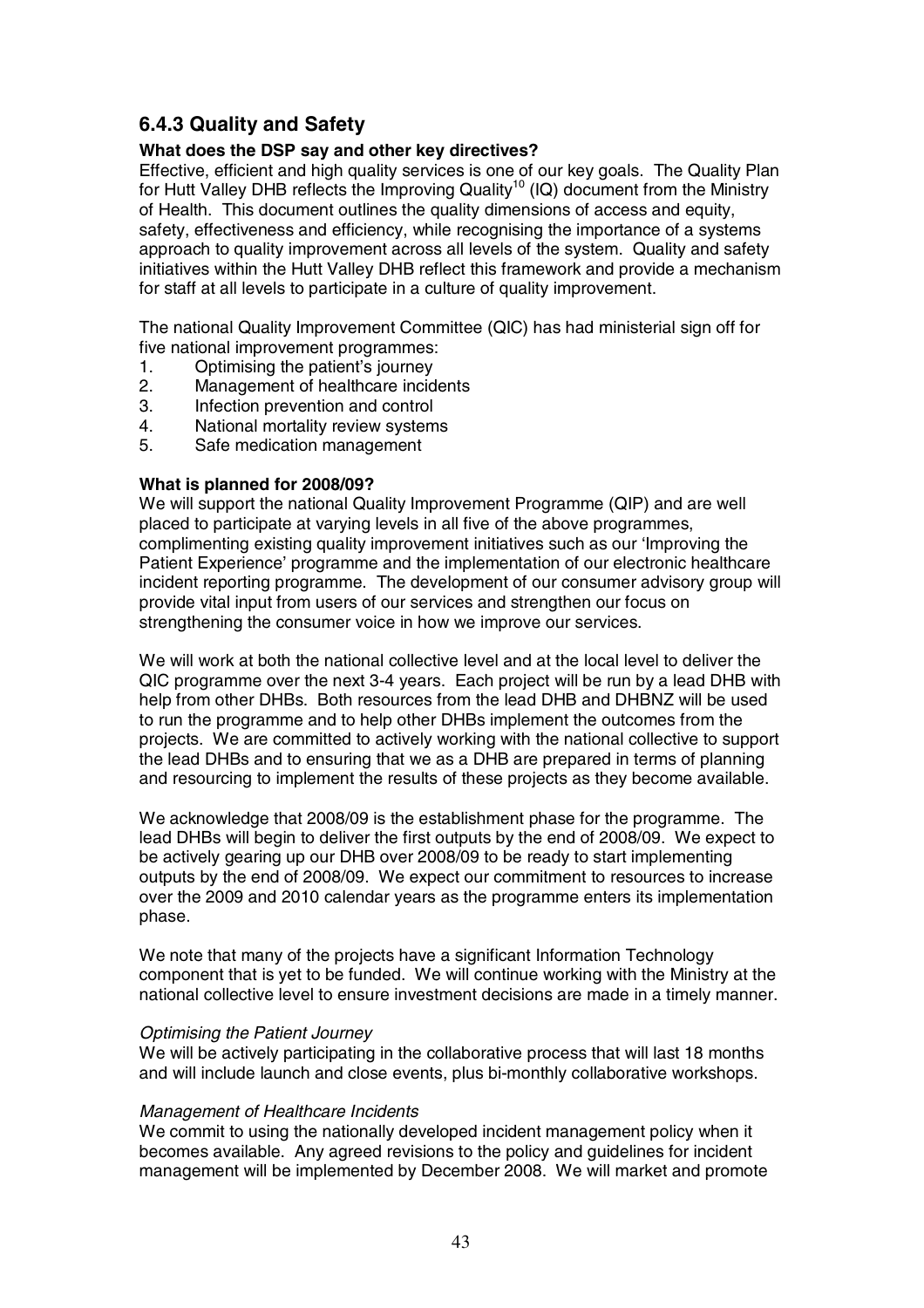the national programme across the DHB and will release staff for the comprehensive training programme on incident management.

#### Infection Prevention and Control

We will explore enrolling as a test hospital to test the standardised operating protocols for hand hygiene. We will participate in the three national learning sessions with DHBs to educate local teams on the guidelines, the implementation strategy, improvement method and achieving change. We will implement the infection prevention and control strategy when it becomes available.

#### National Mortality Review Systems

We will work with the National Chief Executive Officer (CEO) Group (via the Lead CEO) and the Ministry of Health to establish a local Child and Youth Mortality Review Committee.

#### Safe Medicines Management

We will implement the new national drug chart in our hospital by the end of the 2008/09 financial year. We will initiate medicines reconciliation services by the end of 2008/09 financial year.

DHBs have agreed on structures and processes to manage the National Quality Improvement Programme at both the local and collective levels. The Lead DHB CEOs will steer the project and produce a regular consolidated report that will be used to update DHBs, Ministry of Health and the Quality Improvement Ministerial Committee. We will respond to the performance measures set out in the Crown Funding Agreement.

**Annual Objective 3**: To support staff to deliver high quality care within a quality improvement framework.

#### **Measures and Targets (see appendix 2)**

Quality systems, Service coverage, Delivery of DAP In Key Priority Areas, Risk Management.

**Approach 3.1** Participation in national quality improvement initiatives and recognition of achievements at national level.

- Preparation of a business case to support the implementation of our 'Improving the Patient Experience' programme under the work programme for Optimising the Patient's Journey.
- Establishment of Child and Youth Mortality Review coordinator to establish compliance with national data collection and review of deaths.
- Establish an implementation team within the DHB to support the implementation of the safe medication management initiative.
- Explore opportunities for regional collaboration in the adoption of the National Medication Chart.
- Participation in the infection prevention and control national strategies.
- Participation in the national projects being established relating to the management of healthcare incidents.
- Hutt Valley DHB achievements entered into national awards.
- Hutt Valley DHB achievements showcased at conference level.

| <b>Risks</b>                           | <b>Mitigations</b>                      |
|----------------------------------------|-----------------------------------------|
| Missed opportunities to participate at | Ensure Hutt Valley DHB internal quality |
| national level in quality improvement  | programme is aligned to national        |
| initiatives.                           | initiatives.                            |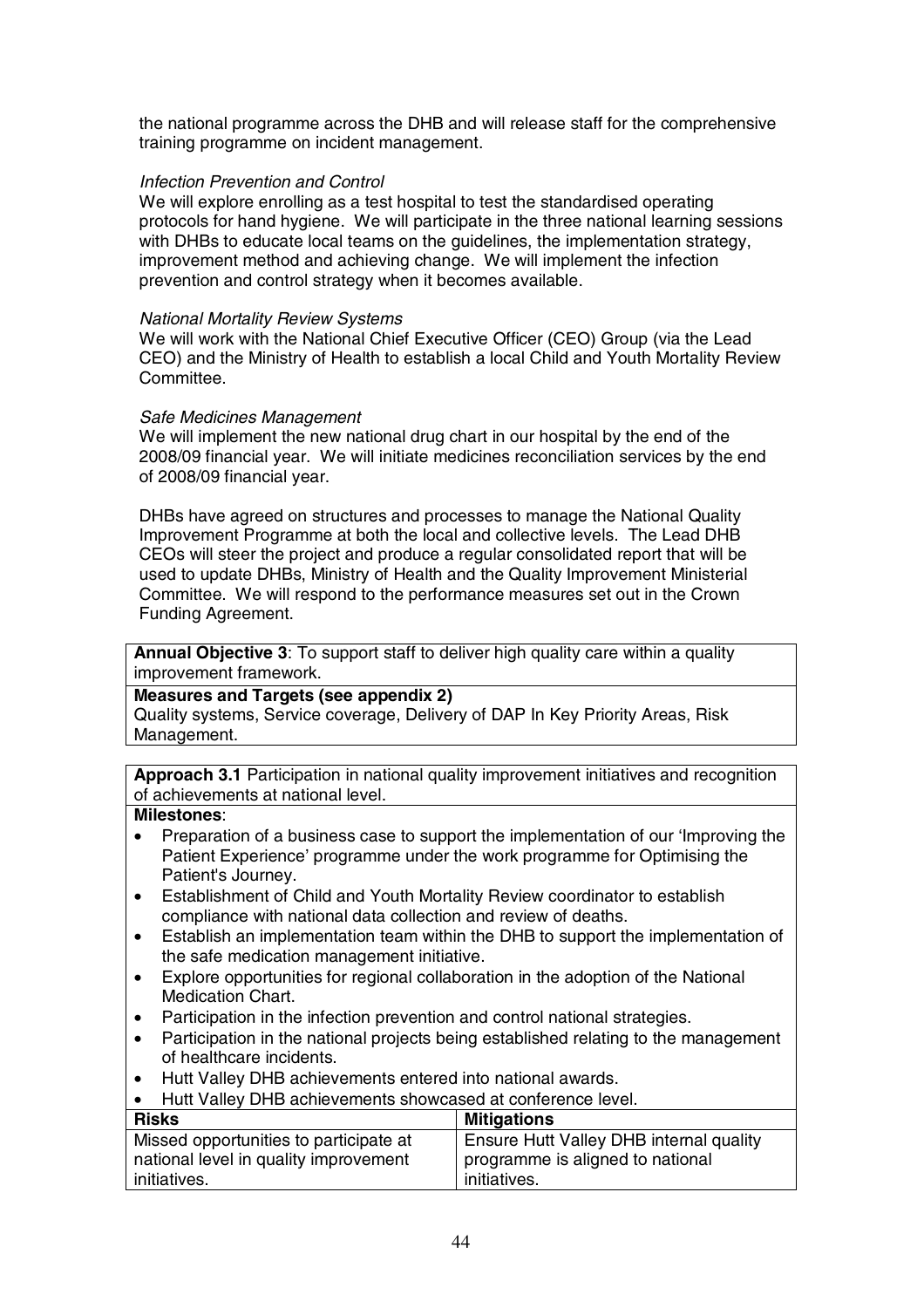**Approach 3.2** Managing risk of harm to patients through a culture of safe reporting, open disclosure and a systematic approach to identifying, analysing and learning from common causes of system failure.

#### **Milestones**:

- Electronic healthcare incidents system fully implemented and able to provide accurate reporting and trend analysis.
- Increased focus on the redesign of patient care processes to eliminate repeated harm.
- Liaison with the national initiative for Management of Healthcare Incidents with a focus on open disclosure processes.

| <b>Risks</b>                             | Mitigations                                |
|------------------------------------------|--------------------------------------------|
| Workplace culture does not support safe  | Foster culture of safe reporting, focus on |
| reporting of events and open disclosure. | learning and improvements to systems.      |

**Approach 3.3** Increasing the voice of our consumers in the planning, redesign and improvement in our services.

#### **Milestones**:

- Consumer advisory group established and participation in key projects ongoing.
- Patient satisfaction results are analysed, results fed back for focus on improvements.
- Focus on customer service training and education across all services, e.g. KiwiHost.

| <b>Risks</b>                       | <b>Mitigations</b>                          |
|------------------------------------|---------------------------------------------|
| Participation by consumers not     | Encourage participation and increase staff  |
| considered valuable by some staff. | I understanding of value of consumer voice. |

**Approach 3.4** Improvement of the patient experience based on safe, reliable clinical systems and effective patient flows from home to hospital and back to the community through five internal workstreams:

- 1. Outpatients
- 2. Diagnostics
- 3. Pre-operative assessment
- 4. Day surgery
- 5. Unplanned care.

- Completed project plans for each of the five workstreams.
- Preparation of business case to receive Quality Improvement Committee funding.
- Project teams identified for each workstream.
- Milestones for each workstream identified.
- Phase one of each workstream completed.

| <b>Risks</b>                    | <b>Mitigations</b>                        |
|---------------------------------|-------------------------------------------|
| Inadequate project management   | Ensure dedicated project manager          |
| resource to achieve milestones. | employed.                                 |
| Lack of buy-in from staff.      | Ensure staff fully understand and support |
|                                 | each workstream.                          |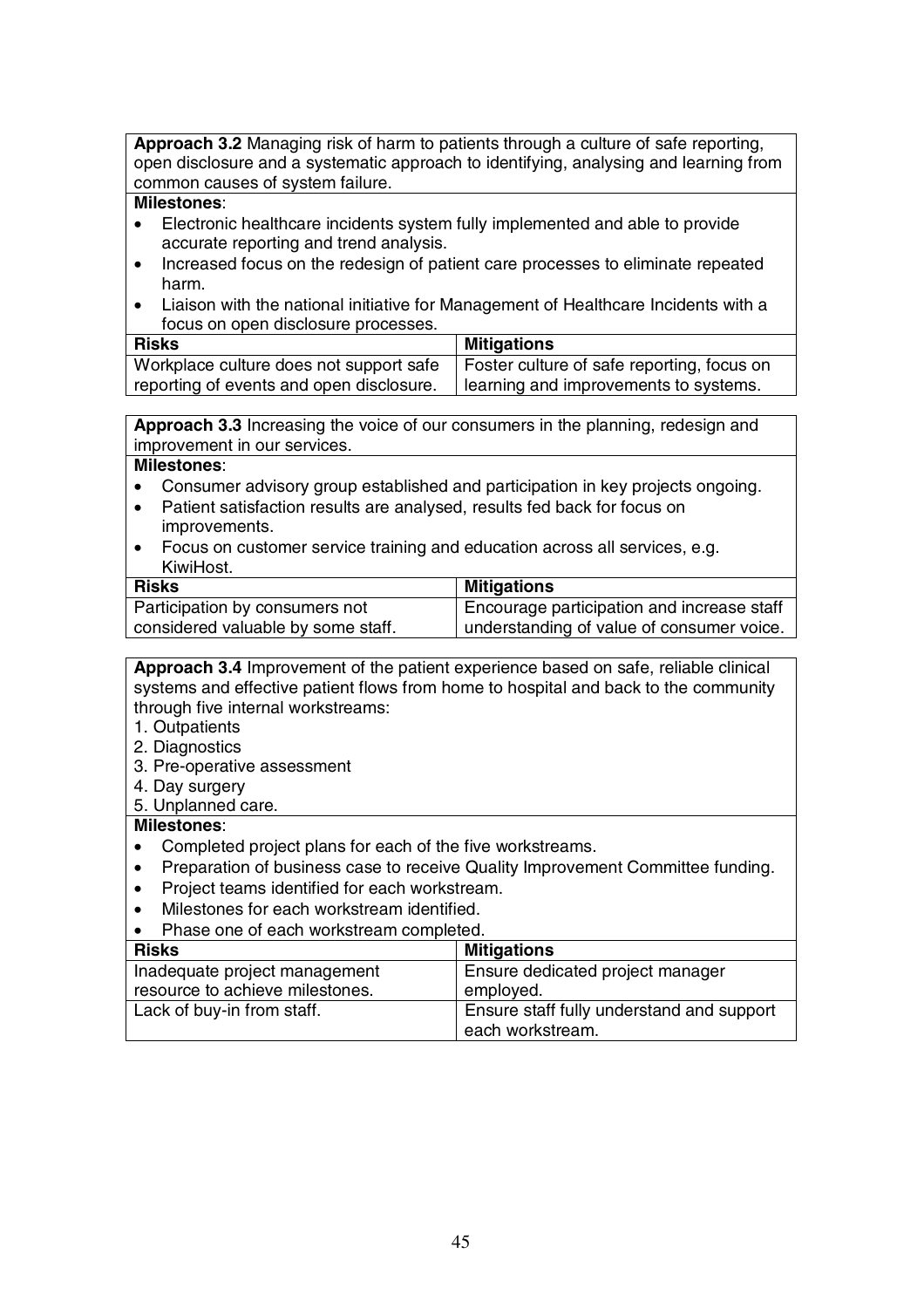# **6.4.4 Elective Services**

#### **What does the DSP say and other key directives?**

The key strategic goal of prevention, early treatment and easy access recognises that if people are sick, being seen and treated in a clinically appropriate timeframe increases the likelihood that they will get better, stay better, and for longer.

The Hutt Valley community, and the DHB communities for which we provide services, expect and should receive the best hospital services that are possible within available resources.

Key strategies include reviewing the services we provide from the perspective of our patients and their families, working closely with our primary and secondary colleagues, working effectively together as multidisciplinary teams within the DHB, and investment in Hutt Hospital's facilities.

The Health Target of improving elective services links to this area.

#### **What is planned for 2008/09?**

We aim to be in a position to see and treat all those people in our community that are referred to us and who will benefit from our services.

The focus of for this year will be to continue with the programme to improve the patient experience and to increase access to elective services. This will enable us to meet the targets for orthopaedic and cataract surgery and other electives initiatives.

We will do this as follows:

- Extend patient focussed booking for outpatient appointments to all specialities and extend to include appointments for endoscopy procedures.
- Continue to see and treat people within timeframes consistent with best clinical practice and current resources. We will meet and improve on Ministry of Health guidelines and work with primary care services to improve the continuum of service. This will involve the management of capacity and demand to ensure that these targets are met.
- Work with patients, staff, the primary and tertiary sector to improve our systems and processes to ensure that resources are used in the most efficient way. We will do this by implementing improvements identified by the Day Surgery, Pre-Operative Assessment and Unplanned Care workshops, components of the programme to improve the patient experience.
- Improve equity of access to elective services. We will work to ensure that the DHB has the capacity to provide elective surgery to the Hutt community and the feeder DHB populations we serve. This will be achieved by planning to build additional operating theatres and in the interim looking for creative ways to increase existing theatre capacity and outsource where necessary.

#### **Elective Surgery Volumes**

The following tables detail expected volumes for each service with the base and planned additional caseweights and estimated numbers of discharges.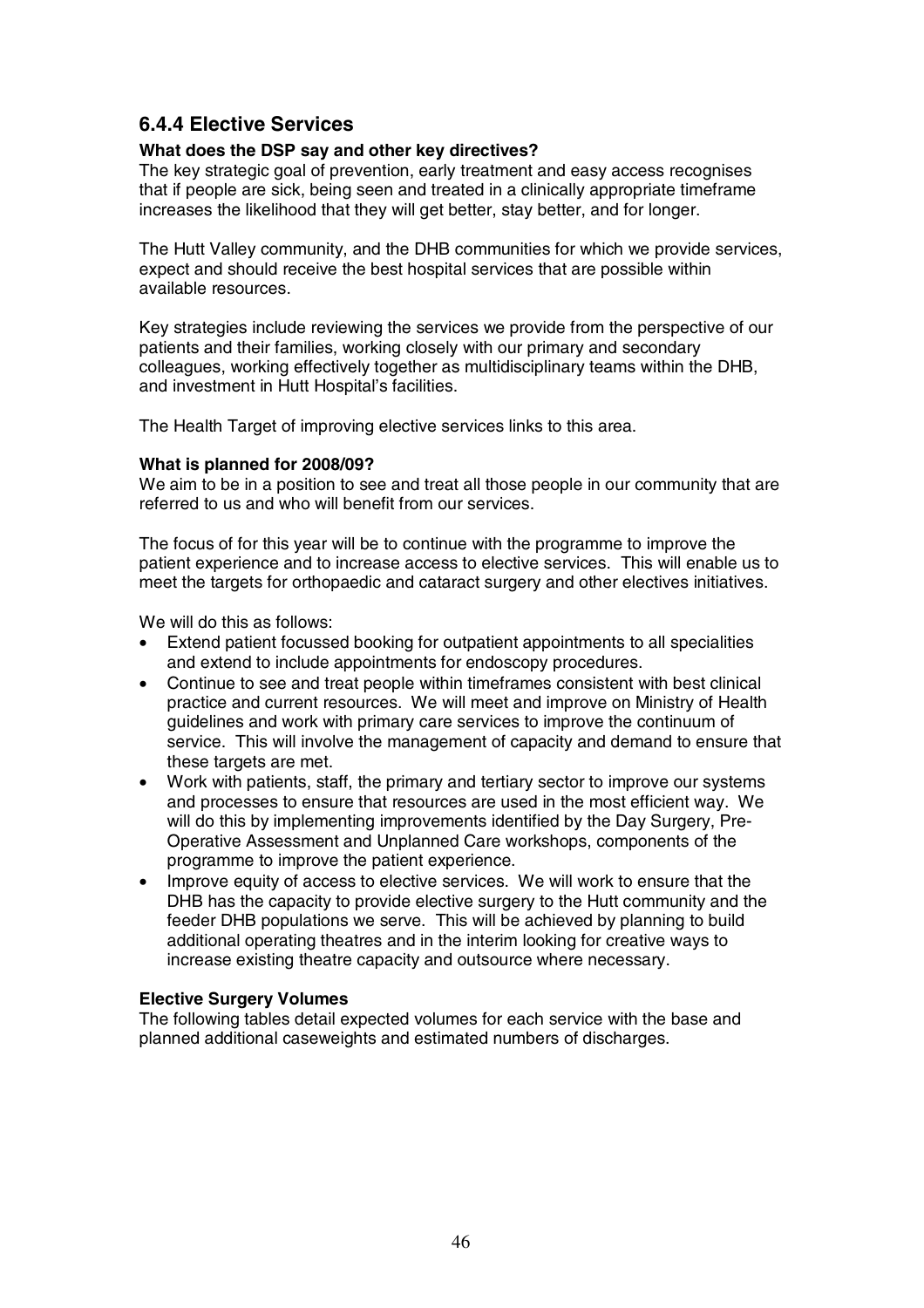| Service                   | <b>Elective CWDs</b> |            | <b>Estimated Elective Discharges</b> |      |            |       |
|---------------------------|----------------------|------------|--------------------------------------|------|------------|-------|
|                           | Base                 | Additional | Total                                | Base | Additional | Total |
| Cardiology                | 199                  | 0          | 199                                  | 141  | 0          | 141   |
| Dental                    | 113                  | 37         | 150                                  | 236  | 55         | 291   |
| <b>General Surgery</b>    | 1076                 | 99         | 1175                                 | 729  | 42         | 771   |
| Cardiothoracic            | 396                  | $\Omega$   | 396                                  | 59   | 0          | 59    |
| Ear, Nose and Throat      | 365                  | 116        | 481                                  | 565  | 140        | 705   |
| Gynaecology               | 507                  | 91         | 598                                  | 543  | 70         | 613   |
| Neurosurgery              | 78                   | 2          | 80                                   | 45   |            | 46    |
| Ophthalmology             | 300                  | 8          | 308                                  | 546  | 14         | 560   |
| Orthopaedics              | 1350                 | 226        | 1576                                 | 556  | 81         | 637   |
| <b>Paediatric Surgery</b> | 72                   | 2          | 74                                   | 94   | 2          | 96    |
| <b>Plastics and Burns</b> | 556                  | 36         | 592                                  | 768  | 50         | 818   |
| Urology                   | 207                  | 32         | 239                                  | 156  | 24         | 180   |
| Vascular                  | 227                  | 59         | 286                                  | 93   | 24         | 117   |
| Total                     | 5446                 | 706        | 6152                                 | 4531 | 503        | 5034  |

## **Orthopaedic and Cataract Initiatives**

|                                          | Base | Additional | <b>Total Procedures</b> |
|------------------------------------------|------|------------|-------------------------|
| <b>Cataract Initiative Procedures</b>    | 284  | 76         | 360                     |
| <b>Orthopaedic Initiative Procedures</b> | 174  | 121        | 295                     |

We are involved in ongoing discussions with the Ministry of Health about how we need to balance those elements of our elective services programme which are delivered by us, and are under our direct control, with those elective services being provided from outside our DHB, and over which we have no real control.

**Annual Objective 4**: Meet and exceed Elective Service Patient Flow Indicators and increase the number of elective discharges and caseweights.

#### **Measures and Targets (see section 8 and appendix 2)**

Each DHB will maintain compliance in all Elective Services Patient Flow Indicators (ESPIs) 1 to 8 and each DHB will set an agreed increase in the number of elective service discharges, and will provide the level of service agreed, Continuous Quality Improvement – Elective services.

**Approach 4.1** Build on 2007/08 initiatives and maintain focus on management of elective capacity.

- Review and monitor capacity plans for new targets.
- Develop internal ESPI reporting to assist monitoring of performance.
- Work with Consultants to implement new national CPAC tools in Plastics and Orthopaedics and work with general surgeons to further develop local general surgery tool.
- Review patient letters and improve where need identified.

| Review referral criteria on anniversary date along with GPs and clinicians. |  |  |  |
|-----------------------------------------------------------------------------|--|--|--|
|                                                                             |  |  |  |

| <b>Risks</b>                            | <b>Mitigations</b>                   |
|-----------------------------------------|--------------------------------------|
| Unpredicted surgeon absences.           | Develop capacity plans with buffers. |
| Registrar/House surgeon shortage        | Contingency planning.                |
| impacting on ability to deliver planned |                                      |
| volumes.                                |                                      |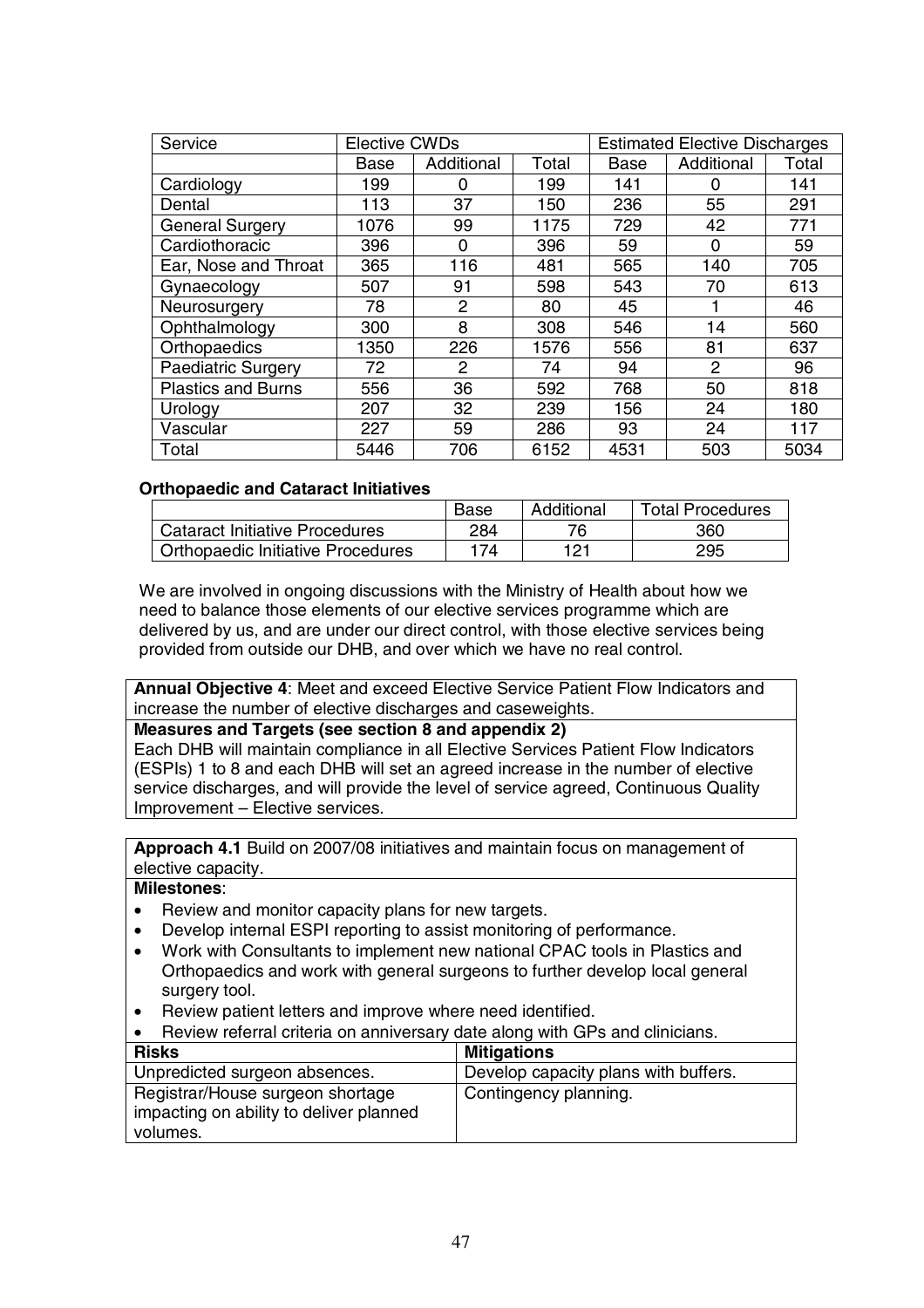#### **Approach 4.2** Extend Patient Focused Booking (PFB) to all specialities, and endoscopy.

#### **Milestones**:

- Document processes developed in pilots.
- Confirm specifications for Information Technology (IT) support programme.
- Develop plan for development and implementation of IT support for patient focussed booking.
- Extend PBF to all elective specialities.

| <b>Risks</b>                          | <b>Mitigations</b>                     |
|---------------------------------------|----------------------------------------|
| Lack of IT resource (personnel/time). | Carefully identify resource needs.     |
| Loss of staff support                 | Work closely with HR in monitoring and |
|                                       | <sup>1</sup> managing impact on staff. |

**Approach 4.3** Maximise the effective use of day-case surgery by implementing process improvements identified by Day Surgery workshops. Implement plan to increase day surgery rate in procedures identified through Day Surgery benchmarking exercise.

#### **Milestones**:

- Development of plan to implement agreed best practise day case rate in specific procedures.
- Implementation.

| <b>Risks</b>                              | <b>Mitigations</b>                                                                                                  |
|-------------------------------------------|---------------------------------------------------------------------------------------------------------------------|
| Clinician support.                        | Involvement of clinicians in all stages.                                                                            |
| Availability of Day Procedures Unit beds. | dentify pattern of use and strategies for<br>increasing capacity (e.g. longer opening<br>hours, overnight opening). |

**Approach 4.4** Increase elective volumes in order to meet Orthopaedic, Cataract and Elective Initiatives.

- Identify and secure infrastructure and staffing requirements to ensure sustainable increases in elective volumes.
- Develop production plan to meet additional targets in consultation with medical, nursing and allied staff.
- Implement as per plan.

| <b>Risks</b>                   | <b>Mitigations</b>                                                                     |
|--------------------------------|----------------------------------------------------------------------------------------|
| Workforce availability.        | Incrementally build staffing capacity.                                                 |
| Theatre & clinic availability. | Outsource theatre capacity and explore<br>option of temporary theatre facility onsite. |
| Lack of clinician support.     | Involve clinicians in development of<br>production plan.                               |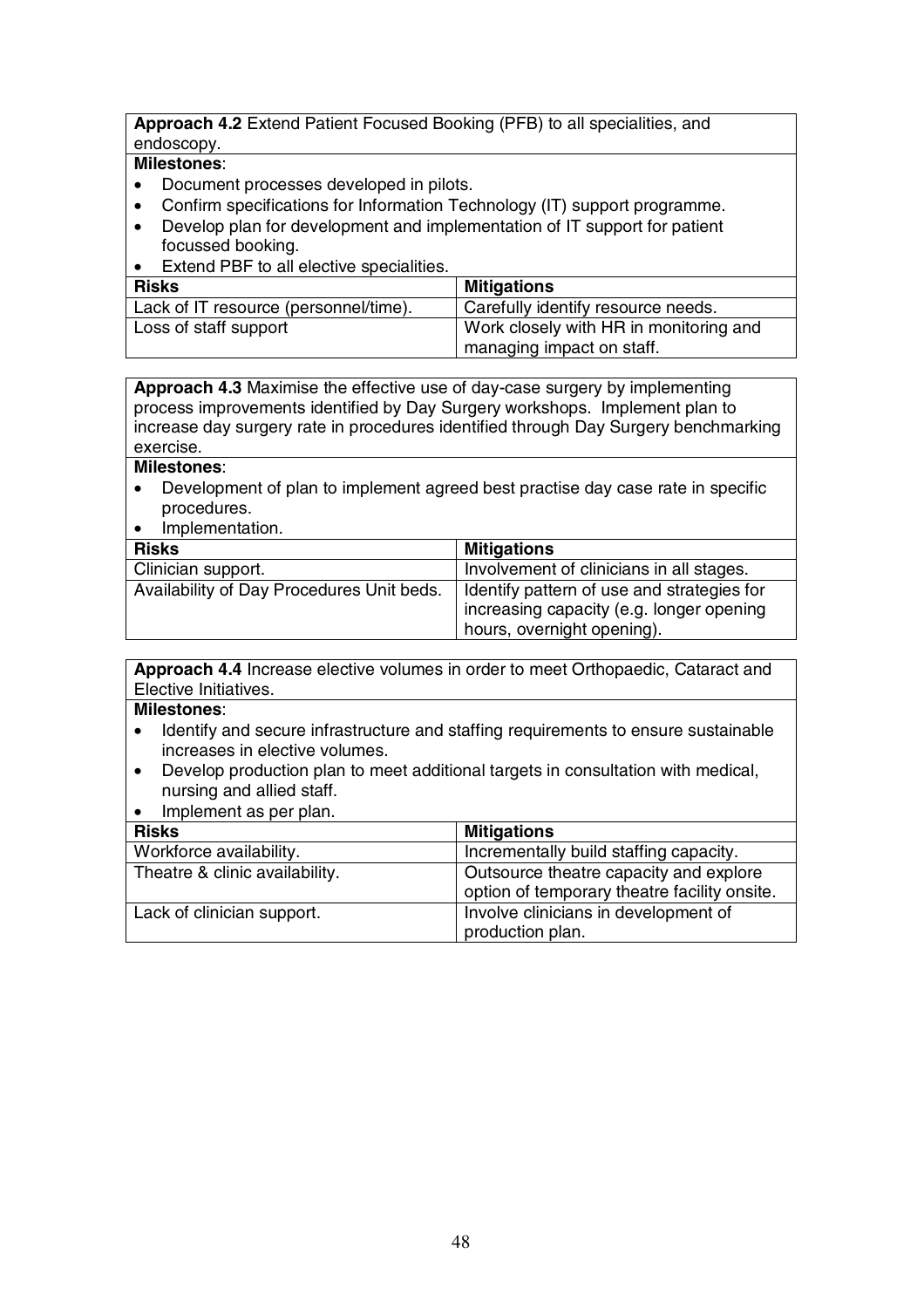# **6.4.5 Chronic Diseases**

## **What does the DSP say and other key directives?**

Our DSP identifies healthier communities and a focus on prevention, early treatment and easy access as two key goals. Getting ahead of chronic conditions and maintaining the pace of programme implementation is a Ministerial priority.

We know we can do more to prevent people in our community getting sick, so our first focus will be on providing health services that prevent people getting chronic diseases. We also know that if people are sick, the earlier they receive treatment, the more likely they are to get better, stay better, and for longer. Our second focus will be to encourage early access to health services such as General Practitioners (GPs) and screening programmes. Our third focus will be to ensure that once people know they are sick, they are given care as soon as possible.

The Health Targets of improving diabetes & cardiovascular diseases, reducing ambulatory sensitive (avoidable) hospital admissions, improving nutrition, increasing physical activity & reducing obesity and reducing the harm caused by tobacco all link to chronic disease services.

## **What is planned for 2008/09?**

There are several areas we will target in managing chronic care for 2008/09. Apart from continuing work to address the relevant Health Targets, we will actively address unplanned care and the aim to improve the patient experience. The new Primary Care Liaison roles will be instrumental in exploring and implementing new models of chronic care management and establishing a framework to address an improved patient experience. We will undertake a Long Term Conditions Project which will include the development of a Long Term Conditions Action Plan, including a focus on reducing the inequalities that exist within chronic conditions. The focus will be on addressing health inequalities within the following areas:

- We will continue to work to increase the uptake of the free-to-patient primary education and podiatry maintenance treatments, the diabetes Get Checked and retinal screening programmes and to provide context for individual patient care planning. To achieve these aims, we will work towards supporting a shared primary and secondary integrated data set that will improve efficiencies, reduce wastage and provide timely and coordinated care.
- Align cardiac and respiratory services through chronic care management modelling between primary and secondary care by reshaping existing resources.
- Improve patient outcomes for patients with stroke through the development of an acute stroke service. Within current resources we aim to review ward models of patient care and explore nurse-led clinics to support the management of patients in primary care. We will encourage innovation in service delivery to ensure they are efficient, effective and patient focussed.
- Tobacco control and Healthy Eating Healthy Action. Smoking, poor nutrition, obesity and poor access to primary care are all risk factors for the onset of chronic diseases.

See also the sections on Public Health, Intersectoral Collaboration, Primary Health Care and Cancer & Palliative Care for what is planned in these areas.

**Annual Objective 5:** Improve health outcomes for patients with chronic disease, and in particular, decrease the incidence and impact of diabetes, cardiovascular and respiratory disease.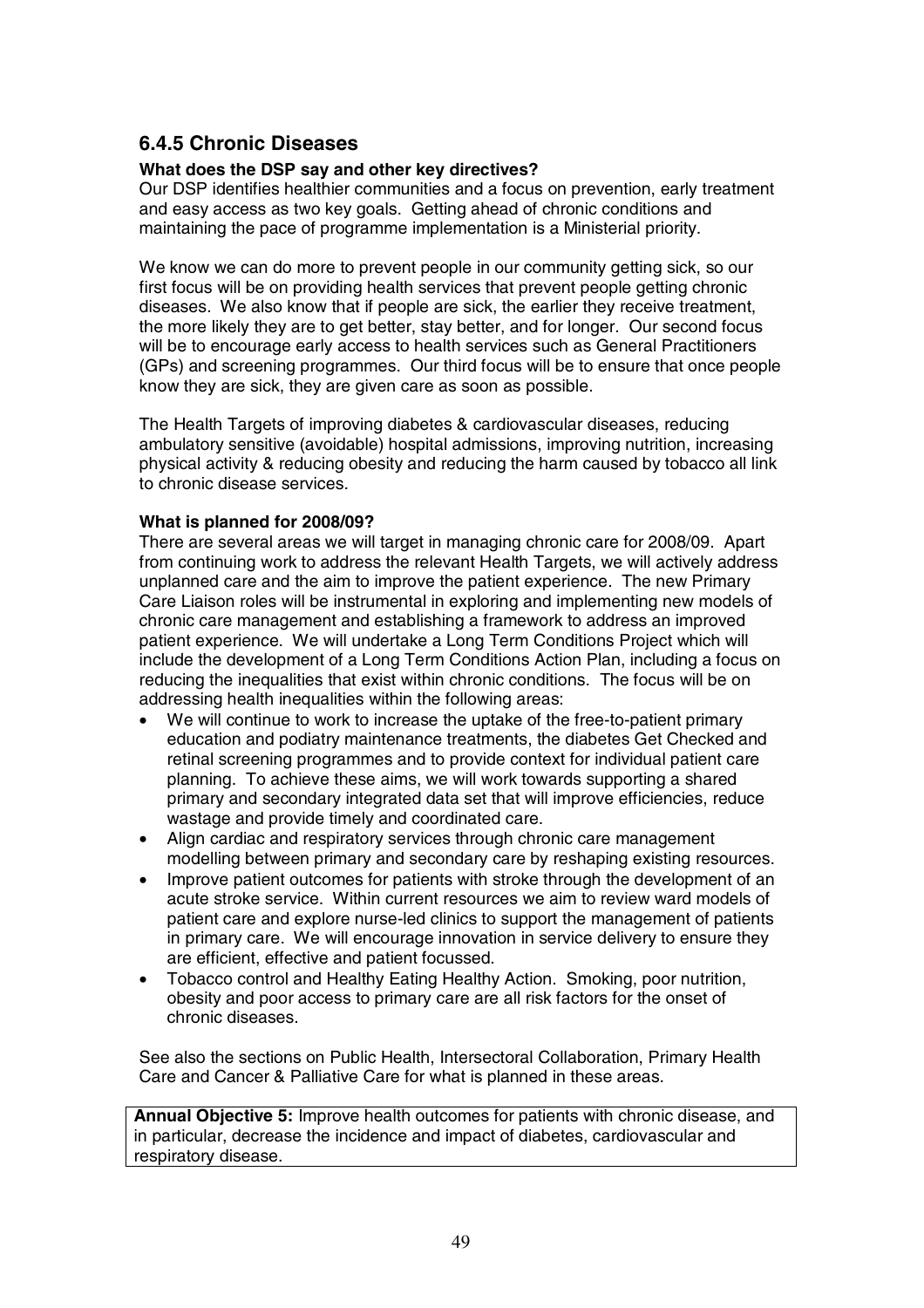## **Measures and Targets (see section 8 and appendix 2)**

There will be an increase in the percentage of people in all population groups :

- Estimated to have diabetes accessing free annual checks.
- On the diabetes register who have good diabetes management (HBA1c  $\leq$  8%).
- Who have had their five-year absolute cardiovascular disease risk recorded in the last five years.

There will be improved equity for all population groups in relation to diabetes management, Risk reduction – Smoking, Cardiovascular disease, Organised Stroke Services, Care Plus enrolled population.

**Approach 5.1** Assist primary care and secondary services to increase regular screening and coordinated intervention for diabetes and cardiovascular disease.

#### **Milestones**:

- Use of Primary Care Liaison roles to explore and implement new models of chronic care management and establish a framework to address an improved patient experience.
- Explore both feasibility and cost options for agreed primary/secondary shared access to the Get Checked database. If feasible and acceptable, implement with all PHOs and DHB services.

| <b>Risks</b>                           | <b>Mitigations</b>                      |
|----------------------------------------|-----------------------------------------|
| Lack of commitment by primary and      | Early engagement and wide consultation. |
| secondary care.                        |                                         |
| Cost is too high to proceed.           | Early concept paper to Information      |
|                                        | Services Steering Committee and Funding |
|                                        | Management Group on expected cost       |
|                                        | saving and expected value for money,    |
|                                        | patient outcome improvement.            |
| Delays in implementation because of    | Information Technology staff involved   |
| information technology constraints, or | (primary and secondary) at outset to    |
| work programme.                        | identify risks and solutions.           |

**Approach 5.2** Deliver respiratory services closer to the community.

#### **Milestones**:

- Improve data collection and reporting on respiratory admissions and current service delivery.
- Implement Health Housing projects in conjunction with intersectoral partners, and ensure liaison between PHO outreach and practice nurses, respiratory services staff and the Healthy Housing projects to support follow-up education and support.

| <b>Risks</b>                        | <b>Mitigations</b>                    |
|-------------------------------------|---------------------------------------|
| Lack of buy-in from at-risk and key | Early consultation to develop service |
| stakeholders.                       | ' model.                              |

**Approach 5.3** Establish a dedicated stroke service for acute stroke management on the medical ward.

- Reconfiguration of resources to define a 4-6 bed area.
- Practice guidelines established that include key indicators and systems for the collection of data.
- Staff training and education implemented to core group of nursing staff.
- Equipment and resources secured.
- Business case developed for a nurse specialist appointment.

| <b>Risks</b>                          | <b>Mitigations</b>                  |
|---------------------------------------|-------------------------------------|
| Allied health and nursing numbers not | Review models of care and resources |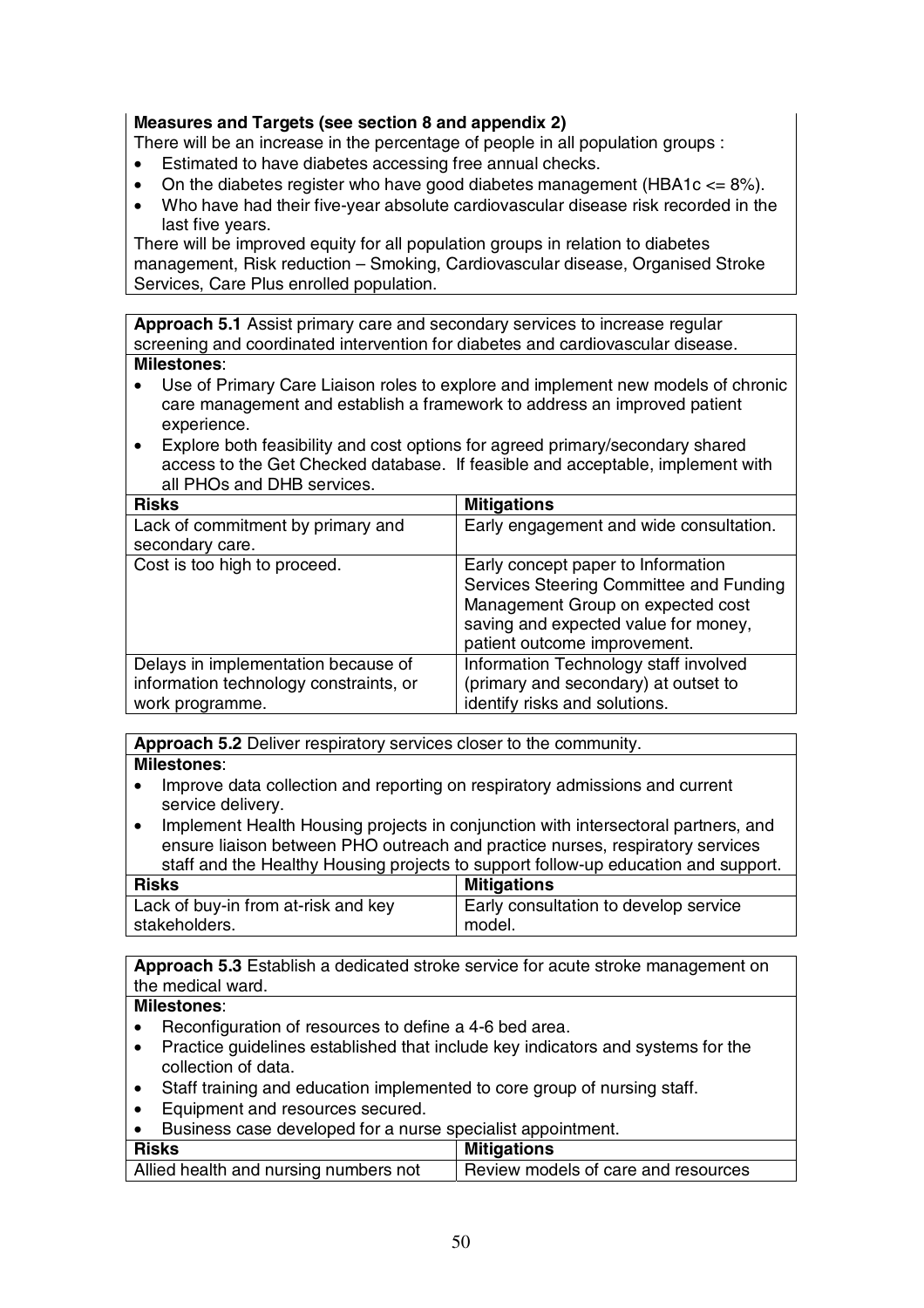| adequate for patient group.            | prior to service establishment and include<br>key stakeholders. |
|----------------------------------------|-----------------------------------------------------------------|
| Nurse specialist business case not     | Continue with complex discharge nurse                           |
| supported.                             | oversight and represent case.                                   |
| Patients not transferred within agreed | SRS involved in monitoring and reporting                        |
| timeframes                             | process.                                                        |

**Approach 5.4** Review chronic care models and pathways to better integrate hospital services using innovative models that include community settings and develop links with primary care to reflect best practice in chronic care management. **Milestones**:

- Development of a Long Term Conditions Action Plan.
- Update current practice standards and guidelines.
- Explore cardiology day-stay services in the Coronary Care Unit.
- Explore shared care opportunities for nurse-led services for heart failure and rheumatology conditions in community settings (e.g. Marae).
- Explore a respiratory specialist outreach service to be delivered in a high-needs area (e.g. hospital at home).

| <b>Risks</b>                              | <b>Mitigations</b>                          |
|-------------------------------------------|---------------------------------------------|
| Resistance to participate in proposed     | Consult with key stakeholders, identify key |
| changes or to move to a different model   | drivers and set realistic timeframes and    |
| by staff.                                 | expectations.                               |
| Workforce, resources and capabilities not | Link with workforce development plan and    |
| available to support the full             | focus on key areas for greatest gain.       |
| implementation of the service.            |                                             |
| Lack of suitable space to establish       | Explore opportunities to develop suitable   |
| service.                                  | area.                                       |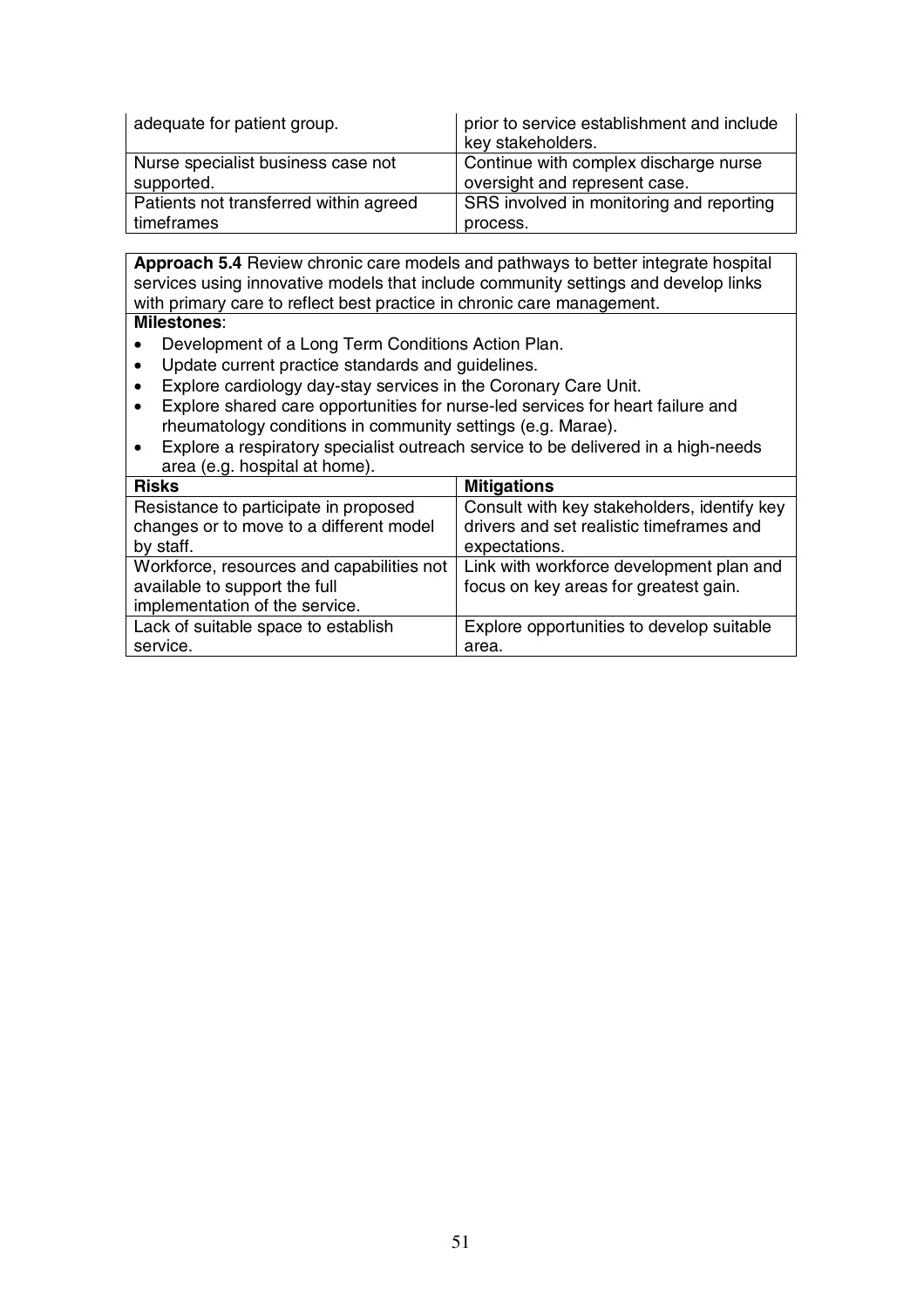# **6.4.6 Public Health**

## **What does the DSP say and other key directives?**

The District Strategic Plan identifies the following goals to achieve healthier communities:

- Promote healthy choices in the community, workplaces and schools.
- Work with other organisations and sectors to influence the wider determinants of health so that the health of the community can be improved.

The Health Targets of improving nutrition, increasing physical activity, reducing obesity and reducing the harm caused by tobacco link to public health services.

## **What is planned for 2008/09?**

Hutt Valley DHB works closely with Capital and Coast DHB, Wairarapa DHB and the Ministry of Health to jointly plan and fund public health services in the greater Wellington region. During 2007, the four organisations have developed a draft regional public health strategic plan, called Keeping Well  $2008 - 2012^{21}$ . This plan will be considered by the three DHB Boards in 2008. Once approved, it will guide the delivery of public health services across major priority areas and in specific communities. Keeping Well has goals to:

1. Reduce health inequalities for the population groups most at risk.

- 2. Support the development of healthy communities.
- 3. Reduce the incidence and impact of chronic conditions.

It includes targeting high needs geographic areas and influencing the determinants of health that relate to populations in those areas.

Regional Public Health (RPH) will deliver integrated health promotion, health protection and school health services to promote population health and reduce inequalities. The implementation of the Keeping Well strategy (subject to approval by Ministry of Health and DHB stakeholders) and the embedding of RPH's revised organisation structure will underpin new ways of working. These will include more community focused work in partnership with other agencies, alongside work on the wider determinants of health and health inequalities. The enhancement of RPH's Information, Analysis and Support team will support improved use of public health information for health gain. See also the Intersectoral Collaboration section for other population health related objectives.

**Annual Objective 6**: Provide health promotion, health protection and school health services and contribute to a range of population health programmes that promote healthy lifestyles and reduce health disparities.

**Measures and Targets (see section 8)** 

Proportion of infants exclusively and fully breastfeed at six weeks, three months and at six months, Proportion of adults (15+ years) consuming at least three servings of vegetables per day, and proportion of adults (15+ years) consuming at least two servings of fruit per day, To continue to increase the prevalence of never smokers among 14 and 15 year olds, To increase the proportion of smokefree homes where there was one or more smoker.

**Approach 6.1**. Provide health promotion, health protection and school health services that reflect the Keeping Well 2008 -2012 strategy and embed Regional Public Health's new structure and direction.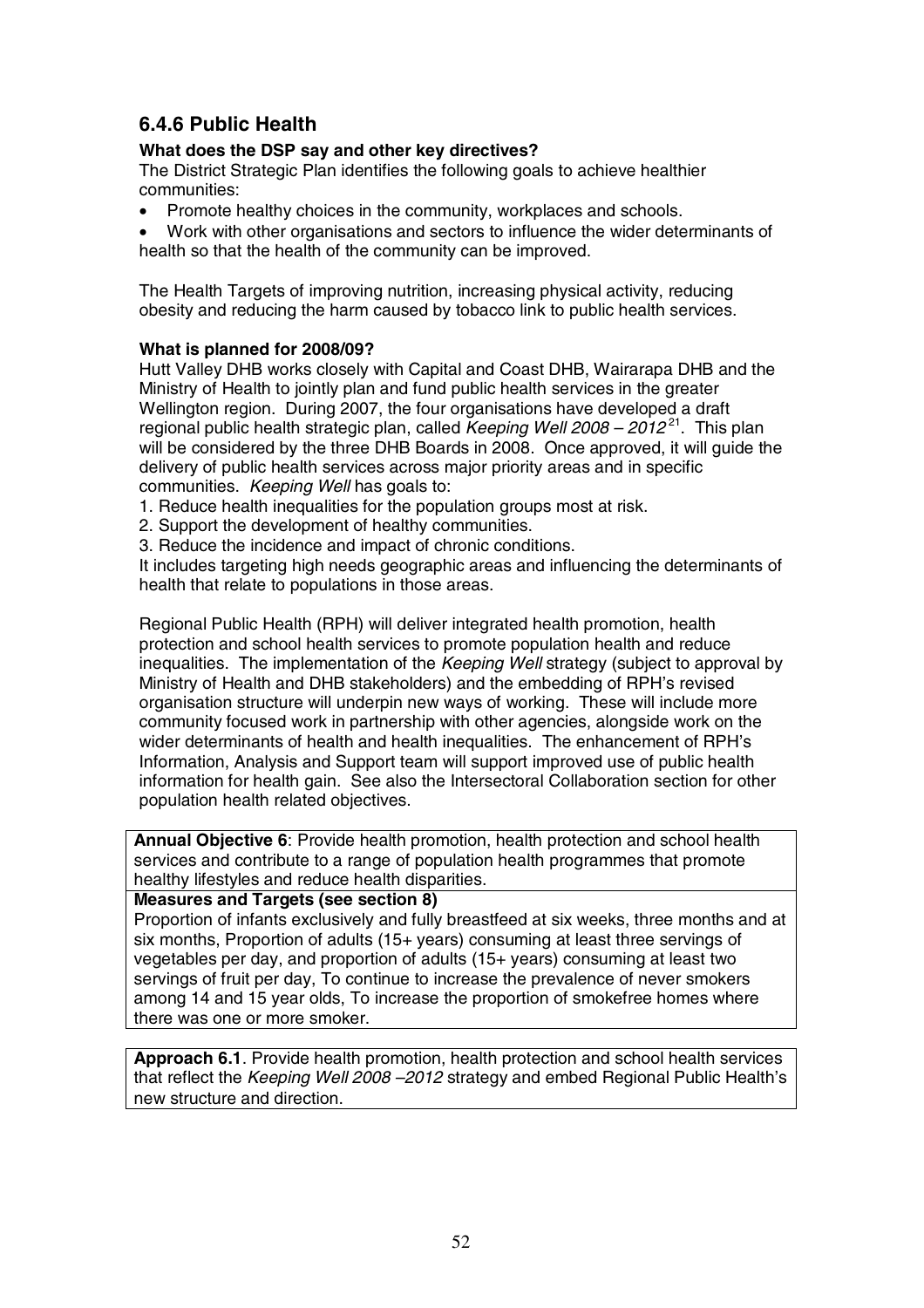## **Milestones**:

- Implement the regional population health strategic plan Keeping Well 2008 2012 (subject to approval by Ministry of Health and DHB stakeholders).
- Implement work programmes to address the population health priorities of the Wellington Region Public Health Steering Group.
- Work closely with Hutt Valley DHB to ensure Hutt specific population needs are met and services are delivered in an integrated way.
- Develop and implement a public health workforce development plan.
- Commence planning for an integrated public health project in an area of high need in the Hutt Valley.
- Implement a public health approach to family violence, based on recommendations of Regional Public Health scoping report.
- Explore strategies to improve immunisation outcomes through the Hutt Valley National Immunisation Register (NIR) Governance group.

| Support the rollout of the Hutt Valley Healthy Housing programmes. |                                            |  |
|--------------------------------------------------------------------|--------------------------------------------|--|
| <b>Risks</b>                                                       | <b>Mitigations</b>                         |  |
| Lack of buy-in from staff and                                      | Ensure all staff and stakeholders are kept |  |
| stakeholders for implementing "Keeping                             | well informed and able to contribute to    |  |
| Well".                                                             | decision making.                           |  |
| Insufficient staff capacity and skill base.                        | Staff training and development for the     |  |
|                                                                    | required roles.                            |  |

## **Approach 6.2** Consolidate and enhance existing health protection work. **Milestones**:

- Provide core health protection services to the population of the Hutt Valley, including ability to respond to a major disease outbreak, drinking water supply issues and emergency events.
- Develop a border health plan for the Port of Wellington and the International Airport to ensure RPH is able to respond to pandemic influenza or other significant international public health threats.
- Promote the provision of an adequate and safe supply of drinking water. With the Health (Drinking Water Amendment) Act 2007 coming into force from July 2008 there will be more explicit obligations on RPH and water supplies across the region.
- Report on the implementation of direct laboratory notification of communicable conditions project.
- Continue the development of the interagency communication plan addressing the public health risks associated with toxic algae in the Hutt River and other recreational water areas.

| <b>Risks</b>                           | <b>Mitigations</b>                       |
|----------------------------------------|------------------------------------------|
| Lack of buy-in from other agencies for | Good communication and ensuring all      |
| the development of the border plan.    | agencies are kept well informed and able |
|                                        | to contribute to decision making.        |
| Large scale event of public health     | Balance reactive and proactive work as   |
| importance, e.g. significant outbreak, | much as possible.                        |
| emergent infection prevents completion |                                          |
| of proactive work.                     |                                          |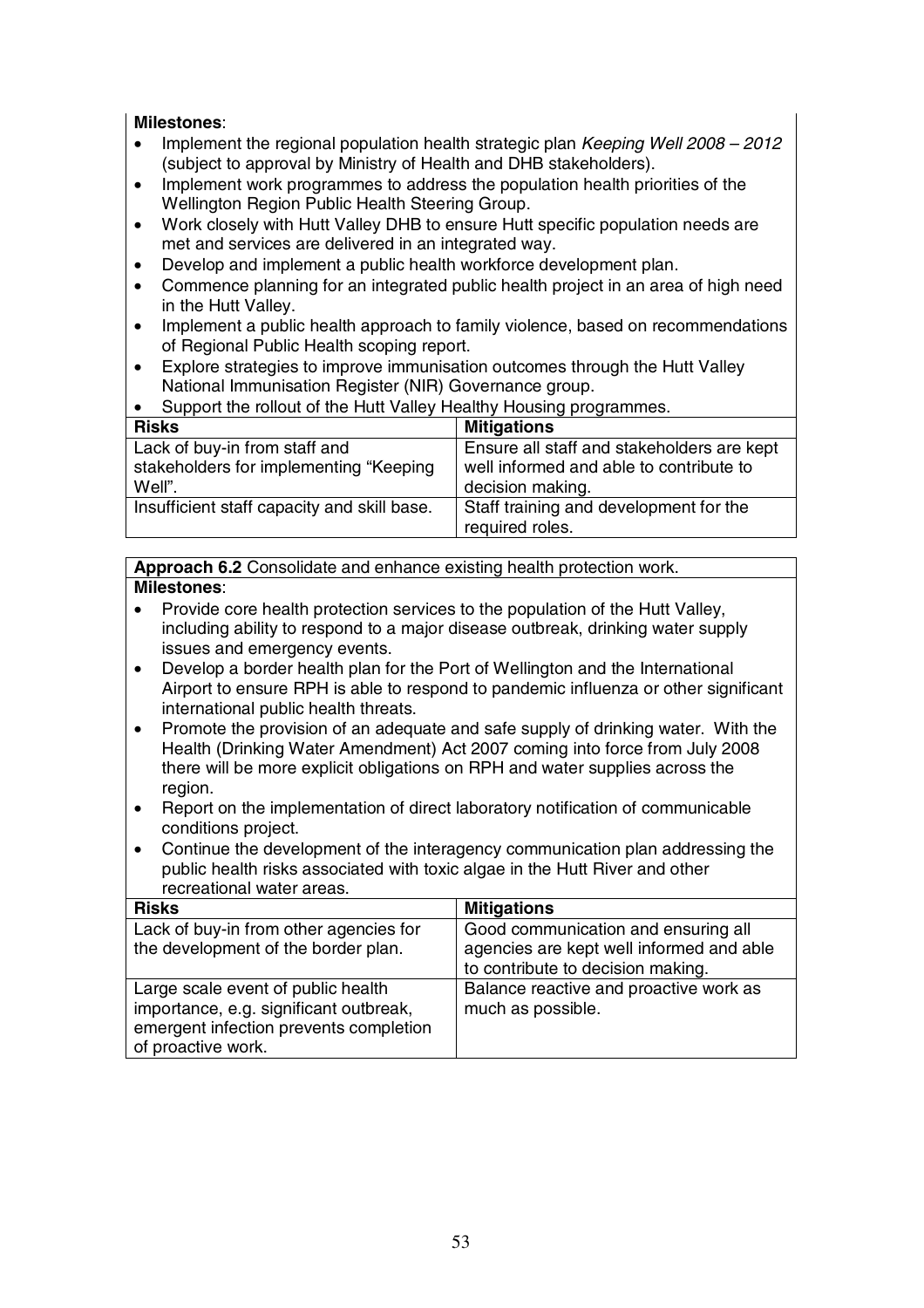## **Approach 6.3** Consolidate and enhance health promotion services.

- Provide advice and support to existing and new schools involved in the Health Promoting Schools (HPS) programme.
- Progress implementation of the Community Action on Youth & Drugs project.
- Consolidate and enhance existing tobacco control work, including:
	- o Agreeing a Tobacco Control Plan with the Ministry of Health and starting to implement this.
	- o Provide effective brief intervention training for smoking cessation to Hutt Valley DHB and RPH staff.
	- o Provide Nicotine Replacement Therapy (NRT)/smoking cessation training for junior doctor/house surgeons.
	- o Inform and encourage Primary Health Organisations and secondary health to use the widened subsidised NRT scheme and increase brief interventions for smoking.
	- o Working to increase the number of smokefree environments.
	- o Complete a review of Hutt Valley DHB's smokefree policy.
	- o Implement a Tobacco Retailer Compliance Project in high deprivation areas within the Hutt Valley.

| <b>Risks</b>                  | <b>Mitigations</b>                        |
|-------------------------------|-------------------------------------------|
| Lack of buy-in from staff and | Ensure staff and other stakeholders are   |
| stakeholders.                 | kept well informed and able to contribute |
|                               | to decision making.                       |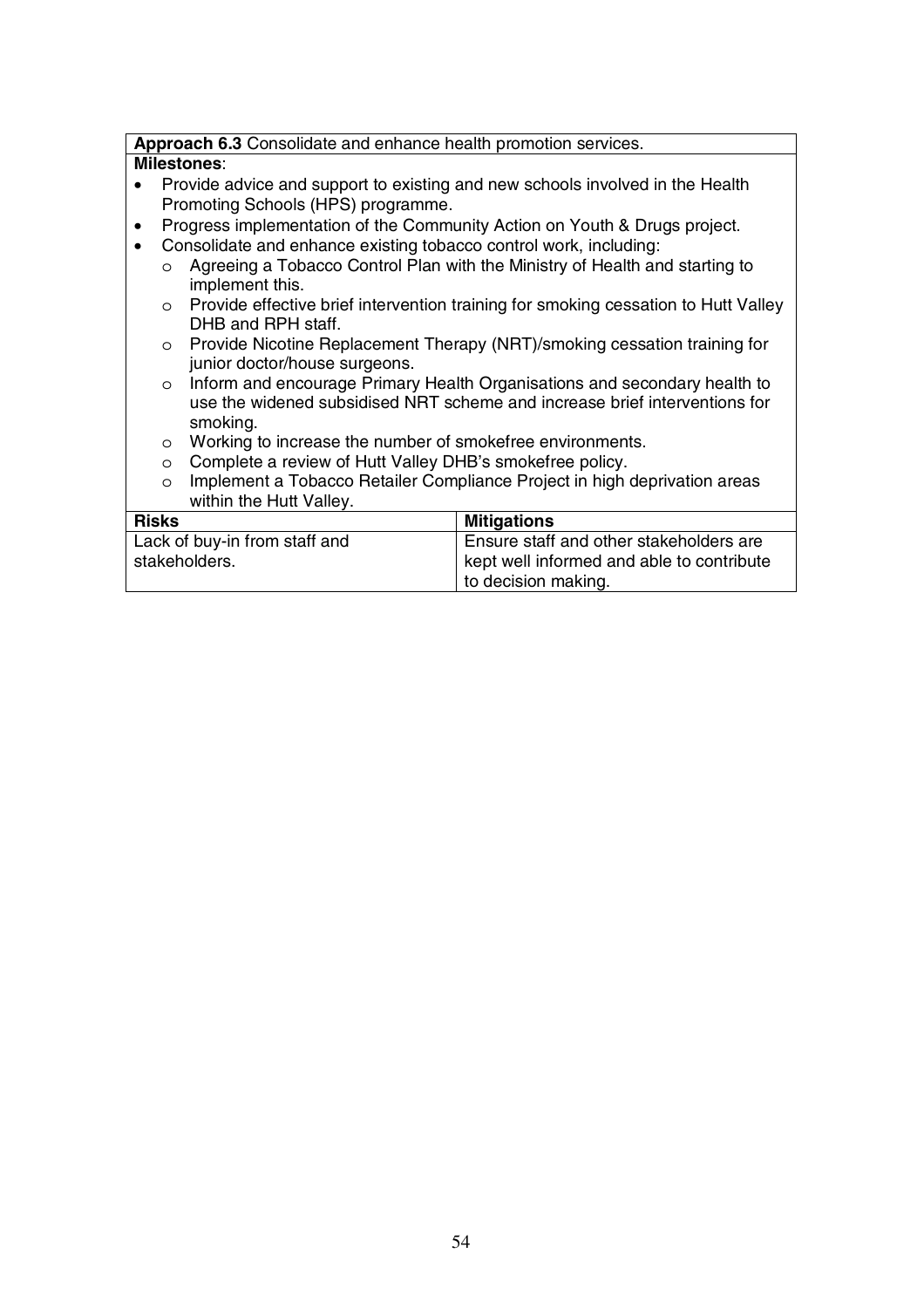# **6.4.7 Intersectoral Collaboration**

## **What does the DSP say and other key directives?**

The intersectoral collaboration outlined in this section will assist in achieving several of the goals in the District Strategic Plan, including the goals of improved health equity and healthier communities. Collaboration is a direct demonstration of the key DSP strategy, working with other agencies. The Health Targets of improving nutrition, increasing physical activity, reducing obesity and reducing the harm caused by tobacco link to intersectoral collaboration.

#### **What is planned for 2008/09?**

2008/09 is a consolidation and implementation year for a number of intersectoral projects. These include:

- Healthy Eating Healthy Action Oranga Kai Oranga Pumau. In 2007/2008, the Ministry funded DHBs to focus their planning and implementation of HEHA on the work in schools and early childhood education, on community engagement and workforce development and on the health target areas of promoting breastfeeding and increasing vegetable and fruit consumption particularly in Māori and Pacific communities. This work will continue in the 2008/2009 year as detailed in our latest Ministry of Health approved plan (HEHA MAP 2). The following groups have been identified as priority groups targeted by the plan:
	- o Māori.
	- o Pacific peoples.
	- o Children and families.
	- o Lower Socioeconomic groups.
- Family Violence response programme. We will implement the national Violence Intervention Programme (VIP) to ensure that appropriate policies and processes are in place to support staff to recognise, respond and refer patients when instances of family violence are suspected.
- Hutt Valley Healthy Housing programmes. We are supporting the implementation of two healthy housing programmes in the Hutt Valley, a locally developed Healthy Homes – Healthy People programme (targeting pre 1978 homes of people on low incomes) and the Housing New Zealand Corporation Healthy Housing programme (targeting state housing in Naenae and Taita). Both programmes are being delivered in conjunction with the Hutt Housing Steering Group.
- Providing Access to Health Solutions (PATHS). This is a needs assessment and service coordination programme assisting Ministry of Social Development clients on sickness and invalid benefits to return to work.
- Wellington Regional Refugee Action Plan<sup>26</sup>. This includes:
	- o Intersectoral work between refugee communities and mental health services on increasing knowledge and understanding of mental health issues and needs of people from refugee backgrounds.
	- o Continuing to increase health provider's knowledge and understanding of the health needs of refugees by facilitating workshops on providing accessible services and use of interpreters.
	- o Working with health service providers and the tertiary sector on strategies to increase participation and build capacity of people from refugee backgrounds in the health sector.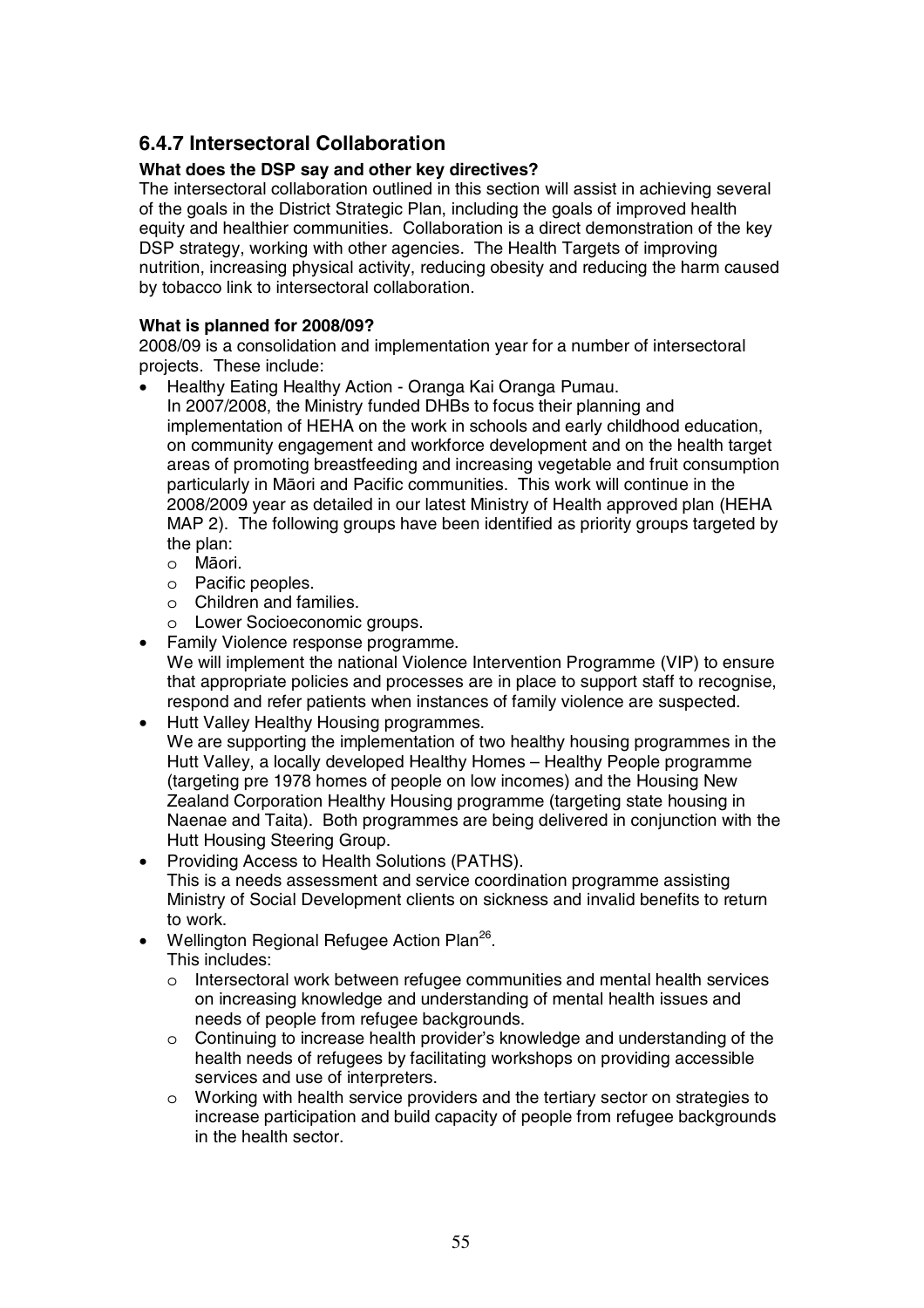We will work closely with ACC to ensure that the proposed implementation of sexual abuse assessment and treatment services, from the Police to DHBs, offers an appropriate level of access to clients and is the most appropriate model for our community. We will ensure that the new service model between Hutt Valley and Capital and Capital DHBs will collect adequate data to contribute to the ACC service evaluation, following its first 18 months of delivery.

Hutt Valley DHB will continue to work with other agency partners to achieve the goals of the Wellington Regional Social Development Forum, the Hutt Valley Governance Group, and the Hutt Valley Mayors and Chairs group. See also the Public Health section for other intersectoral health related objectives.

**Annual Objective 7**: Improve service co-ordination between agencies to increase the levels of wellbeing, and reduce the incidence of ill health and injury, among Hutt Valley residents.

## **Measures and Targets (see section 8 and appendix 2)**

Proportion of infants exclusively and fully breastfeed at six weeks, three months and at six months, Proportion of adults (15+ years) consuming at least three servings of vegetables per day, and proportion of adults (15+ years) consuming at least two servings of fruit per day, Family violence prevention.

**Approach 7.1** Implementation of the Healthy Eating Healthy Action plan strategies in the Hutt Valley to improve nutrition, increase physical activity and reduce obesity, in support of implementing our HEHA MAP 2.

- Continue to support schools and Early Childhood Centres with the Food & Nutrition Guidelines and the Food & Beverage Classification System and administration of the HEHA Nutrition Fund.
- Implement the Kia pai nga kai Ka ora te tinana plan within Māori communities.
- Implement a HEHA Pasefika initiative within Pacific communities.
- Implement the HEHA Breastfeeding Action Plan.
- Increase Māori and Pacific workforce capacity and capability in the area of nutrition and physical activity.
- Evaluation undertaken of HEHA initiatives Mum4Mum breastfeeding programme and Mauri Oho Mauri Tau obesity reduction programme for Tamariki.
- Collaborative work with the Wellington Region Social Development Forum and others, such as Recreation Initiatives Group, to support the implementation of the 'At the Heart 'Strategy (Activating the Wellington Urban Region).
- Continued implementation of the Fruit In Schools programme in the Hutt Valley.
- Undertake research to identify barriers to healthy food accessibility in the Wellington region.

| <b>Risks</b>                                 | <b>Mitigations</b>                          |
|----------------------------------------------|---------------------------------------------|
| Ongoing and additional national              | Incorporate into DHB HEHA planning and      |
| requirements over-riding DHB priorities.     | reporting.                                  |
| Lack of buy-in from stakeholders &           | Communications strategy incorporates        |
| partners.                                    | range of audiences to maintain information  |
|                                              | to all sectors and communities.             |
| Local priority populations need doesn't      | Strengthen relationships and support        |
| align with nationally identified priorities. | development of locally driven models.       |
| Contracting issues with service providers    | Liaise with appropriate portfolio managers. |
| limitations to incorporate new work.         |                                             |
| Ongoing sustainability of funding for new    | Support strategies that look at             |
| initiatives at community level.              | sustainability for communities.             |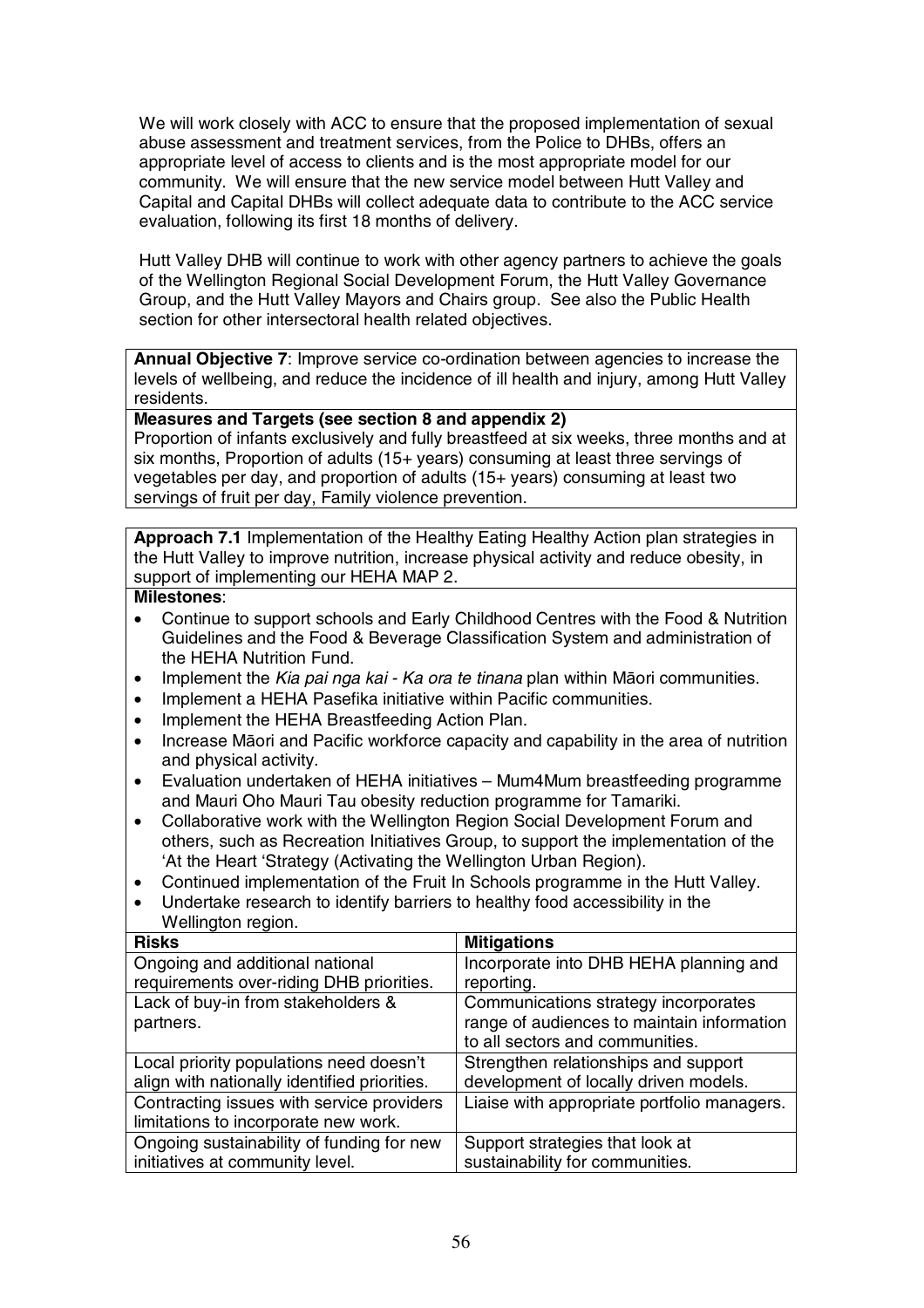**Approach 7.2** Implementation of the Violence Intervention Programme (VIP) in Hutt Valley DHB and developing a public health approach to addressing Family Violence.

## **Milestones**:

- Review and development of VIP policies completed.
- Implementation of the VIP programme in at least one service area.
- Development and implementation of a VIP training plan.
- Maintain regular meetings of VIP steering group including community service providers.
- Supporting White Ribbon Campaign.
- Implement a public health approach to family violence, based on recommendations of Regional Public Health scoping report.

| <b>Risks</b>                               | <b>Mitigations</b>                         |
|--------------------------------------------|--------------------------------------------|
| Campus redevelopment impacts on            | Inclusion of affected services on the      |
| services ability to implement the          | steering group and having strong effective |
| programme.                                 | communication in place.                    |
| DHB staff training already accounts for    | Linking with service managers and trainers |
| considerable amount of time of work        | in the development of the training plan.   |
| days.                                      |                                            |
| The VIP plan is done in isolation to the   | Maintain strong links with key VIP         |
| community.                                 | agencies and include on the DHB steering   |
|                                            | group.                                     |
| Insufficient staff expertise and community | Link DHB staff (including RPH) with        |
| credibility in this area.                  | HVDHB Family Violence Prevention Co-       |
|                                            | ordinator.                                 |

**Approach 7.3** Active involvement in interagency planning groups to support implementation of key projects.

- Rollout of the Hutt Valley Healthy Housing programmes.
- Implementation of the Wellington Regional Refugee Action Plan.
- PATHS programme implemented.
- Participation in Wellington Regional Social Development Forum.
- Participation in Hutt Valley Governance Group Forum.
- Participation and support of the Hutt Valley Mayors and Chairs Group.
- Develop and implement transport and travel planning.

| <b>Risks</b>                             | <b>Mitigations</b>                       |
|------------------------------------------|------------------------------------------|
| Multi-sector buy-in and joint            | Continue to advocate for and demonstrate |
| funding/resourcing required for          | collaborative action and funding.        |
| implementation of projects.              |                                          |
| Loss of committed and appropriately      | Ensure that appropriate staff are        |
| trained staff to implement key projects. | resourced to do this specialised work.   |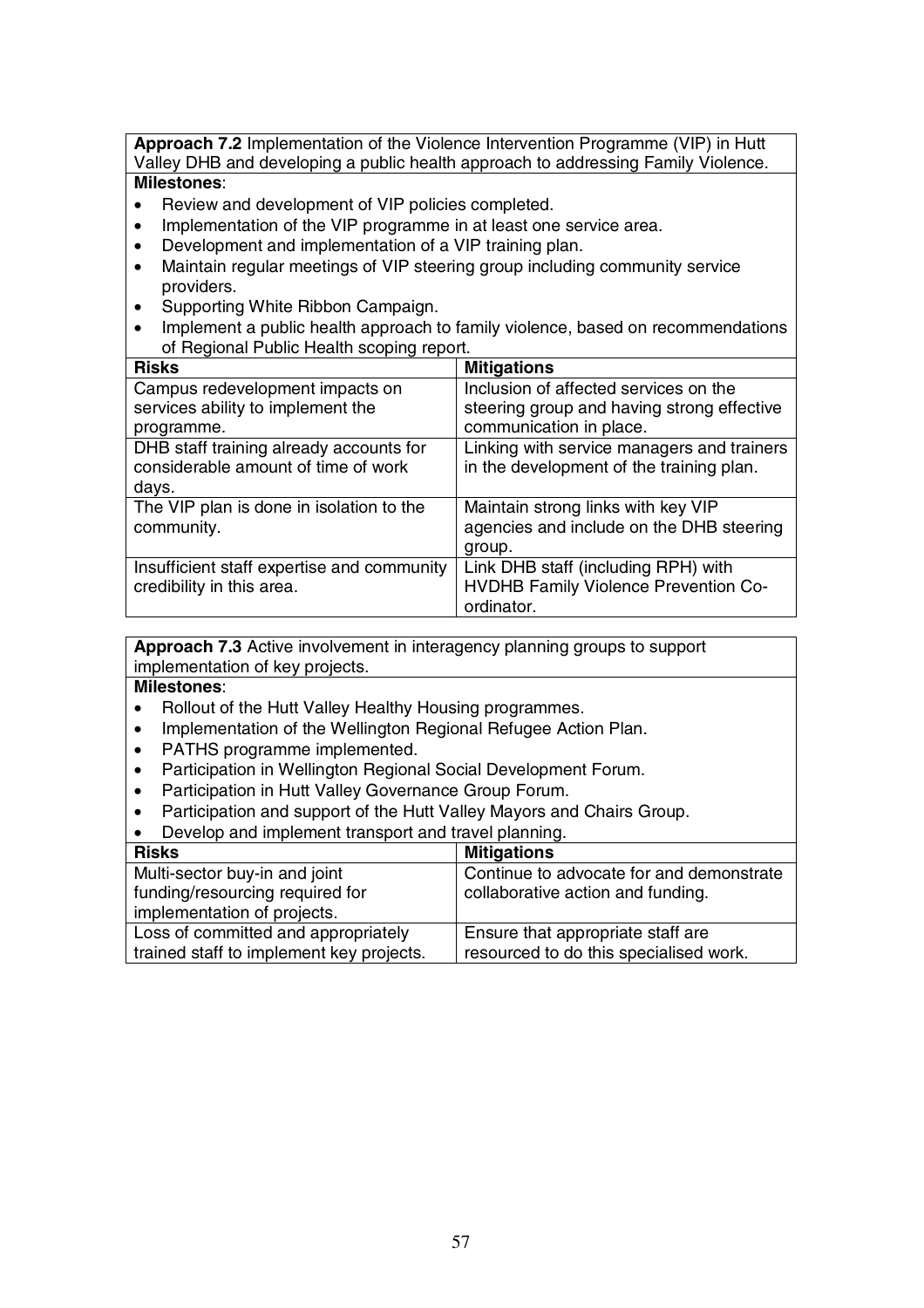# **6.4.8 DHB Collaboration**

#### **What does the DSP say and other key directives?**

Collaboration with other DHBs and key health agencies will assist us to achieve effective, efficient and high quality services. Collaboration is a direct demonstration of the key DSP strategy, working with other agencies.

To be successful the health sector must work together on strategic relationships: between clinicians and management, between preventative, primary and secondary services, and between DHBs, the Ministry and Minister of Health. Effective innovations should be shared so that improvements in one area can be made available to all.

The Minister of Health has identified that benefits from further collaboration between DHB's and across the health system as a whole are available to be secured, through better exploitation of tools such as benchmarking, joint procurement, workforce planning and technology.

#### **What is planned for 2008/09?**

In 2008/09, we will continue our regional collaboration, working closely with the other central region DHBs and the shared services agency, Technical Advisory Services (TAS). We will continue with the core technical work, covering analysis and monitoring of referred services and aged residential care services, and the audit programme covering non-DHB providers. We will continue with regional planning and contracting for mental health services, focussing on implementation of the regional strategic and service plans for mental health.

As a group, we will maintain our focus on regional service development, progressing implementation of the initial steps of the Regional Clinical Services Plan, once this is approved by the DHBs. We will continue work on strategies to ensure sustainability in cardiology, cancer, plastics and burns, and renal services within the financial parameters of the DHBs. We will use the regional Health Needs Analysis (being completed in 2007/08) as a foundation for further service development.

At a national level, we will continue to participate in national activities coordinated by District Health Boards New Zealand (DHBNZ). Key activities will include preparation and negotiation of national contracts, as well as the ongoing relationships with PHARMAC and Ministry of Health programmes. See also the Public Health, Oral Health and Information Services sections for collaborative regional initiatives in these areas.

**Annual Objective 8**: Working collaboratively with other DHBs and health agencies to ensure sustainability and efficiency in service delivery.

**Measures and Targets**  Six monthly update and progress report to DHB Board.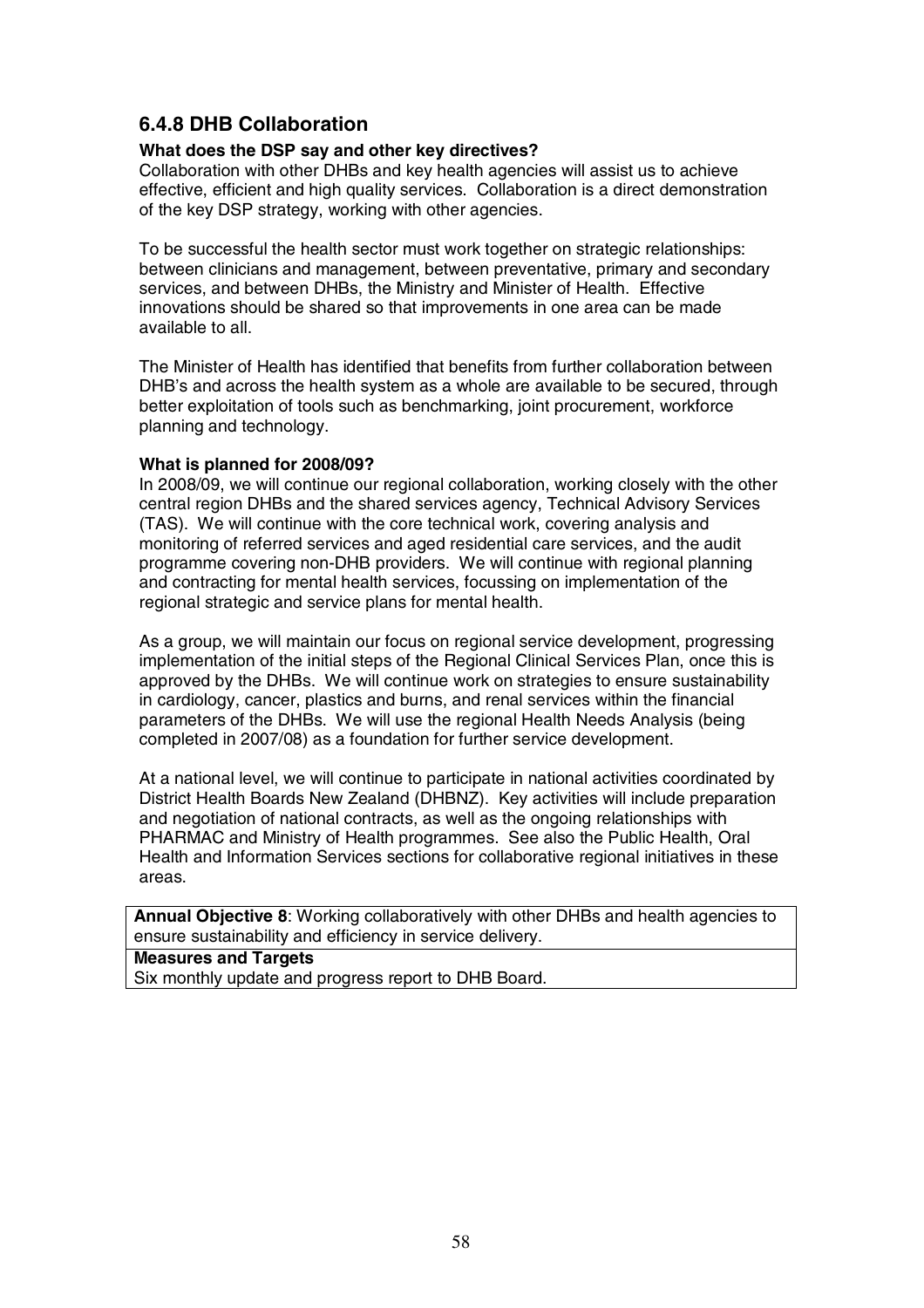**Approach 8.1** Continue participation in national activities through collaboration with DHBNZ and the Ministry of Health.

## **Milestones**:

- Participation in programme development and delivery in primary health care as required.
- Participation in national contracting processes (aged residential care, dental, primary care, pharmacy) as required.
- Participation in setting the parameters for PHARMAC activities, as required.
- Participate in national procurement initiatives as required.
- Participate in the Service Planning and New Health Intervention Assessment (SPNIA) framework for collaborative decision-making as required.

| <b>Risks</b>                              | <b>Mitigations</b>                      |
|-------------------------------------------|-----------------------------------------|
| Insufficient time for consideration of    | Push for early preparation by those     |
| negotiation positions.                    | responsible.                            |
| Lack of strategic focus and insufficient  | Push for relevant and skilled people to |
| information available for proper decision | participate.                            |
| making.                                   |                                         |

**Approach 8.2** Collaboration by central region DHBs for improved service delivery and greater efficiency.

## **Milestones**:

- Implement a communications plan focusing on wide engagement and consultation on the draft Regional Clinical Services Plan (RCSP) once approved by Boards for consultation.
	- o Develop an implementation plan for key priorities identified in the RCSP
- Implement (on a progressive basis) the regional service plan for mental health.
- Continue to support the agreed regional approach for:
	- o Plastics, burns and maxillofacial services.
	- o Cardiology services.
	- o Progress the shared learning Acute Demand project.
	- o Continue to support the workstreams of the Central Cancer Network.
- Implement initial recommendations arising from the regional review of renal services.
- Undertake agreed regional procurement initiatives.
- DHB collaboration in the oral health business case project.
- Explore opportunities for regional collaboration in the adoption of the National Medication Chart.

| <b>Risks</b>                              | <b>Mitigations</b>                      |
|-------------------------------------------|-----------------------------------------|
| Insufficient capacity in DHBs to progress | Prioritise regional work in work plans. |
| regional projects.                        |                                         |

**Approach 8.3** Monitor the approaches and work programme of the shared services agency (TAS) to ensure relevance and efficiency of services delivered. **Milestones**:

- Work programme revised and new framework agreed for 2009/10.
- Regional quality and audit programme maintained.

| 1.1<br><b>Risks</b>                                                        | <b>Mitigations</b>                                                              |
|----------------------------------------------------------------------------|---------------------------------------------------------------------------------|
| Conflicting priorities mean that TAS<br>cannot accommodate new directions. | Ensure that Chief Executive Officers and<br>senior DHB staff have agreed on the |
|                                                                            | priorities for TAS in 2008/09.                                                  |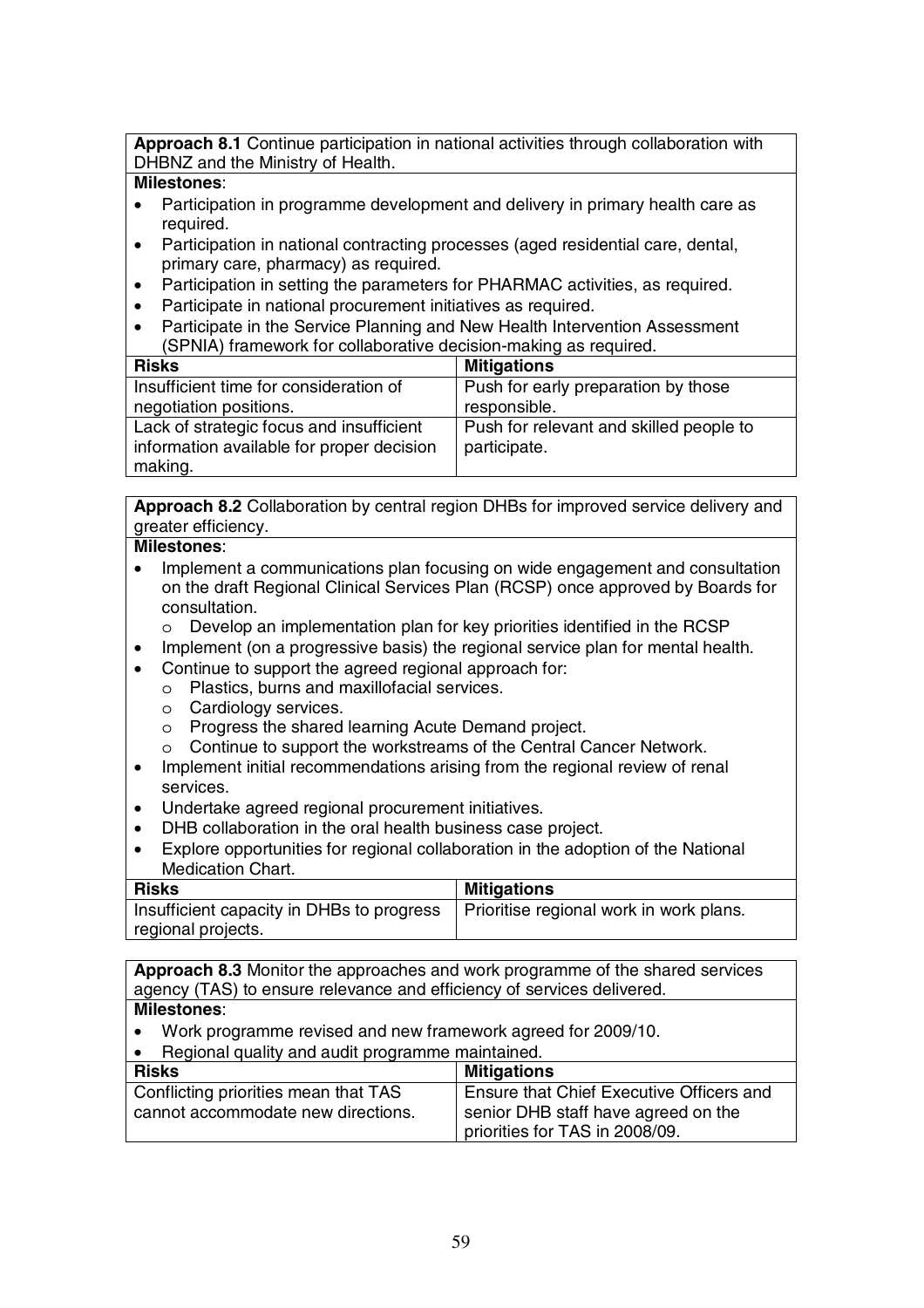# **6.4.9 Maternity, Child and Youth Health**

## **What does the DSP say and other key directives?**

Developing child and youth health care is a priority that fits within all of the DSP's eight key strategies Child and youth health is a Ministerial priority, through the implementation of current programmes and building on the Wellchild review. Improving oral health, with a particular focus on making progress towards 85 percent adolescent oral health utilisation, is one of the Health Targets.

Our efforts will continue to build on the objectives of the Child Health Strategy and the National Youth Development Strategy Aotearoa and consolidate the gains made in implementing the New Zealand Health Strategy. There will be particular focus on service access to children and young people in identified areas of high need. The Health Targets of improving immunisation coverage, improving oral health, reducing ambulatory sensitive (avoidable) hospital admissions, improving mental health services, improving nutrition, increasing physical activity, reducing obesity and reducing the harm caused by tobacco all link to maternity, child and youth services.

#### **What is planned for 2008/09?**

We are developing our Maternity, Child and Youth Plan, Growing a Healthy  $Commutv<sup>20</sup>$ , which will bring together existing services and newer initiatives to improve and better integrate services for infants, children and adolescents (such as HIV screening, new born hearing checks, Health Promoting Schools, Healthy Eating Health Action, family violence prevention, oral health services, the B4 school check and other screening services). It will also incorporate recommendations from our mental health Infant, Child, Adolescent and Family Service (ICAFS) review. The plan will include our strategies for addressing two Health Targets: immunisation and ambulatory sensitive hospitalisations in children and youth. In all of these areas, our strategies will focus on reducing disparities, with specific emphasis on children in Māori, Pacific and low-income families. We will ensure we follow best practise for youth participation and engagement processes when planning our strategies with our young people.

We will work towards improving the delivery to specialist services through collaboration and partnership with key stakeholders. Paediatric services for the less common conditions will be improved by ensuring a focus on delivering child centred care, capacity building of clinical excellence and providing easy to access tertiary level advice.

We recognise that there is a current shortage of independent midwives and that this situation increasingly risks the care continuum to pregnant women. We are committed to supporting our independent midwifery practice workforce and establishing a primary care model that strengthens access to midwifery services.

Phased national implementation of the B4 School Check will commence in 2008. The purpose of the check is to improve child health outcomes and reduce inequalities. The check will identify any behavioural, developmental or health concerns that may adversely affect the child's ability to learn in the school environment, and ensure appropriate and timely referrals are made. We will consider our key stakeholder views, and work to explore and address the risks of moving from the new entrant school screening programme to this more intensive programme delivery to the younger age children. The initial focus will be on targeting high need children in the programme rollout. The implementation of hearing tests for neonates will also commence in 2008.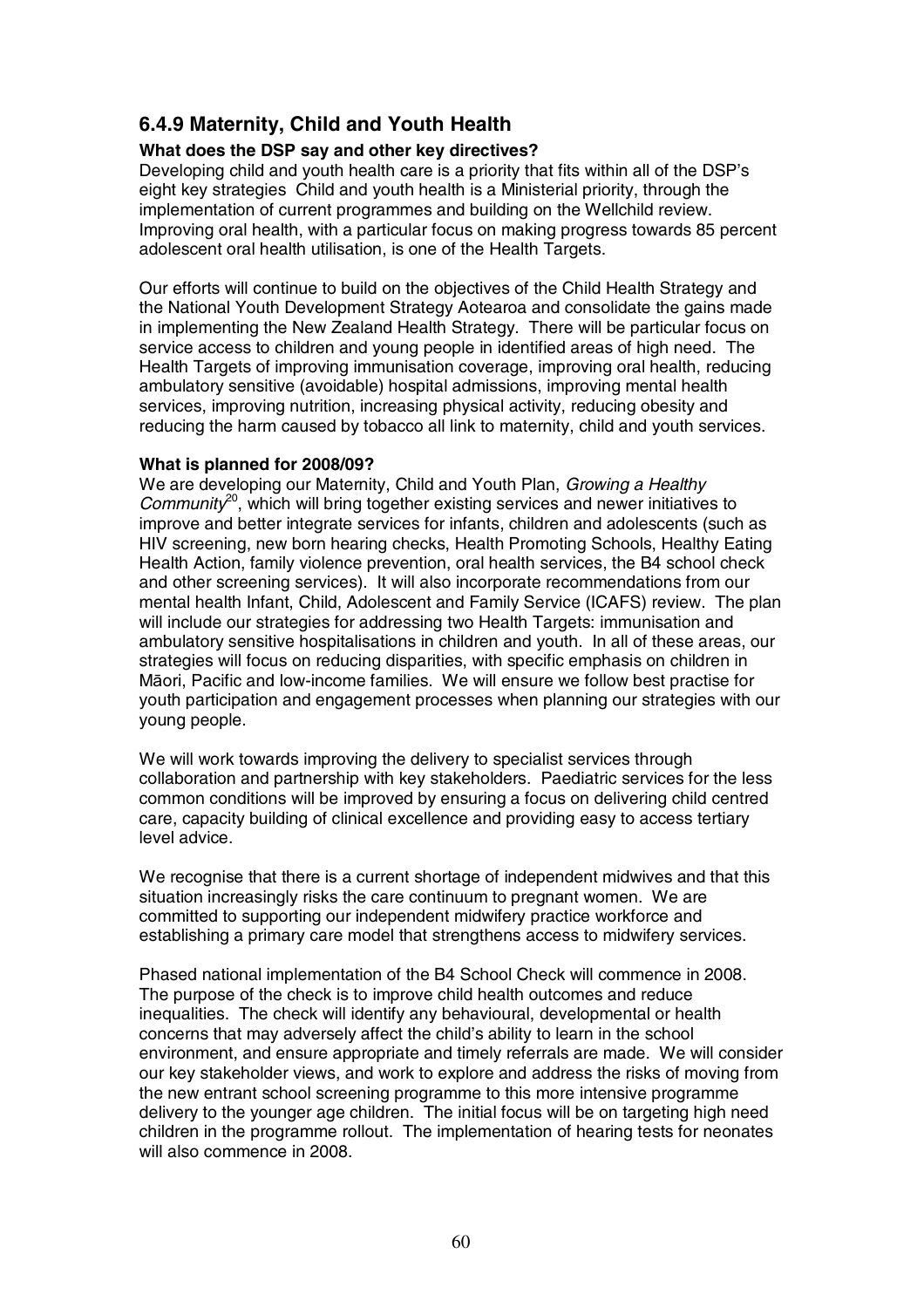For other objectives relating to the health of infants, children and youth see also the Public Health, Intersectoral Collaboration, Primary Health Care, Mental Health and Oral Health sections.

**Annual Objective 9**: Improve health care services to support families to provide a healthy start to our children and young people.

**Measures and Targets (see section 8 and appendix 2)**  Percentage of children fully immunised by age two for different ethnic groups, Immunisation Coverage at 6, 12 and 18 months.

**Approach 9.1** Complete our Growing a Healthy Community plan, begin implementing its recommendations and address Ministerial priorities within available budget and resource restrictions.

#### **Milestones**:

- Complete our *Growing a Healthy Community* plan, start to implement it's recommendations and work with relevant providers (e.g. housing, Māori, Pacific, Well Child, primary health care and DHB services) to reduce ambulatory sensitive hospitalisations in children.
- Implement Ministerial priorities and specifically target high-needs communities as a first priority for:
	- o B4 school checks.
	- o Newborn hearing screening programme.
	- o Antenatal HIV screening.
	- o New immunisations as directed, e.g. human papilloma vaccine (HPV), pneumococcal vaccine,.
	- o Oral health business case implementation.

| <b>Risks</b>                            | <b>Mitigations</b>                            |
|-----------------------------------------|-----------------------------------------------|
| Funding and resources required to       | Engage with key stakeholders early and        |
| implement priorities and                | consult as necessary to ensure buy-in and     |
| recommendations not available.          | linkages to other work programmes.            |
| High-needs communities are willing, but | Investigate and scope a community             |
| not resourced to participate fully.     | development model that will address           |
|                                         | ownership and buy-in to full participation of |
|                                         | implementation.                               |

**Approach 9.2** Review the provision of primary maternity between hospital and community providers to ensure the continuation of accessible, equitable and safe maternity care for women of the Hutt Valley.

- Service review completed.
- Key recommendations from the review are agreed.
- Models of care are defined.
- Implementation plan agreed.
- Change management principles agreed.
- Implementation oversight group established to support change management processes.

| <b>Risks</b>                             | <b>Mitigations</b>                                                                                                                                 |
|------------------------------------------|----------------------------------------------------------------------------------------------------------------------------------------------------|
| Lack of buy-in from key stakeholders.    | Establishing and strengthening<br>sustainable partnerships. Proactive<br>engagement with key stakeholders to<br>achieve common goals and proactive |
|                                          | support from the DHB to work with key<br>stakeholders to achieve common goals.                                                                     |
| Lack of strategic focus and insufficient | Push for relevant and skilled people to                                                                                                            |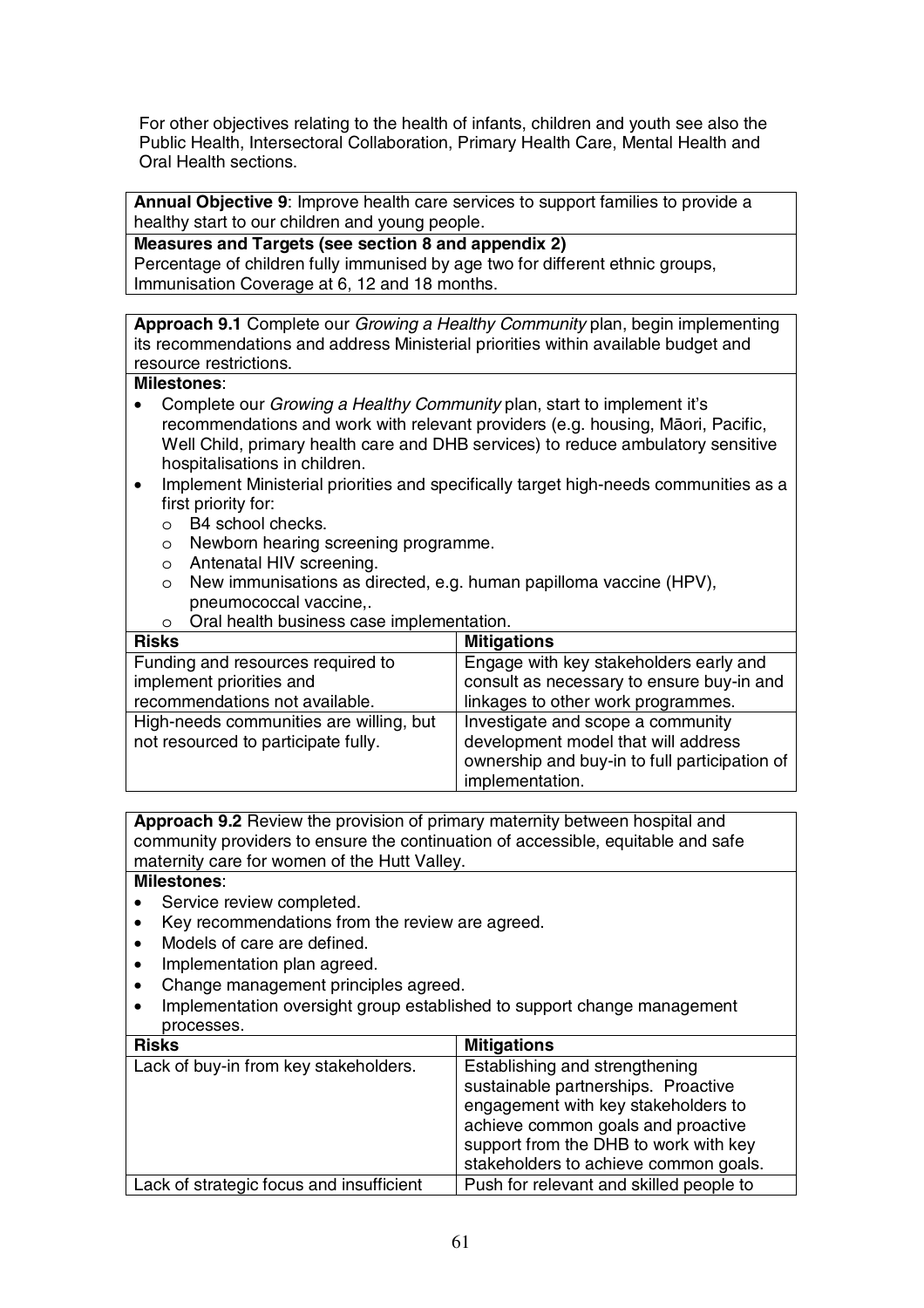| information available for proper decision | participate.                                 |
|-------------------------------------------|----------------------------------------------|
| making.                                   |                                              |
| Primary care and Provider Arm have        | The parties work together to understand      |
| different views on how primary maternity  | their respective areas of responsibility and |
| services can be better coordinated.       | expertise.                                   |

**Approach 9.3** Support increased access for young people to youth friendly health services with particular focus on young people in identified areas of high need. **Milestones**:

- Continue opportunities for partnership development between youth health stakeholders.
- Explore opportunities to expand the inter-agency approach to service delivery.
- Implement ICAFS review recommendations relating to youth.

| <b>Risks</b>                          | <b>Mitigations</b>                      |
|---------------------------------------|-----------------------------------------|
| Lack of buy in from youth health      | Early engagement with youth health      |
| stakeholders.                         | stakeholders.                           |
| Intersectoral agencies and government | High level agreement sought and all key |
| departments contribution is not fully | stakeholder interests consulted.        |
| represented.                          |                                         |

**Approach 9.4** Develop a National Tertiary Paediatric Rheumatology Service in collaboration with Auckland DHB's Starship Hospital.

- Develop National Service Specifications.
- Develop service implementation plan, including recruitment of staff and national communication plan.
- Launch national service.
- System in place to monitor service delivery.

| <b>Risks</b>                                                                            | <b>Mitigations</b>                                                                                                                                                                                                                                                                                                                                                                                                                                                                                                                                                            |
|-----------------------------------------------------------------------------------------|-------------------------------------------------------------------------------------------------------------------------------------------------------------------------------------------------------------------------------------------------------------------------------------------------------------------------------------------------------------------------------------------------------------------------------------------------------------------------------------------------------------------------------------------------------------------------------|
| Lack of by-in from key stakeholders.                                                    | Continue to work with Paediatric Society<br>and Ministry of Health with respect to<br>implementation and communication of<br>service. National communication strategy.                                                                                                                                                                                                                                                                                                                                                                                                        |
| Unrealistic expectations of service from<br>other DHB's.                                | Clear service specifications including<br>inclusion and exclusion criteria. Regular<br>review of service provision.                                                                                                                                                                                                                                                                                                                                                                                                                                                           |
| Ongoing clinical viability of service with<br>only three Specialists across nationally. | Shared care approach with DHB of<br>domicile to deliver safe, effective and<br>appropriate treatment closer to the<br>patient's home. Unified and co-ordinated<br>approach, formally defined expectations<br>between the tertiary centre and the<br>secondary centre in terms of responsibility<br>for the delivery of care. Provide necessary<br>skills training, regular updating of staff<br>provision of detailed written guidelines and<br>protocols, easy to access to advice to<br>secondary services. Workforce<br>development plan including succession<br>planning. |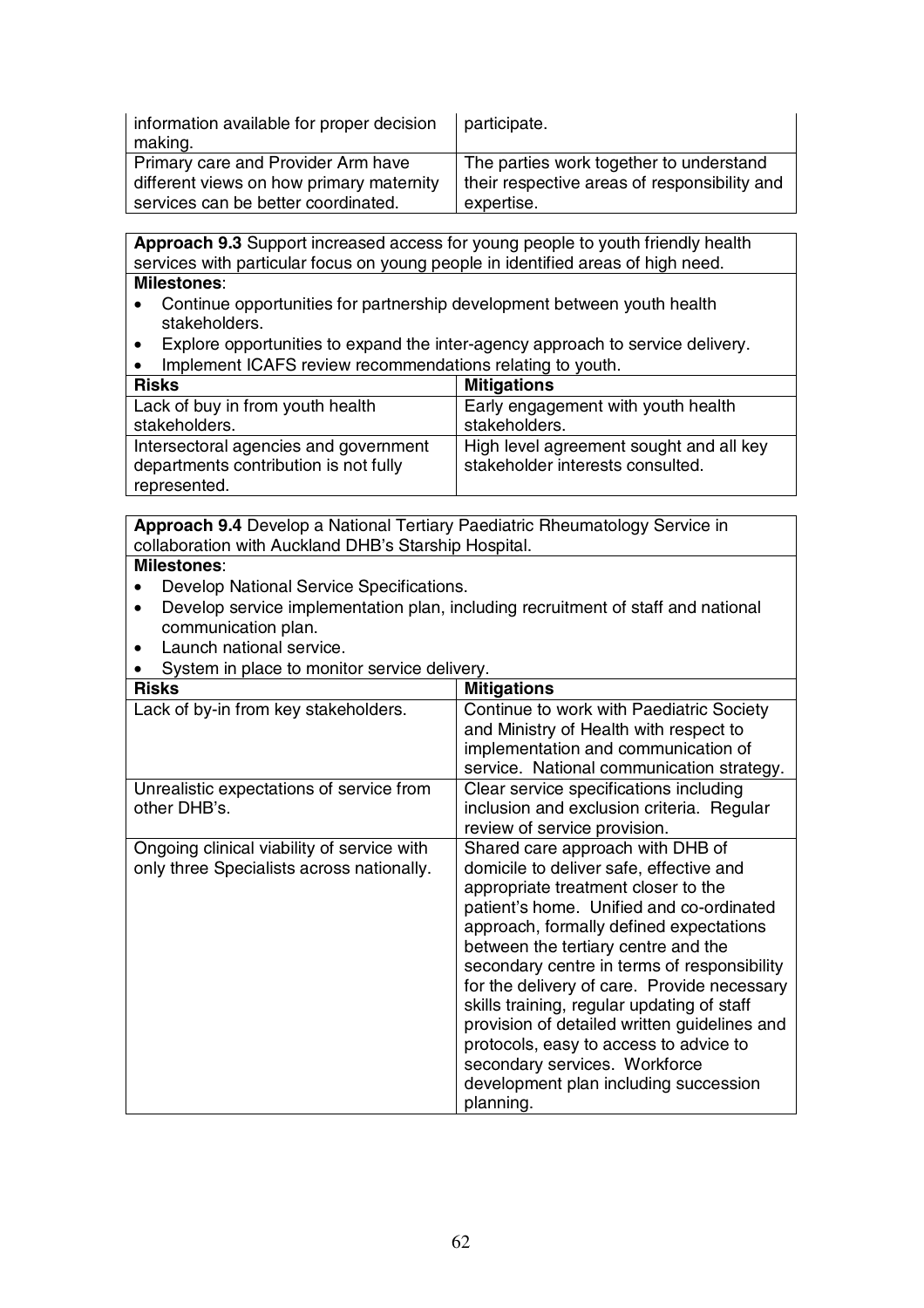# **6.4.10 Oral Health**

#### **What does the DSP say and other key directives?**

We will focus on four of our DSP's six key goals:

- Improved Health Equity.
- Healthier Communities.
- A Focus on Prevention, Early Treatment and Easy Access.
- Effective, Efficient and High Quality Services.

We will focus on five of the Ministries seven key action areas:

- Re-orientate child and adolescent oral health services.
- Reduce inequalities in oral health outcomes and access to oral health services.
- Promote oral health.
- Build links with primary care.
- Build the oral health workforce.

Strengthening child and adolescent oral health services is a priority for the government and the Ministry of Health. The Ministry of Health is working with DHBs to re-orientate these services to a community-based model, providing seamless care for 0-18 year olds. Re-orientated oral health services will be characterised by a focus on prevention and early intervention. The Ministry expects services to demonstrate a particular emphasis on expanding and improving oral health care for pre-schoolers. Accessibility and appropriateness of care, particularly for groups with high need, is also a critical feature of future services.

In 2006, the Ministry published Good Oral Health for All, for Life: The Strategic Vision for Oral Health in New Zealand<sup>17</sup>. Business Case Guidelines for investment in oral health, and Community Oral Health Service Facility Guidelines to support clinic design. The Health Target of improving oral health links to this area.

#### **What is planned for 2008/09?**

Subject to approval and sufficient funding of the joint Hutt Valley and Capital and Coast DHB's Child and Adolescent Oral Health Project business case, we will begin to implement a 'hub and spoke' model for oral health services for 0 to 18 year olds. This will comprise community fixed-site clinics with mobile examination outreach services. It will build linkages with private dentists contracted under the national Combined Dental Agreement (CDA), primary health organisations and oral health promoters and work to address oral workforce recruitment and retention issues. Opportunities for increased value for money will be explored through shared procurement with other DHBs, e.g. mobile clinics.

The target is improved oral health outcomes for the whole population by situating fixed clinics in designated geographical areas to maximise access. Within this, our business case model prioritises resources to those children and young people with high oral health needs, by resourcing and staffing the clinics based on clinical oral health needs in each area.

**Annual Objective 10**: Improve the oral health status of children and adolescents.

#### **Measures and Targets (see section 8 and appendix 2)**

Progress towards 85% adolescent oral health utilisation, Oral health - mean Decayed/Missing/Filled/Teeth score at year eight, Oral health – percentage of children caries free at age five years, Oral Health.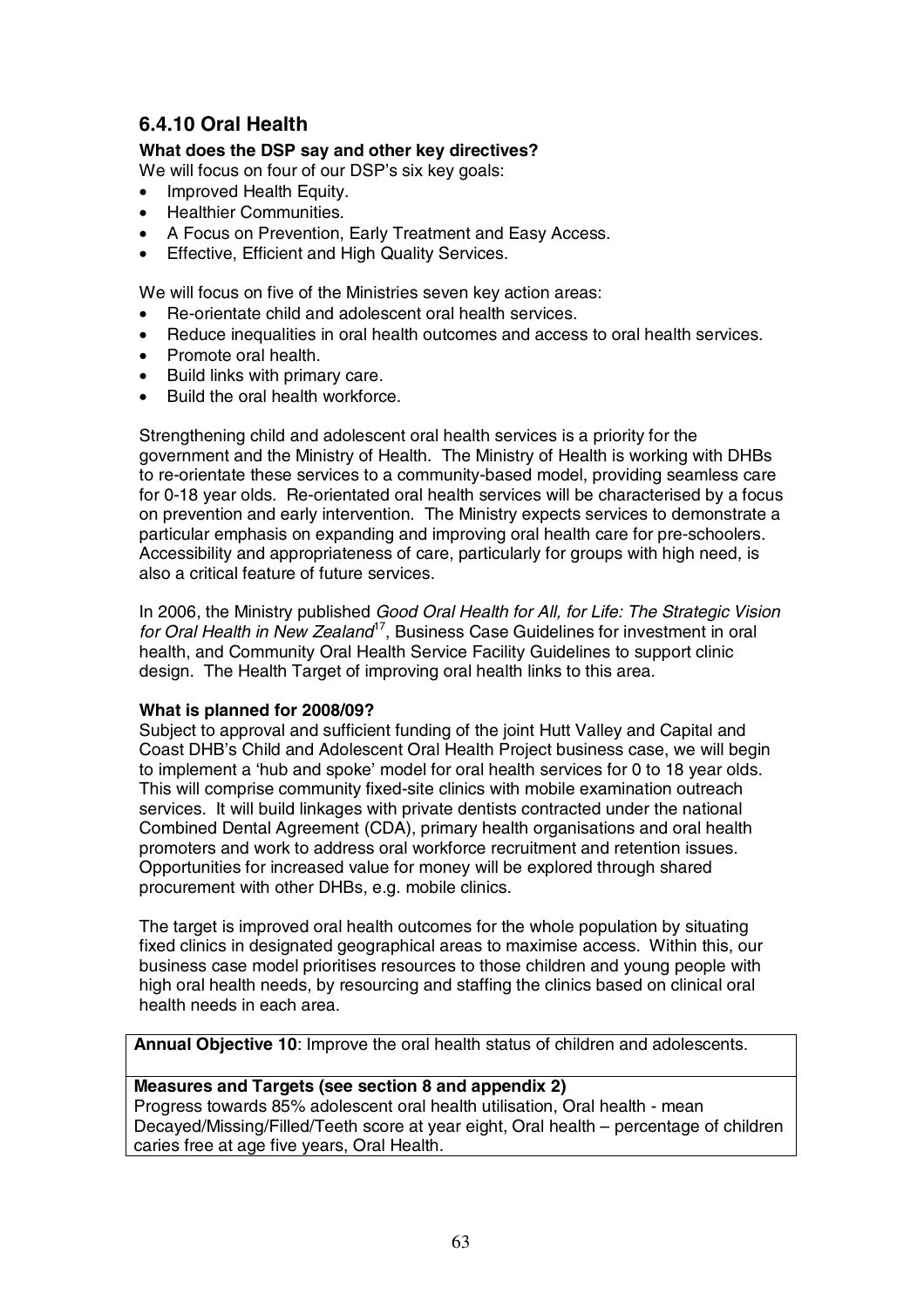**Approach 10.1**: Implement year one of the OHSPCA business case project to implement the new model of community-based dental care for children and adolescents, when funded.

#### **Milestones:**

- Implement the OHSPCA business case project, when funded by the Ministry of Health.
- Confirm location of phase one community clinics.
- Ground broken on phase one community clinics.
- Purchase of phase one mobile units.

| <b>Risks</b>                              | <b>Mitigations</b>                                                              |
|-------------------------------------------|---------------------------------------------------------------------------------|
| Insufficient project, operational and     | Communications and negotiations with                                            |
| capital funding available to successfully | Ministry of Health.                                                             |
| implement the new model.                  |                                                                                 |
| Delay in project timelines.               | Early planning and ongoing<br>communication with the Project Steering<br>Group. |
| Insufficient engagement with project      | Early planning and ongoing                                                      |
| stakeholders.                             | communication through a timely                                                  |
|                                           | Communication and Engagement Plan.                                              |

**Approach 10.2**: Improve adolescent enrolment and utilisation rates as part of the new oral health service model for 0-18 year olds.

- Explore how we can best increase adolescent enrolment and utilisation rates, including:
	- o Increasing access to current CDA providers.
	- o Explore opportunities for adolescents to receive dental care within the new community-based oral health facilities that will be built.
	- o Identifying utilisation rates with non-CDA providers.
- Explore how the current Adolescent Regional Co-Ordination Service can help to increase adolescent enrolment and utilisation rates given the establishment of new community-based oral health facilities.

| <b>Risks</b>                           | <b>Mitigations</b>                         |
|----------------------------------------|--------------------------------------------|
| Difficulty encouraging private dentist | Engagement with private dentists.          |
| involvement in the new model for oral  |                                            |
| health services.                       |                                            |
| Additional uptake by adolescents       | Identify contingency in budget allocations |
| increases expenditure by DHB.          | and explore other models of delivery.      |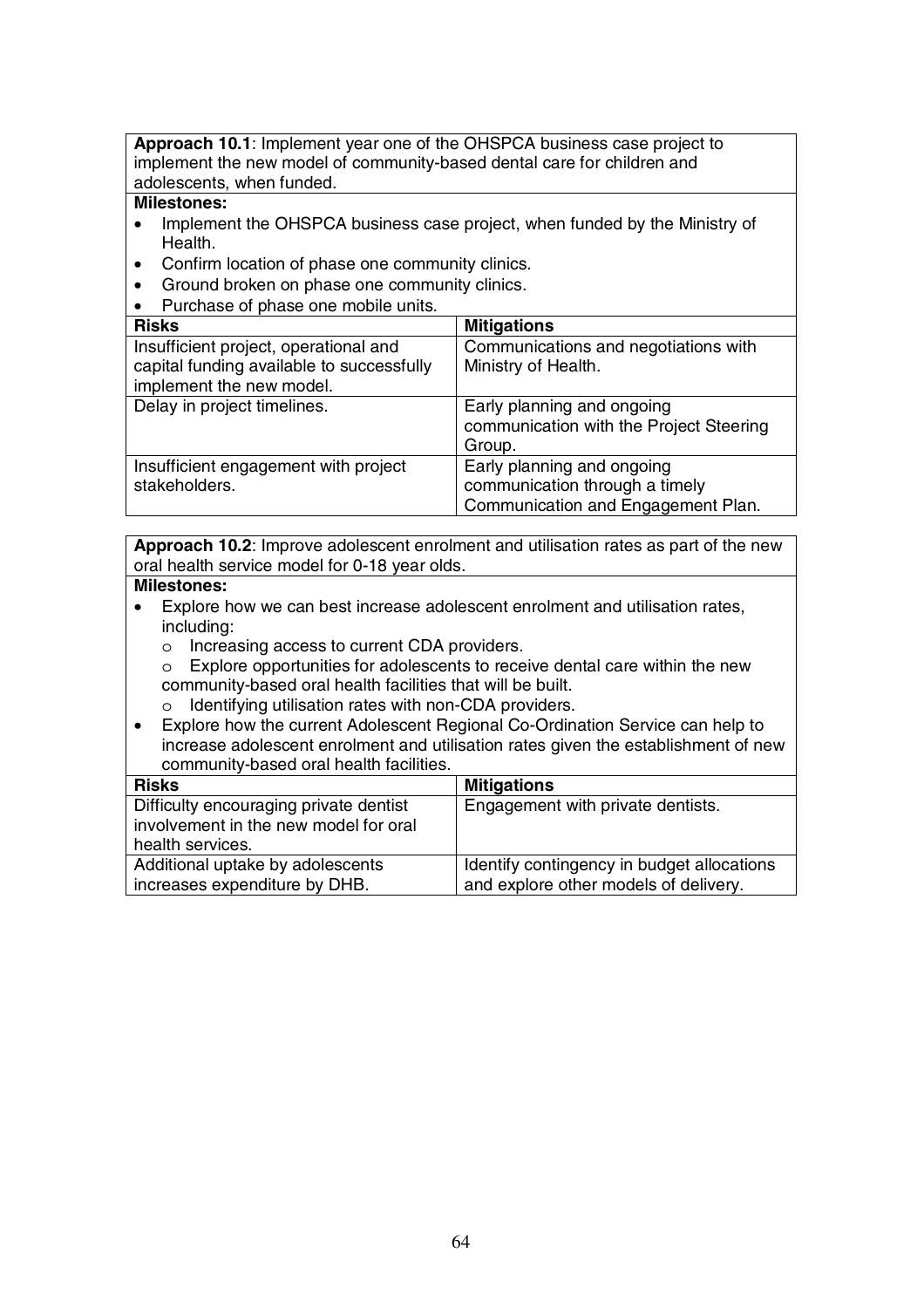# **6.4.11 Health of Older People**

## **What does the DSP say and other key directives?**

Hutt Valley DHB is progressively implementing the Health of Older People Strategy<sup>9</sup>. Implementing the strategy by 2010 will require Hutt Valley DHB to systematically review and refocus services to better meet the needs of older people now and in the future. Our local Health of Older People plan<sup>7</sup> sets out how we will develop more integrated health and disability services that are responsive to the varied and changing health and social needs of older people.

The health of older people, through new service models, is a Ministerial priority area. The Health Targets of improving elective services, reducing cancer waiting times, reducing ambulatory sensitive (avoidable) hospital admissions, improving diabetes services, improving mental health services, improving nutrition, increasing physical activity, reducing obesity and reducing the harm caused by tobacco all link to older people services.

## **What is planned for 2008/09?**

The DHB will continue to apply a restorative approach to service development for older people in the Hutt Valley. We will continue to implement ageing in place initiatives and manage entry to long -term aged residential care services. This will be achieved by working closely with the augmented Needs Assessment and Service Coordination (NASC) service and monitoring service coordination functions and process interfaces across community, primary, secondary and long term support services.

We will continue to implement the recommendations of the review of psycho-geriatric services and mental health services for older people (see also Mental Health section). We will continue the development of initiatives to enable us to monitor and manage aged care services within available funding. This includes modelling of service demand and projecting costs for aged care and community support services.

Progress will continue to develop capacity and capability in the following areas to achieve an integrated continuum of care by:

- Improving access to a wider range of health and social services.
- Continuing to develop an integrated service continuum across primary care, community services and secondary services.
- Build capability across the workforce and continuum.
- Continuing to improve service interfaces across services based in Hutt Hospital and community based services, including aged residential and home based support services.
- Developing service models that are patient centred and meet the support needs of older people within available funding.

The Older Persons and Rehabilitation Service will be further developing its role in managing care of older people. This will include expansion to the community team, including the introduction of outreach clinics, development of the psycho-geriatric team and more timely transfer of patients to the Older Persons and Rehabilitation Service.

**Annual Objective 11**: Continue to develop services to establish an integrated continuum of care, ageing in place and delay entry to long term residential care services.

## **Measures and Targets (see section 8)**

Reducing ambulatory sensitive (avoidable) admissions.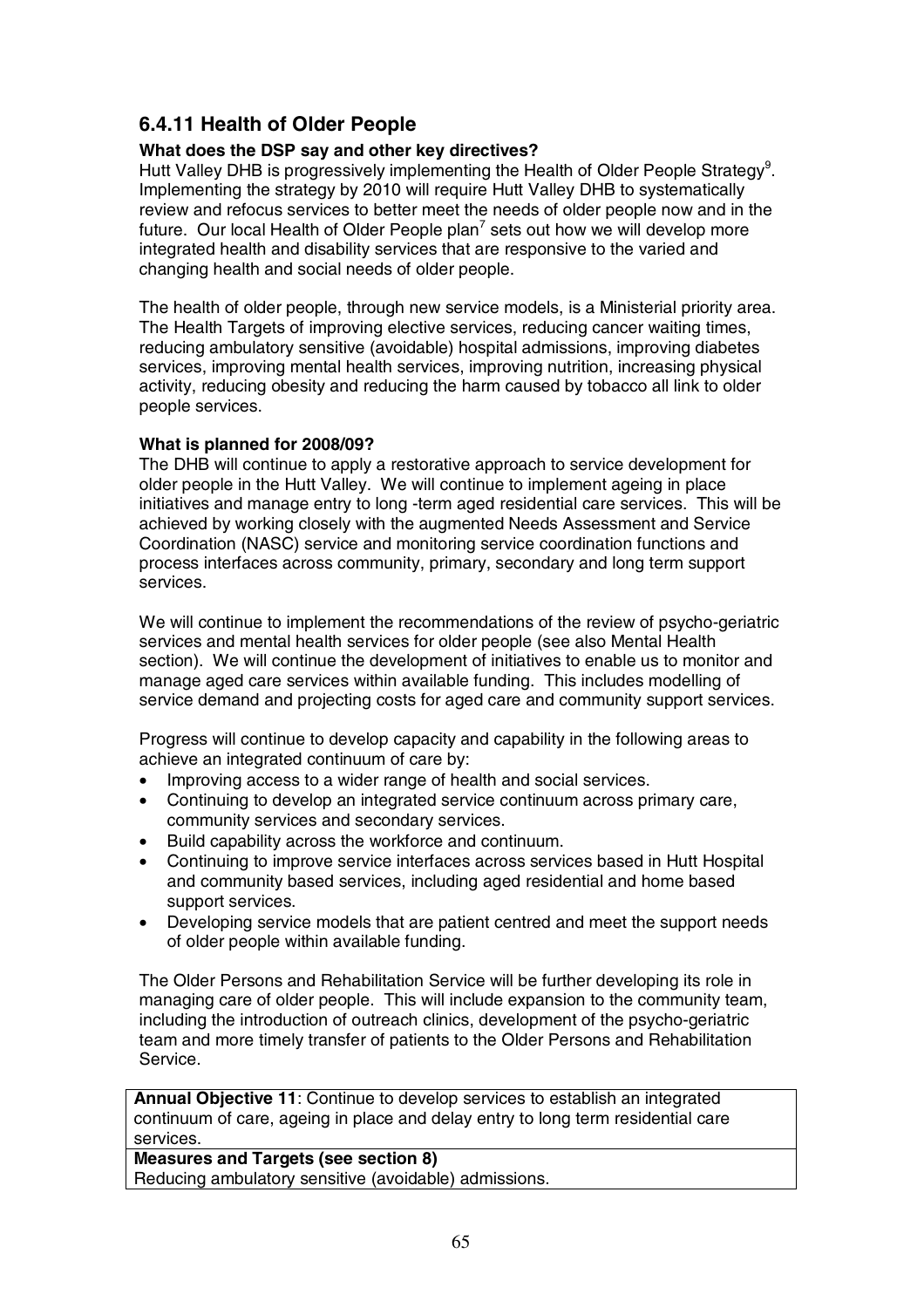**Approach 11.1** Improved management of demand for aged residential care and restorative services, to improve client outcomes and manage financial risk.

#### **Milestones**:

- Evaluation and monitoring of expenditure and service utilisation data for aged residential care and restorative services, supplied from the reporting and monitoring framework of the augmented NASC service.
- Service advisory group assists with strategies to manage demand and improve service coordination.
- Implement an analytical framework across other ageing in place initiatives to manage these resources within available funding.
- Continue implementation of Inter-RAI in the augmented NASC service.

| <b>Risks</b>                 | <b>Mitigations</b>               |
|------------------------------|----------------------------------|
| Data quality unsatisfactory. | Review data sources as required. |

**Approach 11.2** Continue to implement restorative home based support services with the augmented NASC service and home based support services.

#### **Milestones**:

- Training programmes established and completed by key stakeholders.
- Reporting and monitoring framework established to provide regular service information.
- Service evaluated against key reporting criteria and funding parameters.

| <b>Risks</b>                              | <b>Mitigations</b>                         |
|-------------------------------------------|--------------------------------------------|
| Workforce availability and capability may | Early engagement of key stakeholders and   |
| be limited.                               | sector experts and linkages with workforce |
|                                           | development strategies.                    |

**Approach 11.3** Implement the second phase of recommendations of the review of psycho-geriatric and mental health for older people services (as referred to in the section on Mental Health).

#### **Milestones**:  $\alpha$  review using Plueprint funding for 2008/00

| $\bullet$ implement phase two or the review using Diuephint funding for 2000/09. |                                     |
|----------------------------------------------------------------------------------|-------------------------------------|
| <b>Risks</b>                                                                     | <b>Mitigations</b>                  |
| Lack of capacity within the allocated                                            | Robust planning and analysis before |
| Blueprint funding to meet the current                                            | procurement process is initiated.   |
| requirements for additional community                                            |                                     |
| residential services.                                                            |                                     |

**Approach 11.4** Gap analysis of health of older persons restorative services, including the purchasing and funding framework for provider arm older persons and rehabilitation services.

- Engage key stakeholders.
- Undertake gaps analysis, considering equitable access to specialist and interdisciplinary services for older people, and relevant purchasing frameworks.
- Agree a work programme to address the findings of the gap analysis, e.g. addressing inequitable access to restorative services, modifications to purchasing frameworks.

| <b>Mitigations</b>                     |
|----------------------------------------|
| Ensuring early planning to ensure      |
| timeframes are able to be met.         |
|                                        |
| Facilitate understanding of roles, key |
|                                        |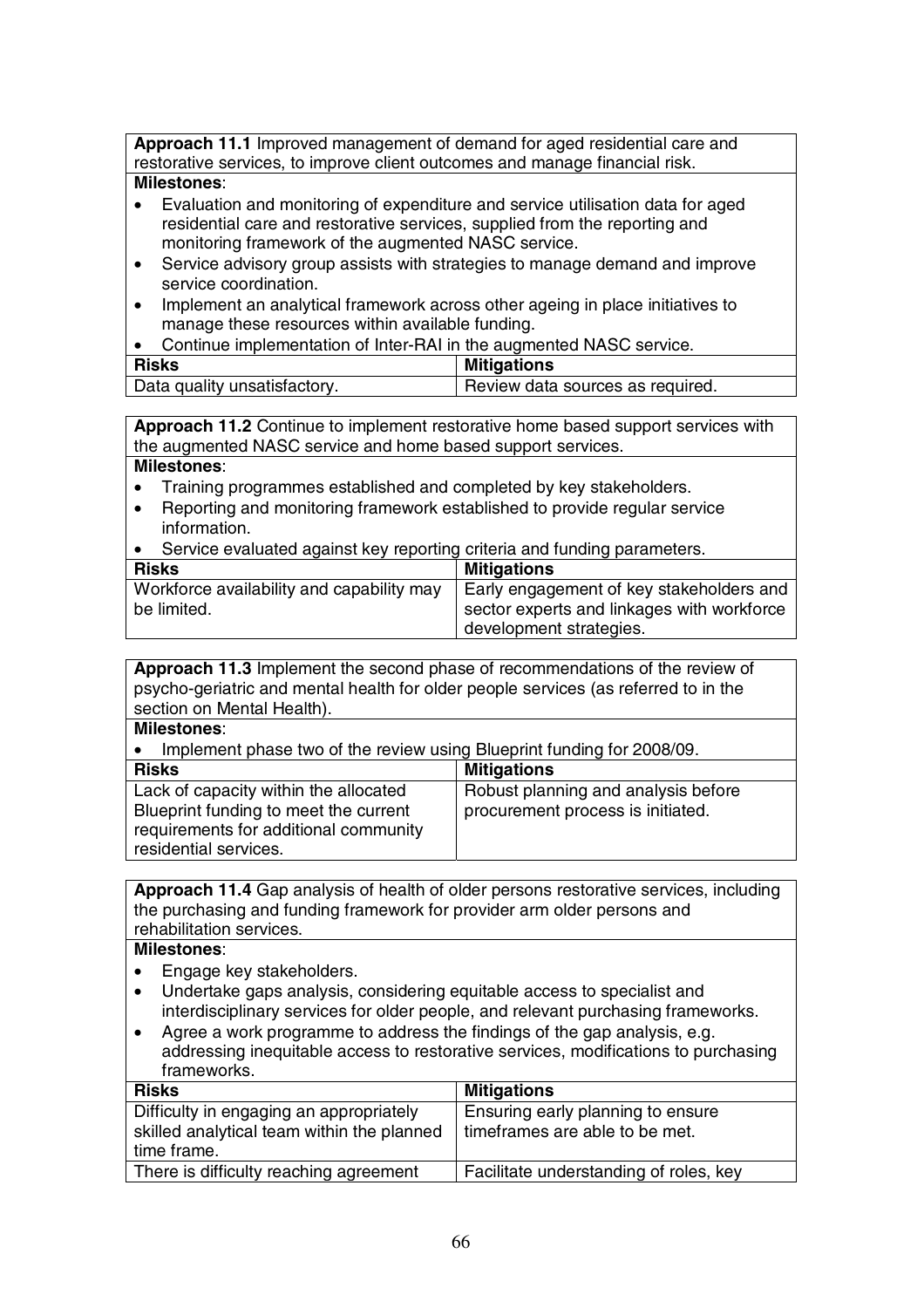between stakeholders on terms of reference of the analysis.

service priorities and the patient perspective.

**Approach 11.5** Ongoing workforce development with the health of older people sector to ensure appropriately skilled workers are available to provide safe, high quality services with a restorative focus.

## **Milestones**:

• Monitoring of workforce recruitment, retention and skills development with key stakeholders.

| <b>Risks</b>                            | <b>Mitigations</b>                     |
|-----------------------------------------|----------------------------------------|
| Difficulty in engaging with the sector. | Facilitate understanding of roles, key |
|                                         | service priorities and the client      |
|                                         | perspective.                           |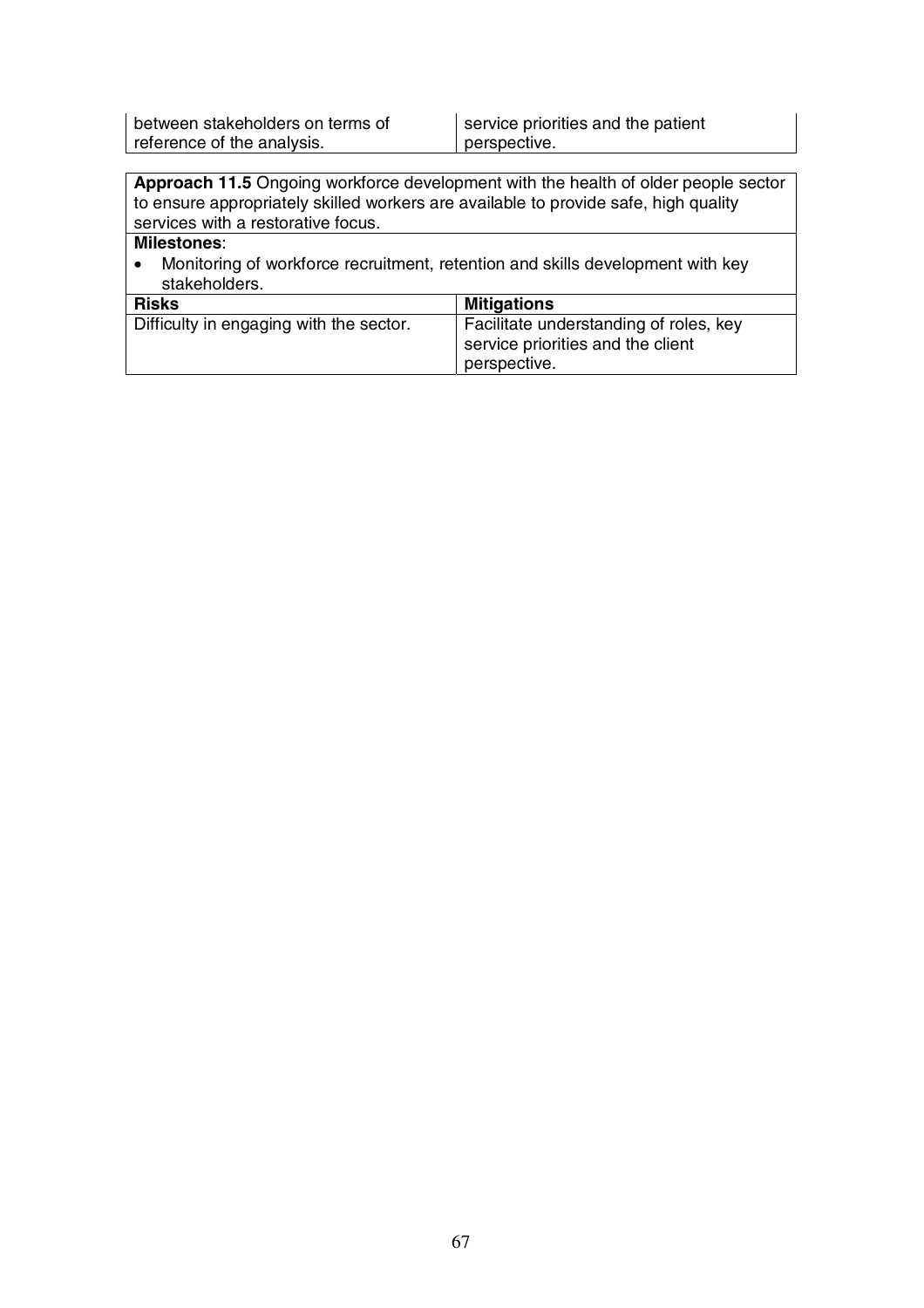# **6.4.12 Workforce Development**

#### **What does the DSP say and other key directives?**

Our DSP identifies Developing the Workforce as one of the eight key strategies. We aim to build a skilled workforce that meets our community's needs in face of the national and international shortages of healthcare professionals. Infrastructure, especially workforce development, is a Ministerial priority area.

#### **What is planned for 2008/09?**

We will be taking a co-ordinated approach using our workforce plan<sup>27</sup>, including DHB wide providers in building capacity, developing capability, implementing new types of roles and enhancing our organisational culture.

Nationally we will be working within the Future Workforce framework that DHBs are using for workforce development. This framework covers a series of priorities and actions such as the health carers' framework, the joint DHB/Ministry of Health primary health workforce initiatives, Health Workforce Information Programme, recruitment and Māori and Pacific Island workforce development. These programmes are co-ordinated by DHB-NZ and Hutt Valley DHB participates through the General Manager of Human Resources.

Regionally we will be developing our partnership relationship with the New Zealand Nurses Organisation (subsequent to the Partnership Agreement in the recently agreed MECA) and continuing our collaboration around recruitment, employee relations and learning and development. We will continue our formal bipartite meetings with union delegates and organisers.

Locally we will be supporting the development of the NGO, primary and aged care workforces by working with these sectors and supporting their needs. We will be continuing our mentoring and scholarship programme in the community and work with the refugee population to involve them in our workforce.

In the hospital we will continue to develop our employment relations, advice, recruitment and retention services. We have completed a review of our harassment policy to include the State Services Code of Conduct and will be running a series of anti-bullying programmes for mangers and union delegates. We included the worklife balance project into our workforce development plan. We also have regular bipartite meetings between union representatives and managers to encourage better working relationships.

**Annual Objective 12**: Support the development of DHB wide capability and capacity, including the primary, NGO, aged care, community health and hospital workforces in the Hutt Valley.

#### **Measures and Targets (see appendix 2)**

Māori health workforce and Māori health providers, Pacific peoples are engaged and participate in DHB decision-making and the development of strategies and plans for Pacific health gain, Recruitment, retention and training metrics.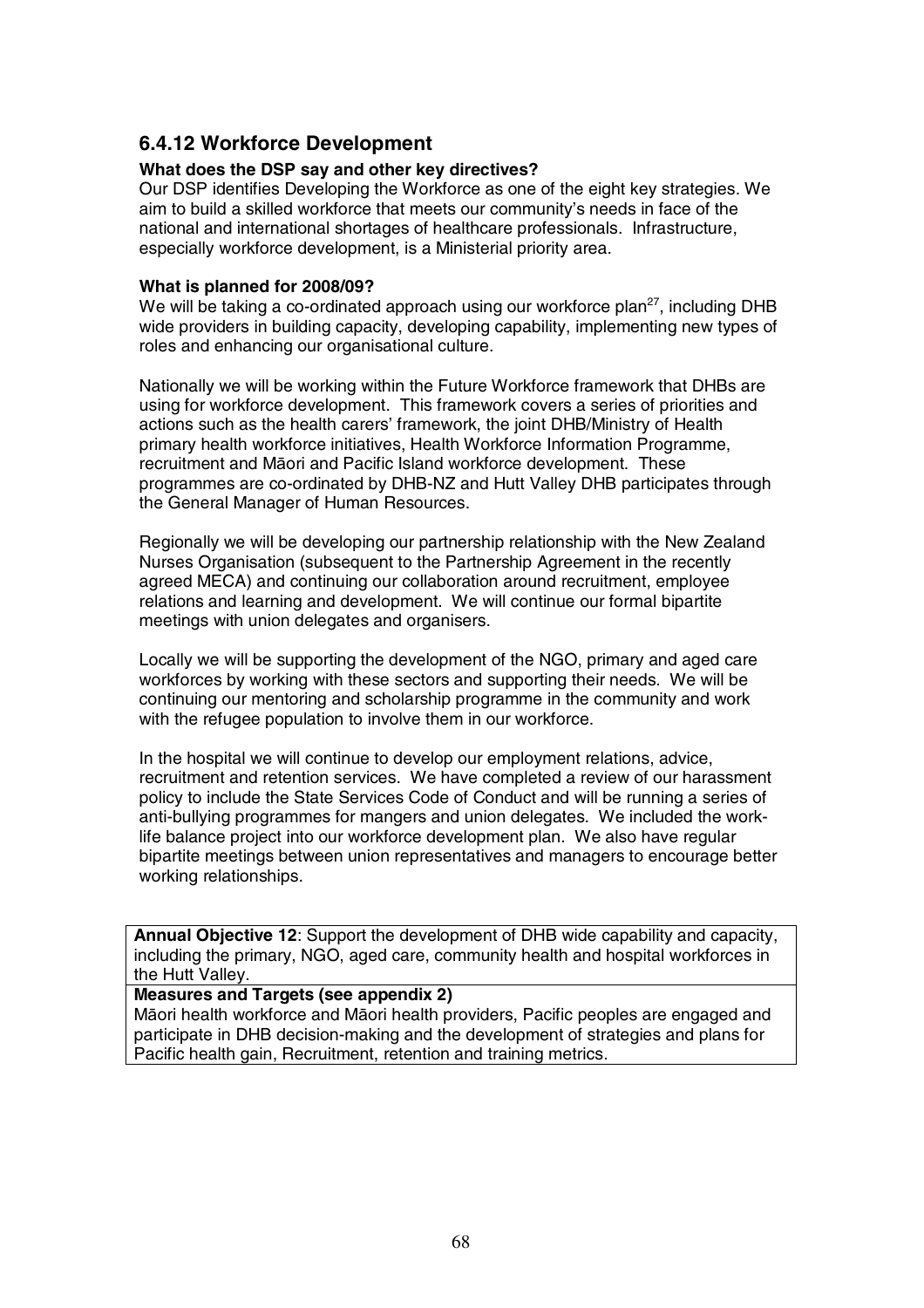#### **Approach 12.1** Work with providers to develop and build capability and capacity. **Milestones**:

- Working with primary care to focus on workforce development.
- Ongoing workforce development with the health of older people sector to ensure appropriately skilled workers are available to provide safe, high quality services with a restorative focus.
- Integrated Māori and Pacific development approaches within the workforce action plan.
- Continue manager training programmes.
- Develop the Clinical Training Unit.
- Provide access to training for the wider DHB by offering training to non-DHB providers.
- Implement a learning and development strategy.
- Actively support the development of Nurse Practitioner roles within the Hutt Valley.
- Integrate our coaching, mentoring and scholarship programmes.
- Consolidate training and capability development programmes.
- Development of a workforce plan for eating disorder services.

| <b>Risks</b>                                                     | <b>Mitigations</b>                   |
|------------------------------------------------------------------|--------------------------------------|
|                                                                  |                                      |
| DHB unable to deliver to expectations.                           | Clarify expectations and do not over |
|                                                                  |                                      |
|                                                                  | promise.                             |
| DHB becomes involved in external<br>employment relations issues. | Keep clear lines of demarcation.     |
| Unable to attract GPs to the Hutt Valley.                        | Identify what other areas have done. |

#### **Approach 12.2** Improve recruitment effectiveness.

#### **Milestones**:

- Participate in National Health careers initiative to inform students about health careers.
- Provide scholarships, mentoring and support to Hutt Valley people interesting in health careers, funded primarily by the Hutt Hospital Foundation Trust community scholarships.
- Provide assistance with recruitment to not-for-profit NGOs.
- Implement recruitment strategies

| <b>Risks</b>                                    | <b>Mitigations</b>                                                 |
|-------------------------------------------------|--------------------------------------------------------------------|
| The labour market continues to shrink.          | Have clear strategy and priorities about<br>attracting key people. |
| Health careers national programme not<br>ready. | Identify suitable local resource material.                         |

## **Approach 12.3** Improve workforce retention.

- Systems in place to measure satisfaction.
- Analysis of satisfaction data used to improve performance.
- Consultation with NGOs about retention issues.
- Implement retention strategies.

| <b>Risks</b>                           | <b>Mitigations</b>                      |
|----------------------------------------|-----------------------------------------|
| The tight labour market causes higher  | Analyse turnover quarterly to gauge     |
| turnover.                              | impact.                                 |
| Strategies to improve retention do not | Base strategies on careful analysis and |
| work                                   | consultation.                           |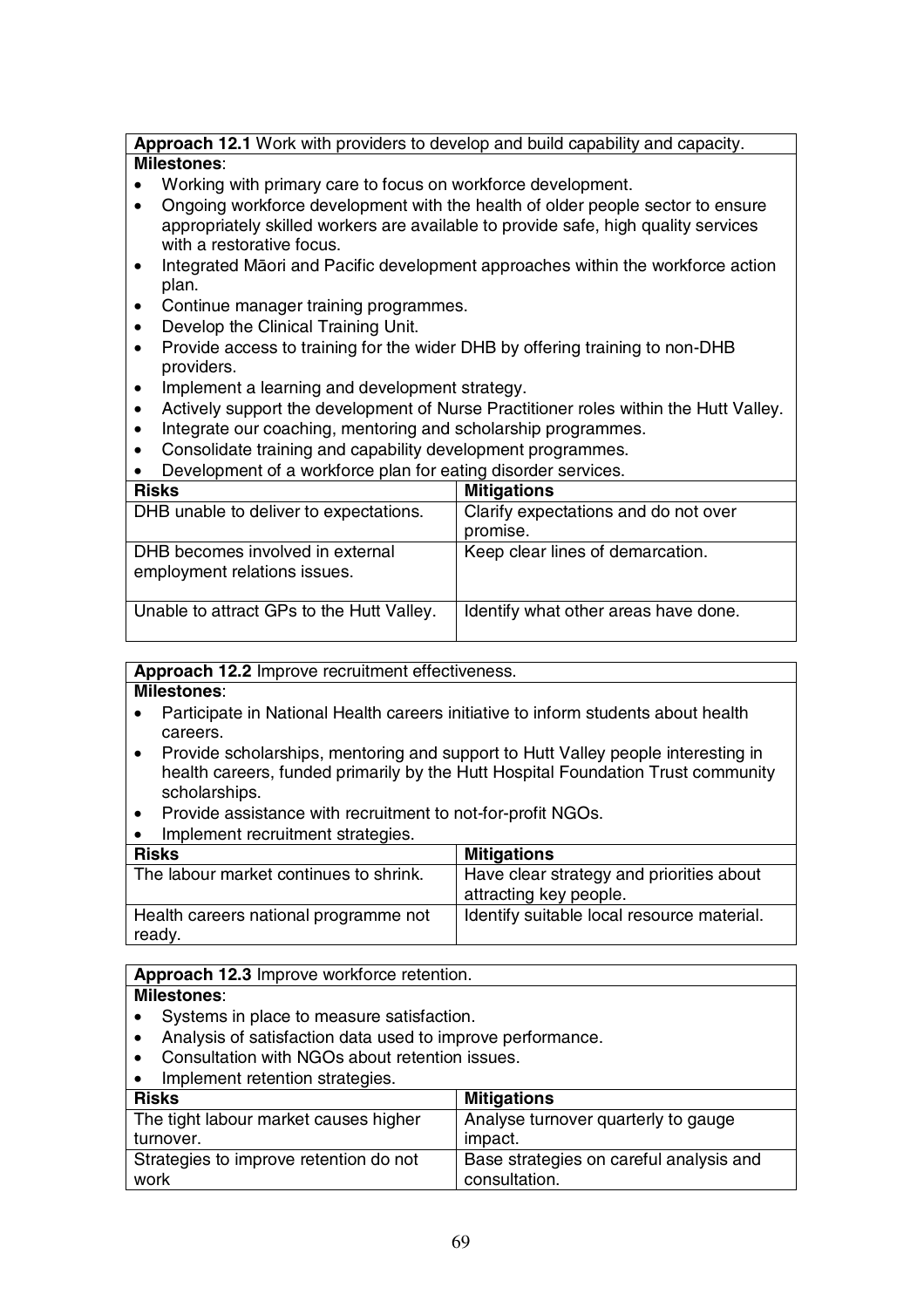# **6.4.13 Information Services**

## **What does the DSP say and other key directives?**

Sharing Information and Measuring Progress is one of eight key strategies in the District Strategic Plan. Information Services supports this strategy by building capability to:

- Improve the quality of and access to information about health and health services.
- Measure the effectiveness of different initiatives on patient outcomes.
- Allow relevant and timely patient information to be shared by clinical staff involved in a patient's care.

The advancement of DHBs in a number of the Action Zones of the New Zealand Health Information Strategy<sup>16</sup> (HIS-NZ) is strongly linked to the advancement of the Quality Improvement Committee initiatives, specifically E-referrals, E-discharges, Epharms and E-labs.

The 12 Action Zones of HIS-NZ are included in the Hutt Valley DHB Information Systems Strategic Plan, and are a component of regional and local priorities where applicable. Progress against each of the Action Zones will be reported as part of quarterly reporting to the Ministry of Health.

DHB Chairs and Chief Executive Officers have endorsed Information as one of the strategic priorities for DHBs (refer DHBNZ Strategic Plan 2006/09). DHBs are assisting one another by assuming "lead" roles in the implementation of HIS-NZ Action Zones. Hutt Valley DHB is the lead DHB for the implementation of Action Zone 8: E-referrals. E-referrals are currently live with more than one third of our referrals from General Practitioners arriving electronically. In conjunction with HISAC, knowledge of our e-referral experiences and its applicability to other DHBs will be promoted.

Our information services are also supporting some of the Health Targets:

- Improving oral health through implementation of a new dental system to support School Dental Services, where we are exploring options to include hospital services from both Hutt and Capital & Coast on the one system.
- Improving elective services through development of better management reporting to provide information on elective service performance indicators.
- Improving diabetes services through investigating options for sharing diabetes information between primary and secondary services.

There is also a regional initiative around information infrastructure to better align systems within the region, and to develop an architecture for the sharing of clinical information to support the Regional Clinical Services Plan.

#### **What is planned for 2008/09?**

Information systems and technology are key enablers in the improvement of communication and collaboration. Two significant programmes of work are scheduled for 2008/09:

1. Implementation of the Carestream Picture Archiving Communication System (PACS) system and regional archive. This system will change the way radiology services are delivered through the use of digital imaging technology and will support a regional archive of images for the Central Region DHBs.

2. Upgrades and enhancements to our hospital's Patient Management System (PMS) to support improved patient workflow and to meet reporting requirements. An upgrade to the PMS system is needed to meet national data collection changes and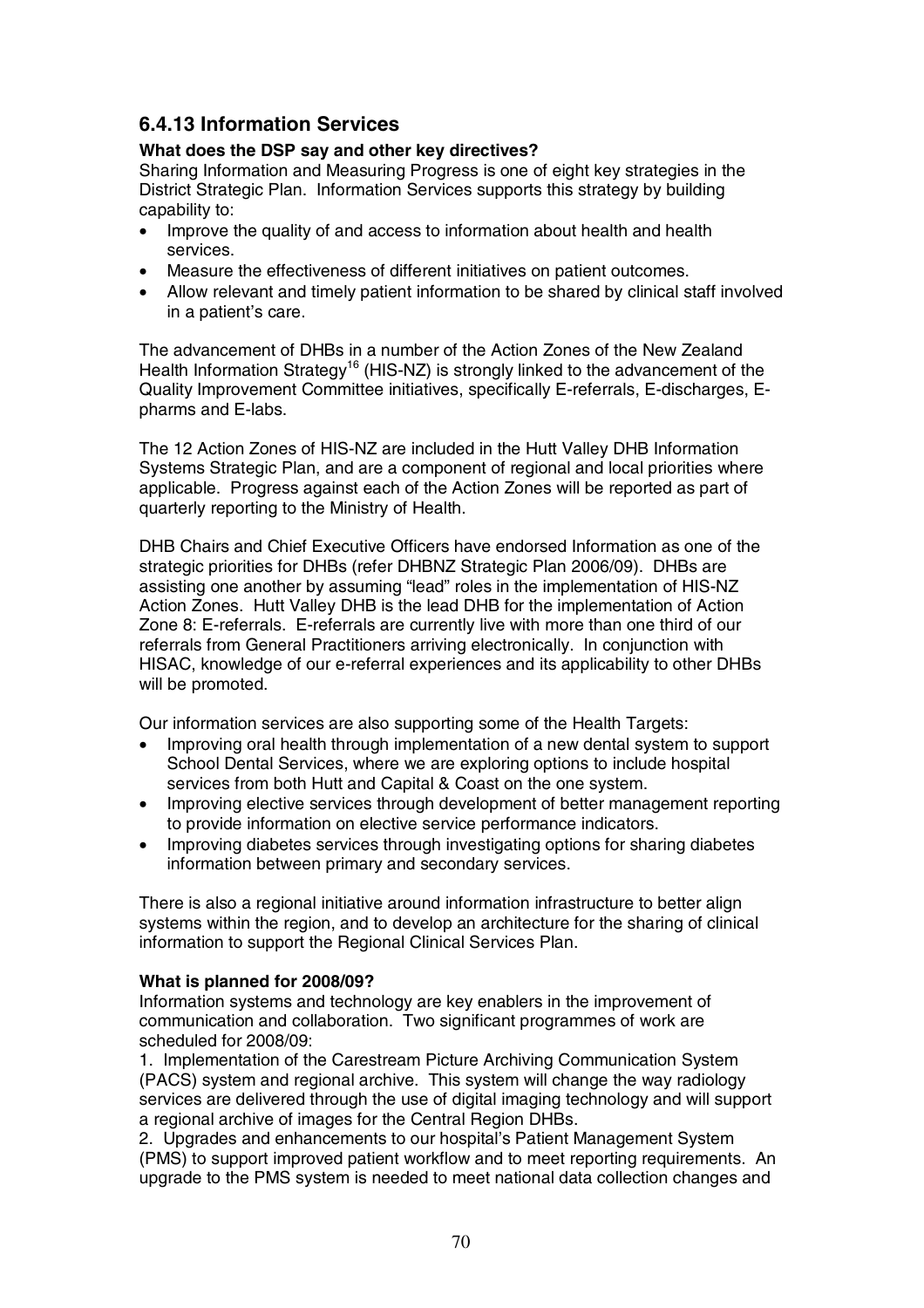PRIMED requirements. Other incremental changes will be made as part of the DHB's Improving the Patient Experience work programme.

Our Information Systems Strategic Plan will be reviewed to reflect these and other priorities at the beginning of the period.

**Annual Objective 13**: Implementation of effective and reliable information systems to support enhanced patient care.

#### **Measures and Targets (see appendix 2)**

Improving the quality of data provided to the National Collections Systems.

**Approach 13.1** Implementation of Carestream PACS and regional PACS archive. **Milestones**:

- PACS implementation.
- Electronic Ordering for Radiology Services operational.
- Regional archive contract signed.
- Regional archive operational.

| <b>Risks</b>                            | <b>Mitigations</b>                        |
|-----------------------------------------|-------------------------------------------|
| Project is inadequately scoped and      | Independent quality assurance, risk       |
| funded.                                 | monitoring and a fixed price contract.    |
| Availability of internal resources.     | DHB-wide high priority project.           |
| Technical complexity.                   | Ensure infrastructure is robust and learn |
|                                         | from other DHBs.                          |
| Regional collaboration/agreement breaks | Leadership by regional Chief Executive    |
| down.                                   | Officers and Chief Information Officers - |
|                                         | other regional groups in agreement.       |

**Approach 13.2** Upgrade hospital's IBA Patient Management System.

#### **Milestones**:

- New version of IBA Patient Management System operational.
- Migrate old Community Mental Health System to IBA Allied Health to meet requirements for PRIMED extract.
- Migration from Informix Database to Oracle Database platform.

| <b>Risks</b>                             | <b>Mitigations</b>                   |
|------------------------------------------|--------------------------------------|
| Disruption to stability of PMS system.   | Follow example of other DHBs and     |
|                                          | perform extensive testing.           |
| Insufficient staff and skills to perform | Contract in external expertise where |
| work.                                    | necessary.                           |

**Approach 13.3** Process improvements in patient workflow supported by DHB Patient Management Systems.

- Continue implementation of Inter-RAI in the augmented NASC service.
- Explore feasibility and cost options for primary/secondary shared access to the Get Checked database. If feasible and acceptable, implement with all PHOs and DHB services.
- Incremental improvements in patient workflow.

| <b>Risks</b>                     | <b>Mitigations</b>                        |
|----------------------------------|-------------------------------------------|
| Difficult design of new workflow | Thorough analysis and buy-in from users   |
| processes.                       | (and patients).                           |
| Capability of system to meet     | Find workarounds where necessary.         |
| requirements.                    |                                           |
| Insufficient staff and skills.   | Allow new staff time to learn the system. |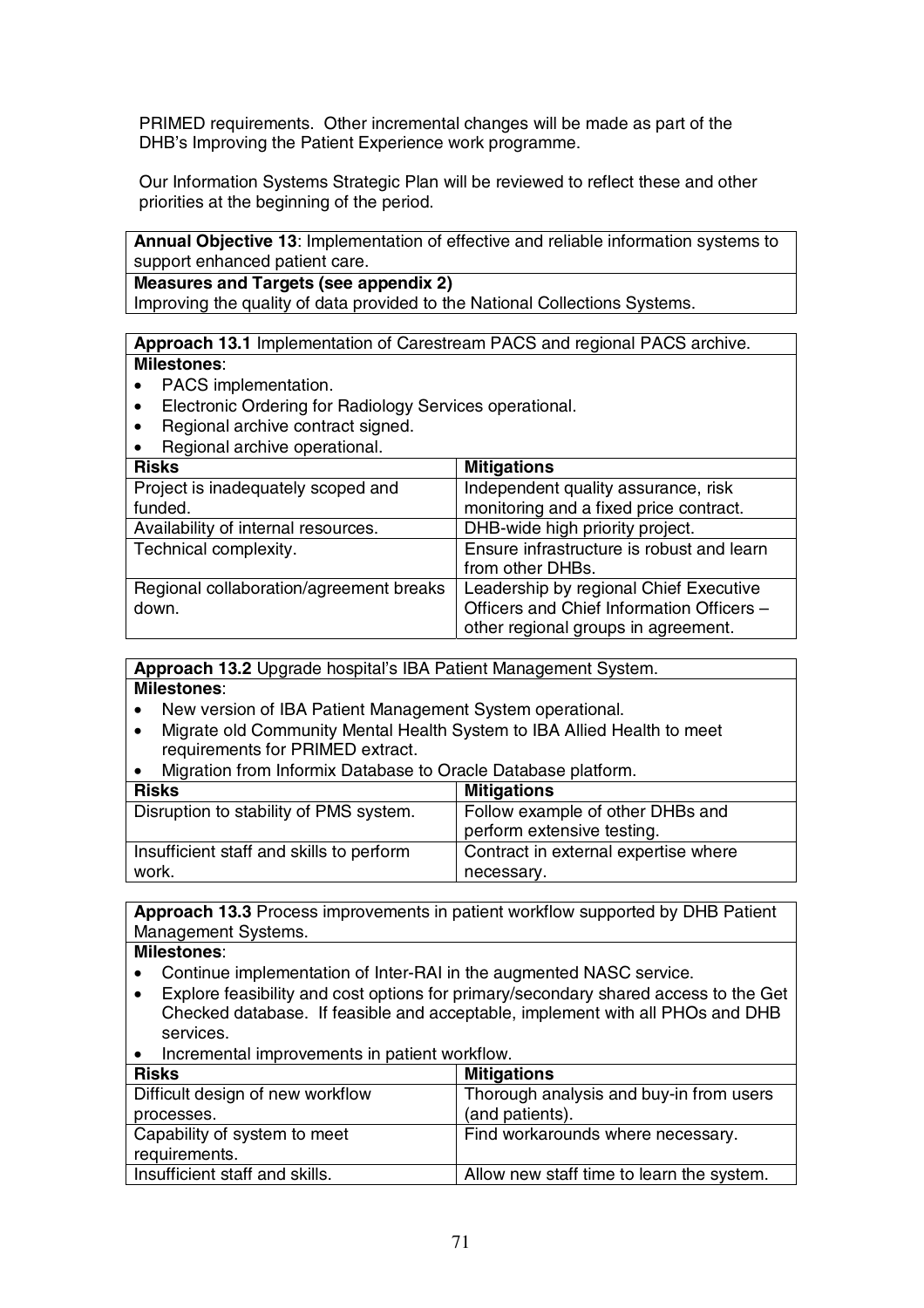# **6.4.14 Sustainability, Productivity and Value for Money**

## **What does the DSP say and other key directives?**

Having effective, efficient, and high quality health services is one of our key goals. We will achieve this through strategies of developing primary care and continually evaluating the effectiveness of services to innovate and redesign services to improve service delivery. Productivity gains and improved value for money are Ministerial priorities as they can provide more health care for more New Zealanders. Effective innovations should be shared and improvements in one area made available to all.

## **What is planned for 2008/09?**

In accordance with the governments environmental sustainability initiatives and our statutory objectives to exhibit a sense of environmental responsibility we will focus on a number of projects to minimise our impact on the environment. These initiatives are subject to due consideration of our obligation to achieve financial sustainability.

We will work with prescribers on improvements in prescribing practice and processes to reduce waste in rest homes and in the community, following our rest home pilot and our project to collect unwanted pharmaceutical waste from the community. We will continue the implementation of with an augmented needs assessment and service coordination service. We will also explore a range of options for ensuring the ongoing sustainability of DHB funded and provided services and within our building programme.

Other areas for focus in ensuring value for money will be in our Improving the Patient Experience project, in the progression of the Emergency Department/Theatre project and through collaboration (see also Quality & Safety, Hospital and Specialist Services and DHB Collaboration sections).

|  | Annual Objective 14 Ensure Value for Money. |  |
|--|---------------------------------------------|--|
|  |                                             |  |

## **Measures and Targets (see appendix 2)**

Progress and update reports to DHB Board, Provider Arm Efficiency.

**Approach 14.1**: Ensure the ongoing environmental sustainability of DHB funded and provided services.

- Implement a travel planning programme for Hutt Valley District Health Board in collaboration with Greater Wellington Regional Council.
- Participate in national and regional procurement programmes.
- Implement a waste management programme for recycling and the disposal of waste in the appropriate waste streams.
- Further enhance the environmental sustainability of Hutt Hospital by continuing the programme to minimise use of electricity, water etc.
- Minimise the environmental impact wherever practically and financially feasible in the design and choice of construction materials for the Emergency Department/Theatre extension.

| <b>Risks</b>                            | <b>Mitigations</b>                                   |  |
|-----------------------------------------|------------------------------------------------------|--|
| Lack of buy-in from stakeholders.       | Consultation and participation from<br>stakeholders. |  |
|                                         |                                                      |  |
| Cost escalation.                        | Manage initiatives within existing budgeted          |  |
|                                         | funding streams.                                     |  |
| Initiatives fail to deliver expected    | Regular monitoring of performance and                |  |
| benefits.                               | adapt strategy as required.                          |  |
| Benefits from travel planning are short | Travel plan process adopted as part of               |  |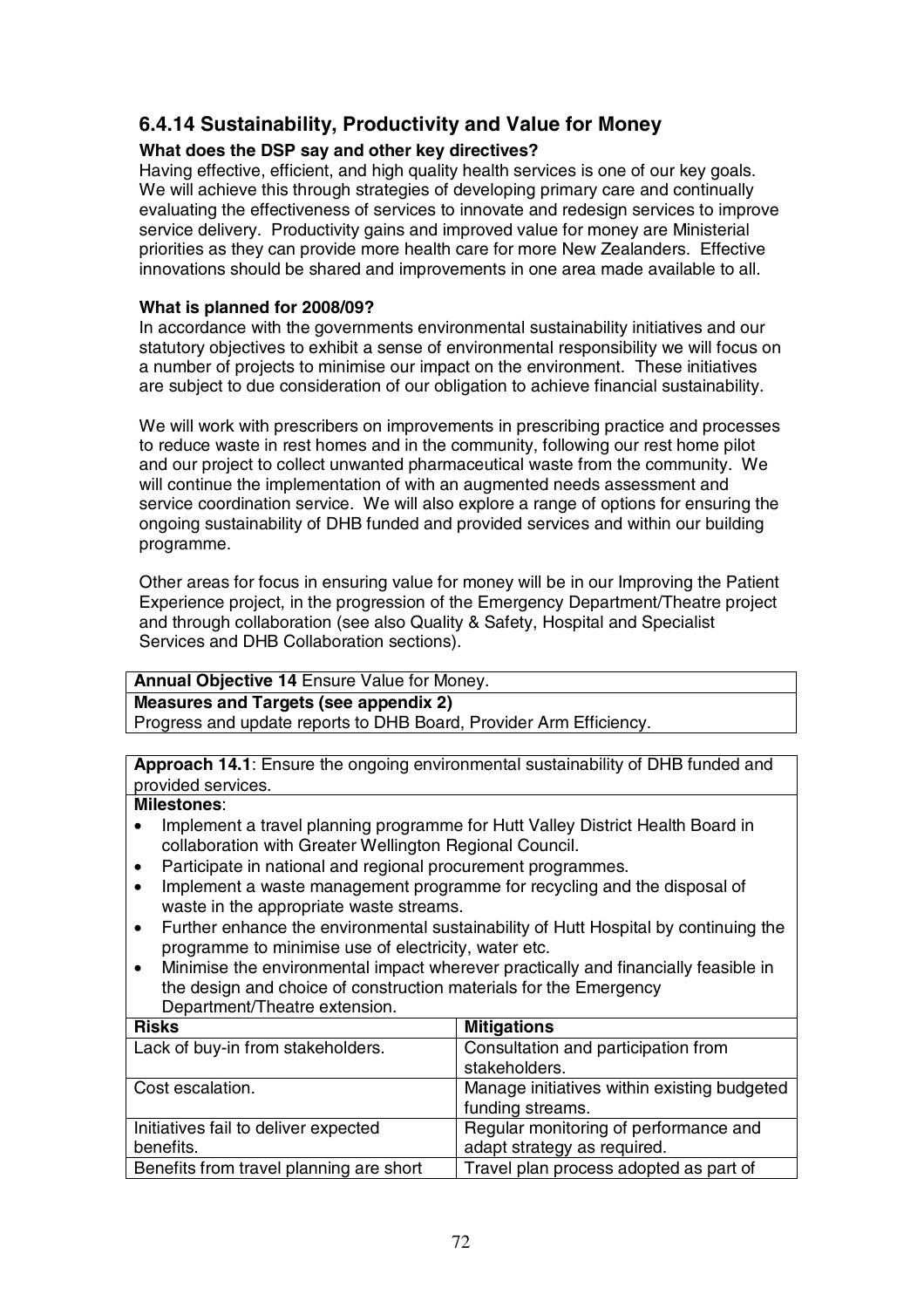| lived. | normal business practice. Continuing<br>communication and monitoring of<br>performance. |
|--------|-----------------------------------------------------------------------------------------|
|        |                                                                                         |

**Approach 14.2**: Ongoing implementation of a staged approach to centralised service coordination with an augmented needs assessment and service coordination service. **Milestones**:

• Ongoing implementation of an augmented Needs Assessment and Service Coordination (NASC) service.

| <b>Risks</b>                                         | <b>Mitigations</b>                                                                                                                                                                                                         |
|------------------------------------------------------|----------------------------------------------------------------------------------------------------------------------------------------------------------------------------------------------------------------------------|
| Workforce capacity and capability may<br>be limited. | Early engagement of key stakeholders in<br>the development stages of the project.<br>Link with workforce development<br>strategies to identify and focus on<br>implementing a restorative approach to<br>service delivery. |
| Service transition may be problematic.               | Early engagement of key stakeholders in<br>the development stages of the project to<br>incorporate communication strategies.                                                                                               |

**Approach 14.3** Improve prescribing practice and processes to manage expenditure for community pharmaceuticals.

- Review rest home polypharmacy pilot and, if successful, roll out to Hutt Valley rest homes.
- Distribute learnings from DUMP (unwanted pharmaceutical waste) project amongst Hutt Valley prescribers.
- Develop further priorities for improving prescribing practice utilising our Pharmacy Reference Group and Primary/Secondary care collaboration.

| <b>Risks</b>                               | <b>Mitigations</b>                         |
|--------------------------------------------|--------------------------------------------|
| Polypharmacy pilot shows savings are       | Only roll out pilot if successful.         |
| less than costs.                           |                                            |
| Prescribers are resistant to behaviour     | Present evidence and use pharmacy          |
| change.                                    | facilitators to reinforce.                 |
| Prescribers are difficult to engage due to | Use existing networks and structures, e.g. |
| time and other pressures.                  | Continuing Medical Education, pharmacy     |
|                                            | facilitators, clinical governance boards,  |
|                                            | and make a priority for new Primary Care   |
|                                            | Liaison roles.                             |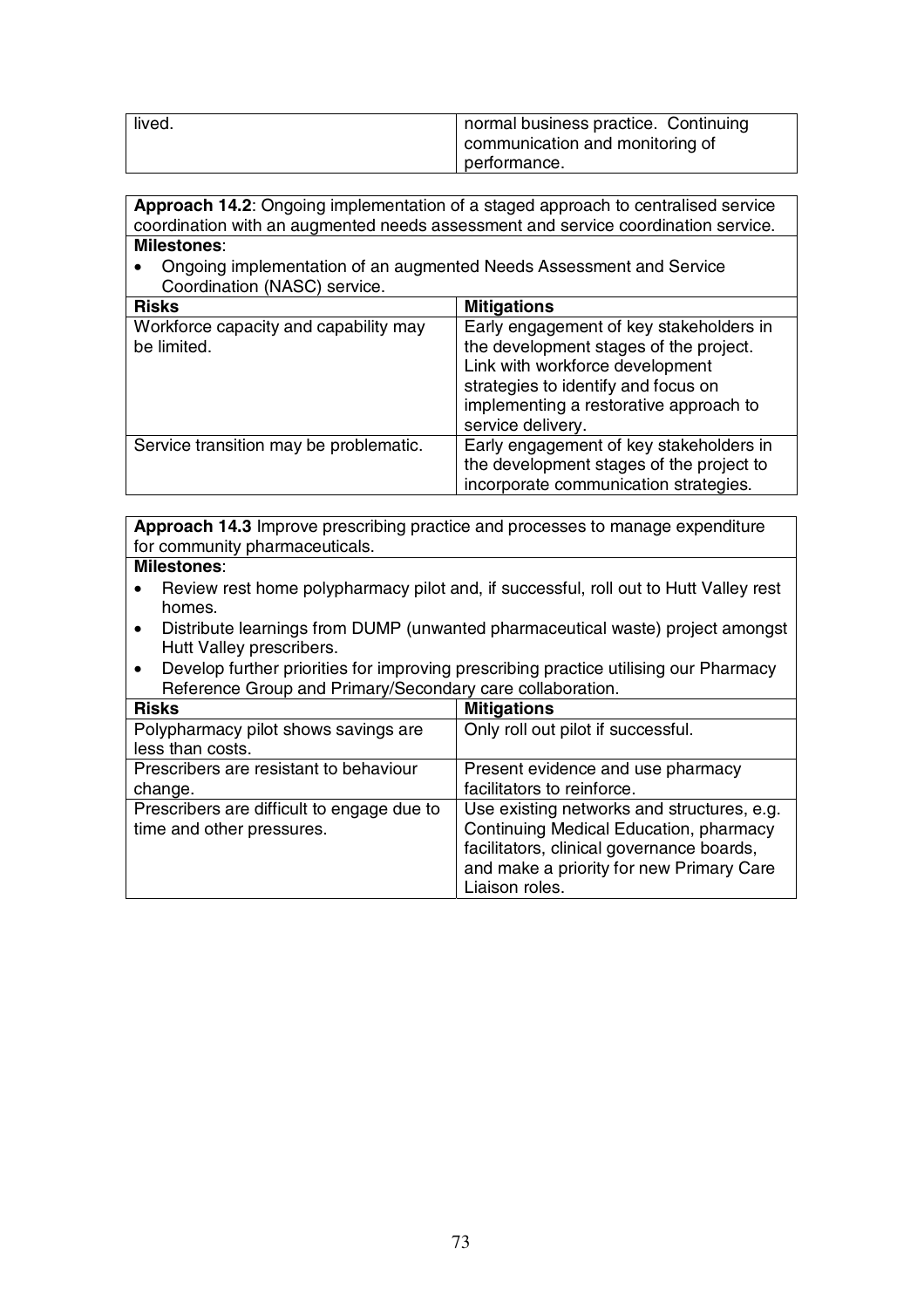## **6.4.15 MƗori Health**

#### **What does the DSP say and other key directives?**

Our District Strategic Plan supports the ongoing implementation of our Māori Health Strategic Plan and identifies a range of conditions where significant health disparities exist between Māori and other residents. These include smoking, heart disease, cancer (lung, breast, cervical), diabetes, high blood pressure and respiratory disease (pneumonia, influenza and asthma). Both plans were developed in consultation with our Māori communities.

The District Strategic Plan identifies the following three key priorities for the Board in relation to Māori health:

- Developing a partnership with local Māori.
- Implementing service plan strategies to reduce inequalities.
- Expanding Māori capacity through provider and workforce development.

Reducing disparities is a Ministerial priority, especially for Māori and Pasefika populations. All the Health Targets link to health services for Māori.

#### **What is planned for 2008/09?**

Whakatātaka Tuarua 2006-2011<sup>18</sup>, the second Māori Health Action Plan, sets objectives for Māori health over the next five years and builds on from Whakatātaka -The Māori Health Action Plan which was implemented in 2002 and sets out to achieve change at the systems level within DHBs. All DHB activities are directed at improving Māori health rather than efforts being concentrated on ad hoc programmes and initiatives. It seeks to build on the strengths and assets within whānau and Māori communities. There are four pathways for action:

Te Ara Whakahaere: Pathway Ahead – Implementing Whakatātaka

- Te Ara Tuatahi: Pathway 1 Developing whānau, hapu, iwi and Māori communities.
- Te Ara Tuarua: Pathway  $2 -$  Increasing Māori participation throughout the health and disability sector.
- Te Ara Tuatoru: Pathway 3 Creating effective health and disability services.
- Te Ara Tuawhā: Pathway 4 Working across sectors.

The pathways for action in Whakatātaka 2006-2011 continue and are integral to Hutt Valley DHB. Four priority areas have been identified by the Ministry of Health for Whakatataka, including primary health care, benchmarking and building quality data. developing whanau ora based models and increasing Māori participation in workforce development and governance. A number of Hutt Valley DHB priorities are aligned to these areas and we expect to continue to build on them over the next two to three years.

In 2008/09 specific focus will be upon:

- Implementation of the Māori Health Strategic Plan Whanau Ora ki te Awakairangi<sup>2</sup>.
- Increasing funding for Māori health.
- Service development initiatives, focusing on whanau ora, and chronic disease care and management.
- Improving mainstream effectiveness.
- Supporting and advising on development of the Māori workforce.

See also the Chronic Diseases and Workforce sections for objectives that link to this area.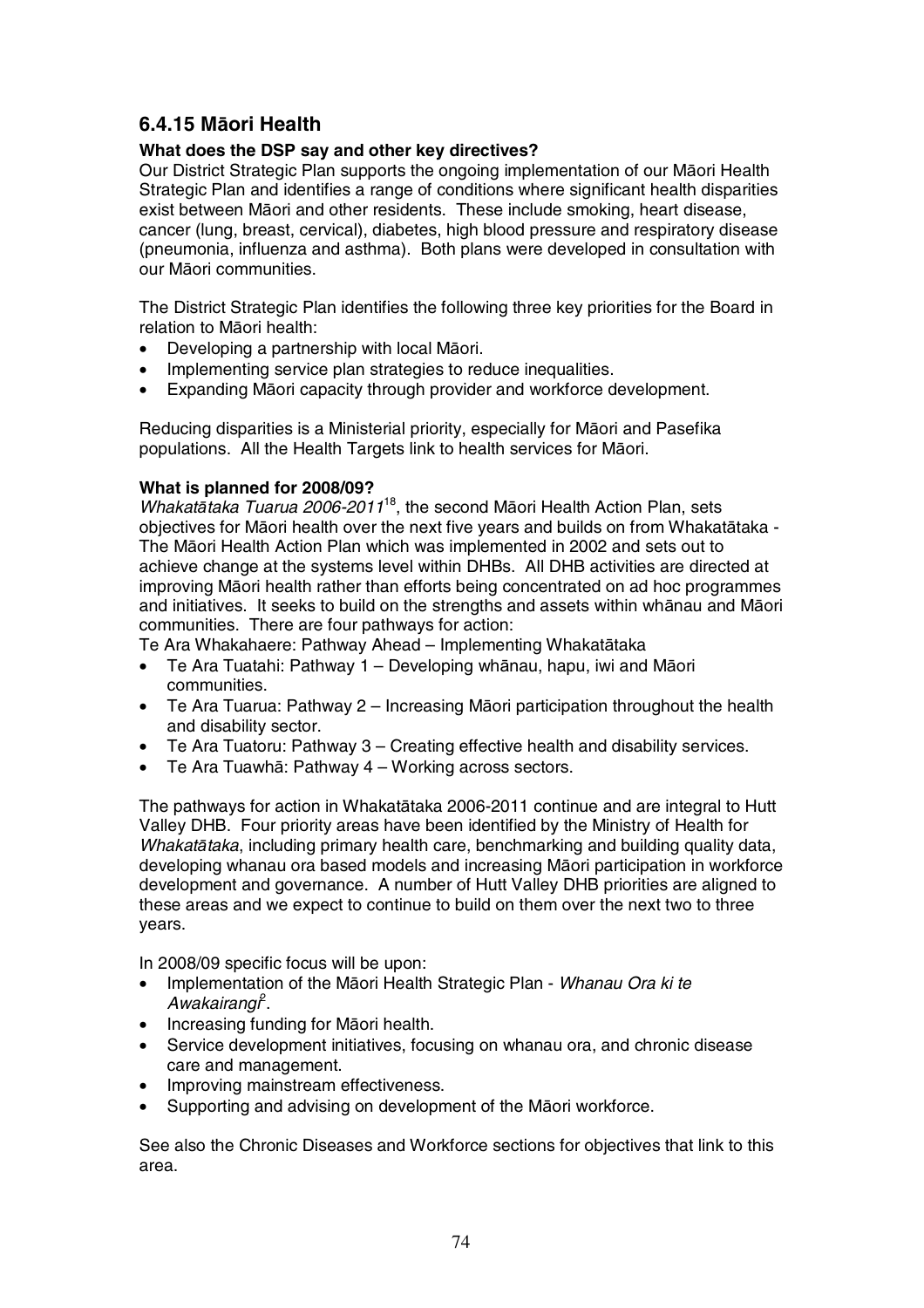**Annual Objective 15: Implementation of the Māori Health Strategic Plan - Whanau** Ora ki te Awakairangi.

#### **Measures and Targets (see appendix 2)**

Local Iwi/Māori are engaged and participate in DHB decision-making and the development of strategies and plans for Māori health gain, Māori health workforce and Māori health providers, Improving mainstream effectiveness, DHBs will set targets to increase funding for Māori Health and disability initiatives, Reducing Inequalities Achievements.

Approach 15.1 Investment in Māori health of 5% on base funding for the 2008/09 year. The DHB is outlining a future funding track increase of 5% for the next three years on the baseline of all Māori specific funding.

#### **Milestones**:

- Advice sought on Māori Health funding priorities from established Māori forums.
- Possible areas for increased investment identified, including enhancement of existing services, and possible new service areas.
- Implementation undertaken.

| <b>Risks</b>                  | <b>Mitigations</b>                         |
|-------------------------------|--------------------------------------------|
| Funding not secured.          | Ensure early indication to Ministry of     |
|                               | Health.                                    |
| Funding not able to be spent. | Ensure funding papers for expenditure are  |
|                               | prepared and signed off in timely fashion. |

**Approach 15.2** Participation in and consolidation of the Māori Health Service Development Group with further development of functional relationships at the operational level between the group and key personnel of the planning and funding unit and the DHB provider.

#### **Milestones**:

- Priority areas for 2008/09 identified.
- Input into the 2009/10 District Annual Plan agreed.

|  | Input provided into identified priority Hutt Valley DHB service plans and strategies. |  |  |  |  |
|--|---------------------------------------------------------------------------------------|--|--|--|--|
|--|---------------------------------------------------------------------------------------|--|--|--|--|

| <b>Risks</b>                            | <b>Mitigations</b>                           |
|-----------------------------------------|----------------------------------------------|
| Group membership not well informed on   | Provide information sessions early in the    |
| service delivery options.               | year to enable active participation in       |
|                                         | service planning.                            |
| Capacity of group to provide input into | Identify key priority areas for the group to |
| planning is compromised due to multiple | focus upon and provide information to the    |
| commitments of group participants.      | group in a clear and concise manner.         |

Approach 15.3 Facilitate service development initiatives and improvements for Māori, with a focus on whanau ora and chronic disease care and management.

- Work with providers to contract for and implement a whanau ora service delivery model for Māori.
- Support and advice upon chronic disease care and management.
- See also Chronic Diseases section objectives.

| <b>Risks</b>                              | <b>Mitigations</b>                        |
|-------------------------------------------|-------------------------------------------|
| Whanau ora service delivery model is not  | Work to develop appropriate contracts for |
| supported by DHB and/or Ministry of       | funding.                                  |
| Health funding.                           |                                           |
| Chronic disease care and management       | Monitor progress of chronic disease care  |
| work ineffective for Māori, incomplete or | and management development. Signal        |
| delayed.                                  | delays, and implement remedial actions.   |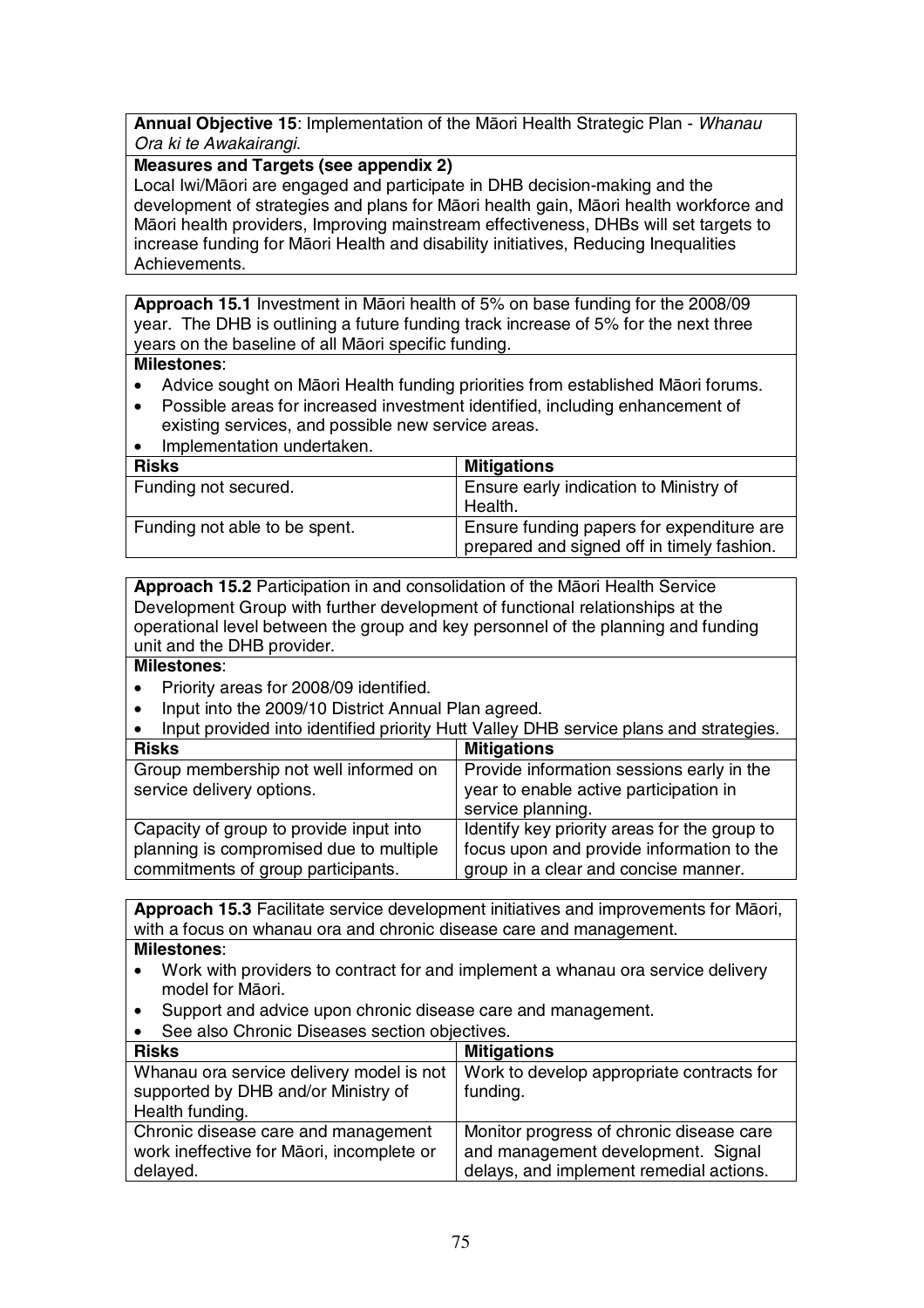Approach 15.4 Improve mainstream effectiveness, through continued Māori responsiveness training for all staff both in the DHB provider services and the wider community services, and consumer satisfaction surveys (Māori focus).

#### **Milestones**:

- 2 training sessions completed per quarter.
- 2 consumer surveys completed per annum.
- Utilise the Whanau Ora Facilitation approach to in-patients to improve community follow ups and referrals.
- Collate, record and report upon Whanau Ora service and referral trends, e.g. referrals of Māori patients to smoking cessation programmes.

| <b>Risks</b>                     | <b>Mitigations</b>                    |  |
|----------------------------------|---------------------------------------|--|
| Funding not secured for training | Communication of success of programme |  |
|                                  | and gain early commitment to          |  |
|                                  | programmes.                           |  |

Approach 15.5 Supporting and advising on the development of the Māori workforce. **Milestones**:

- Continue Toi Ora ki te Awakairangi event, showcasing workforce development and services for Māori.
- Continue to identify potential cadets through the scholarship programme and the development of cadetships.
- Maintain scholarship programmes (including mental health), linking to specific workforce priorities identified in DHB workforce plan.
- Integrated Māori development approaches within the workforce action plan.
- Explore opportunities for collaboration with the Ministry of Social Development and other agencies to enhance and increase the MƗori health and support workforce.
- Maintain MƗori Manager's regional and national participation in workforce activities such as the NZIM front Line Management Diploma scholarship programme.
- Promote, advocate and participate among MƗori communities the availability of the Hutt Hospital Scholarship Programme, internal research funding opportunities, and other scholarship programmes.

| <b>Risks</b>                               | <b>Mitigations</b>                       |
|--------------------------------------------|------------------------------------------|
| Poor participation in Toi Ora celebrations | Linking with Māori providers and         |
| from providers and/or community.           | communities to identify a focus for the  |
|                                            | event and undertake promotion.           |
| Low numbers of students apply for          | Continued promotion via networks and     |
| scholarships.                              | word of mouth re scholarships.           |
| Funding for scholarship programmes is      | Early preparation of funding papers for  |
| not sustained.                             | scholarship programme. Continued         |
|                                            | communication about the success of       |
|                                            | recipients of scholarships.              |
| Cadetship programme does not provide       | Establish mentoring and coaching support |
| sufficient support for those selected.     | for those selected.                      |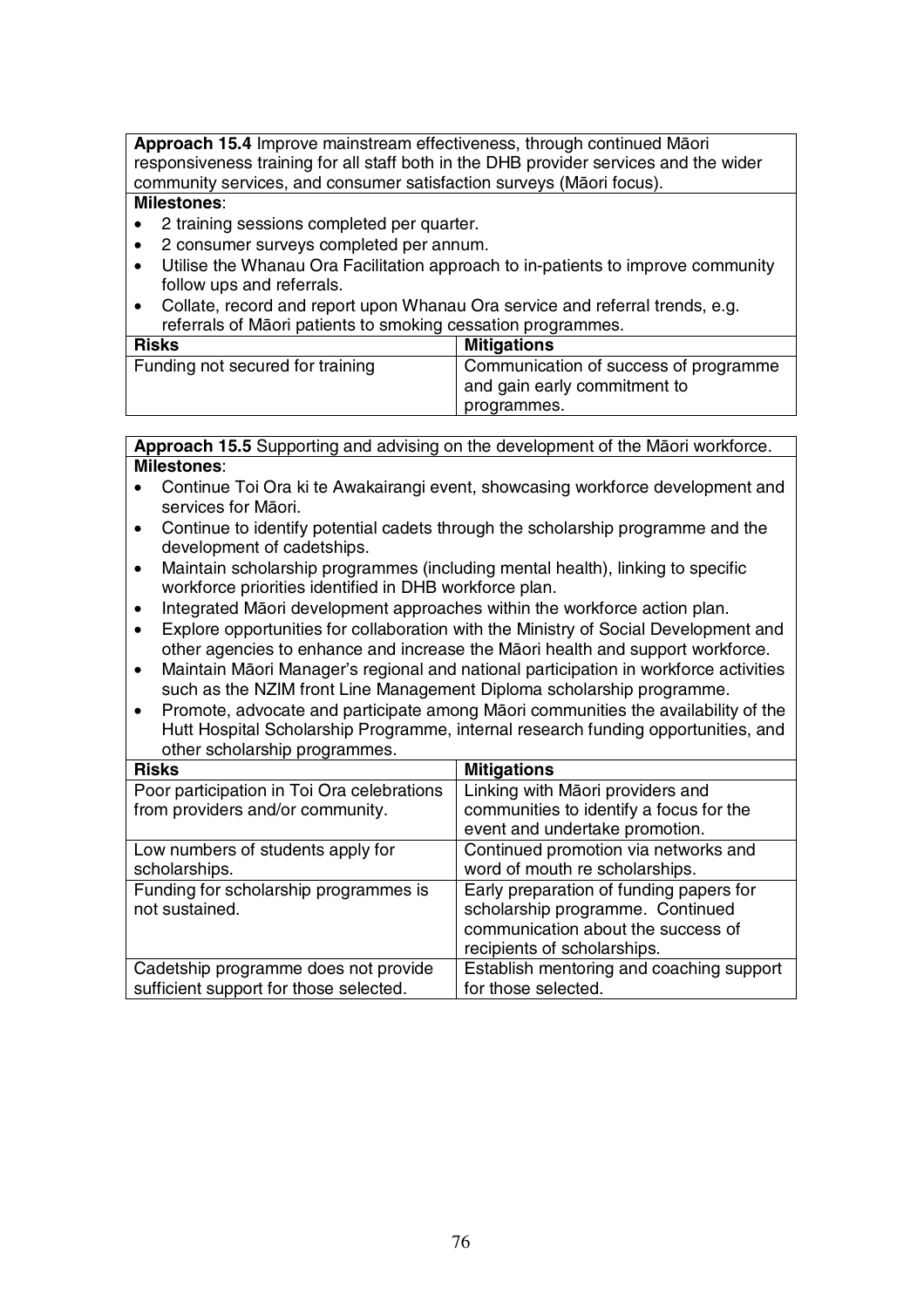## **6.4.16 Pacific Health**

#### **What does the DSP say and other key directives?**

Hutt Valley District Health Board will continue to improve health services to our Pacific communities. Pacific Health services will focus on:

- Improved health equity.
- Healthier communities.
- A focus on prevention, early treatment and easy access.

Reducing disparities is a Ministerial priority, especially for Māori and Pasefika populations. All the Health Targets link to health services for Pacific people.

#### **What is planned for 2008/09?**

Hutt Valley District Health Board is going through the process of reshaping our approach to Pacific health services. The main objective of this process is to ensure a strong Pacific provider infrastructure with robust governance, management and systems that is able to deliver holistic health services that are accessible and effective for the Pacific community in the Hutt Valley. The project involves a Steering Group and a Community Reference Group to advise the Steering Group. This group will consist of people from the different Pacific ethnic groups, selected through a community nomination process. The Pacific providers will provide input during the development of the project.

Alongside our work with Pacific health services, we will continue to work with mainstream providers so that they are more proactive and responsive to the health needs of our Pacific communities. Primary Health Organisations and the DHB provider arm are crucial in this respect, and it is encouraging to know that Pacific young people frequently access VIBE (a primary health provider providing services and programmes for young people).

We will continue with a range of preventive programmes, with a focus on oral health and immunisation rates for Pacific children, and expansion of the Healthy Eating Healthy Action programme within Pacific communities. We will continue to improve mental health support services to the Pacific community. We will continue to explore innovative ways of increasing the Pacific health workforce

**Annual Objective 14**: To improve the health status of Pacific peoples in the Hutt Valley.

#### **Measures and Targets (see appendix 2)**

Pacific peoples are engaged and participate in DHB decision-making and the development of strategies and plans for Pacific health gain, Reducing Inequalities Achievements.

**Approach 16.1** Work with the Steering Group and the Community Reference Group to develop a strong and sustainable Pacific provider infrastructure.

- A new sustainable provider infrastructure is established.
- Pacific people and Pacific providers are involved in relevant parts of the project.
- New models of service funding are explored to support new approaches to service delivery.

| <b>Risks</b>                           | <b>Mitigations</b>                   |
|----------------------------------------|--------------------------------------|
| Lack of cooperation from the different | Communications plan and sharing of   |
| Pacific ethnic groups.                 | information at the consultation and  |
|                                        | developmental stages of the project. |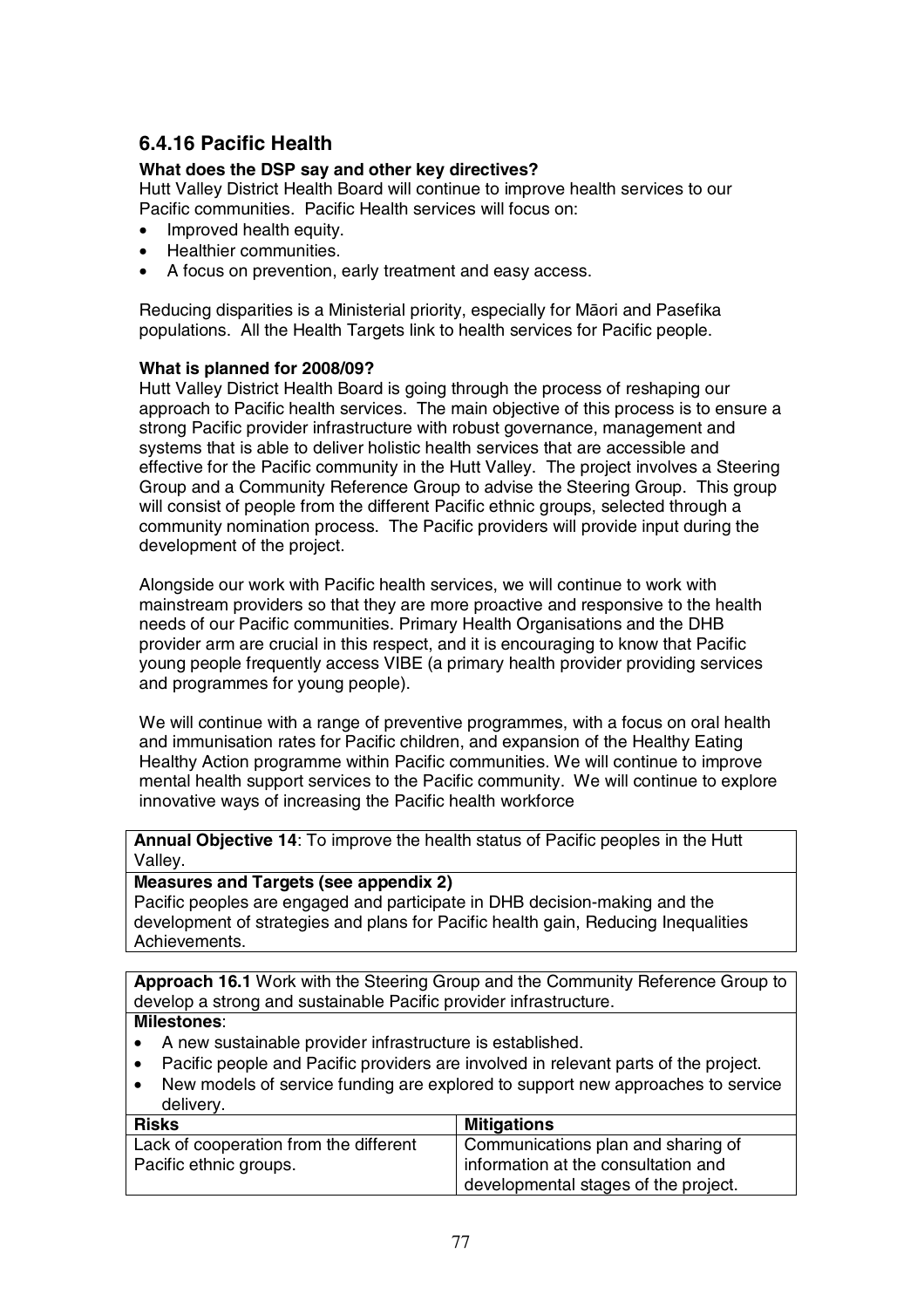| Difficulties with planning and funding   | Involvement of HVDHB Legal Counsel   |
|------------------------------------------|--------------------------------------|
| processes regarding contracts.           | during the process.                  |
| Lack of cooperation and buy in from      | DHB Senior managers to continue      |
| Pacific providers.                       | discussions with Pacific providers.  |
| Loss of skilled staff to other providers | Continued communication with Pacific |
| and to other DHBs.                       | health services and their staff.     |

**Approach 16.2** Facilitate preventative service development initiatives and improvements for Pacific people.

#### **Milestones**:

- Implementation of a Pasefika Healthy Eating Healthy Action initiative within Pacific communities, and application for evaluation funding.
- Implementation of relevant sections of the Maternity, Child and Youth Plan.
- Increased immunisation rates for Pacific children.

|  | See also Intersectoral Collaboration, and Maternity, Child and Youth sections. |  |  |  |  |
|--|--------------------------------------------------------------------------------|--|--|--|--|
|--|--------------------------------------------------------------------------------|--|--|--|--|

| <b>Risks</b>                        | <b>Mitigations</b>            |
|-------------------------------------|-------------------------------|
| Pacific health needs not adequately | Set Pacific specific targets. |
| recognised.                         |                               |
| Insufficient workforce to deliver   | See workforce section         |
| programmes                          |                               |

**Approach 16.3** Continue to work with mainstream providers including the DHB and PHOs to be responsive to the health needs of Pacific peoples in the Hutt Valley. **Milestones**:

- Increased access for Pacific children and youth to oral health services.
- Analysis of utilisation rates of services by Pacific peoples through PHOs and the DHB.
- Explore roles for Pacific nurses in addressing the impact of diabetes, cardiovascular and respiratory disease and high levels of unplanned hospital admissions for Pacific people.
- See also Primary Health Care section objectives.

| <b>Risks</b>                               | <b>Mitigations</b>    |
|--------------------------------------------|-----------------------|
| Insufficient workforce to deliver services | See workforce section |
|                                            |                       |

**Approach 16.4** Improve the delivery of mental health services to the Pacific community.

- Improve and promote the profile of mental health service delivery among Pacific people, linking DHB clinical services and community/NGO services.
- Increased numbers of Pacific clients and their families accessing mental health services, including Infant, Children, Adolescent and Family Services.
- Increase the mental health Pacific workforce through scholarship programme.
- See also Mental Health section objectives.

| <b>Risks</b>                               | <b>Mitigations</b>                         |
|--------------------------------------------|--------------------------------------------|
| Pacific clients and their families not     | Promoting mental health as an overall part |
| accessing services due to stigmatisation.  | of health.                                 |
| Insufficient workforce to deliver services | See workforce section.                     |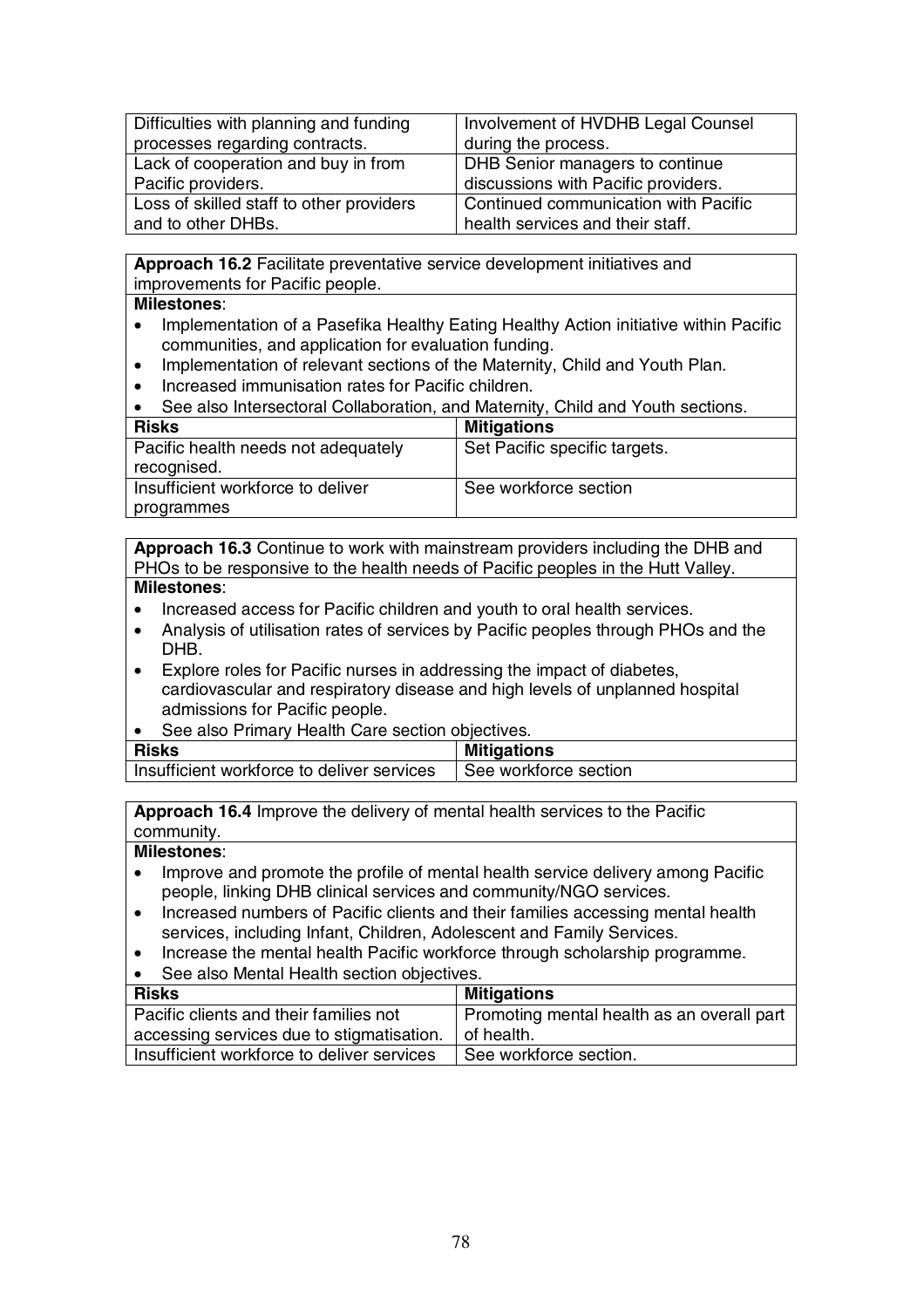**Approach 16.5** Explore and implement innovative ways to increase the Pacific workforce.

- Integrated Pacific development approaches within the workforce action plan.
- Maintain DHB health scholarships for Pacific workforce.<br>• Explore with the Ministry of Health innovative ways of full
- Explore with the Ministry of Health innovative ways of funding and supporting workforce development (using Pacific Provider Development Funding )
- Target allocation of Pacific Provider Development Funding to match new models of service delivery and the workforce required to deliver them.
- See also Workforce section objectives.

| <b>Risks</b>                              | <b>Mitigations</b>                      |
|-------------------------------------------|-----------------------------------------|
| Pacific workforce priorities may not be a | Commit funding specifically for Pacific |
| DHB priority.                             | workforce                               |
| Lack of buy-in from Pacific providers and | Early engagement with Pacific           |
| Pacific communities.                      | stakeholders.                           |
| PPDF parameters do not support            | Explore options with Ministry of Health |
| workforce development relevant to Hutt    |                                         |
| valley                                    |                                         |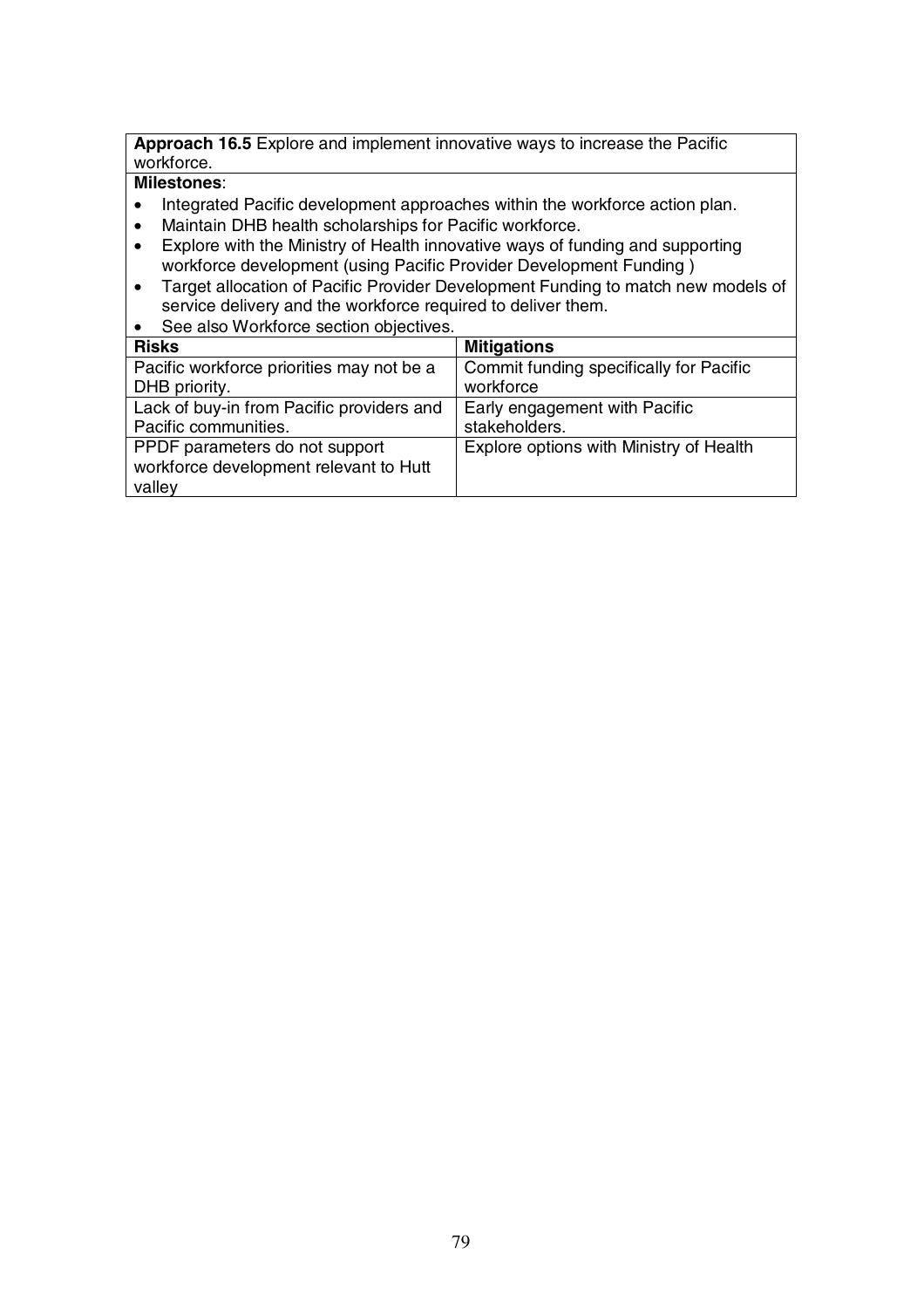### **6.4.17 Cancer and Palliative Care**

#### **What does the DSP say and other key directives?**

The Hutt Valley DHB DSP goals of reducing health disparities, seamless integration and a focus on prevention, early treatment and easy access are relevant to this objective. The strategies of developing primary care, working with other agencies and working in harmony with Māori are a key focus of this objective in 2007/08. We know that MƗori and Pacific people access cancer services later than others and the evidence tell us that health outcomes are worse for these groups.

We have made significant progress in implementing the New Zealand Palliative Care Strategy<sup>28</sup>, with the implementation of a hospital palliative care team being the last major action to complete. While there is a high degree of public awareness of the work of the Te Omanga Hospice in the Hutt Valley, there are some groups that have lower levels of access to these services. Patients diagnosed with cancer are the predominant group accessing palliative care services, but there are increasing number of people with other chronic conditions that are benefiting from palliative care, such as those with motor neurone disease.

The hospice provides a mainstream palliative care service, and while access to the service by Māori has traditionally been low in comparison to the population of the Hutt Valley, the introduction of the Māori liaison service has seen a significant increase in the number of Māori accessing palliative care services.

The Health Target of reducing cancer waiting times links to this area.

#### **What is planned for 2008/09?**

The Central Cancer Network (CCN) is one of four regional cancer networks that have been recently established in New Zealand to facilitate a number of the initiatives contained in the Cancer Control Strategy Action Plan 2005-2010<sup>29</sup>. These initiatives directly relate to the overarching goals of the Cancer Control Strategy  $2003<sup>11</sup>$ , which are to reduce the impact and incidence of cancer and to reduce inequalities with respect to cancer.

The CCN region encompasses the following nine District Health Board areas: Taranaki, Tairawhiti, Hawkes Bay, Whanganui, MidCentral, Wairarapa, Hutt Valley, Capital and Coast, Nelson/Marlborough. The mandate of the network is to strongly influence the direction of cancer service provision in the region, consistent with the Cancer Control Strategy Action Plan, by working collaboratively with cancer service providers in the region (government and non-government), Māori, Pacific Island and consumers.

Hutt Valley DHB does not deliver a full cancer service and patients are referred to Capital & Coast DHB for a wide range of cancer diagnostic and treatment services, including oncology and chemotherapy treatments.

In 2008/09 we will put in place a Local Facilitator position to lead work on the implementation of our Cancer Action Plan and to implement the recommendations and best practice models from the CCN. We will work closely with the CCN and put in place a Local Cancer Network to implement new policies and guidelines as they are developed. Our priority areas are improving the management and outcomes of breast and colorectal cancers that will enhance the patient journey from an earlier diagnosis through to maximising all treatment options. We will work closely with the CCN to address the first regional approach to improved cancer outcomes through a coordinated approach to address the outcomes of lung cancer.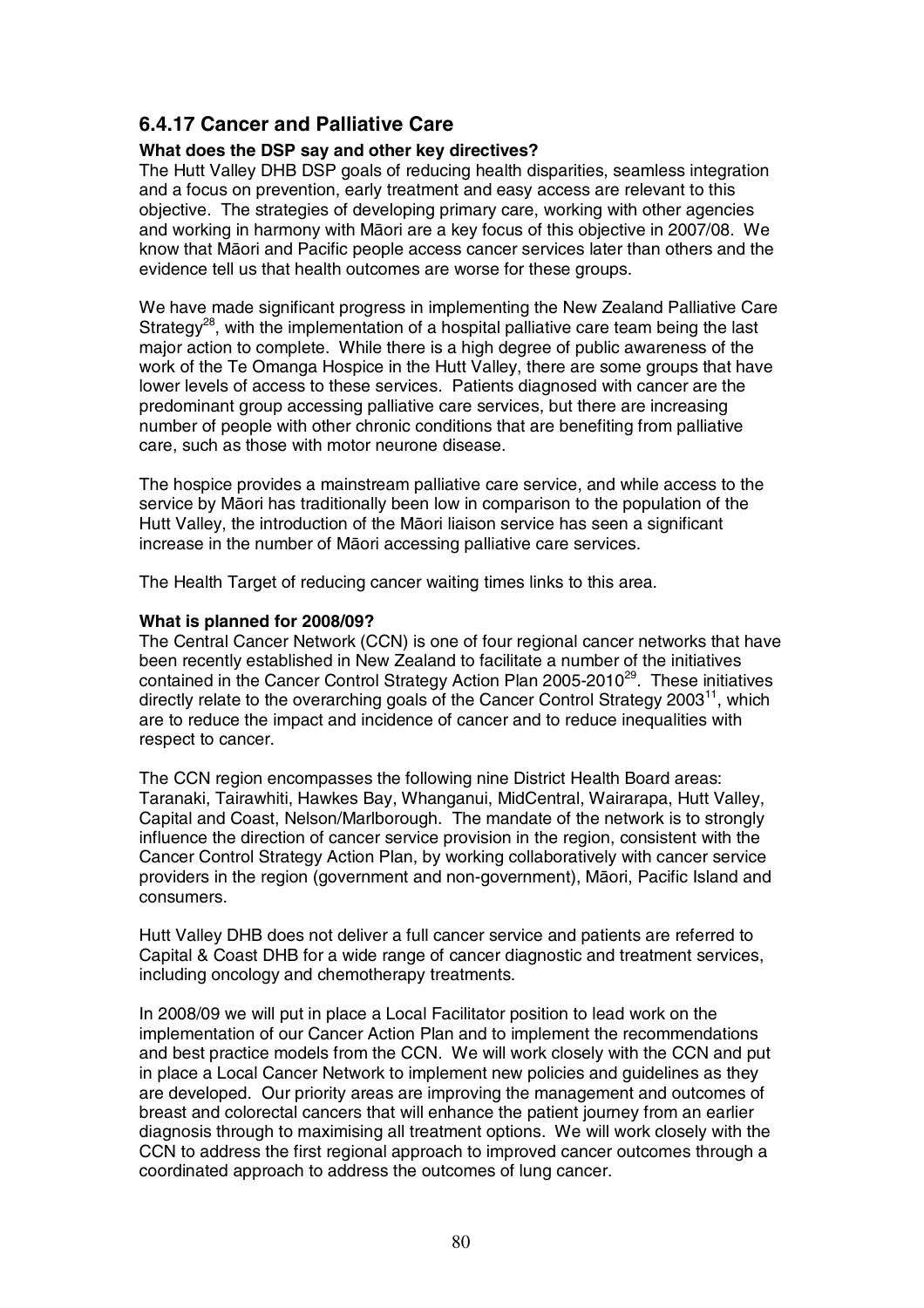The key development proposed for palliative care is a revision of the service specifications that will aim to incorporate a requirement for appropriate care for different levels of complexity of palliative care need.

#### **Annual Objective 17**: Implement the Control Strategy Action Plan 2005-2010. **Measures and Targets (see section 8 and appendix 2)**

Reducing cancer waiting times, Risk reduction – Smoking, Radiation oncology and chemotherapy treatment waiting times.

**Approach 17.1** Actively engage with the Central Cancer Network (CCN) and Local Cancer Network (LCN) framework and work plan through stakeholder engagement, understanding the cancer burden within the district and recognition of a continuum approach for cancer.

#### **Milestones**:

- Commence local facilitator position working across the DHB and scope further implementation of cancer action plan work.
- Maintain representation at the CCN and participate in all CCN workstreams.
- Gain clinical and managerial leadership support to reconfigure the delivery of cancer services.
- LCN complete deliverables from Terms of Reference within the agreed timeframes.
- LCN's Terms of Reference is reviewed against CCN guidelines.

| <b>Risks</b>                          | <b>Mitigations</b>                            |
|---------------------------------------|-----------------------------------------------|
| Suitable local facilitator not found. | Wide marketing of position and employed       |
|                                       | at a suitable level to accept accountability. |
| Not all sectors participate.          | Wide consultation and engagement.             |
| Staff changes in representation loose | Support attendees through LCN and the         |
| participation momentum.               | local facilitator role.                       |

**Approach 17.2** Prevention and health promotion towards a reduction in contributory factors - reduced smoking, reduced obesity, improved nutrition and increased levels of physical activity.

#### **Milestones**:

- Tobacco control (see Public Health section).
- Healthy Eating, Healthy Action (see Primary Health Care and Intersectoral sections).

| <b>Risks</b>                             | <b>Mitigations</b>                    |
|------------------------------------------|---------------------------------------|
| Ongoing and additional national          | Incorporate into DHB tobacco and HEHA |
| requirements over-riding DHB priorities. | planning and reporting.               |

**Approach 17.3** Improved screening and early detection through increased breast and cervical screening coverage rates.

- Relationships enhanced with Māori and Pacific communities.
- Increased Māori and Pacific screening coverage rates.

| <b>Risks</b>                               | <b>Mitigations</b>                                        |
|--------------------------------------------|-----------------------------------------------------------|
| Ability to establish effective connections | Communication as a priority through                       |
| to specific Pacific groups and networks.   | Pacific community leaders, Pacific radio,<br>Access PHOs, |
| Women do not respond.                      | Fully utilise national framework and key                  |
|                                            | messages.                                                 |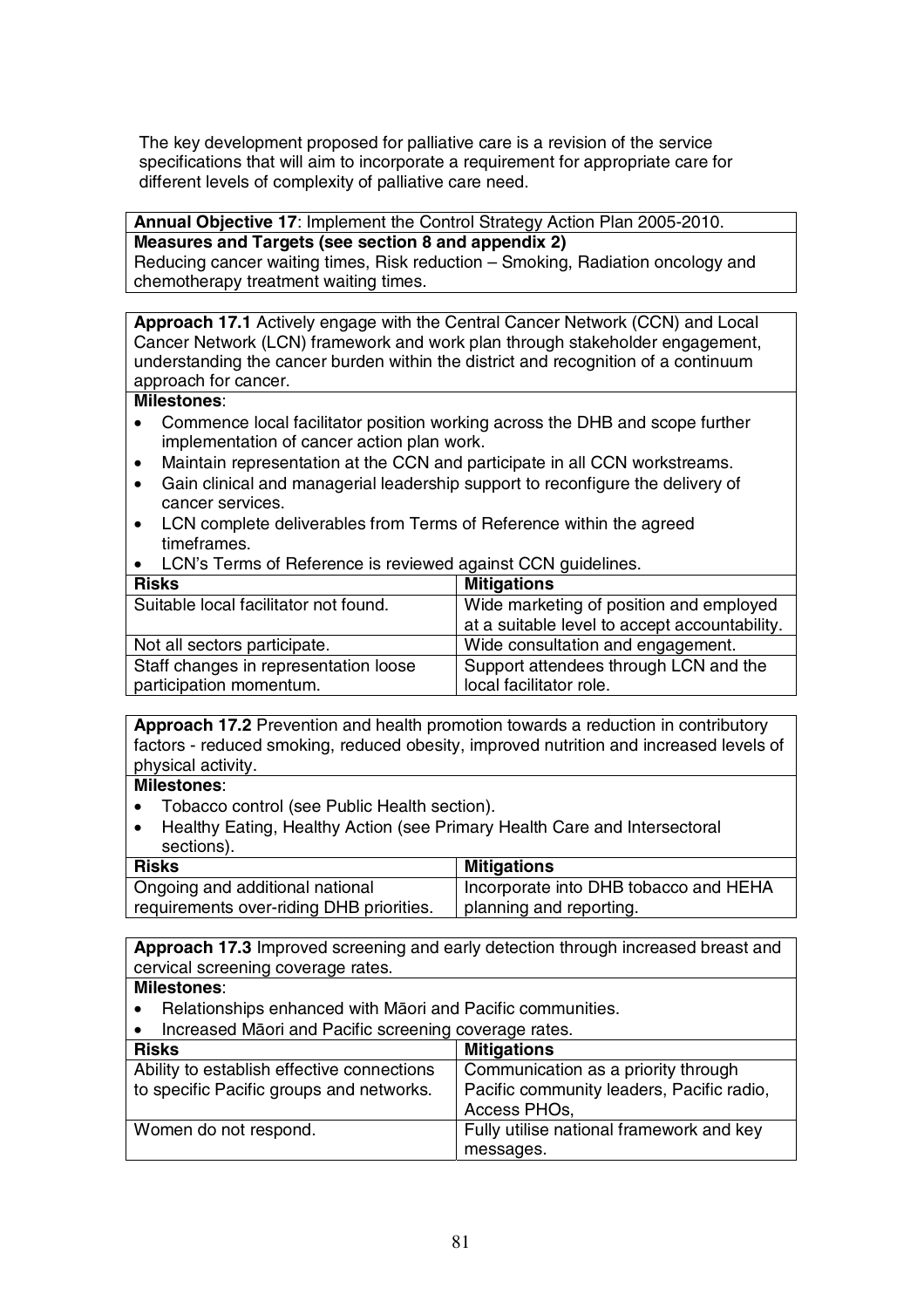**Approach 17.4** Increased access to and effectiveness of cancer treatment services. **Milestones**:

- Implementation of lung cancer service delivery protocol recommendations.
- Participation in the development of Patient Management Frameworks for common cancers.

| <b>Risks</b>                          | <b>Mitigations</b>                      |
|---------------------------------------|-----------------------------------------|
| CCN delivery protocols delayed.       | Maintain DHB representation at CCN.     |
| Implementation of protocols has       | Early involvement and identification of |
| unexpected cost and resource factors. | implementation risks.                   |

**Approach 17.5** Enhanced access to and effectiveness of palliative care services. **Milestones**:

- Implementation of three new national palliative care service specifications:
	- o Training and development in palliative care for generalists.
	- o 24/7 availability of specialist telephone advice.
	- o Implement last days of life care (Liverpool Care Pathway).

| <b>Risks</b>                                    | <b>Mitigations</b>                                               |
|-------------------------------------------------|------------------------------------------------------------------|
| Insufficient funding to provide 24/7<br>advice. | Regional collaboration to pool funding.                          |
| Shortage of qualified trainers.                 | Identify training needs and trainers with<br>required skill set. |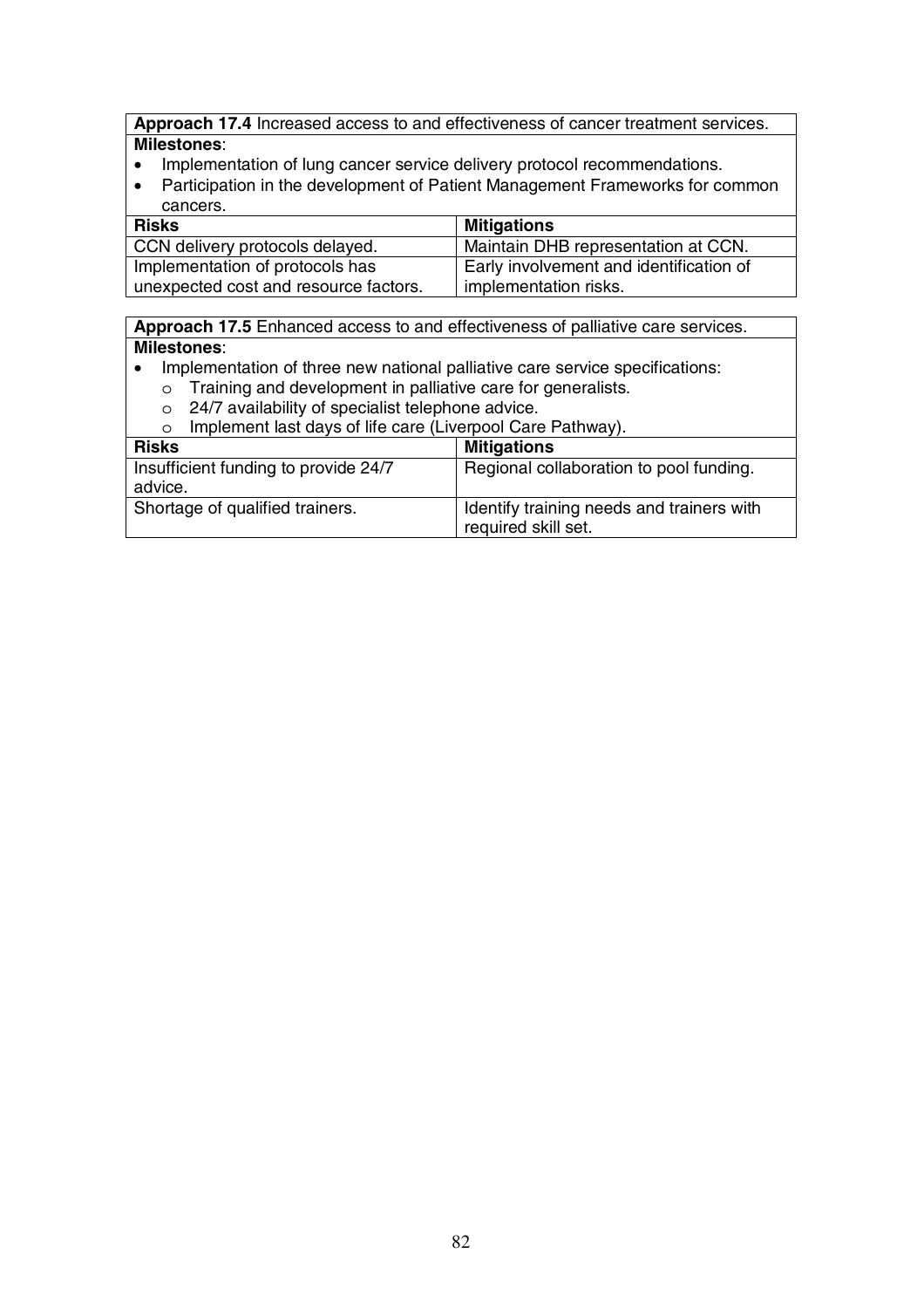## **6.4.18 Mental Health**

Locally and regionally, we will continue to implement Te Tahuhu<sup>14</sup> and the action plan Te Kokiri<sup>30</sup> through the implementation of the Central Region strategic plan for the development of mental health and addiction services and our five year mental health addiction plan *Make it Happen (Whakamahingia) Action Plan 2008 to 2013*<sup>31</sup>. Our aims and goals for Hutt Valley mental health and addiction services in the next five years are:

- Better relationships.
- Improved information.
- Structure and systems, which are useful and innovative.
- Environments that enhance whanau ora and enable recovery.

The Health Target of improving mental health services links to this area.

#### **What is planned for 2008/09?**

Locally, our key priorities will be:

- The implementation of Make it Happen (Whakamahingia) Action Plan. The long term outcomes we are seeking through the implementation of the plan's recommendations are decreased disparities and less morbidity from mental illness and improved consumer outcomes.
- Continue to implement the recommendations from the psycho-geriatric and mental health of older people review with the assistance of allocated Blueprint funding.
- The implementation of the Infant, Children, Adolescent and Family Service (ICAFS) review recommendations.
- Continue to progress the implementation of PRIMED initiative.
- Continue to review service utilisation and availability to Hutt Valley residents of the Regional Specialty Services (RSS) provided by Capital and Coast DHB.
- Develop a Māori mental health and addiction service model based on the principles of whanau ora.
- Develop a Pacific mental health and addiction service model based on the Pacific health models.
- Reconfiguration of the Acute Day Services.
- Ongoing monitoring that all clinicians are working with long-term clients to ensure they have up-to-date crisis prevention/resiliency plans.

Mental Health surplus funding will be used to implement the recommendations from our Infant, Children, Adolescent and Family Service (ICAFS) review and the implementation of our Make it Happen (Whakamahingia) Action.

**Annual Objective 18a**: Advance the development of mental health and addiction services for Hutt Valley/Te Awakairangi population.

**Measures and Targets (see section 8 and appendix 2)** 

100% of clients with enduring mental illness have up to date crisis prevention/resiliency plans, Improving the health status of people with severe mental illness, Alcohol and other drug service waiting times, Results for people with enduring mental illness, Mental health provider audit, Delivery Of Mental Health Service Volumes.

**Approach 18.1** Implement Make it Happen (Whakamahingia) five-year mental health and addiction action plan 2008 to 2013.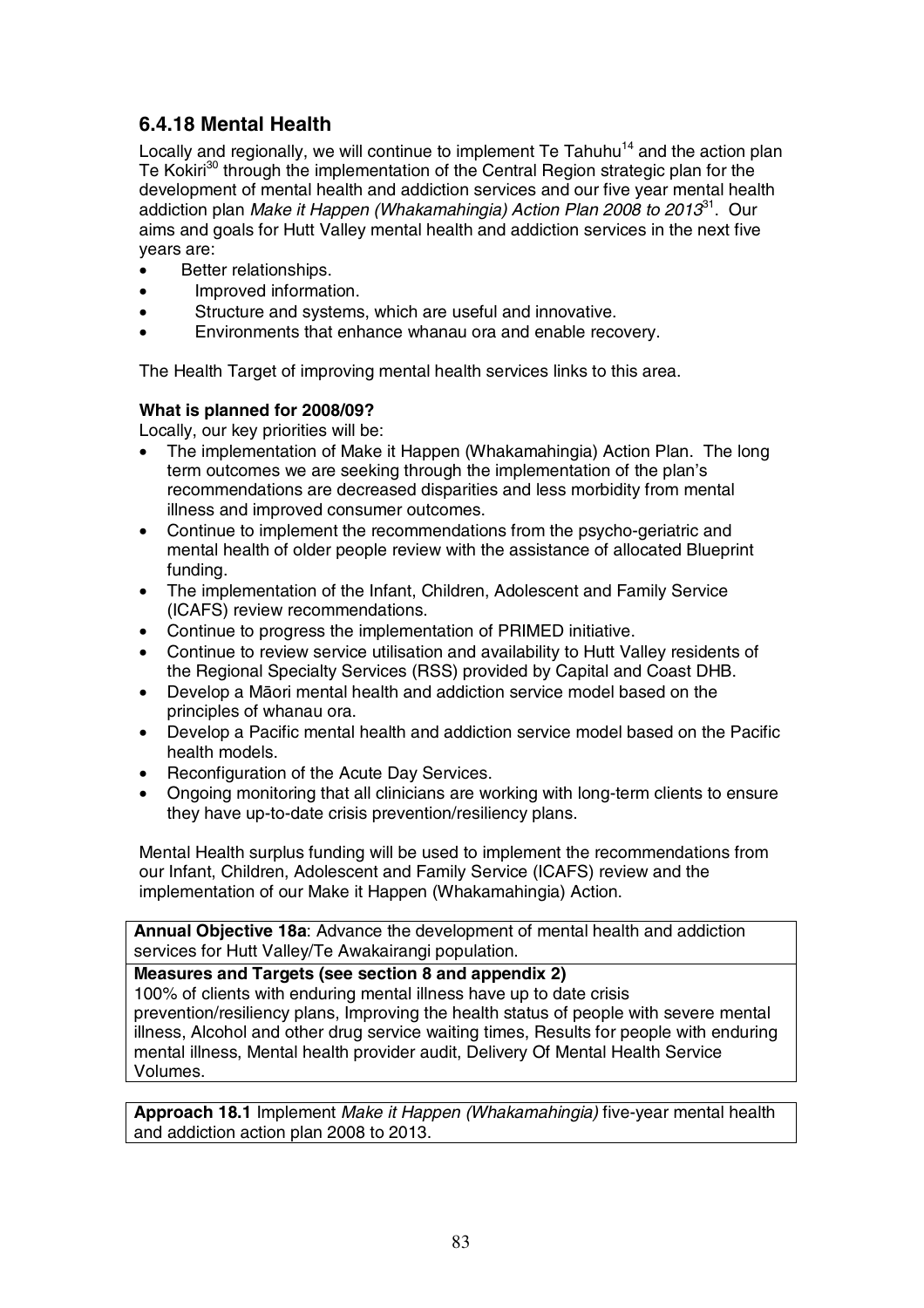#### **Milestones**:

- Implement the priorities of the five-year mental health and addiction action plan.
- Explore options to support the continuum of care from the community to hospital based services.
- Reconfiguration of the Acute Day Services currently located in mental health inpatient services.
- Identify options for improving the quality of inpatient facilities, within the framework of Make It Happen (Whakamahingia).

| <b>Risks</b>                              | <b>Mitigations</b>                         |
|-------------------------------------------|--------------------------------------------|
| Capacity within planning & funding and    | Consider additional resources required for |
| the mental health provider arm to deliver | each project when scoping the projects.    |
| on the projects.                          |                                            |

**Approach 18.2** Implement the second phase of recommendations of the review of psycho-geriatric and mental health for older people services.

#### **Milestones**:

• Implement phase two of the review using Blueprint funding for 2008/09.

| <b>Risks</b>                          | <b>Mitigations</b>                  |
|---------------------------------------|-------------------------------------|
| Lack of capacity within the allocated | Robust planning and analysis before |
| Blueprint funding meet the current    | procurement process is initiated.   |
| requirements for additional community |                                     |
| residential services.                 |                                     |

**Approach 18.3** Implement the recommendations of the review of Infant, Children, Adolescent and Family services review.

#### **Milestones**:

- Establish and develop steering group to oversee the implementation.
- Implementation of recommendations.

| <b>Risks</b>                     | <b>Mitigations</b>                         |
|----------------------------------|--------------------------------------------|
| Managing the potential competing | Involve key stakeholders in the review and |
| expectation from a range of key  | implementation process where               |
| stakeholders.                    | appropriate.                               |

**Approach 18.4** Continue to progress the implementation of PRIMED.

#### **Milestones**:

• Complete implementation of local components of PRIMED, including HISO standards.

| <b>Risks</b>                         | <b>Mitigations</b>                         |
|--------------------------------------|--------------------------------------------|
| Information technology resources may | Keep Ministry of Health informed of        |
| not be sufficient to complete within | progress and any implementation issues.    |
| contracted timeframe all parts of    |                                            |
| PRIMED initiative.                   |                                            |
| Lack of funding and resources for    | Lobby nationally for sustainable training. |
| ongoing training.                    |                                            |

**Approach 18.5** Continue to review service utilisation and availability for Hutt residents of Regional Speciality Services delivered from Capital and Coast DHB. **Milestones**:

- Review completed regarding access and utilisation of regional methadone, early intervention, psychological therapies, dual diagnosis and Extended Rehabilitation services.
- Implement recommendations with local delivery of service where appropriate. **Risks** Mitigations **Mitigations**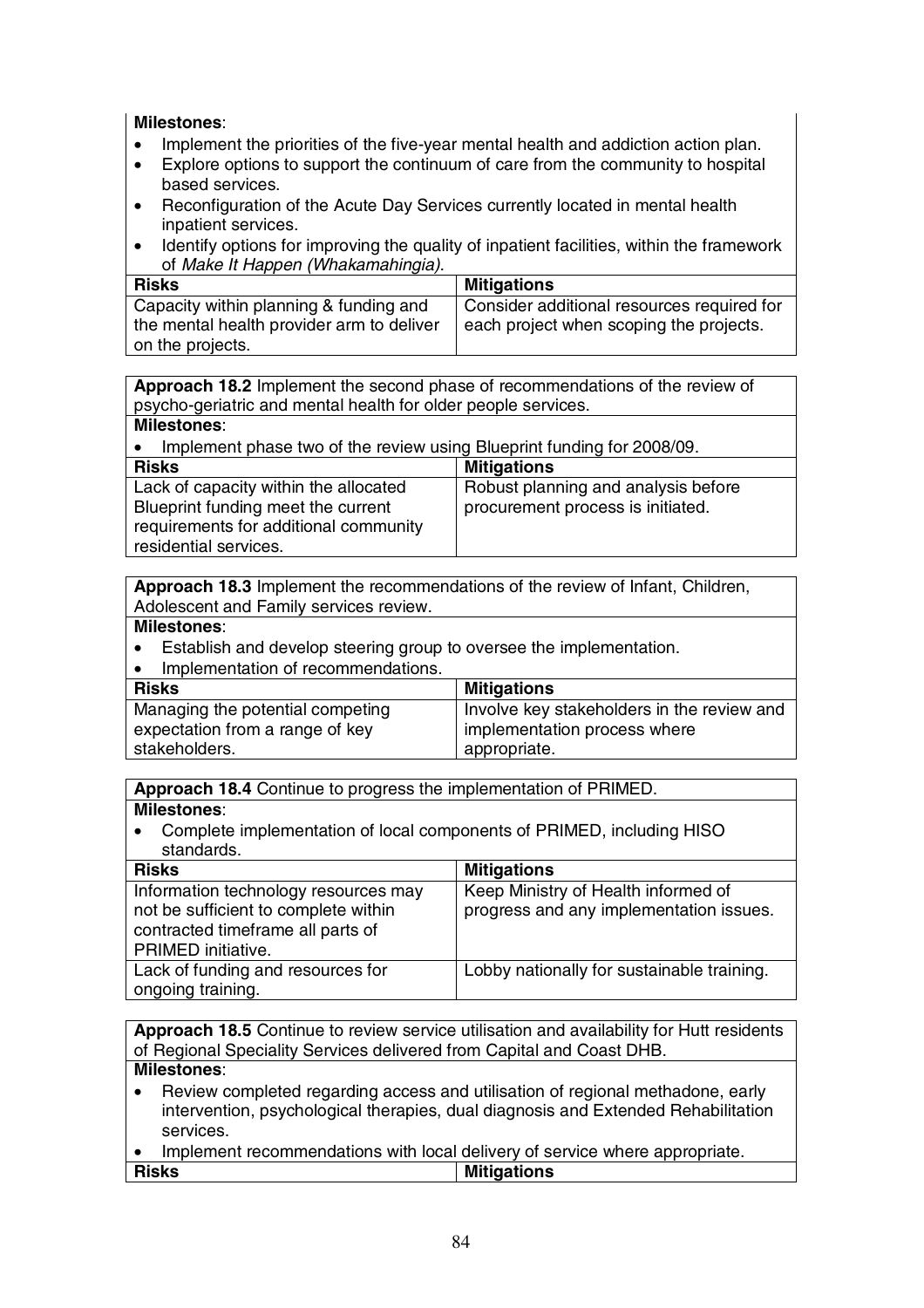| Resistance to change from current          | Early engagement of key stakeholders. |
|--------------------------------------------|---------------------------------------|
| provider.                                  |                                       |
| Lack of capacity and capability to deliver | Implement review recommendations as   |
| service locally.                           | capacity and capability permits.      |

Approach 18.6 Develop a Māori mental health and addiction service model based on the principles of Whanau ora.

#### **Milestones**:

- Engage a project manager to scope this initiative, involve key stakeholders and to develop a business case.
- Consider co-location with a Māori mental health Non-Governmental Organisation (NGO) provider.

| <b>Risks</b>                                | <b>Mitigations</b>                    |
|---------------------------------------------|---------------------------------------|
| Resistance from current Māori mental        | Early engagement of key stakeholders, |
| health clinicians to change.                | particularly clinical staff.          |
| Perceived clinical and financial risks with | Early engagement of key stakeholders, |
| clinical service co-locating with an NGO    | particularly clinical staff.          |
| provider.                                   |                                       |

**Approach 18.7** Develop a Pacific mental health and addiction service model based on Pacific models of health.

#### **Milestones**:

- Engage a project manager to scope this initiative, involve key stakeholders and to develop a business case.
- Consider co-location with a Pacific mental health NGO provider.

| <b>Risks</b>                                | <b>Mitigations</b>                    |
|---------------------------------------------|---------------------------------------|
| Resistance from current Pacific mental      | Early engagement of key stakeholders, |
| health clinicians to change.                | particularly clinical staff.          |
| Perceived clinical and financial risks with | Early engagement of key stakeholders, |
| clinical service co-locating with an NGO    | particularly clinical staff.          |
| provider.                                   |                                       |

#### **Central Region Mental Health and Addiction Services What is planned for 2008/2009?**

Implementing the Central Region mental health and addiction service plan will be the primary focus for the Central Region DHBs. In addition, Hutt Valley DHB will lead the:

- Development of capacity and capability within mental health & addiction services.
- Implementation of recommendations from the review of the regional eating disorder services.
- Monitoring of the ongoing evaluation of youth multi-systemic therapy alcohol and other drugs services on behalf of the Central Region DHBs.
- Continued work on the development and implementation of a Central Region generic service specification for community support work.

**Annual Objective 18b**: Advance the Central region strategic plan for the development of mental health and addiction services.

**Measures and Targets**  Blueprint targets.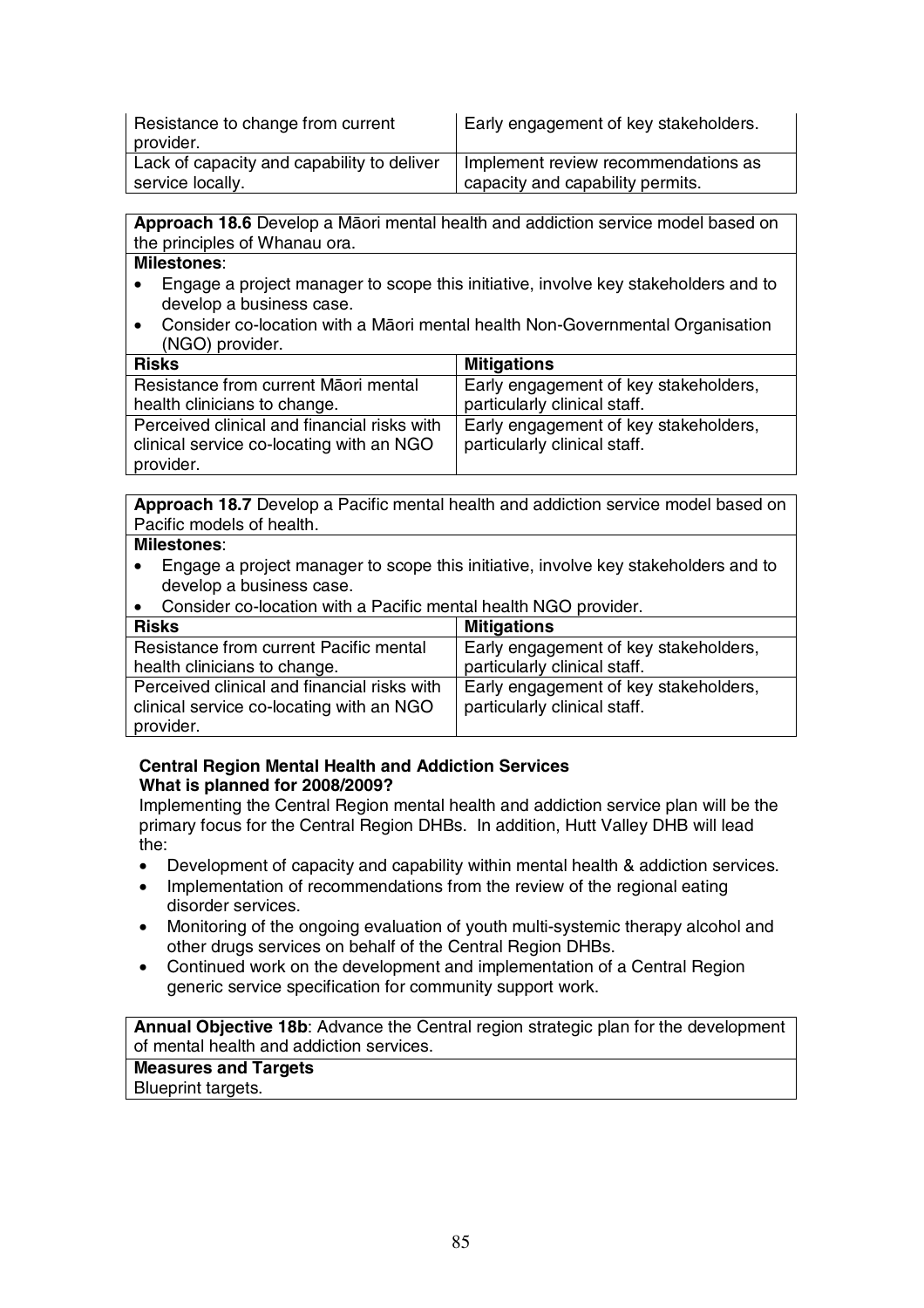**Approach 18.8** Regional mental health and addiction service capacity and capability development.

## **Milestones**:

- The Blueprint Learning centre has proposed training programmes for NGO services in the Central region. These are currently under consideration by Planning & Funding team across the region.
- Develop consistent training programmes on skills such as calming & restraint for both NGOs and Provider arms.
- Monitor developments with the Te Pou Real Skills program.
- First year interim report on multi-systemic therapy alcohol and other drugs services evaluation programme completed.

| <b>Risks</b>                             | <b>Mitigations</b>                   |
|------------------------------------------|--------------------------------------|
| Resistance to changes particularly where | Engage change management strategies. |
| current contracts operate.               |                                      |

**Approach 18.9** Implement the recommendations of the Central region eating disorder services review.

#### **Milestones**:

Implementation of the 2007/08 review of eating disorder services in the Central Region including:

- Access criteria around age and acuity.
- Increasing capacity and capability through the use of allocated blueprint funding.
- Increasing regional capability by developing a model of excellence for eating disorders services.
- Development of a workforce plan for eating disorder services.

| <b>Risks</b>                             | <b>Mitigations</b>                           |
|------------------------------------------|----------------------------------------------|
| Resistance to changes particularly where | Develop a strategy that is fully supported   |
| current contracts operate.               | by the Regional DHBs and work directly       |
|                                          | with any potentially effected organisations. |
| The availability of eating disorder      | To be addressed in a workforce plan for      |
| expertise.                               | eating disorder services.                    |

**Approach 18.10** Develop and implement a generic Central Region community support worker service specification.

- Continue the development of a generic Central Region's community support worker service specification.
- Begin to implement the generic service specification across central region services.

| <b>Risks</b>                   | <b>Mitigations</b>              |
|--------------------------------|---------------------------------|
| Disagreement on core values in | Wide consultation involving all |
| specification.                 | stakeholders to agree format.   |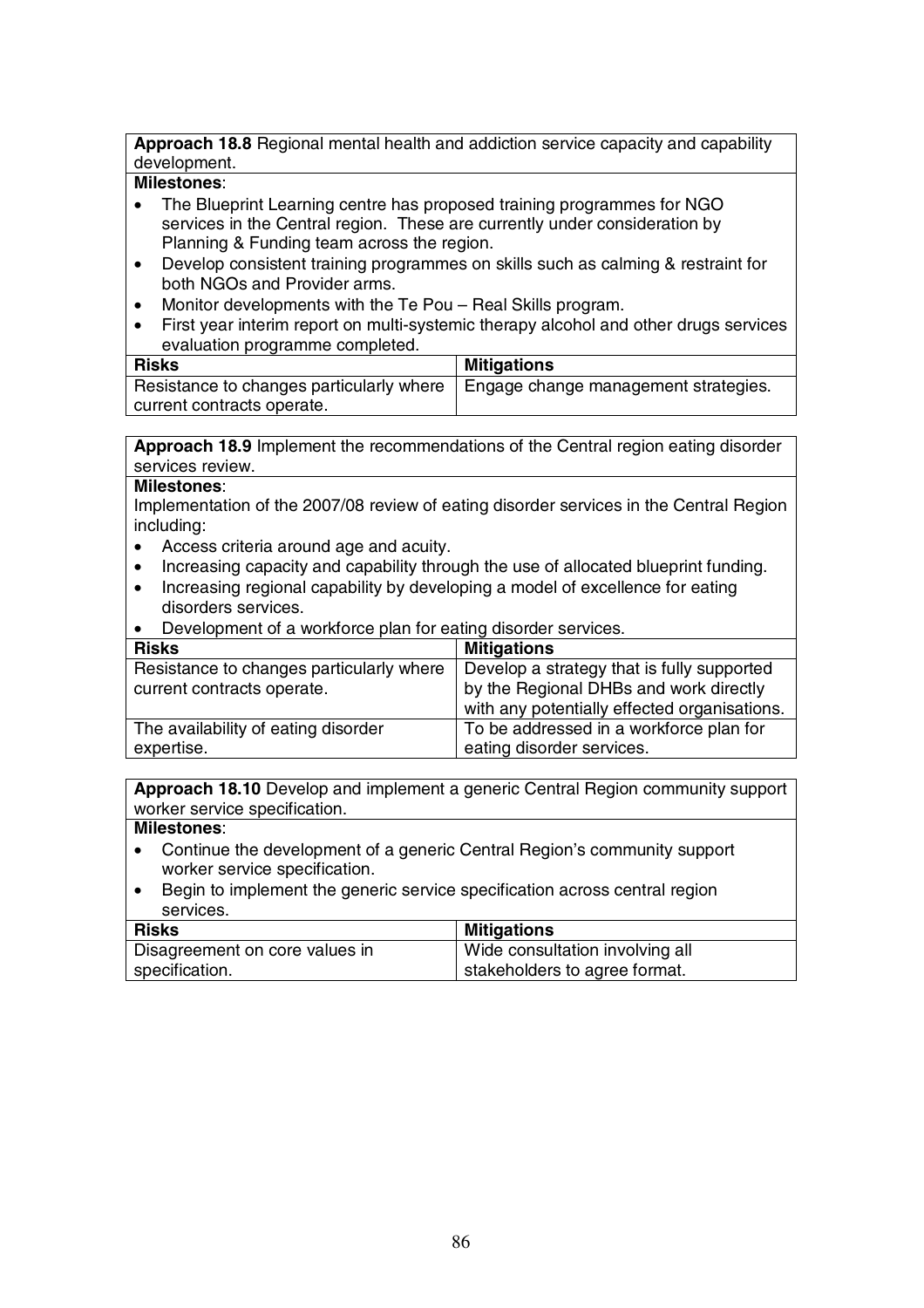## **2008/09 Blueprint Funding**

Hutt Valley DHB will use \$300,000 of local Blueprint funding to implement phase two of the psycho-geriatric and mental health of older people. The regional Blueprint funding will be used to fund a range of services in 2008/09 for the Central Region.

| Purchase<br>Units | <b>Service Description</b>                                                                                                                                                      | <b>Blueprint</b><br>Allocation<br>2008/09 (excl<br>GST) | Coverage                            |
|-------------------|---------------------------------------------------------------------------------------------------------------------------------------------------------------------------------|---------------------------------------------------------|-------------------------------------|
| MHCS18            | Psycho-geriatric and mental health of<br>older people's services review<br>recommendation implementation<br>including service and workforce<br>development.                     | \$300,000                                               | Local                               |
| MHCR11            | Forensic step-down residential beds -<br>Yr 1. Establish 5 beds for the<br>Wellington Region. Yr 2. Establish<br>2nd 5 bed unit in another part of the<br><b>Central Region</b> | \$375,000                                               | Regional<br>(CCDHB Lead)            |
| MHWD01            | NGO development - Fund NGOs to<br>release staff to attend training                                                                                                              | \$100,000                                               | Regional<br>(Wairarapa DHB<br>lead) |
| MHRE04            | CAHMS – foster family development<br>- Region wide initiative                                                                                                                   | \$120,000                                               | Regional<br>(Wairarapa DHB<br>lead) |
| Total             |                                                                                                                                                                                 | \$895,000                                               |                                     |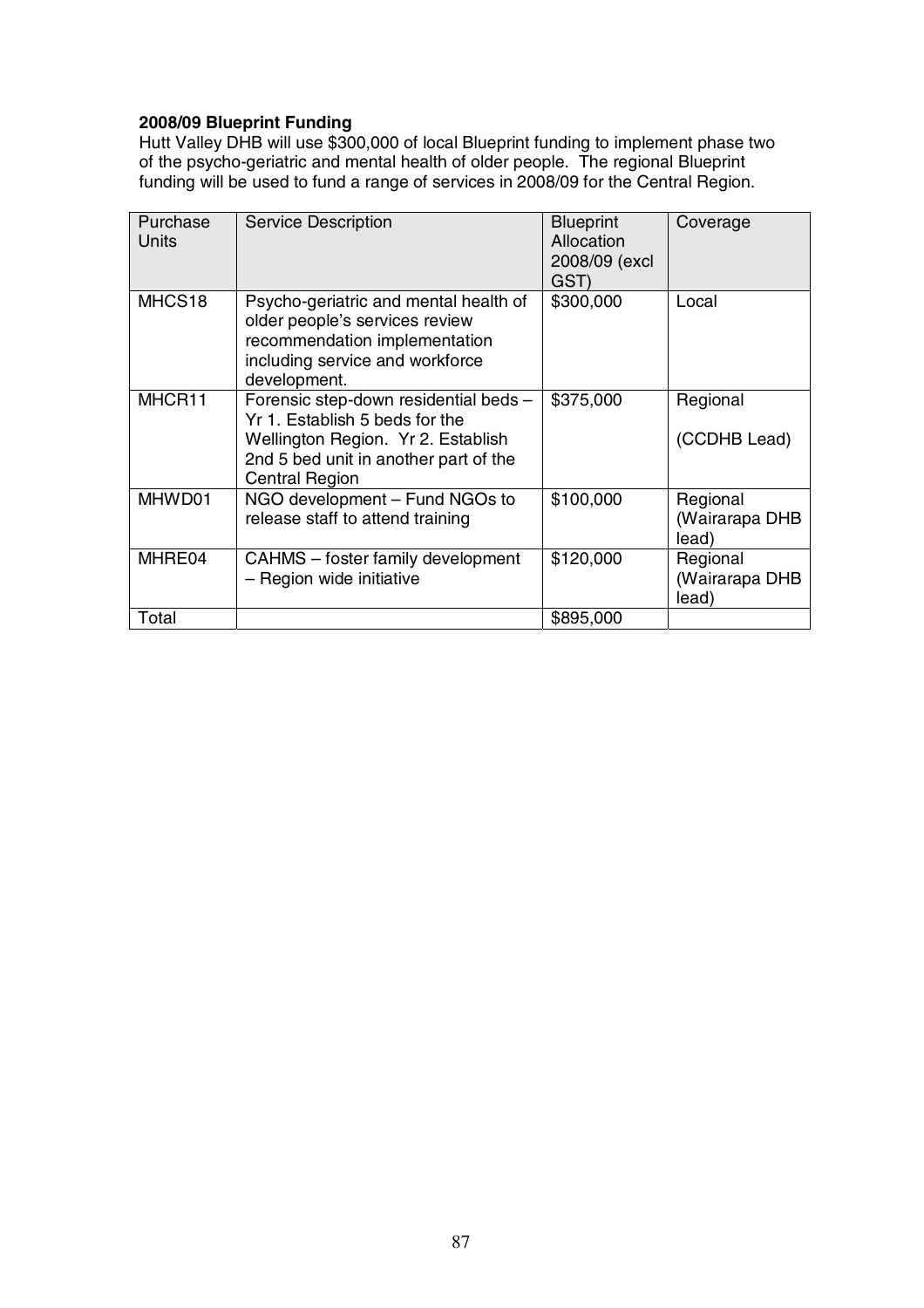## **6.4.19 People with Disabilities**

Services for people with disabilities are designed considering the New Zealand Disability Strategy. Hutt Valley DHB's vision is to have a fully inclusive community, where people with disabilities can live in a society that values them and continually enhances their full participation. The working definition for disability used by Hutt Valley DHB originated from the World Health Organisation's framework for health and disability and is supported by Disabled Peoples' International. It defines disability as "The outcome of the interaction between a person with an impairment and the environmental and attitudinal barriers he/she may face".

#### **What does the DSP say and other key directives?**

The New Zealand Disability Strategy is a national strategy for addressing issues disabled people face. Hutt Valley DHB is committed to playing its part in implementing the Strategy. The District Strategic Plan states that we will ensure we take into account the needs of disabled people, and we'll listen to what different groups in our community have to say before designing services.

#### **What is planned for 2008/09?**

The focus is to progress the inclusion of disability perspectives in Hutt Valley DHB processes and activities. Requirements of disabled people will be considered alongside others. For example, our Emergency Department/Theatre Redevelopment Project will seek advice from the Hutt Valley Disability Advisory Group (which provides shared support to both the DHB and local councils), as well as consulting with our communities.

**Annual Objective 19**: Implement the Hutt Valley DHB New Zealand Disability Strategy Implementation Plan.

#### **Measures and Targets**

Six monthly update and progress report to the Hutt Valley DHB Board.

**Approach 19.1** Continue work on standardising the way we record disability information.

#### **Milestones**:

- Record disability information on outpatient first contact information form.
- Record disability information on the inpatient admission form.
- Record disability information, using Statistics New Zealand categories, in patient assessment notes.

| <b>Risks</b>                           | <b>Mitigations</b>                      |
|----------------------------------------|-----------------------------------------|
| Community concern about the use of the | Provide clear information about the     |
| information.                           | purpose of collection, and the proposed |
|                                        | uses of the information.                |

**Approach 19.2** Include design features at a higher level than core building standards in the Emergency Department/Theatre Redevelopment Project. **Milestones**:

• Work with disability communities to prioritise accessibility options in line with available resources.

| <b>Risks</b>                            | <b>Mitigations</b>                                                                   |
|-----------------------------------------|--------------------------------------------------------------------------------------|
| Preferred options may be too expensive. | Work with disability communities to get the<br>best outcome for available resources. |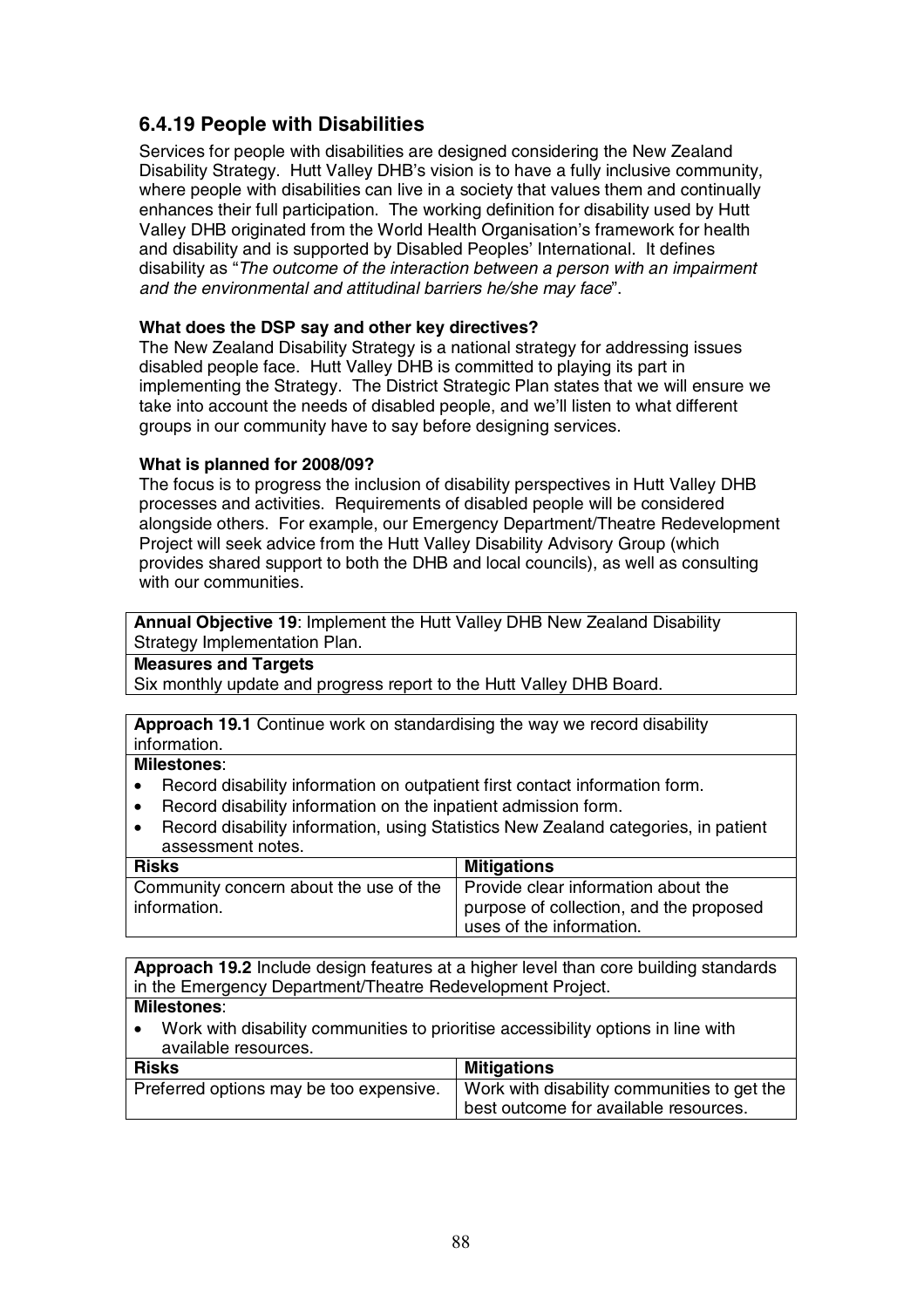## **6.4.20 Magnet Recognition Programme**

Hutt Valley DHB achieved Magnet Recognition in June 2007 from the American Nurses Credentialing Centre (ANCC). This framework adopts a set of key governance, leadership and management principles that result in safe, quality focused health care. Organisations that reflect these principles are able to attract, motivate and retain well-qualified and committed nursing staff. Magnet Recognition is a key element of Hutt Valley DHB's workforce development, as it supports and is aligned with the goals of our workforce plan.

Hutt Valley DHB is committed to the ongoing accreditation process to build on its success in achieving world-class health services across our organisation and teams, more specifically in providing excellence in nursing services.

#### **What does the DSP say and other key directives?**

Nurses make up the largest group in Hutt Valley DHB's workforce. We need to ensure they have strong leaders and good supportive practice environments. The Magnet Recognition Programme is a key initiative in supporting, attracting and retaining nurses as well as providing high quality services to our patients and community.

#### **What is planned for 2008/09?**

Ongoing reporting to ANCC to provide evidence of continued compliance with the Magnet programme requirements.

**Annual Objective 20**: Maintenance of Magnet Recognition by the American Nurses Credentialing Centre (ANCC).

#### **Measures and Targets**

Timely reporting requirements to ANCC, addressing any deficiencies identified by the ANCC appraisers, Six monthly update and progress report to DHB Board.

**Approach 20.1** Maintenance of a plan to facilitate ongoing compliance with the Magnet Recognition Programme.

- Review of methods for the collection of data and evidence required for interim monitoring and the 2011 redesignation in line with the updated Magnet Recognition Programme manual (due out in mid 2008).
- Completion of a process/system to collect the data and evidence required for the interim monitoring and the 2011 redesignation.
- Maintenance of the monitoring requirements of the Magnet Recognition Programme.

| Risks                              | <b>Mitigations</b>                   |
|------------------------------------|--------------------------------------|
| Loss of momentum following         | Monitoring programme ensures ongoing |
| achievement of Magnet recognition. | corganisational commitment.          |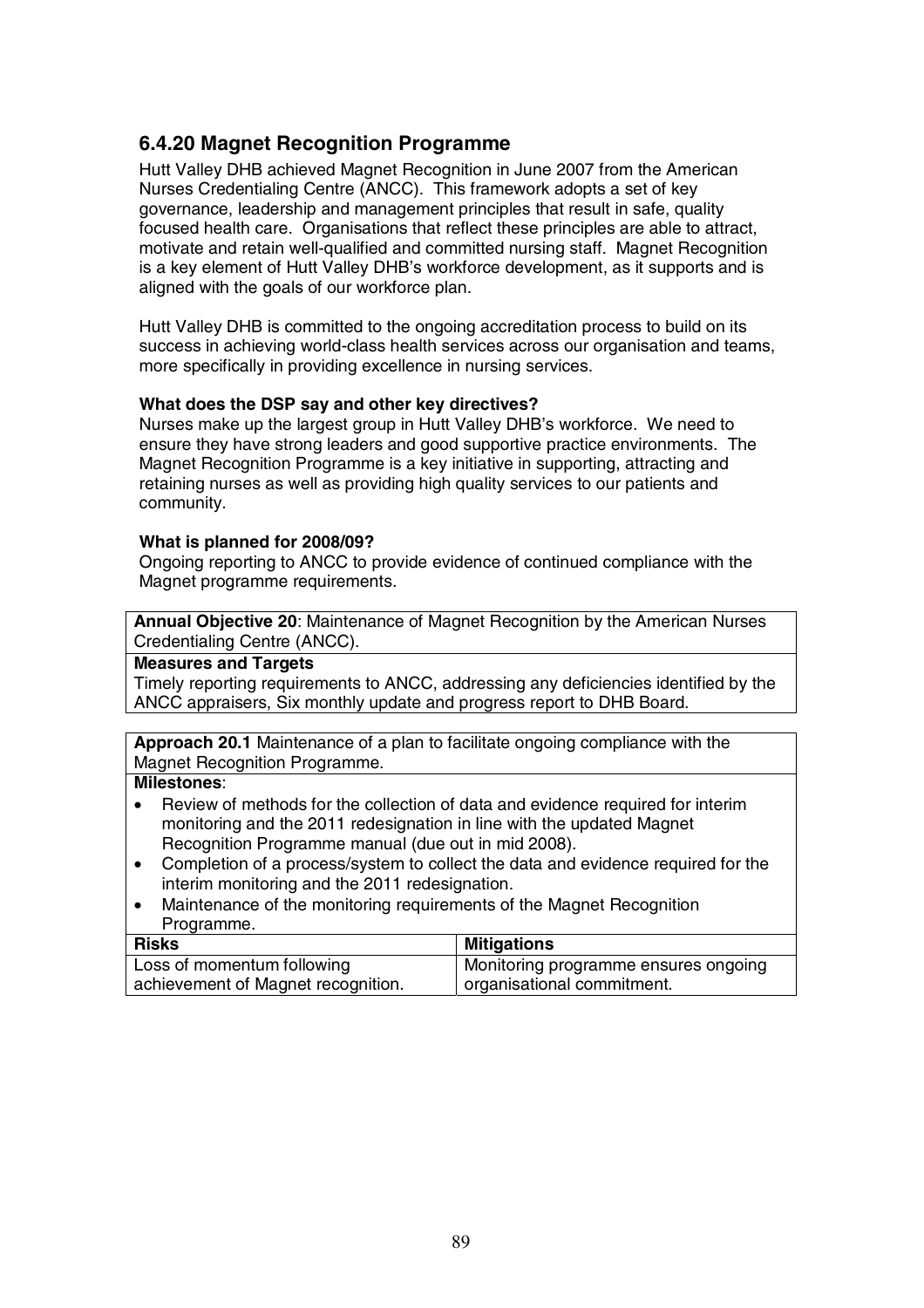## **6.4.21 Emergency Planning**

#### **What does the DSP say and other key directives?**

The DSP acknowledges that we need to be prepared for major emergencies such as a pandemic, natural and technological hazards as well as having fire drills.

Emergency Planning is focussed around the four 'R's' of emergency planning and management – Reduction, Readiness, Response and Recovery. Emergency Plans will provide for short, intermediate and long term duration and of small or large scale as relevant to the DHB population and neighbouring DHB's when required. **Reduction**: Through Hazardscape analysis, identifying our greatest threats and reducing the risks or magnitude of their impact.

**Readiness**: Developing operational systems before a Civil Defence emergency happens, by planning with Emergency Services, Councils and utility services. **Response**: Applies to the actions involved in the response to an emergency in order to save lives and recover from the emergency.

**Recovery**: Consists of the coordinated efforts and processes used to bring about the short, intermediate, and long term regeneration of the DHB and the community.

#### **What is planned for 2008/09?**

We will develop and implement a Health Emergency Plan (HEP) incorporating four components:

- Major incident plan.
- Business continuance plan.
- Health recovery plan.
- Biological, chemical, radiation and environmental emergencies plan.

The HEP will link into the Ministry of Health National HEP and join with regional DHB and local Civil Defence Emergency Management plans.

We will develop decontamination procedures for dealing with hazardous substances, and design and build a decontamination unit. We will strengthen relationships with external stakeholders through the provision of training resources and emergency preparedness planning and exercise testing and continue to take part in emergency services planning and exercises.

**Annual Objective 21**: Ensure the Hutt Valley DHB has emergency management plans in place that meet national and regional requirements to enable it to respond to emergency situations.

#### **Measures and Targets**

Six monthly progress and update reporting to DHB Board.

**Approach 21.1** Implement and maintain emergency preparedness plans, training, infrastructure and resources.

- Implement and maintain a Health Emergency Plan, including:
	- o Major incident plan.
	- o Business continuity plan.
	- o Health recovery plan.
	- o Biological, chemical, radiation and environmental emergencies plan.
	- o Department/unit plans.
- Maintain a decontamination unit.
- Maintain customised emergency preparedness training resources for internal staff and external stakeholders.
- Develop sustainable emergency response infrastructure.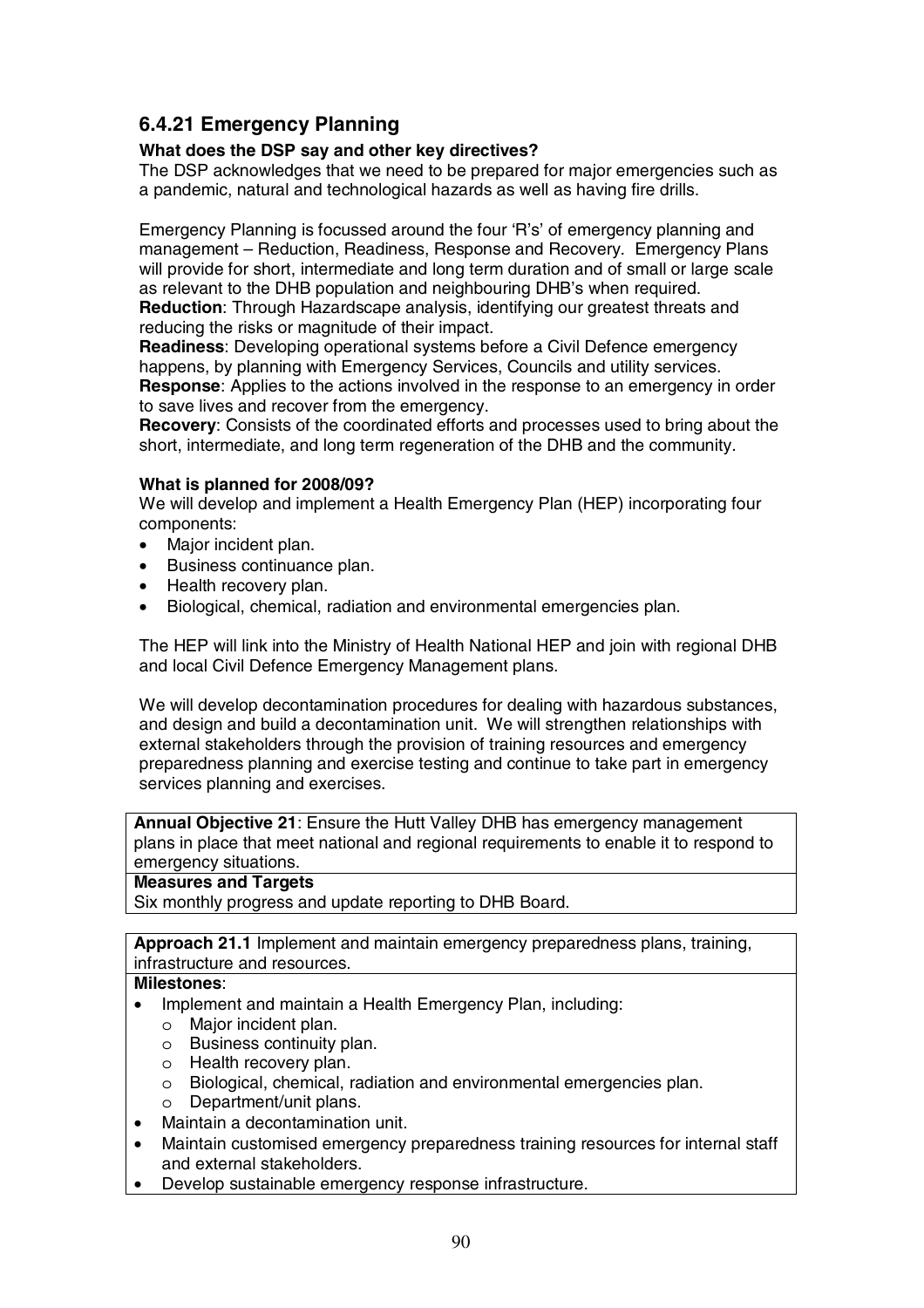| <b>Risks</b>                             | <b>Mitigations</b>                         |
|------------------------------------------|--------------------------------------------|
| DHB under prepared for an emergency.     | Review current plans and develop           |
|                                          | sustainable in-depth plans.                |
| Staff uncertain of plans.                | Develop customised resources and           |
|                                          | training modules to support staff          |
|                                          | understanding emergency management         |
|                                          | plans                                      |
| Unable to deal with contaminated         | NZFS currently decontaminating patients    |
| patients safely and effectively.         | on scene                                   |
| Delays incurred for patients requiring   | Decontamination unit currently being       |
| treatment.                               | developed.                                 |
| Non compliance with NZFS Fire Act.       | Fire response plans reviewed.              |
| Lack of staff understanding and          | Internal training now provided to all DHB  |
| education of Fire Evacuation procedures. | Fire & Building wardens.                   |
| <b>Emergency Preparedness awareness</b>  | <b>Customised Fire and Emergency</b>       |
| and lack of understanding of DHB         | Preparedness training available to all     |
| plans/expectations of external           | Dept/Units within the DHB.                 |
| stakeholders role/expectations in an     |                                            |
| emergency.                               |                                            |
| Under prepared for a major disaster.     | Ensure that the Civil Defence equipment is |
|                                          | suitable and appropriate to the DHB's      |
|                                          | internal and external responses to a       |
|                                          | disaster.                                  |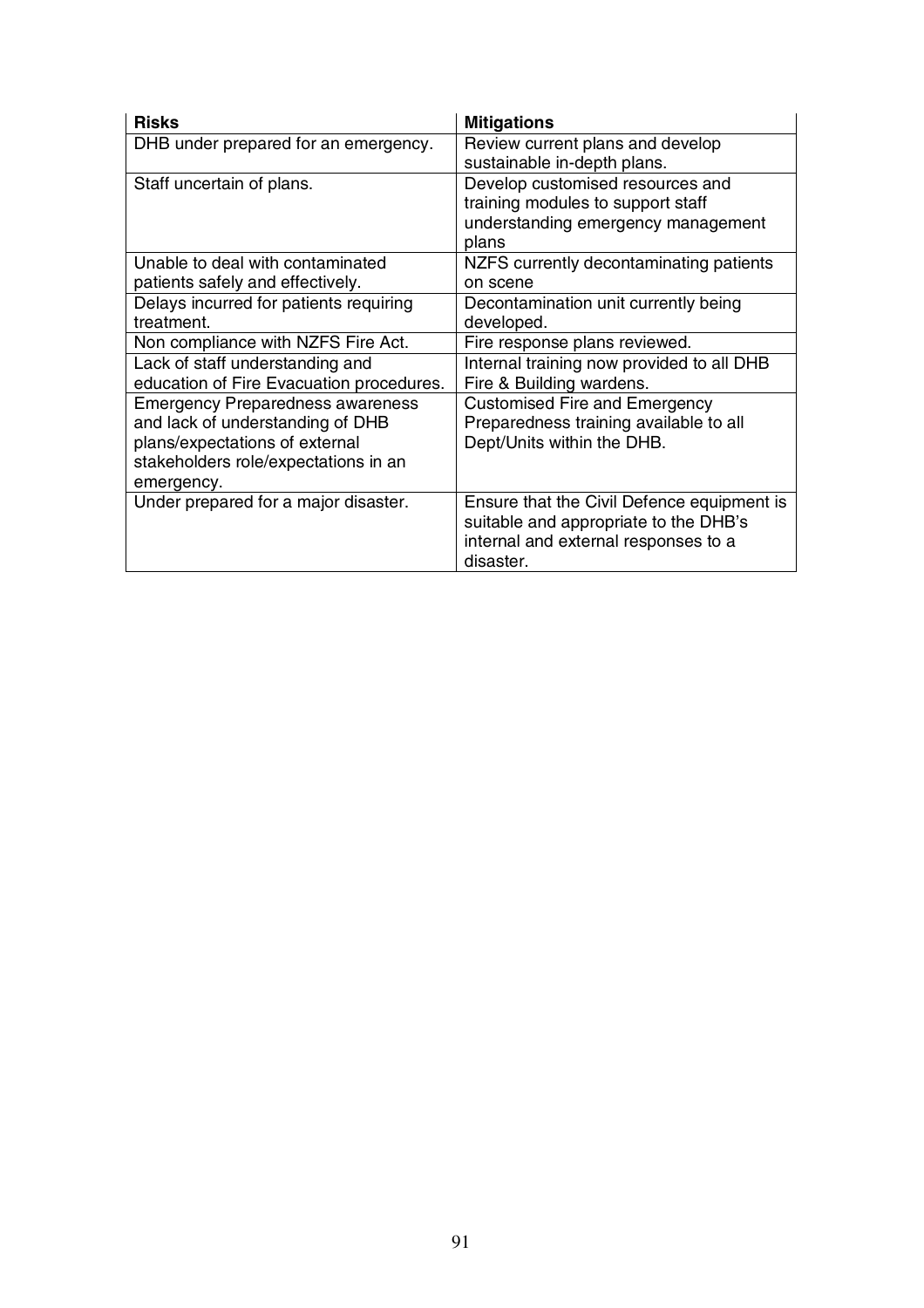## **7. Managing Financial Resources**

Our projections for the 2008/09, 2009/10 and 2010/11 years indicate break-even results. We have a number of activities in progress that are intended to ensure we manage our financial performance as much as possible within funding provided. However it will be difficult for us to achieve our DAP result for 2008/2009.

The main financial pressures we face are common across the health sector. They include:

- Employment cost increases and in particular those resulting from national settlements at higher levels than our funding increases provide.
- Demand for aged care services increasing due to the aging population.
- Increasing cost pressure from our aged care and home support service providers due to their wage costs.
- Community pharmaceutical costs increasing due to population demand.
- Pressure on increasing Interdistrict Outflows (IDFs) in particular to higher cost tertiary services.
- Acute demand within the hospital impacting on elective delivery.

Our revenue projection for 2008/2009 is based on the latest funding advice. We have applied base revenue increases of 3.2% for 2009/2010 and 3.9% for 2010/2011 as suggested in the funding advice.

We have a number of ongoing initiatives that will impact on our planned results for 2008/2009, 2009/2010 and 2010/2011. In particular we are looking at community pharmaceutical prescribing and dispensing, delivery of aged care services, national, regional and local procurement, and the Emergency Department/Theatre Project. As a result of these initiatives we are projecting break-even results for 2009/2010 and for 2010/2011.

We recognise the requirements of the Operational Policy Framework (OPF) regarding "ring-fenced" monies and will ensure that any surplus or deficit arising from ring-fenced monies will be managed in accordance with the OPF requirements.

## *7.1 Budgeted Financial Statements*

The following tables show the statement of financial performance for Hutt Valley DHB for the planning period. The full sets of financial statements are included in Appendix 3 of this plan. The prospective (forecast) financial statements in this DAP and in our Statement of Intent (SOI) have been prepared in accordance with New Zealand International Financial Reporting Standards (NZIFRS).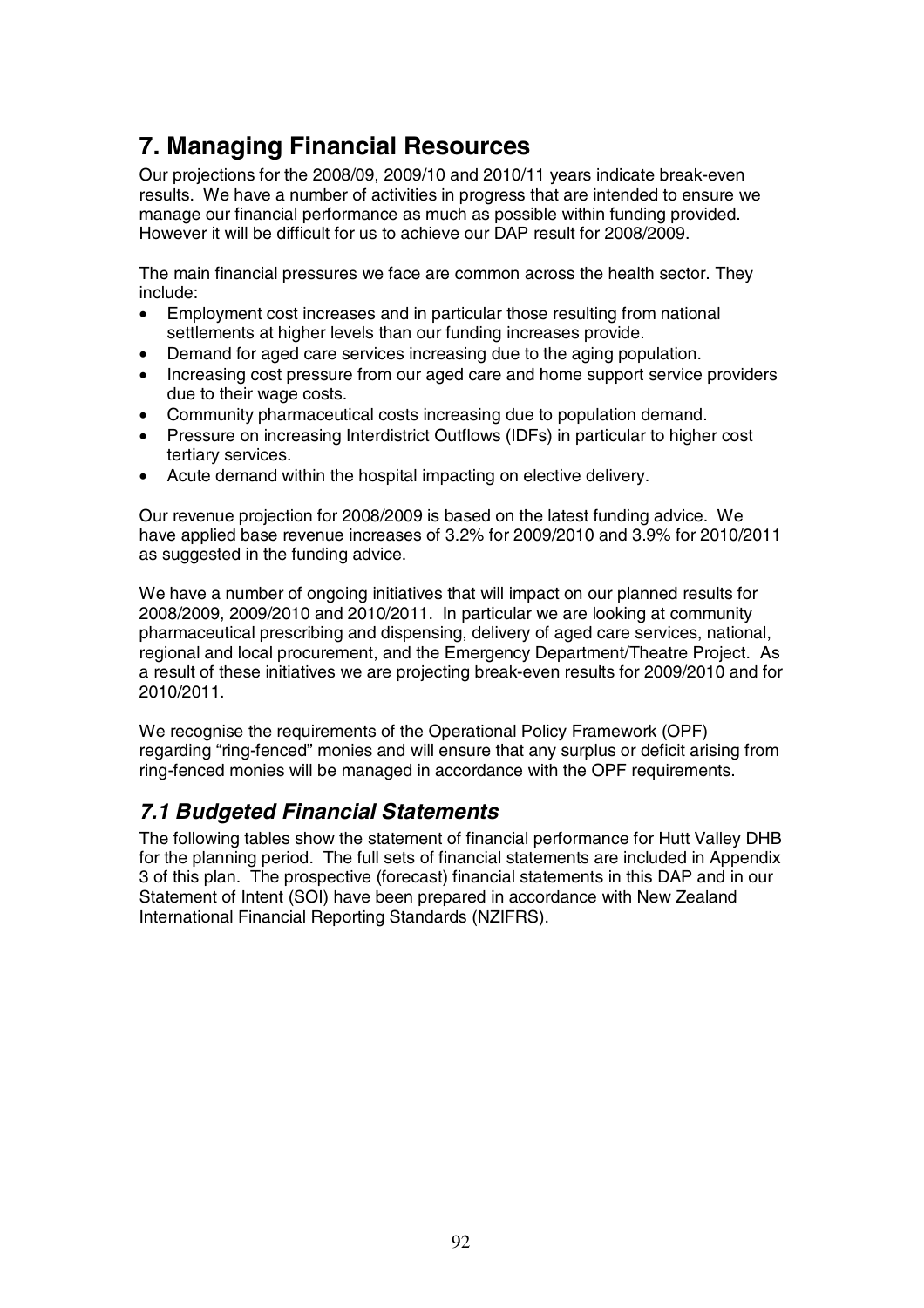| <b>Consolidated Statement of</b>                                                                                                                         | 2007/08                              | 2008/09                             | 2009/10                              | 2010/11                             |
|----------------------------------------------------------------------------------------------------------------------------------------------------------|--------------------------------------|-------------------------------------|--------------------------------------|-------------------------------------|
| <b>Prospective Financial Performance</b>                                                                                                                 | \$000's<br>Forecast                  | Plan                                | Plan                                 | Plan                                |
| Revenue                                                                                                                                                  | 362,145                              | 385,333                             | 399,671                              | 415,264                             |
| <b>Less Operating Expenditure</b><br><b>DHB Provider Expenditure</b><br>External provider expenditure<br>Governance & Funding Administration<br>Taxation | (158, 301)<br>(192, 044)<br>(3, 103) | (169,001)<br>(197, 343)<br>(3, 126) | (174, 478)<br>(204, 838)<br>(3, 125) | (183,029)<br>(212, 465)<br>(3, 197) |
| <b>Total Operating Expenditure</b>                                                                                                                       | (353, 448)                           | (369, 470)                          | (382, 441)                           | (398, 691)                          |
| Surplus/ (Deficit) before Interest,<br>Depreciation, and Capital Charge                                                                                  | 8,697                                | 15,863                              | 17,230                               | 16,573                              |
| Gain / Loss on sale of assets                                                                                                                            | (6)                                  |                                     |                                      |                                     |
| Interest                                                                                                                                                 | (1,203)                              | (1,248)                             | (1,258)                              | (1, 343)                            |
| Depreciation                                                                                                                                             | (7, 807)                             | (9, 107)                            | (10, 253)                            | (9,511)                             |
| Capital Charge                                                                                                                                           | (6, 181)                             | (5,508)                             | (5,719)                              | (5,719)                             |
| <b>NET SURPLUS / DEFICIT</b>                                                                                                                             | (6,500)                              |                                     |                                      |                                     |
| <b>Consolidated Statement of</b>                                                                                                                         | 2007/08                              | 2008/09                             | 2009/10                              | 2010/11                             |
| <b>Prospective Movements in Equity</b><br>\$000' s                                                                                                       | <b>Forecast</b>                      | Plan                                | Plan                                 | Plan                                |
| Crown Equity<br>Repayment of Crown Equity<br>Net Surplus Deficit for the Period<br>Distributions to the Crown<br><b>Revaluation Reserve</b>              | 27,580<br>(6,500)<br>50,368          | 21,080<br>50,368                    | 21,080<br>50,368                     | 21,080<br>50,368                    |
| <b>CLOSING EQUITY</b>                                                                                                                                    | 71,448                               | 71,448                              | 71,448                               | 71,448                              |
| <b>Consolidated Statement of Prospective</b><br><b>Prospective Financial Position</b><br>\$000's                                                         | 2007/08<br>Forecast                  | 2008/09<br>Plan                     | 2009/10<br>Plan                      | 2010/11<br>Plan                     |
| <b>TOTAL EQUITY</b>                                                                                                                                      | 71,448                               | 71,448                              | 71,448                               | 71,448                              |
| <b>CURRENT ASSETS</b><br>Bank balances, deposits, cash<br>Receivables<br>Properties intended for resale<br>Inventory                                     | 6,400<br>10,690<br>1,517             | 2,810<br>14,118<br>1,517            | 1,792<br>14,944<br>1,517             | 1,522<br>15,359<br>1,517            |
| <b>CURRENT LIABILITIES</b><br>Payables and accruals                                                                                                      | (47, 265)                            | (47, 127)                           | (54, 915)                            | (55,037)                            |
| <b>NET WORKING CAPITAL</b>                                                                                                                               | (28, 658)                            | (28, 682)                           | (36, 662)                            | (36, 639)                           |
| <b>NON CURRENT ASSETS</b><br><b>Fixed Assets</b><br><b>NON CURRENT LIABILITIES</b>                                                                       | 120,077                              | 122,601                             | 135,581                              | 168,058                             |
| Borrowings and Provisions                                                                                                                                | (19, 971)                            | (22, 471)                           | (27, 471)                            | (59, 971)                           |
| <b>NET ASSETS</b>                                                                                                                                        | 71,448                               | 71,448                              | 71,448                               | 71,448                              |

## **7.1.1 Summary of Operating Budget**

Our operating forecast for 2008/2009 is a break-even position.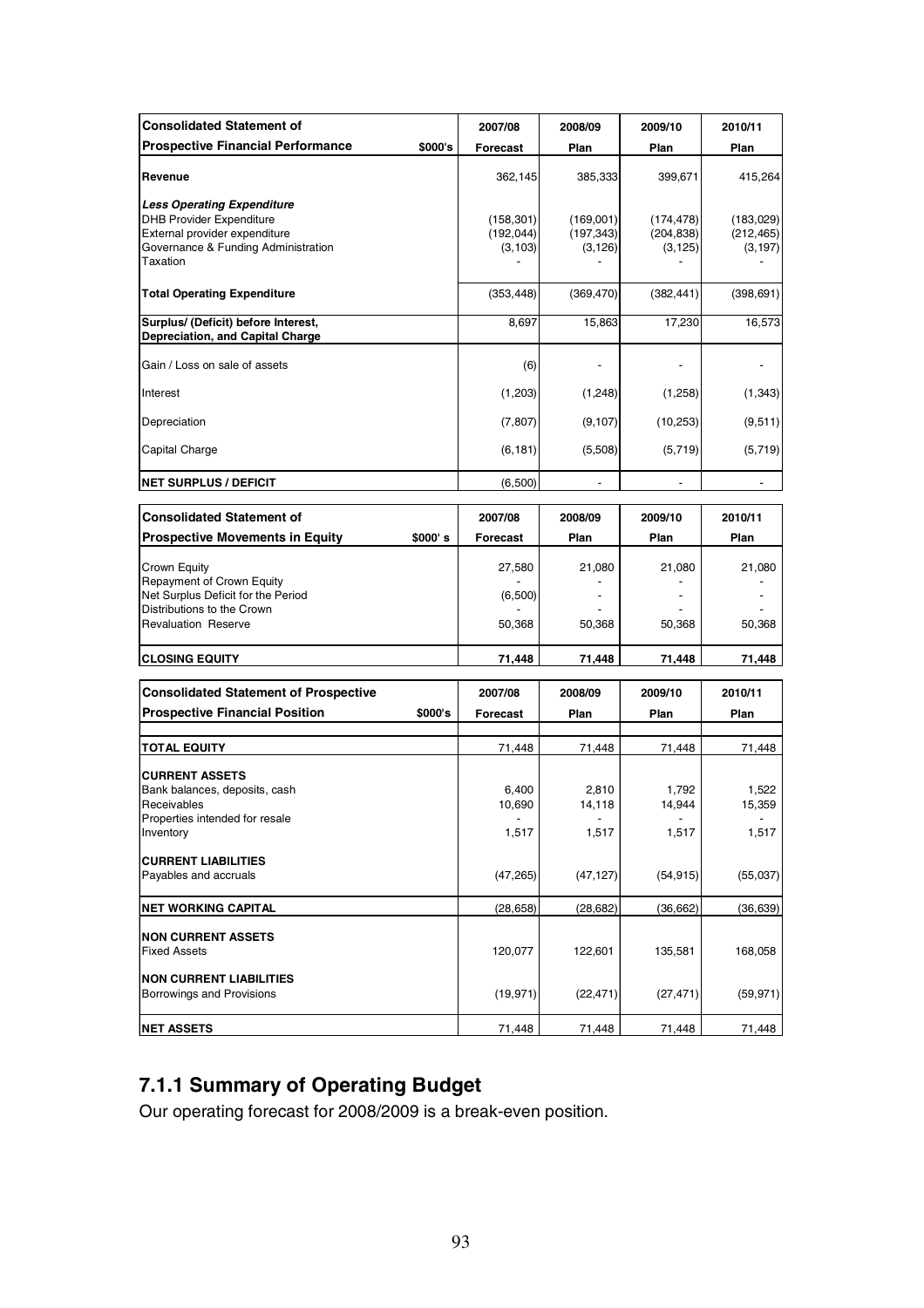## **7.1.2 Funding Advice**

Funding advice was received in December 2007 that included additional funding for 2008/2009. The additional funding consists of a 3.298% cost increase, called Future Funding Track (FFT).

The funding advice reflected an increase in the Population Based Funding Formula (PBFF) share from 3.11% to 3.18%, providing demographic funding for 2008/09.

## **7.1.3 Funder Financials**

We have reviewed our financial projections for the Funder Arm of the DHB in line with the details provided in the latest funding advice mentioned above.

A price/volume schedule has been agreed with the Provider Arm to reflect national pricing guidelines and required contract volumes. This schedule includes contract volumes covered by additional elective services funding.

The likely costs for demand driven community services such as pharmaceuticals and aged care services have been estimated based on current volumes.

Our projection for the costs of contracts with external service providers includes a provision for price increases limited to the FFT increase in our funding.

As a result of these reviews we have projected a summary surplus for the Funder Arm of \$1,971,000 for 2008/2009.

### **7.1.4 Provider Financials**

The financial projection for the Provider Arm includes a number of significant assumptions that are detailed in the next section (section 7.2).

Base funding for the Provider Arm is agreed through the Memorandum of Agreement (MOA) with the Funder Arm. In 2008/09 the base increase in funding is 2.298%, with a further 0.5% for increasing technology expenditure, 0.25% for quality improvement, 0.25% for procurement savings, less 0.5% for efficiency. The Funder Arm determines the number of purchase units to be supplied by each service after considering the demands of the Hutt Valley population. A national pricing programme determines the price of each purchase unit.

The price/volume schedule lists the number of purchase units agreed for each of the Provider Arm services. These volumes take into account national intervention rates for services. The budgeting process determines the cost of providing the contracted services including service improvements and efficiencies where possible.

In 2008/2009, containment of staff costs will be the largest financial challenge for the Provider Arm. National employment agreements continue to be settled at higher rates than our funding provides and will require us to employ more staff. Staff vacancies also represent an area of significant risk because of the higher costs associated with outsourced personnel.

We are estimating a deficit for the Provider Arm of \$1,971,000 for 2008/2009.

## *7.2 Assumptions*

The following sections list the key assumptions we have included in the annual plan for 2008/2009. Appendix 5 contains our Statement of Accounting Policies.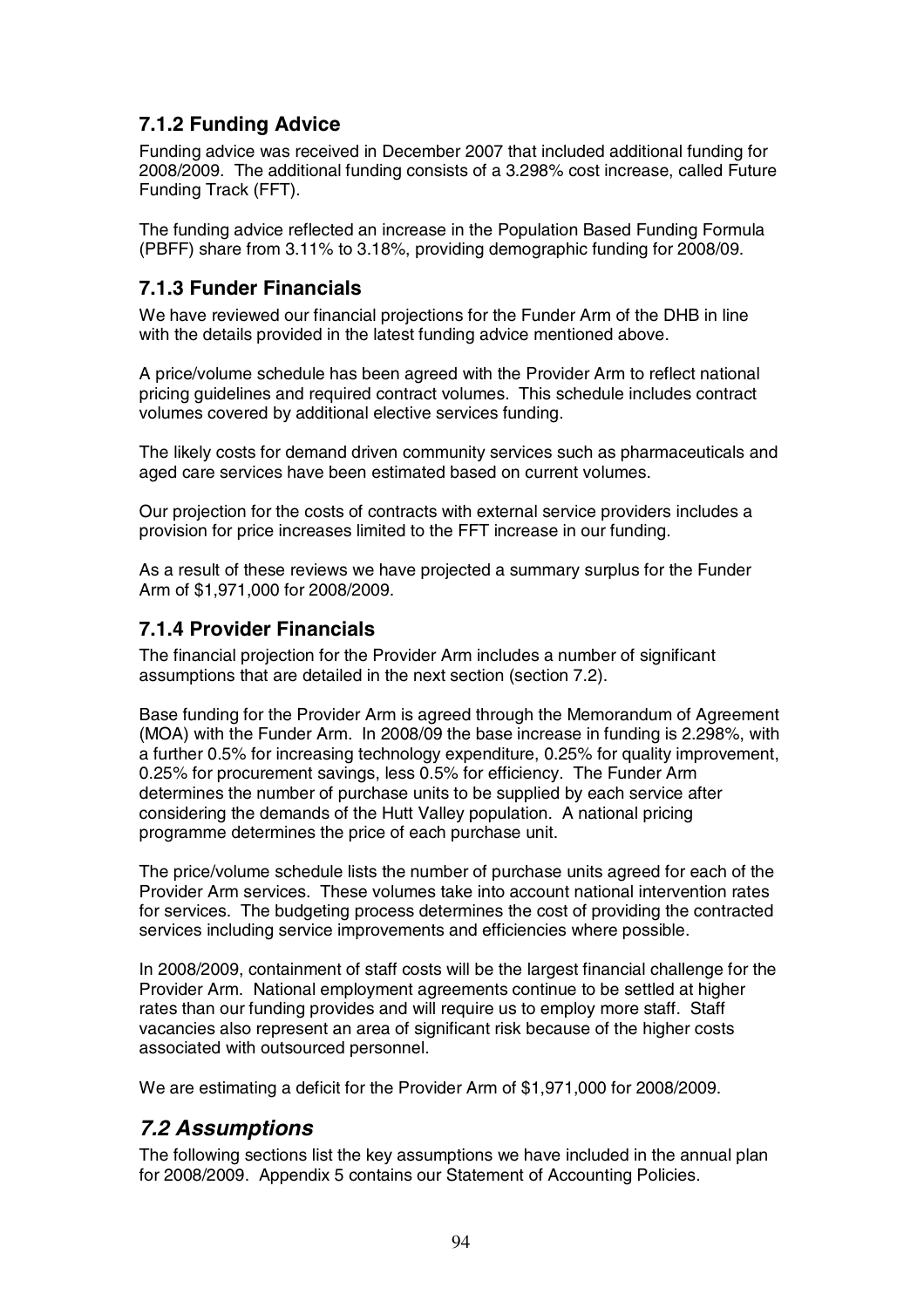## **7.2.1 Provider**

- Base revenue has been allocated to the Provider Arm based on contract volumes agreed with the DHB funder using national prices.
- Funding has been included to cover the costs of Kiwisaver.
- There will be no requirement for external deficit funding.
- Established personnel positions will be fully staffed or managed to minimise the requirement for overtime and outsourced staffing.
- Staff costs have been evaluated under the terms of existing contractual agreements. Where contracts are under negotiation, we have based our budget on the latest offers advised by the negotiation team. Other contracts have been budgeted at 3.298%.
- Annual leave accrued in the year will be taken.
- Non-employment related expenses have been budgeted individually by expense category within each cost centre. By budgeting in this way we have reflected recent cost movements, changes in usage patterns and recognised cost reduction initiatives.
- Outsourced surgical procedures will be purchased at national prices.
- Our interest income assumes that funding will be received one month in advance from the Ministry of Health.
- Interest rate changes will not materially affect the overall financial position.
- Capital expenditure projects within the planning period will be funded from operating cash, operating leases, or as in the business case for the Emergency Department / Theatre Project, from Crown Health Financing Agency (CHFA) funding.
- No revaluation of land and buildings.
- Oral Health Service Project approval is not assumed.
- IDF outflows and inflows are as per the funding advice.
- Corporate service costs have been allocated according to standard accounting drivers that are proxies for the likely use of corporate services.

## **7.2.2 Funder**

- The budgets for all demand driven costs are based on our current volumes for 2007/08 with an allowance for expected price increases in 2008/09.
- No growth in demand has been incorporated into the budgets.
- No provision has been made for any funding of new initiatives.
- Price increases for external service providers have been limited to the FFT funding increase.
- The budget for community pharmaceuticals have been based on the advice received from Pharmac and comprises budgeted amounts for drug costs, rebates and dispensing fees.

## **7.2.3 Risks**

All DHBs face pressure from additional expenditure, which must be managed within allocated funding. Management of expenditure pressure will require considerable restraint, and focused exploration of productivity improvements.

There are some significant risks associated with the assumptions we have made in our DAP budget. The most important are:

• Employment Costs – in the employment negotiations there will be a focus on Partnership programmes, tripartite incentives and work/life balance programmes.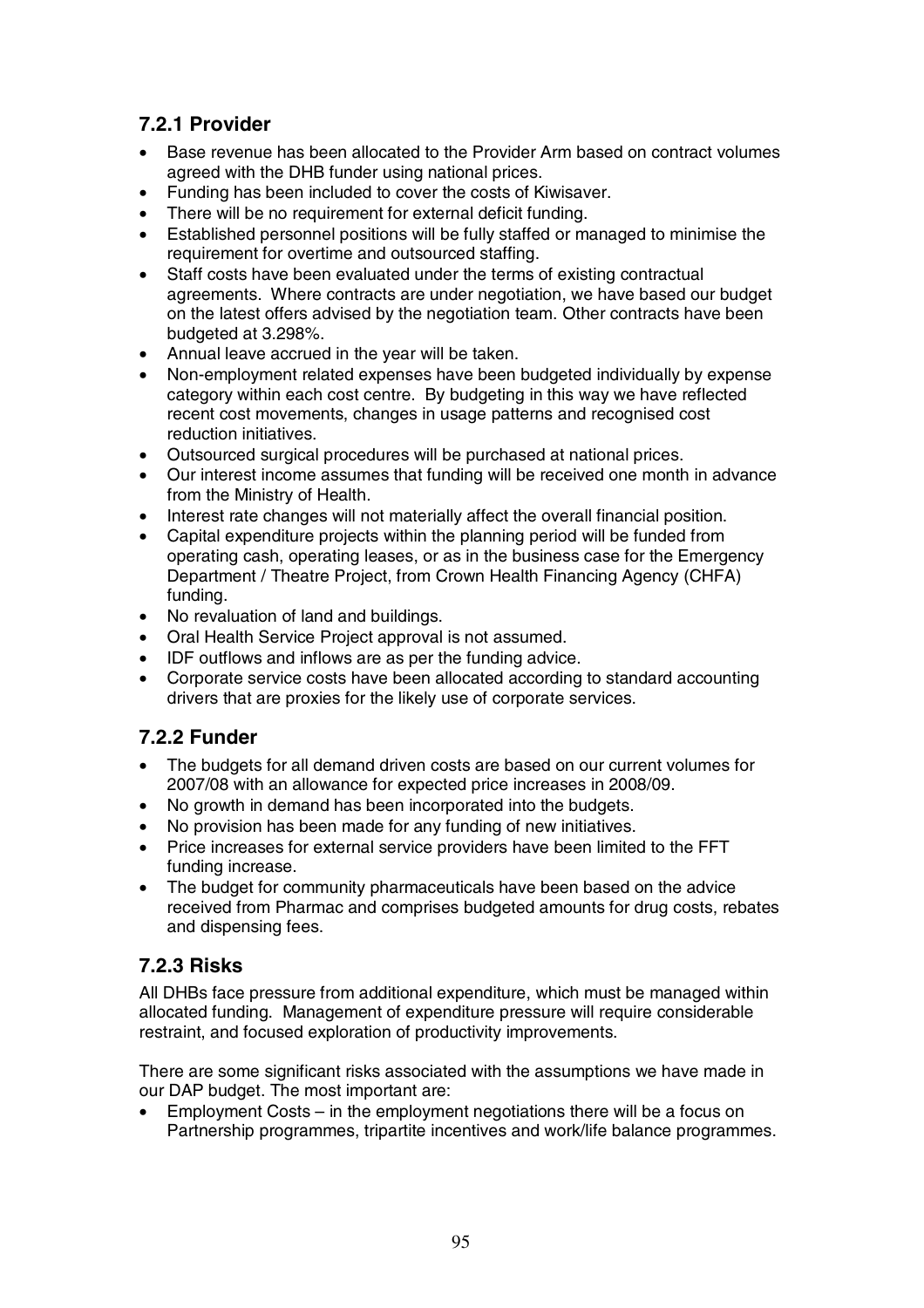- The DHB will have to manage staff numbers to appropriate levels and implement changes to service configuration. These efforts will have to be prioritised within the DHB's service priorities and demographics
- Revenue in Advance we have assumed that the Ministry of Health will continue to pay us our funding monthly in advance. Should this not be the case we risk a significant loss of interest income.
- Inter-District Flows actual volumes of services delivered by us for other DHBs, or delivered to our population by other DHBs are very difficult to predict or manage. There is a significant risk that these volumes may vary and that the resulting cost impact could be unfavourable.
- Demand Driven Costs we have a limited ability to manage demand for a number of our services. Any significant variation in that demand will result in increased costs that produce a deficit.
- External service providers our ability to hold price movements for external service providers to FFT is a risk, given the increases in salary movements in this sector over the last 12 months.

## **7.2.4 Out Years 2008/09 to 2009/10**

We have assumed base revenue increases of 3.2% and 3.9% for the 2009/2010 and 2010/2011 years respectively. No adjustment has been incorporated into the budgets for any demographic changes or for any change in the amount of overfunding we receive. After providing for increased costs and for the impact of our improvement initiatives, we estimate break-even results in 2009/2010 and in 2010/2011.

## *7.3 Capital Expenditure*

The following table outlines our capital expenditure plans for the three-year planning period.

|                       | <b>Hutt Valley District Health Board</b><br><b>Capital Expenditure</b><br>for the year ended 30 June |                                                                                  |                                                                                                                          |                                                                                                          |
|-----------------------|------------------------------------------------------------------------------------------------------|----------------------------------------------------------------------------------|--------------------------------------------------------------------------------------------------------------------------|----------------------------------------------------------------------------------------------------------|
|                       |                                                                                                      |                                                                                  |                                                                                                                          |                                                                                                          |
|                       |                                                                                                      |                                                                                  |                                                                                                                          |                                                                                                          |
|                       |                                                                                                      |                                                                                  |                                                                                                                          |                                                                                                          |
| 2006/07               | 2007/08                                                                                              | 2008/09                                                                          | 2009/10                                                                                                                  | 2010/11                                                                                                  |
| <b>Audited Actual</b> | Forecast                                                                                             | Plan                                                                             | Plan                                                                                                                     | Plan                                                                                                     |
|                       |                                                                                                      |                                                                                  |                                                                                                                          |                                                                                                          |
| 4,280                 | 2,870                                                                                                | 2,311                                                                            | 956                                                                                                                      | 1,513                                                                                                    |
| 2.620                 | 3.250                                                                                                | 2,915                                                                            | 1,500                                                                                                                    | 1,500                                                                                                    |
| 1,304                 | 1,647                                                                                                | 1,675                                                                            | 1,504                                                                                                                    | 1,507                                                                                                    |
|                       | 71                                                                                                   |                                                                                  | 10                                                                                                                       | 10                                                                                                       |
|                       |                                                                                                      |                                                                                  |                                                                                                                          |                                                                                                          |
|                       |                                                                                                      |                                                                                  |                                                                                                                          | 4,530                                                                                                    |
|                       |                                                                                                      |                                                                                  |                                                                                                                          |                                                                                                          |
|                       |                                                                                                      |                                                                                  |                                                                                                                          |                                                                                                          |
|                       |                                                                                                      |                                                                                  |                                                                                                                          |                                                                                                          |
|                       |                                                                                                      |                                                                                  |                                                                                                                          | 34,300                                                                                                   |
|                       |                                                                                                      |                                                                                  |                                                                                                                          | 2,888                                                                                                    |
|                       |                                                                                                      |                                                                                  |                                                                                                                          | 270                                                                                                      |
|                       |                                                                                                      |                                                                                  |                                                                                                                          |                                                                                                          |
|                       |                                                                                                      |                                                                                  |                                                                                                                          |                                                                                                          |
|                       |                                                                                                      |                                                                                  |                                                                                                                          | 37,458                                                                                                   |
|                       |                                                                                                      |                                                                                  |                                                                                                                          |                                                                                                          |
|                       |                                                                                                      |                                                                                  |                                                                                                                          | 41,988                                                                                                   |
|                       |                                                                                                      |                                                                                  |                                                                                                                          |                                                                                                          |
|                       |                                                                                                      |                                                                                  |                                                                                                                          | 9,509                                                                                                    |
|                       |                                                                                                      |                                                                                  |                                                                                                                          |                                                                                                          |
|                       |                                                                                                      |                                                                                  |                                                                                                                          | (21)                                                                                                     |
|                       |                                                                                                      |                                                                                  |                                                                                                                          | 32,500                                                                                                   |
|                       |                                                                                                      |                                                                                  |                                                                                                                          | 41,988                                                                                                   |
|                       | 8,204<br>8,204<br>7,407<br>797<br>8,204                                                              | 7,838<br>2,114<br>701<br>34<br>59<br>2,908<br>10,746<br>7,803<br>2,943<br>10,746 | 12<br>30<br>6,943<br>528<br>2,200<br>88<br>257<br>1.850<br>2.199<br>7,122<br>14,065<br>9,107<br>2,458<br>2,500<br>14,065 | 30<br>4,000<br>11.800<br>1.050<br>701<br>3,150<br>16,701<br>20,701<br>10,250<br>5,451<br>5,000<br>20,701 |

Campus Planning – we have completed an integrated campus plan to identify our future facility requirements. The Emergency Department/Theatre Redevelopment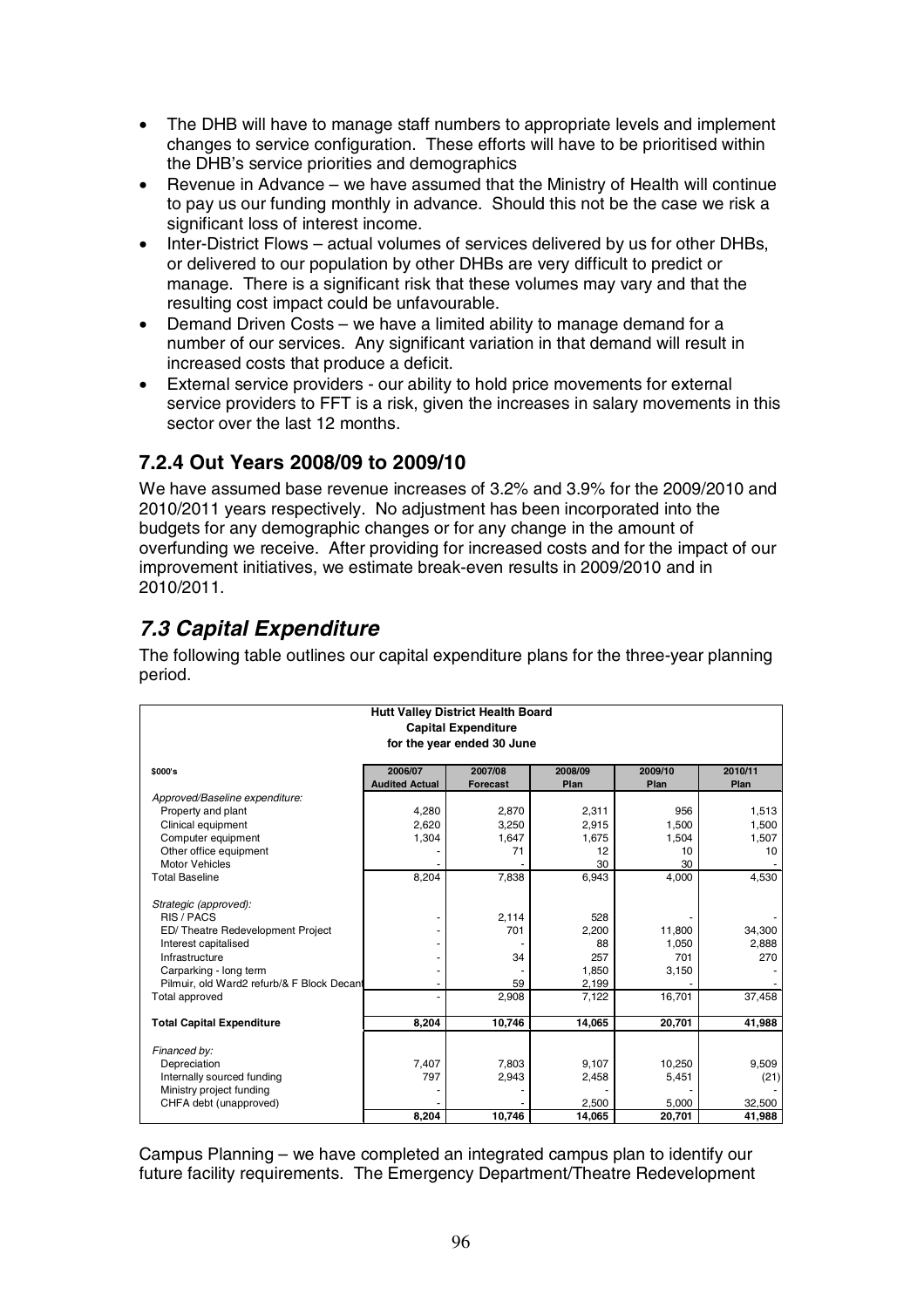Business Case has received support from the National Capital Committee and has gained ministerial approval. Our budgets include the approved business case.

We have not identified any significant assets that are surplus to long-term health service delivery needs. We have not made any provision in the DAP for any Asset Revaluations as we last revalued our relevant assets at 30 June 2006.

## *7.4 Efficiency Initiatives*

The following initiatives are in progress and will impact on our results for the 2008/2009 planning period:

- Campus Planning we have prepared our Emergency Department/Theatre Project Business Case (see section 7.3 above).
- Value for money national procurement initiatives.
- Regional Planning we are actively involved in working with the central region DHBs to identify opportunities for service coordination.
- Pharmaceutical review.
- Aged care delivery model implementation.

## *7.5 Disposal of Land / Assets*

We currently have no plans to dispose of any land. When disposing of land, Hutt Valley DHB will abide by the appropriate statutes and be guided by appropriate business principles. Hutt Valley DHB will not dispose of any land without first consulting with the Minister of Health. We will also comply with the relevant protection mechanism that addresses the Crown's obligations under the Treaty of Waitangi and any process relating to the Crown's good governance obligations in relation to Māori sites of significance.

## *7.6 Business Cases*

We have submitted our Oral Health Service Provision for Children and Adolescents (OHSPCA) business case to the Ministry of Health for approval.

## *7.7 Debt and Equity*

The CHFA is the key lender to Hutt Valley DHB with current loans of \$19M at a fixed rate of 6.525% to December 2017. It is planned to apply to CHFA for additional loans up to \$60 million (debt/equity mix to be finalised), as detailed in the Emergency Department/Theatre Redevelopment business case which has ministerial approval. In addition, Hutt Valley DHB has a working capital facility with BNZ of \$6M for use as required.

| <b>Hutt Valley District Health Board</b><br><b>Covenant Ratios</b><br>As at 30 June | 2007/08<br>Forecast | 2008/09<br>Plan | 2009/10<br>Plan | 2010/11<br>Plan |
|-------------------------------------------------------------------------------------|---------------------|-----------------|-----------------|-----------------|
| <b>BNZ Ratio Calculations</b><br>Debt to Debt + Equity                              | 21.85%              | 23.93%          | 27.77%          | 45.63%          |
| <b>Interest Times Coverage</b>                                                      | 2.09                | 8.30            | 9.15            | 8.08            |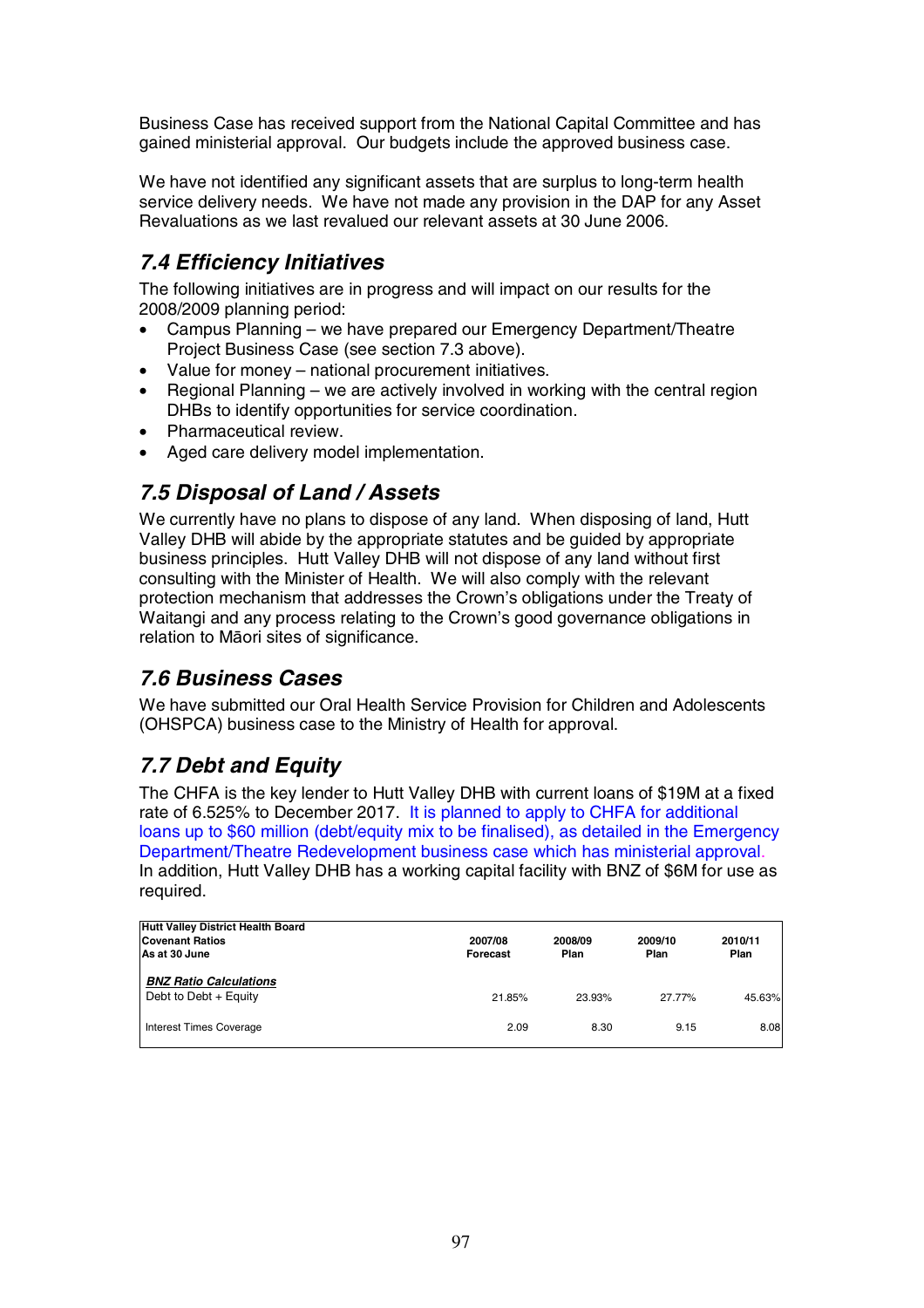## **8. Measuring Performance: Output Objectives and Measures**

Our Chief Executive Officer is accountable to our Board for the successful accomplishment of the annual plan intentions, including meeting all of the key milestones and performance targets. Our Board monitors the actions of management on a monthly basis. This occurs through the monthly Board meeting and Board committee meetings. Our Board requires management to provide specific monthly performance reports so the Board can assess whether we'll achieve the plan, as well as specific reports on any key issues that arise during the course of the year. We use an organisation-wide risk management system to identify and address any key risks. We also issue a public annual report that describes whether we did what we said we'd do in the Annual Plan.

The Ministry of Health has developed a framework of dimensions of DHB performance as a base to agree expectations and to use for assessment of DHB performance. The key dimensions of the framework, based on the New Zealand Public Health and Disability Act 2000, are separated into four areas. These are:

| <b>Outcomes - managing towards</b>        | <b>Services - promoting effective care</b>   |
|-------------------------------------------|----------------------------------------------|
| improving, promoting and protecting       | and support.                                 |
| the health of people and communities.     | Arrange health and disability services.      |
| Achieve improvements in health and        | Balance the need for nationwide              |
| disability outcomes, in accordance with   | consistency and to contribute to             |
| the Government's priorities.              | nationwide goals with the need to be         |
| Reduce health inequalities.               | responsive to local community needs,         |
| Demonstrate progress against targets.     | including the needs of Māori                 |
| Demonstrate progress with local           | communities.                                 |
| priorities.                               | Ensure that the choice of services is        |
|                                           | based on the best way to improve health      |
|                                           | outcomes and meet people's care and          |
|                                           | support needs, within available              |
|                                           | resources.                                   |
|                                           | Deliver health and disability services.      |
| Ownership/stewardship.                    | <b>Consultation and collaboration - for</b>  |
| Strategy: contribute to government policy | the purposes of achieving health             |
| objectives.                               | outcomes and planning services.              |
| Capability and sustainability:            | Engage with:                                 |
| Develop organisational capability,        | The community, including Māori.<br>$\bullet$ |
| including workforce and information       | Other DHBs and the Ministry of<br>$\bullet$  |
| systems development.                      | Health.                                      |
| Support the development of local          | Other sectors.<br>$\bullet$                  |
| service providers, including Māori        |                                              |
| providers.                                |                                              |
| Integrity:                                |                                              |
| Comply with the legislative mandate       |                                              |
| and obligations.                          |                                              |
| Operate fairly, ethically and<br>٠        |                                              |
| responsibly.                              |                                              |
| Performance:                              |                                              |
| Ensure the DHB's finances, capital        |                                              |
| assets and other resources are well       |                                              |
| managed.                                  |                                              |
| Ensure risk is well managed.              |                                              |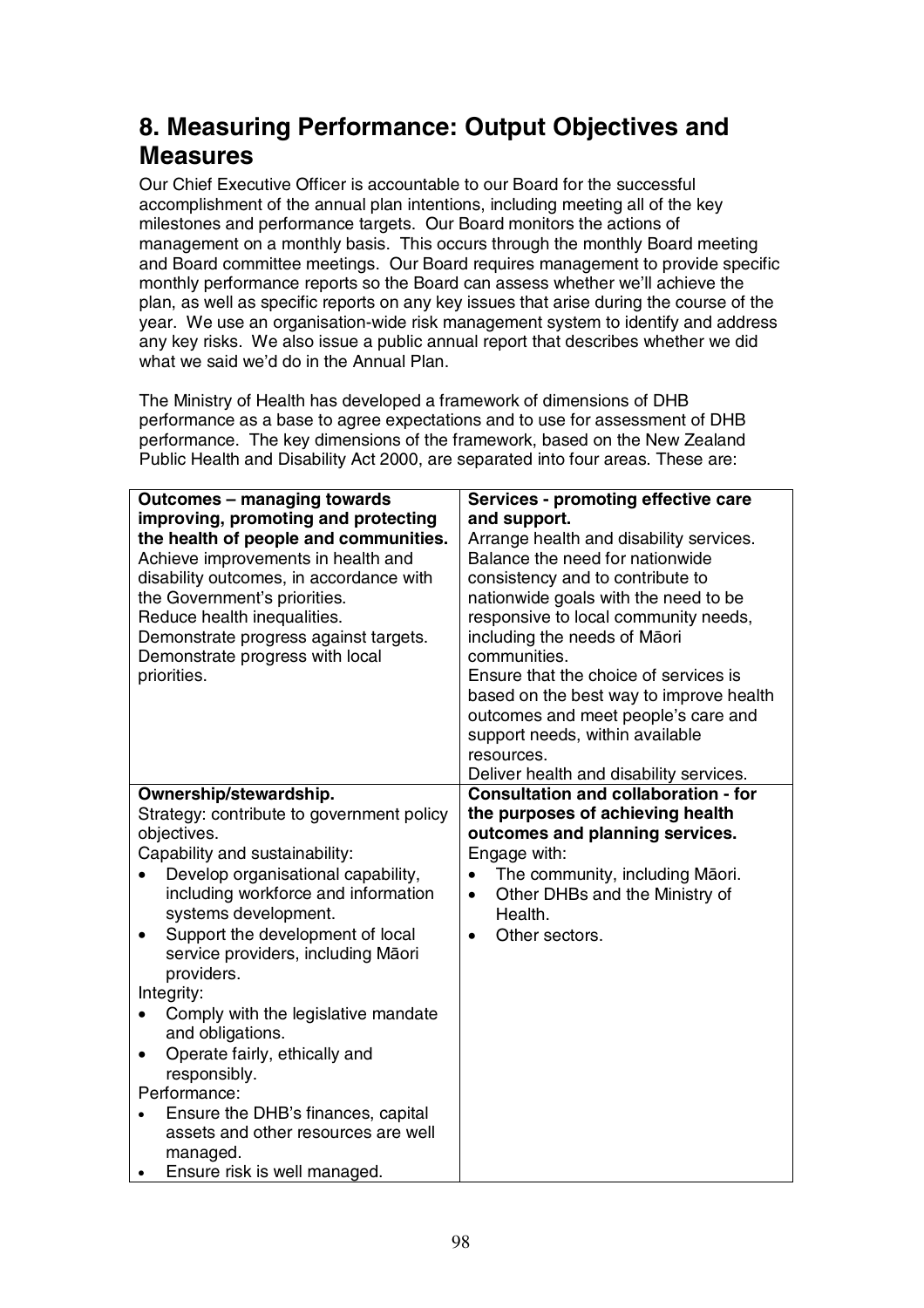We have selected the following key indicators for our community to judge our progress against the goals and priorities we have set out in this plan. While we monitor and report to the Ministry of Health on a large set of Indicators (see Appendix 2), the following indicators have been selected to be included in our upcoming Annual Plans, Statements of Intent and Annual Reports.

The following table lists presents our key indictors within the Ministry of Health's key dimensions of DHB performance.

| <b>Key dimension of DHB</b><br>performance | <b>National Health Target</b><br><b>Measures</b>                                                                                                                                                                   | <b>Board District Strategic</b><br><b>Plan Measures</b>                       |
|--------------------------------------------|--------------------------------------------------------------------------------------------------------------------------------------------------------------------------------------------------------------------|-------------------------------------------------------------------------------|
| Improving Health<br><b>Outcomes</b>        | Improving immunisation<br>coverage.<br>Improving diabetes and<br>cardiovascular disease.<br>Improve nutrition, increasing<br>physical activity and reducing<br>obesity.<br>Reducing the harm caused by<br>tobacco. | Immunisation.<br>Oral Health.<br>Diabetes.                                    |
| <b>Services</b>                            | Improving oral health.<br>Improving elective services.<br>Reducing cancer waiting times.<br>Improving mental health<br>services.                                                                                   | Primary Health.<br>Screening.<br><b>Mental Health Services.</b><br>Workforce. |
| Ownership/Stewardship                      |                                                                                                                                                                                                                    | Information.<br>Hospital Performance.                                         |
| Consultation and<br>Collaboration          | Reducing ambulatory sensitive<br>(avoidable) admissions.                                                                                                                                                           | Physical Activity.                                                            |

The Performance Measures listed on the following pages include National Health Target measures, which are consistent across DHBs, and local measures which were developed as part of our last District Strategic Plan. Appendix 2 also contains more detail on the full range of indicators of DHB Performance included as part of routine reporting to the Ministry of Health, including descriptions, baseline data and targets.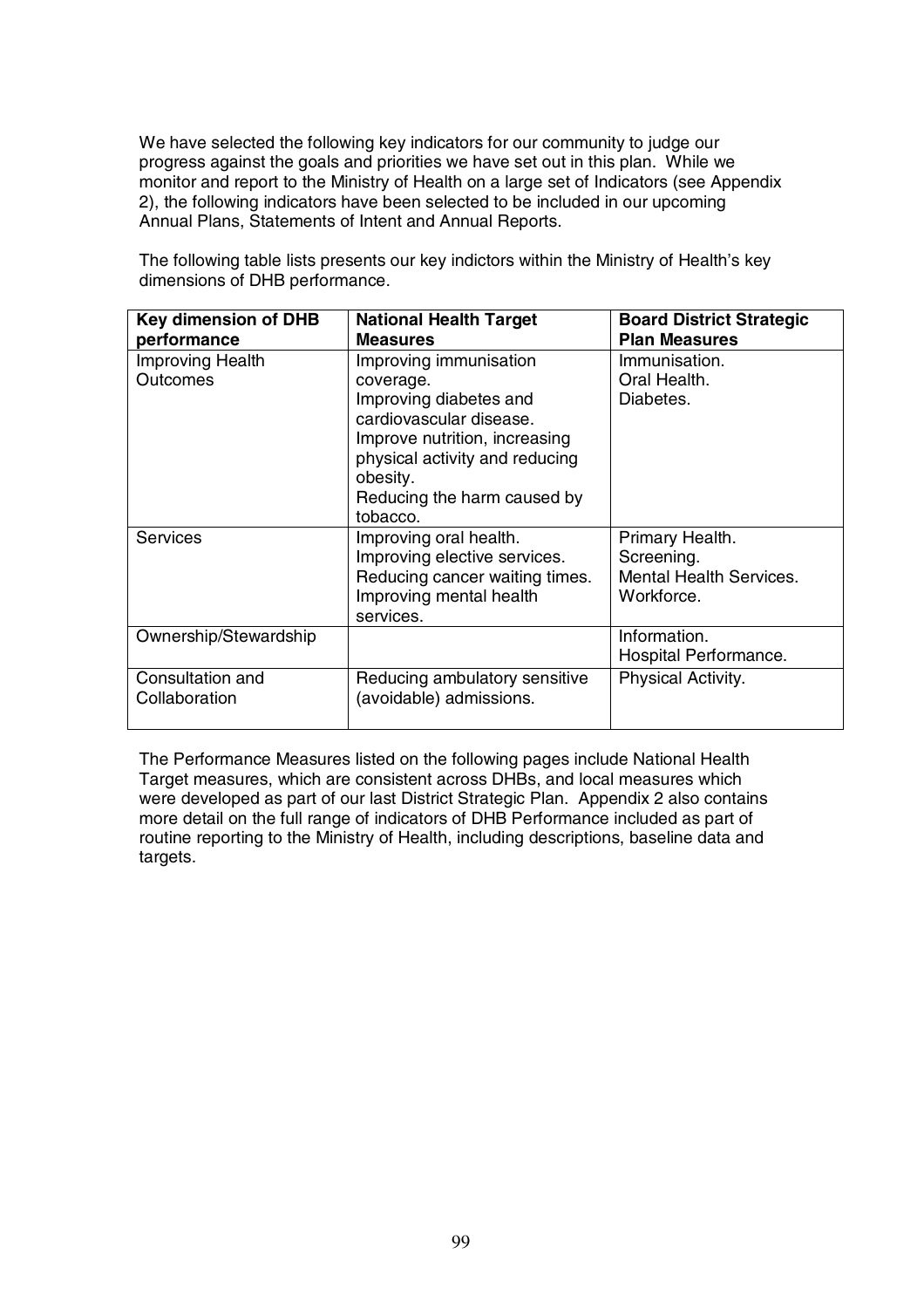| <b>Health Targets</b>                    |                                                  |                               |                                                                                                               |               |                   |                   |                   |         |        |  |
|------------------------------------------|--------------------------------------------------|-------------------------------|---------------------------------------------------------------------------------------------------------------|---------------|-------------------|-------------------|-------------------|---------|--------|--|
| Target, Dimension of                     | <b>Description</b>                               | Linkage to                    | Baselines and Local Targets                                                                                   |               |                   |                   |                   |         |        |  |
| DHB Performance and<br>relevant Strategy |                                                  | Objectives<br>and IDPs<br>DAP |                                                                                                               |               |                   |                   |                   |         |        |  |
| Improving immunisation                   | Measure: 95% of two year                         | Maternity,<br>See             | Two year old cohort data from the National Immunisation Register only<br>became available at the end of 2007. |               |                   |                   |                   |         |        |  |
| coverage.                                | olds are fully immunised,                        | Child and                     |                                                                                                               |               |                   |                   |                   |         |        |  |
| Improving health<br>outcomes.            | increase on the gap<br>with at least a 20%       | Youth Health                  | immunised<br>Fully                                                                                            | Actual<br>Dec | 2008/09<br>Target | 2009/10<br>Target | 2010/11<br>Target |         |        |  |
| New Zealand Health                       | between current                                  | & POP-08.                     | 2 year                                                                                                        | 2007          |                   |                   |                   |         |        |  |
| Strategy, Primary Health                 | performance and 95%.                             |                               | olds                                                                                                          |               |                   |                   |                   |         |        |  |
| Care Strategy, He                        | Output: Numbers of                               |                               | Total                                                                                                         | 78%           | 87%               | 91%               | 93%               |         |        |  |
| Korowai Oranga.                          | vaccines delivered                               |                               | Māori                                                                                                         | 74%           | 83%               | 89%               | 92%               |         |        |  |
|                                          | Outcome: Reduction in                            |                               | Pacific                                                                                                       | 78%           | 87%               | 91%               | 93%               |         |        |  |
|                                          | vaccine preventable<br>disease.                  |                               |                                                                                                               |               |                   |                   |                   |         |        |  |
| Improving oral health.                   | Measure: Progress towards                        | See Ora                       | Adolescent utilisation data (completions, non-completions and additional                                      |               |                   |                   |                   |         |        |  |
| Services.                                | 85% adolescent oral health                       | ल<br>व<br>Health &            | adolescent examinations)                                                                                      |               |                   |                   |                   |         |        |  |
| New Zealand Health                       | utilisation.                                     | Health                        | Prioritised                                                                                                   | Actual        | Actual            | Prov.             | Target            | Target  | Target |  |
| Strategy, Child Health                   | Output: Numbers of                               | additiona                     | Ethnicity                                                                                                     | 2005          | 2006              | 2007              | 2008/09           | 2009/10 | 2010/1 |  |
| Strategy.                                | adolescents utilising oral                       | reporting.                    | Total                                                                                                         | 53%           | 61.5%             | 54.2%a            | 65.5%             | 68%     | 705%   |  |
|                                          | health services.                                 |                               | Māori                                                                                                         | n/a           | n/a               | n/a               |                   |         |        |  |
|                                          | Outcome: Improved oral                           |                               | Pacific                                                                                                       | n/a           | n/a               | n/a               |                   |         |        |  |
|                                          | health (reduced                                  |                               | Other                                                                                                         | n/a           | n/a               | n/a               |                   |         |        |  |
|                                          | decayed/missing/filled<br>teeth) in adolescents. |                               |                                                                                                               |               |                   |                   |                   |         |        |  |
| Improving elective                       | Measure: Each DHB will                           | See Elective                  | Elective Services Patient Flow Indicators                                                                     |               |                   |                   |                   |         |        |  |
| services.                                | maintain compliance in all                       | Services &                    | ESPI number                                                                                                   |               | Target 2008/09    |                   |                   |         |        |  |
| <b>Services</b>                          | Elective Services Patient                        | SER-04.                       | ESPI <sub>1</sub>                                                                                             |               | $>92\%$           |                   |                   |         |        |  |
| Minister's letter of                     | Flow Indicators (ESPIs) 1 to                     |                               | ESPI <sub>2</sub>                                                                                             |               | $& 1.6\%$         |                   |                   |         |        |  |
| expectations 2007/08.                    | 8 and each DHB will set an                       |                               | ESPI <sub>3</sub>                                                                                             |               | $& 4.0\%$         |                   |                   |         |        |  |
|                                          | agreed increase in the                           |                               | ESPI <sub>4</sub>                                                                                             | n/a           |                   |                   |                   |         |        |  |
|                                          | number of elective service                       |                               | ESPI <sub>5</sub>                                                                                             |               | $& 4\%$           |                   |                   |         |        |  |
|                                          | discharges, and will provide                     |                               | $\frac{100}{250}$                                                                                             |               | $-8\%$            |                   |                   |         |        |  |
|                                          | the level of service agreed.                     |                               |                                                                                                               |               | $& 4\%$           |                   |                   |         |        |  |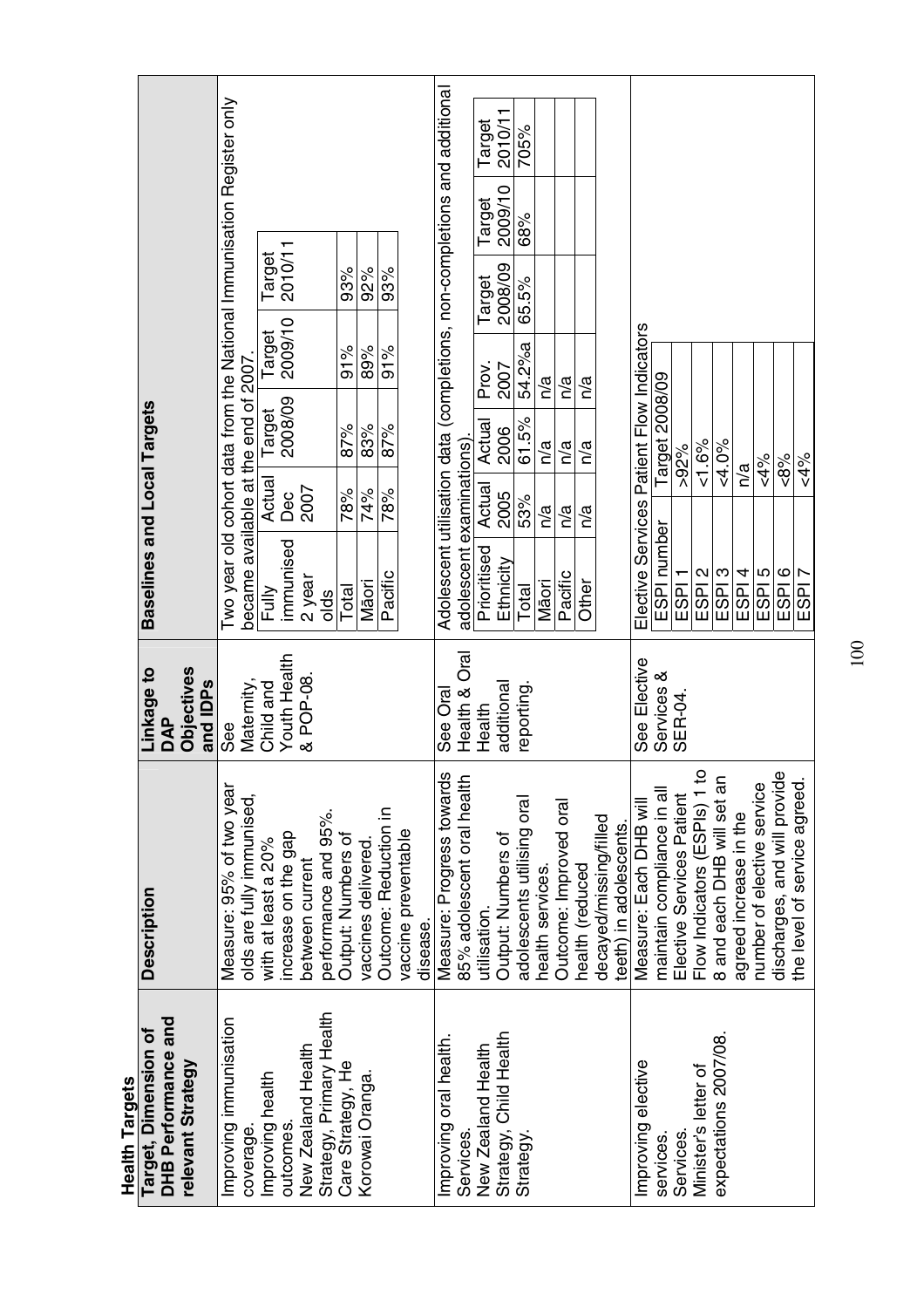|                                                                       |                                                                                                               | Total                       | 6152              |                        | 5034                    |                                                                      |                                                                    |                             |                                           |                          |                    |                        |                                                            |                    |                            |                              |                                      |           |                                                                         |                        | Target<br>∖iuL              |                  |
|-----------------------------------------------------------------------|---------------------------------------------------------------------------------------------------------------|-----------------------------|-------------------|------------------------|-------------------------|----------------------------------------------------------------------|--------------------------------------------------------------------|-----------------------------|-------------------------------------------|--------------------------|--------------------|------------------------|------------------------------------------------------------|--------------------|----------------------------|------------------------------|--------------------------------------|-----------|-------------------------------------------------------------------------|------------------------|-----------------------------|------------------|
|                                                                       |                                                                                                               | Additional                  | 706               |                        | 503                     | Hutt Valley DHB supports the national targets and will work with the | central region cancer network and Capital and Coast DHB (our local |                             |                                           |                          |                    |                        |                                                            |                    |                            |                              |                                      |           | Ambulatory Sensitive Hospitalisations, indirectly standardised ratio of |                        | Actual<br>ö                 |                  |
| Baselines and Local Targets                                           | $>92\%$                                                                                                       | Base                        | 5446              |                        | 4531                    |                                                                      | provider) towards achievement of these.                            |                             |                                           |                          |                    |                        |                                                            |                    |                            |                              |                                      |           |                                                                         |                        | Actual<br>Ethnicity         |                  |
|                                                                       | Elective Volumes<br>ESPI <sup>8</sup>                                                                         |                             | Estimated<br>Cost | Discharges<br>Weighted | Discharges<br>Estimated |                                                                      |                                                                    |                             |                                           |                          |                    |                        |                                                            |                    |                            |                              |                                      |           |                                                                         | observed to expected   | Age                         |                  |
| <b>Objectives</b><br>Linkage to<br>and IDP <sub>s</sub><br><b>DAP</b> |                                                                                                               |                             |                   |                        |                         | See Cancer                                                           | and Palliative<br>Care & POP-                                      | $\frac{1}{2}$               |                                           |                          |                    |                        |                                                            |                    |                            |                              |                                      |           | See Primary                                                             | Health Care,           | Maternity,                  | Child and        |
| <b>Description</b>                                                    | Output: Number of elective<br>Outcome: Fair operation of<br>elective waiting lists and<br>service discharges. | certainty around treatment. |                   |                        |                         | Measure: All patients wait                                           | between first specialist<br>ess than six weeks                     | assessment and the start of | treatment (excluding<br>adiation oncology | category D) and there is | improvement in the | proportion of patients | time guidelines within each<br>meeting the individual wait | priority category. | Output: Number of patients | receiving radiation oncology | Outcome: Timely cancer<br>treatment. | treatment | Measure: There will be a                                                | decline in the rate of | admissions to hospital that | are avoidable or |
| DHB Performance and<br>Target, Dimension of<br>relevant Strategy      |                                                                                                               |                             |                   |                        |                         | Reducing cancer waiting                                              | Services.<br>times.                                                | New Zealand Health          | Strategy, Cancer Control<br>Strategy.     |                          |                    |                        |                                                            |                    |                            |                              |                                      |           | Reducing ambulatory                                                     | sensitive (avoidable)  | admissions                  | Consultation and |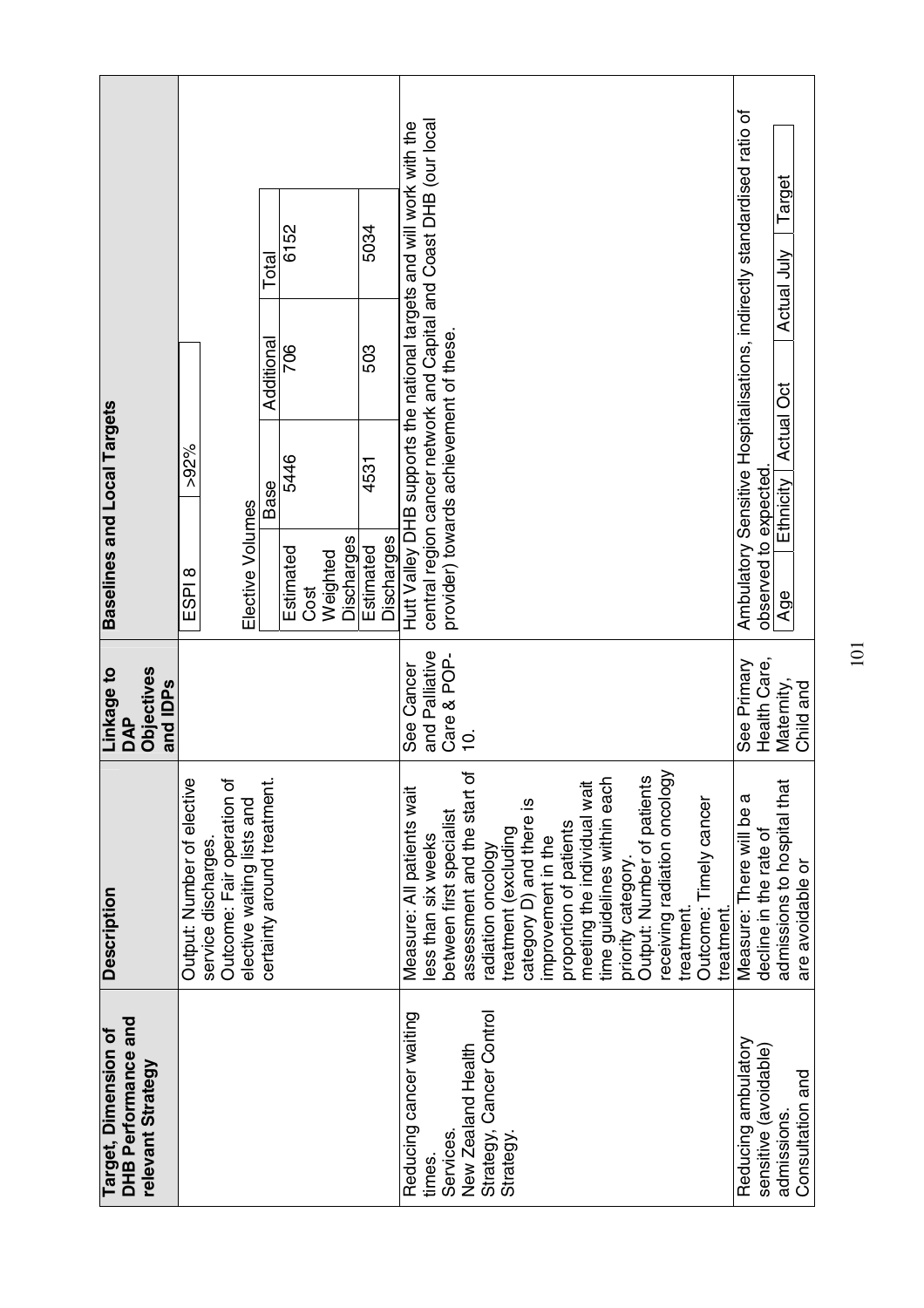|                                                                  |                          | 5116                        | 500                       | $5 = 115$                       | $\leq$ =127           | $\leq$ =122    | $\epsilon$ =149    | $500 = 5$            | $-95$                | 2110       |                                                   |                     |                                              |                                       |                            |                               |           |                    |                                                        |                          |               |                                           |                    |                                   |                        |                                         |             |                                                       |
|------------------------------------------------------------------|--------------------------|-----------------------------|---------------------------|---------------------------------|-----------------------|----------------|--------------------|----------------------|----------------------|------------|---------------------------------------------------|---------------------|----------------------------------------------|---------------------------------------|----------------------------|-------------------------------|-----------|--------------------|--------------------------------------------------------|--------------------------|---------------|-------------------------------------------|--------------------|-----------------------------------|------------------------|-----------------------------------------|-------------|-------------------------------------------------------|
|                                                                  | 2007                     | 119                         | 101                       | 120                             | 137                   | 132            | 161                | 108                  |                      | 112        |                                                   |                     |                                              |                                       | <b>Target</b>              | 2008/09                       | 41%       |                    | 51%                                                    | 52%                      |               | 50%                                       |                    |                                   |                        |                                         |             |                                                       |
|                                                                  |                          |                             |                           |                                 |                       |                |                    |                      | 69                   |            |                                                   |                     |                                              |                                       | Prov.                      | 2007                          | 38%       |                    | 77%                                                    | 78%                      |               | 69%                                       |                    |                                   |                        |                                         |             |                                                       |
|                                                                  |                          |                             |                           |                                 |                       |                |                    |                      |                      |            |                                                   |                     |                                              |                                       | Actua                      | 2006                          | 41%       |                    | 88%                                                    | 83%                      |               | 74%                                       |                    |                                   |                        |                                         |             |                                                       |
|                                                                  | 2006                     | 119                         | 105                       | 127                             | 136                   | $\frac{1}{2}$  | 176                | 108                  | 87                   | 124        |                                                   |                     |                                              |                                       | Actual                     | 2005                          | 46%       |                    | 89%                                                    | 86%                      |               | 78%                                       |                    |                                   |                        |                                         |             |                                                       |
|                                                                  |                          | Māori                       | Pacific                   | Other                           | Māori                 | Pacific        | Other              | Māori                | Pacific              | Other      |                                                   |                     |                                              |                                       |                            |                               |           |                    |                                                        |                          |               |                                           |                    |                                   |                        |                                         |             |                                                       |
| Baselines and Local Targets                                      |                          | $0 - 74$                    | $0 - 74$                  | $0 - 74$                        | $\overline{0}$        | $\overline{0}$ | $\overline{0}$     | 45-64                | 45-64                | 45-64      |                                                   |                     |                                              | Diabetes detection and follow-up rate | Target Group               |                               | Māori     |                    | Pacific                                                | Other                    |               | Total                                     |                    | Diabetes management - HBA1C <= 8% |                        | Cardiovascular disease risk recognition |             |                                                       |
| Linkage to<br><b>Objectives</b><br>and IDPs<br>DAP               | Youth Health,            | Health of                   | Older People              | & SER-01,<br>SER-02,<br>SER-07. |                       |                |                    |                      |                      |            |                                                   |                     |                                              | See Chronic                           | ళ<br>Diseases              | POP-01,<br>POP-02,<br>POP-03. |           |                    |                                                        |                          |               |                                           |                    |                                   |                        |                                         |             |                                                       |
| <b>Description</b>                                               | preventable by community | and primary health care for | 0-4 year olds, those aged | 45-64 and those aged 0-74       | across all population | groups.        | Output: Numbers of | ambulatory sensitive | (avoidable) hospital | admissions | Outcome: Increased access<br>and effectiveness of | primary health care | services and freed up<br>hospital resources. | Measure: There will be an             | increase in the percentage | of people in all population   | groups:   | Estimated to have  | diabetes accessing free<br>annual checks.              | On the diabetes register | who have good | diabetes management<br>$(HBA1c \leq 8\%)$ | Who have had their | five-year absolute                | cardiovascular disease | risk recorded in the last               | five years. | There will be improved<br>ممثلما يتممم المعملا ينابسه |
| DHB Performance and<br>Target, Dimension of<br>relevant Strategy | collaboration.           | Primary Health Care         | Strategy, Child Health    | Strategy, Health of Older       | People Strategy       |                |                    |                      |                      |            |                                                   |                     |                                              | Improving diabetes and                | cardiovascular disease.    | Improving health              | outcomes. | New Zealand Health | Strategy, Minister's letter<br>of expectations 2008/09 |                          |               |                                           |                    |                                   |                        |                                         |             |                                                       |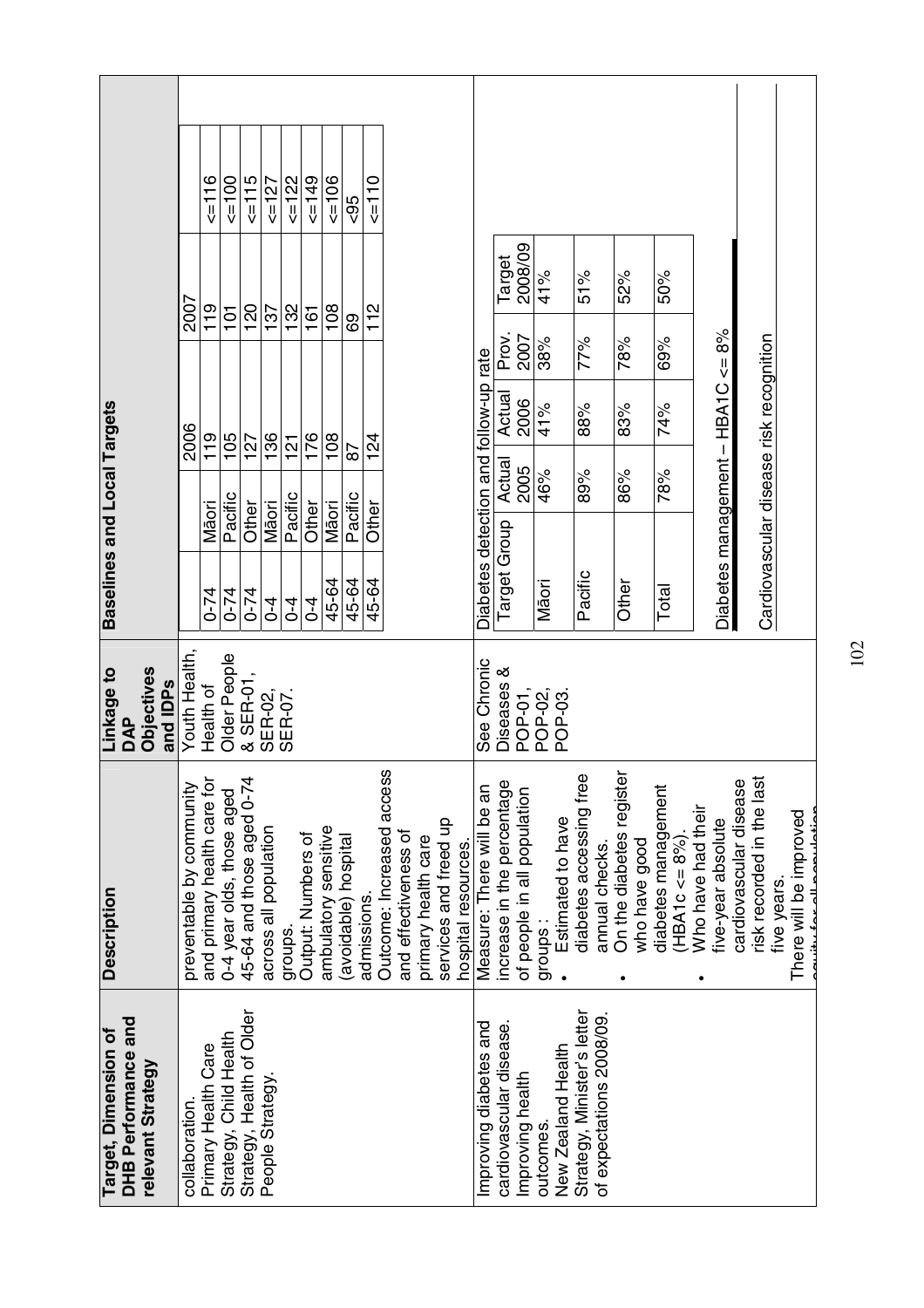|                                                                  | 2008/09<br>Target                                  |                                                              |                                                                |                                                    |                                                 |                                                                                                            |                                                                                               | 2010/11<br>Target                                     | 100%                                             | 100%                                                    | 100%                                 | 100%          | $100\%$                             | 100%                              | $\frac{900}{100\%}$ |                   |
|------------------------------------------------------------------|----------------------------------------------------|--------------------------------------------------------------|----------------------------------------------------------------|----------------------------------------------------|-------------------------------------------------|------------------------------------------------------------------------------------------------------------|-----------------------------------------------------------------------------------------------|-------------------------------------------------------|--------------------------------------------------|---------------------------------------------------------|--------------------------------------|---------------|-------------------------------------|-----------------------------------|---------------------|-------------------|
|                                                                  |                                                    | tbc                                                          | tbc                                                            | tbc                                                | tbc                                             |                                                                                                            |                                                                                               | 2009/10<br>Target                                     | 100%                                             | 100%                                                    | 100%                                 | 100%          | 100%                                | 100%                              | 100%                |                   |
|                                                                  | 2007/08<br>Actual                                  | n/a                                                          | n/a                                                            | n/a                                                | n/a                                             |                                                                                                            |                                                                                               | 2008/09<br>Target                                     | 99%                                              | 99%                                                     | 99%                                  | 99%           | 99%                                 | 99%                               | 99%                 |                   |
|                                                                  |                                                    |                                                              |                                                                | $> 45$ years of                                    |                                                 |                                                                                                            |                                                                                               | Actual<br>Dec                                         | 97.3%<br>(71)                                    | 100%<br>E                                               | 100%<br>$\widehat{\Omega}$           | 97.4%<br>(74) | 97.5%<br>(39)                       | 100%<br>$\widehat{\tau}$          | n/a                 | $\widehat{\circ}$ |
|                                                                  |                                                    |                                                              |                                                                |                                                    |                                                 |                                                                                                            |                                                                                               | Ethnic<br>Group                                       | Māori                                            | Māori                                                   | Māori                                | Māori         | Pacific                             | Pacific                           | Pacific             |                   |
| Baselines and Local Targets                                      | Target Group                                       | Māori/Pacific & Indian subcontinent men<br>>35 years of age. | Māori/Pacific & Indian subcontinent<br>women >45 years of age. | NZ European & Other men<br>age.                    | NZ European & Other women > 55 years<br>of age. |                                                                                                            | Clients with enduring mental illness having up to date crisis<br>prevention/resiliency plans. | Target Group                                          | addictions only)<br>20 years+ (exc.              | addictions only)<br>20 years +                          | Child & Youth                        | Total         | 20 years+ (exc.<br>addictions only) | (addictions only)<br>20 years $+$ | Child & Youth       |                   |
| <b>Objectives</b><br>Linkage to<br>and IDP <sub>s</sub><br>DAP   |                                                    |                                                              |                                                                |                                                    |                                                 |                                                                                                            | See Menta<br>Health &                                                                         | POP-06,<br>POP-07,                                    | QUA-02,<br>QUA-04,                               | Mental Health<br>Delivery of                            | Volumes.<br>Service                  |               |                                     |                                   |                     |                   |
| <b>Description</b>                                               | equity for all population<br>groups in relation to | diabetes management.<br>Output: Numbers of                   | Checked' annual reviews.<br>diabetics receiving 'Get           | Numbers of people with<br>their five-year absolute | cardiovascular risk<br>recorded.                | equity between population<br>management of chronic<br>disease and improved<br>Outcome: Improved<br>groups. | Measure: All clients with<br>enduring mental illness                                          | prevention/resiliency plans<br>have up to date crisis | Output: Number of crisis<br>NMHSS criteria 16.4) | prevention/resiliency plans.<br>Outcome: Ensuring long- | term clients' needs are<br>addressed |               |                                     |                                   |                     |                   |
| DHB Performance and<br>Target, Dimension of<br>relevant Strategy |                                                    |                                                              |                                                                |                                                    |                                                 |                                                                                                            | Improving mental health<br>services.                                                          | New Zealand Health<br><b>Services</b>                 | Improving Mental Health<br>Strategy, Te Tāhuhu:  | 2005-2015, Te Kokiri: The<br>Mental Health and          | Addiction Plan 2006-<br>2015.        |               |                                     |                                   |                     |                   |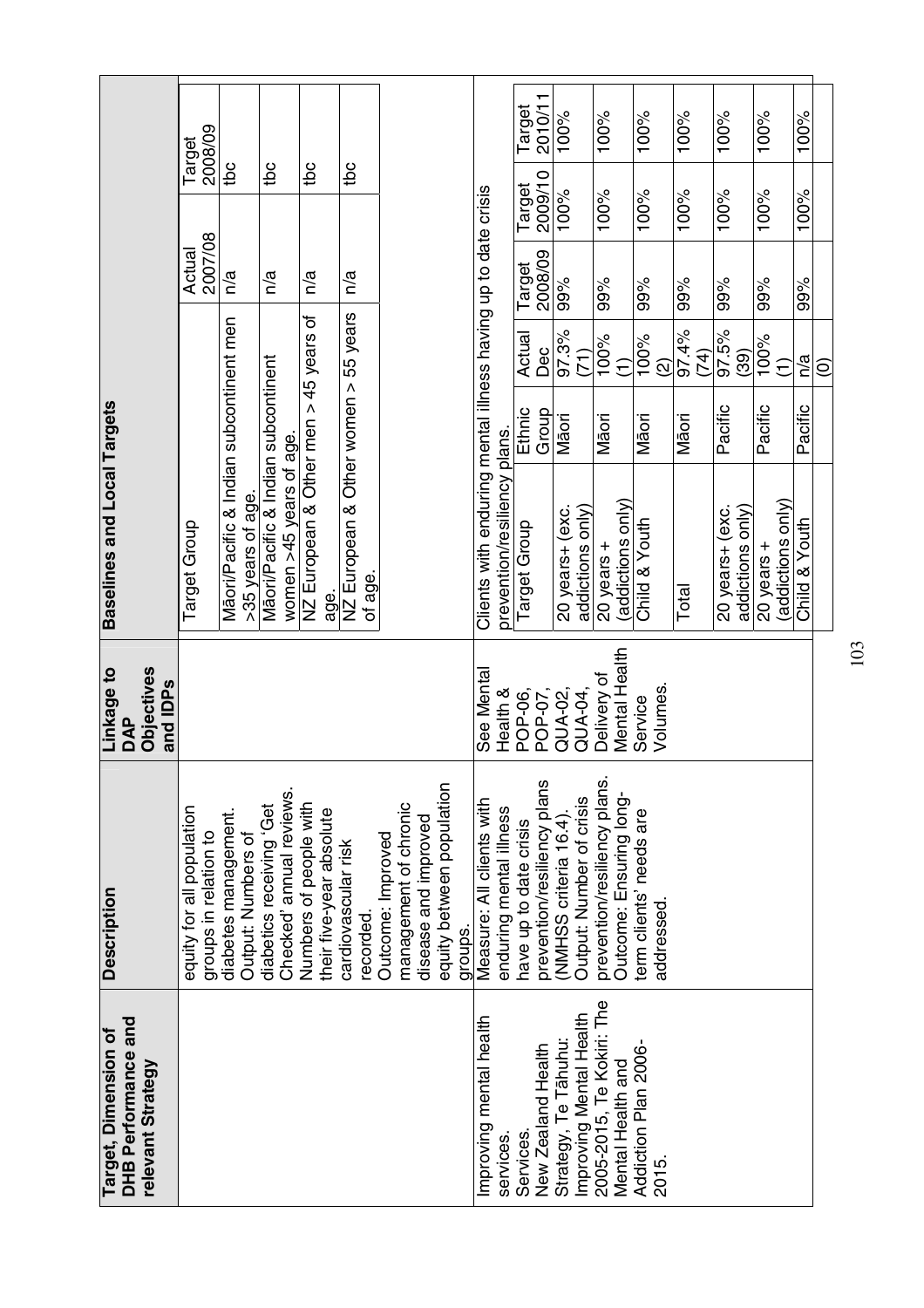| Target, Dimension of                               | <b>Description</b>                      | Linkage to                                              | Baselines and Local Targets                                                  |         |                          |     |      |      |
|----------------------------------------------------|-----------------------------------------|---------------------------------------------------------|------------------------------------------------------------------------------|---------|--------------------------|-----|------|------|
| <b>DHB Performance and</b><br>relevant Strategy    |                                         | <b>Objectives</b><br>and IDP <sub>s</sub><br><b>DAP</b> |                                                                              |         |                          |     |      |      |
|                                                    |                                         |                                                         | Child & Youth                                                                | Pacific | n/a<br>$\widehat{\odot}$ | 99% | 100% | 100% |
|                                                    |                                         |                                                         | Total                                                                        | Pacific | 97.6%<br>(40)            | 99% | 100% | 100% |
|                                                    |                                         |                                                         | 20 years+ (exc.                                                              | Other   | 98.2%                    | 99% | 100% | 100% |
|                                                    |                                         |                                                         | addictions only)                                                             |         | (482)                    |     |      |      |
|                                                    |                                         |                                                         | 20 years $+$                                                                 | Other   | 100%                     | 99% | 100% | 100% |
|                                                    |                                         |                                                         | (addictions only)                                                            |         | ම                        |     |      |      |
|                                                    |                                         |                                                         | Child & Youth                                                                | Other   | 100%<br>(16)             | 99% | 100% | 100% |
|                                                    |                                         |                                                         | Total                                                                        | Other   | 98.3%                    | 99% | 100% | 100% |
|                                                    |                                         |                                                         |                                                                              |         | (507)                    |     |      |      |
|                                                    |                                         |                                                         | 20 years+ (exc.                                                              | Total   | 98.0%                    | 99% | 100% | 100% |
|                                                    |                                         |                                                         | addictions only)                                                             |         | (592)                    |     |      |      |
|                                                    |                                         |                                                         | 20 years +                                                                   | Total   | 100%                     | 99% | 100% | 100% |
|                                                    |                                         |                                                         | (addictions only)                                                            |         | (11)                     |     |      |      |
|                                                    |                                         |                                                         | Child & Youth                                                                | Total   | $\frac{9600}{100\%}$     | 99% | 100% | 100% |
|                                                    |                                         |                                                         |                                                                              |         | (18)                     |     |      |      |
|                                                    |                                         |                                                         | Total                                                                        | Total   | 98.1%<br>(621)           | 99% | 100% | 100% |
| Improving nutrition,                               | Measure: DHB activity                   | See Public                                              | Hutt Valley DHB supports the national targets and activity will support      |         |                          |     |      |      |
| increasing physical                                | supports achievement of                 | Health,                                                 | achievement of these. We will support the HEHA Strategy and reflect          |         |                          |     |      |      |
| activity and reducing                              | these health sector targets             | Intersectoral                                           | the priority population health objectives of improving nutrition, increasing |         |                          |     |      |      |
| obesity                                            | Proportion of infants                   | Collaboration                                           | physical activity and reducing obesity. We will collect data on              |         |                          |     |      |      |
| Improving health                                   | exclusively and fully                   | Primary                                                 | breastfeeding rates from our Well Child providers and from data              |         |                          |     |      |      |
| outcomes                                           | breastfeed:                             | Health Care,                                            | supplied by Plunket. We will implement activities in the breastfeeding       |         |                          |     |      |      |
| New Zealand Health                                 | 74+% at six weeks; 57+%                 | Maternity,<br>Child and                                 | action section of our 2008/09 District HEHA Ministry Approved Plan.          |         |                          |     |      |      |
| Strategy, Healthy Eating<br>Healthy Action, Oranga | at three months; 27+% at<br>six months. | Youth Health.                                           |                                                                              |         |                          |     |      |      |
| Kai – Oranga Pumau: A                              | Proportion of adults (15+               |                                                         |                                                                              |         |                          |     |      |      |
| strategic framework                                | years) consuming at least               |                                                         |                                                                              |         |                          |     |      |      |
|                                                    | three servings of                       |                                                         |                                                                              |         |                          |     |      |      |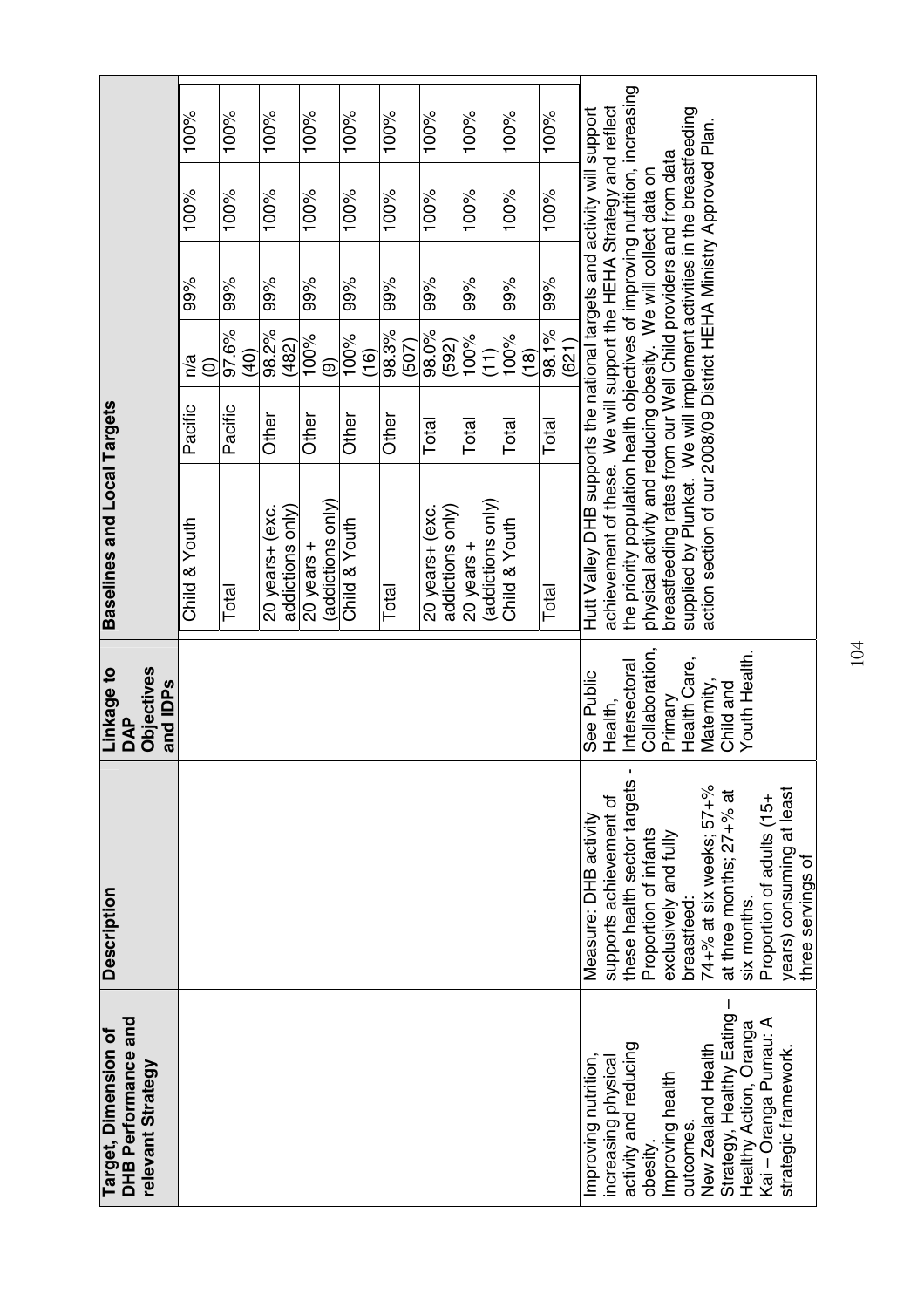| Baselines and Local Targets                                           |                                                                                                                                                                                                                                                                                                                                                                                                                       | Zealanders becoming addicted smokers and we will support reduction of<br>the settings where people are exposed to smoking or tobacco products.<br>We will work collaboratively to implement a tobacco control plan for the<br>achievement of this. We will support reduction in the incidence of New<br>Hutt Valley DHB supports the national target activity will support<br>region.                                   |
|-----------------------------------------------------------------------|-----------------------------------------------------------------------------------------------------------------------------------------------------------------------------------------------------------------------------------------------------------------------------------------------------------------------------------------------------------------------------------------------------------------------|-------------------------------------------------------------------------------------------------------------------------------------------------------------------------------------------------------------------------------------------------------------------------------------------------------------------------------------------------------------------------------------------------------------------------|
| <b>Objectives</b><br>Linkage to<br>and IDP <sub>s</sub><br><b>DAP</b> |                                                                                                                                                                                                                                                                                                                                                                                                                       | See Public<br>Health.                                                                                                                                                                                                                                                                                                                                                                                                   |
| Description                                                           | Output: Implementation of a<br>consumption; 62+% for fruit<br>nutrition, increased physica<br>Ministry Approved Plan for<br>years) consuming at least<br>Healthy Eating - Healthy<br>proportion of adults (15+<br>vegetables per day, and<br>two servings of fruit per<br>Action, Oranga Kai -<br>activity and reduced<br>Outcome: Improved<br>70+% for vegetable<br>Oranga Pumau.<br>consumption.<br>obesity<br>day: | Year 10 students by at least<br>than that for European Year<br>these health sector targets<br>and Pacific Year 10 'never<br>Increase the proportion of<br>supports achievement of<br>(baseline 57.9%) and an<br>Year 10 'never smokers'<br>smokers' that is greater<br>never smokers' among<br>increase) over 2007/08<br>increase for both Māori<br>Measure: DHB activity<br>10 'never smokers'.<br>3 percent (absolute |
| DHB Performance and<br>Target, Dimension of<br>relevant Strategy      |                                                                                                                                                                                                                                                                                                                                                                                                                       | Strategy, Cancer Control<br>New Zealand Health<br>caused by tobacco.<br>Reducing the harm<br>Improving health<br>outcomes.<br>Strategy                                                                                                                                                                                                                                                                                  |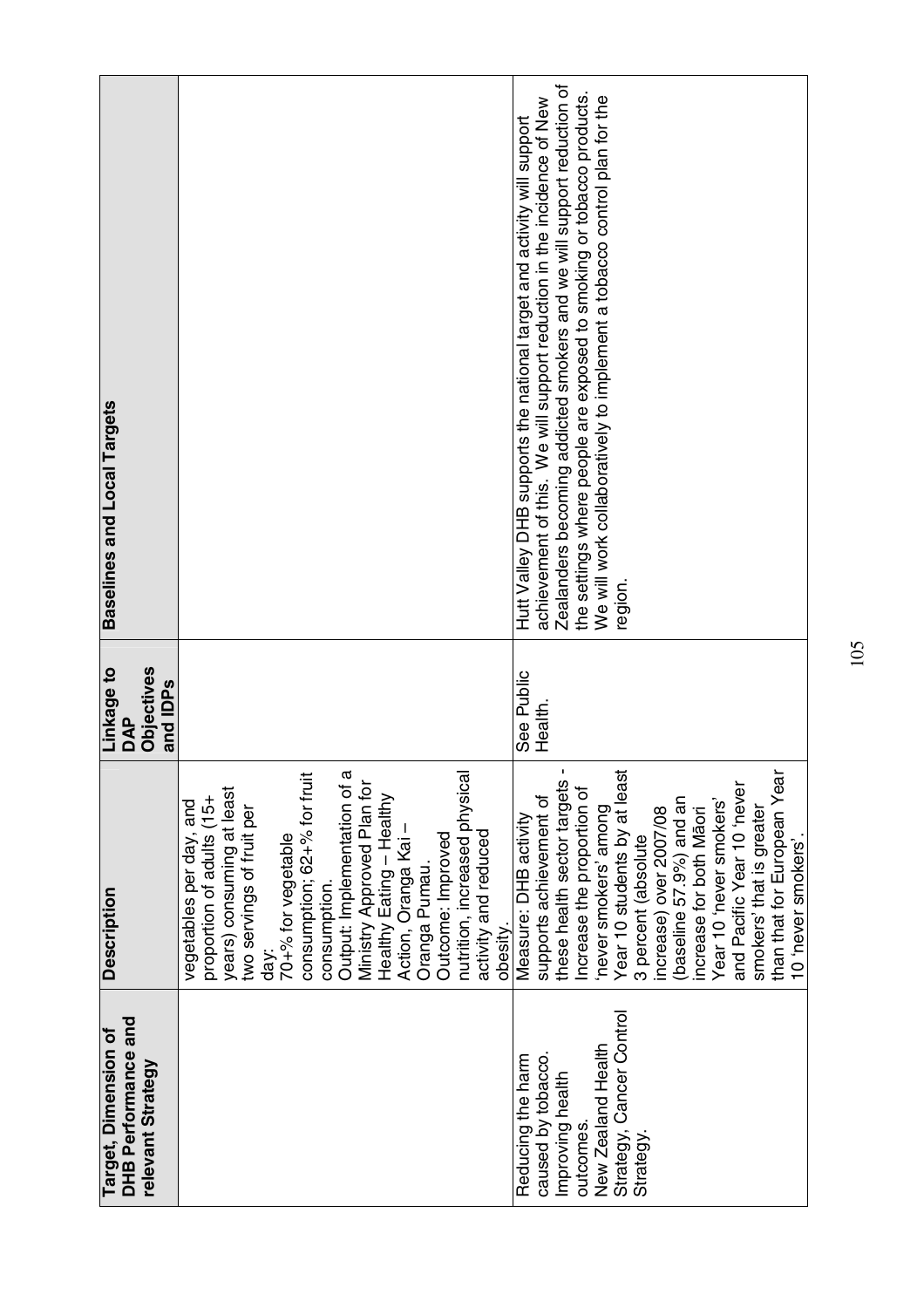| Baselines and Local Targets                                      |                                                                                                                                                                                                                                                                                                                                                                                                                                                                                                                                                                                |
|------------------------------------------------------------------|--------------------------------------------------------------------------------------------------------------------------------------------------------------------------------------------------------------------------------------------------------------------------------------------------------------------------------------------------------------------------------------------------------------------------------------------------------------------------------------------------------------------------------------------------------------------------------|
| Linkage to<br>DAP<br>Objectives<br>and IDPs                      |                                                                                                                                                                                                                                                                                                                                                                                                                                                                                                                                                                                |
| <b>Description</b>                                               | of exposure of non-smokers<br>non-smokers to SHS inside<br>that for European (baseline<br>tobacco control plan for the<br>(baseline 2007 16.1%) and<br>16.4%) that is greater than<br>Outcome: Reduction in the<br>to SHS inside the home to<br>prevalence of exposure of<br>greater Wellington region.<br>To reduce the prevalence<br>for Pacific (baseline 2007<br>2006 12.5%, 2007 7.5%)<br>harm caused by tobacco<br>less than 5% (baseline<br>and a reduction in the<br>Output: Collaborative<br>implementation of a<br>the home for Maori<br>consumption.<br>2007 6.5%). |
| DHB Performance and<br>Target, Dimension of<br>relevant Strategy |                                                                                                                                                                                                                                                                                                                                                                                                                                                                                                                                                                                |

# **Hutt Valley DHB District Strategic Plan Indicators**  ŕ م المصرا nela oi **DHR Dictrict Str Hittle Vittley**

|                                                    |                                                               | Two year old cohort data from the National Immunisation Register                    |                        |
|----------------------------------------------------|---------------------------------------------------------------|-------------------------------------------------------------------------------------|------------------------|
| Hutt valley DHB District Strategic Plan Indicators |                                                               | Actual   Target                                                                     |                        |
|                                                    | <b>Baseline data and targets</b>                              | only became available at the end of 2007.<br>Fully                                  | immunised   Dec   2008 |
|                                                    | <b>Desired outcomes</b>                                       | Want to see reduced<br>vaccine preventable<br>disease through                       | <b>Increasing</b>      |
|                                                    | <b>Measure Description</b>                                    | Percentage of children fully<br>mmunised by age two for<br>different ethnic groups. |                        |
|                                                    | <b>Output Class</b><br>and relevant<br>Indicator,<br>Strategy | mmunisation.<br>lmproving<br>health                                                 | outcomes.              |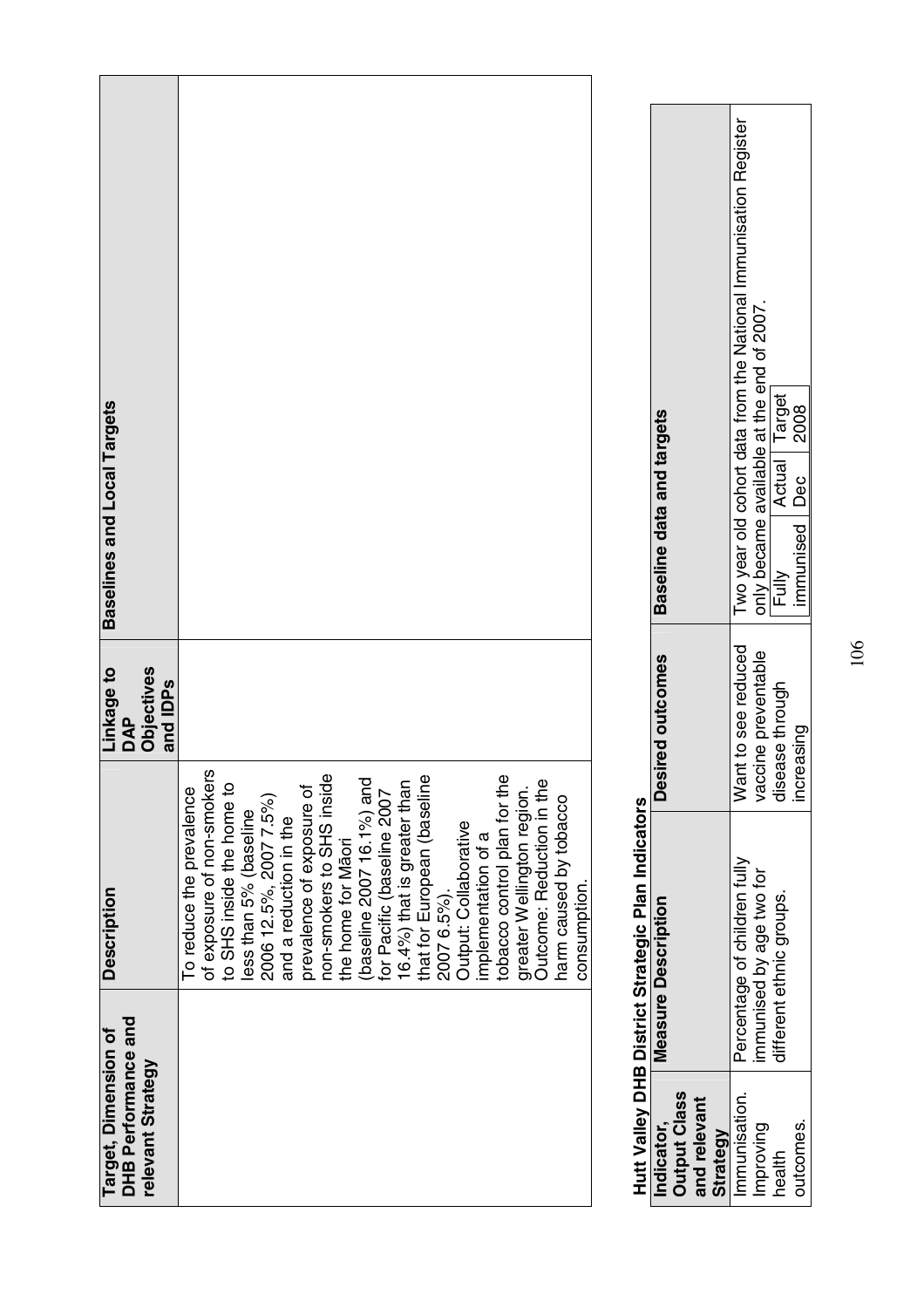|                                                              |                                  |                      |                                            |                 |                  |                           |                                                | Target                       | 2008                           | $\frac{2}{1}$          | $\frac{2}{1}$            | $\frac{1}{0}$          | 0.9             |                    |                     |                                       |              |                                             | Target                       | 2008                           |                                 | >1.15             |                      |                       |                       |                    |                   |                     |
|--------------------------------------------------------------|----------------------------------|----------------------|--------------------------------------------|-----------------|------------------|---------------------------|------------------------------------------------|------------------------------|--------------------------------|------------------------|--------------------------|------------------------|-----------------|--------------------|---------------------|---------------------------------------|--------------|---------------------------------------------|------------------------------|--------------------------------|---------------------------------|-------------------|----------------------|-----------------------|-----------------------|--------------------|-------------------|---------------------|
|                                                              |                                  |                      |                                            |                 |                  |                           |                                                | Actual                       | 2007                           | $\frac{2}{1}$          | $\frac{1}{4}$            | $\overline{0}$         | 0.9             |                    |                     |                                       |              | Accessible and appropriate services in PHOs | Actua                        | Dec                            | 2007                            | n/a               |                      |                       |                       |                    |                   |                     |
|                                                              |                                  |                      |                                            |                 |                  |                           |                                                | Actual<br>2006               |                                | $\frac{6}{1}$          | $\frac{2}{1}$            | $\overline{0.8}$       | $\frac{0}{1}$   |                    |                     |                                       |              |                                             | Actual                       | Sept                           | 2006                            | 1.13              |                      |                       |                       |                    |                   |                     |
|                                                              |                                  | 84%                  | 80%<br>84%                                 |                 |                  |                           |                                                | Actual<br>2005               |                                | $\overline{1}$ .       | $\frac{8}{1}$            | $\overline{0}$         | $\frac{0}{1}$   |                    |                     |                                       |              |                                             | Actua                        | June                           | 2006                            | 1.03              |                      |                       |                       |                    |                   |                     |
|                                                              | 2007                             | 78%                  | 74%<br>78%                                 |                 |                  |                           |                                                | Actual                       | 2004                           |                        |                          |                        |                 |                    |                     |                                       |              |                                             | Actua                        | Jan                            | 2006                            | 0.99              |                      |                       |                       |                    |                   |                     |
| Baseline data and targets                                    | 2 year<br>olds                   | Total                | Pacific<br>Māori                           |                 |                  |                           | POP-04 Oral Health - Mean DMFT score at Year 8 |                              |                                | $\ddot{1}$ .3<br>Māori | $\frac{2}{1}$<br>Pacific | $\frac{8}{2}$<br>Other | 0.9<br>Total    |                    |                     |                                       |              | SER-01                                      | )<br>도한                      | need: non                      | high need                       | Ratio             |                      |                       |                       |                    |                   |                     |
| Desired outcomes                                             | percentages of<br>children fully | immunised by age two | Immunisation register<br>by using National | information and | through outreach | immunisation<br>services. | Want to see improved                           | oral health through          | reductions in average          | DMFT scores by         | maintaining              | appropriate levels of  | staffing and by | implementing a new | model of community- | based dental care for<br>children and | adolescents. | Want to see improved                        | primary care access          | for high needs                 | populations as                  | measured through  | increasing ratios of | high need to non-high | need consultations by | working to improve | the management of | people with chronic |
| <b>Measure Description</b>                                   |                                  |                      |                                            |                 |                  |                           | Average number of                              | decayed/missing/filled teeth | (DMFT) at year 8 for different | ethnic groups.         |                          |                        |                 |                    |                     |                                       |              | Ratio of age-standardised rate              | of GP consultations per high | need person (decile 9 or 10 or | Māori/Pacific) compared to non- | high need person. |                      |                       |                       |                    |                   |                     |
| <b>Output Class</b><br>and relevant<br>Indicator<br>Strategy | New Zealand<br>Health            | Strategy             | Primary Health<br>Care Strategy,           | He Korowai      | Oranga.          |                           | Oral Health.                                   | Improving                    | health                         | outcomes.              | New Zealand              | Health                 | Strategy, Child | Health             | Strategy.           |                                       |              | Primary Health.                             | Services.                    | Primary Health                 | Care Strategy.                  |                   |                      |                       |                       |                    |                   |                     |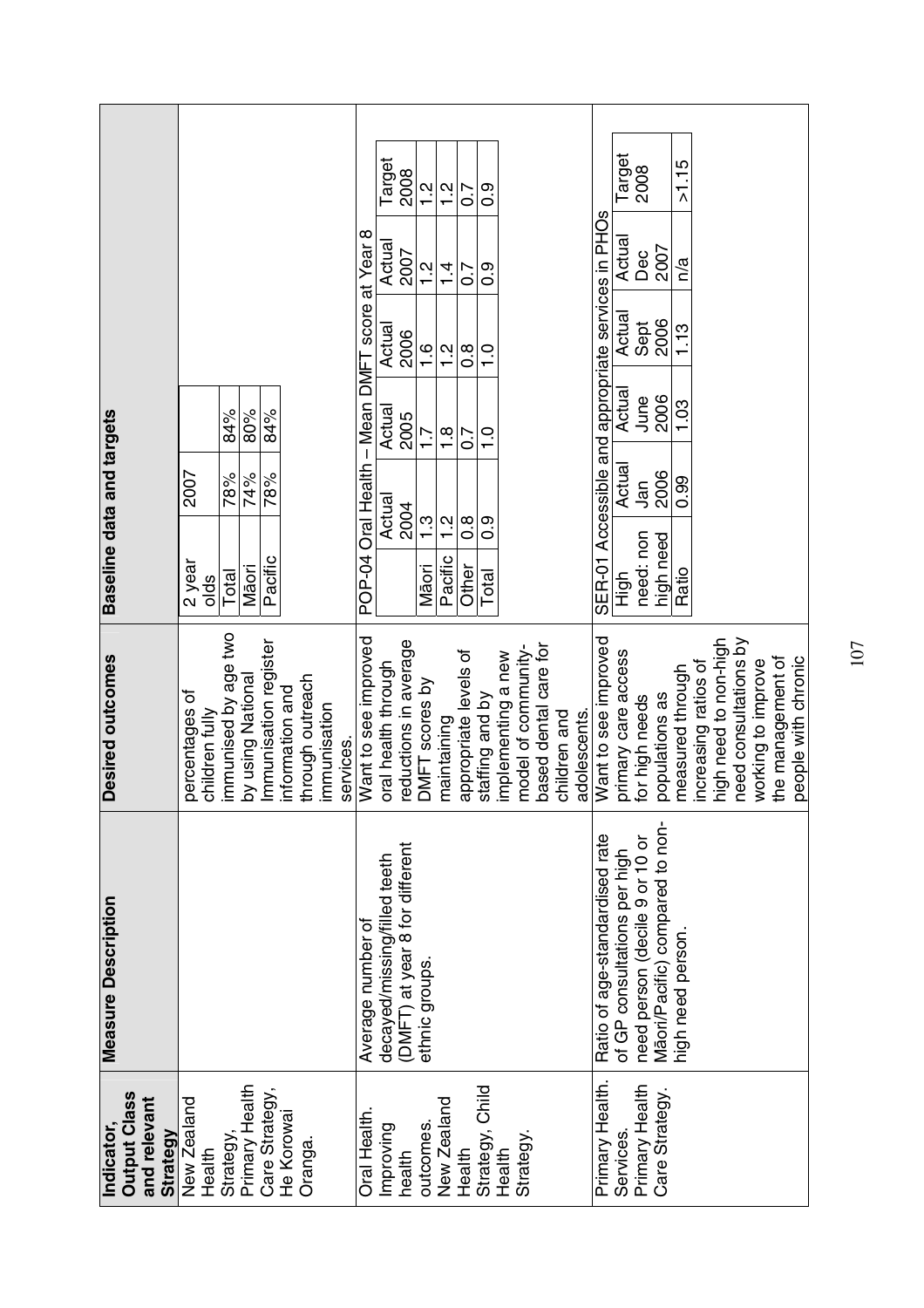|                                                               |             |                                       |                           |                        |                                 |                      |                       |           |                             |                     |                |                       |                   |                     |             |            |                       |                                            |                       |                              |                       |                 |                     |                        |                         |                      |                      |          |                                                         | Target                       |
|---------------------------------------------------------------|-------------|---------------------------------------|---------------------------|------------------------|---------------------------------|----------------------|-----------------------|-----------|-----------------------------|---------------------|----------------|-----------------------|-------------------|---------------------|-------------|------------|-----------------------|--------------------------------------------|-----------------------|------------------------------|-----------------------|-----------------|---------------------|------------------------|-------------------------|----------------------|----------------------|----------|---------------------------------------------------------|------------------------------|
|                                                               |             |                                       | Target                    | 2008                   | 41%                             | 51%                  | 52%                   | 50%       |                             |                     | Target         | 2008                  | 57%               | 50%                 | 79%         | 72%        |                       |                                            | Target                | 2008                         | 83%                   | 83%             | 83%                 | 83%                    |                         |                      |                      |          |                                                         | Actual                       |
|                                                               |             |                                       | Prov.                     | 2007                   | 38%                             | 77%<br>88%           | 78%                   | 69%       |                             | $\leq 8\%$          | Prov.          | 2007                  | 55%               | 50%                 | 75%         | 70%        |                       |                                            | Prov.                 | 2007                         | 56%                   | 59%<br>75%      | 61%                 | 60%                    |                         |                      |                      |          |                                                         | Actual                       |
|                                                               |             |                                       | Actua                     | 2006                   | 41%                             |                      | 83%                   | 74%       | <b>HBA1C</b><br>$\mathsf I$ |                     | Actual         | 2006                  | 57%               | 50%                 | 79%         | 73%        |                       |                                            | Actua                 | 2006                         | 79%                   |                 | 81%                 | 80%                    |                         |                      |                      |          |                                                         | Actual                       |
|                                                               |             |                                       | Actual                    | 2005                   | 46%                             | 89%                  | 86%                   | 78%       |                             |                     | Actual         | 2005                  | 59%               | 50%                 | 80%         | 74%        |                       | Actual<br>2005<br>82%<br>79%<br>82%<br>82% |                       |                              |                       |                 |                     |                        |                         |                      |                      |          |                                                         |                              |
| Baseline data and targets                                     |             | Diabetes detection and follow-up rate | Target Group              |                        | Māori                           | Pacific              | Other                 | Total     |                             | Diabetes management | Target group   |                       | Māori             | Pacific             | Other       | Total      |                       | Diabetic retinopathy screening             | Target group          |                              | Māori                 | Pacific         | Other               | Total                  |                         |                      |                      |          | BreastScreen Central coverage for Hutt Valley residents | Age<br>Ethnicity             |
| Desired outcomes                                              | conditions. | Want to see                           | increasing                | percentages of         | estimated numbers of            | people with diabetes | receiving free annual | checks.   | Want to see<br>ncreasing    |                     | percentages of | diagnosed people with | diabetes managing | their HBA1C levels. | Want to see | increasing | percentages of people | with diabetes                              | receiving retinopathy | These are to be<br>screening | achieved by improving | the primary and | secondary interface | for diabetes patients, | with a particular focus | on meeting the needs | of Māori and Pacific | peoples. | Want to see                                             | increasing coverage          |
| <b>Measure Description</b>                                    |             | Uptake of annual diabetes             | checks, bi-annual retinal | screening and diabetes | management for different ethnic | groups.              |                       |           |                             |                     |                |                       |                   |                     |             |            |                       |                                            |                       |                              |                       |                 |                     |                        |                         |                      |                      |          | Breast and cervical screening                           | coverage rates for different |
| <b>Output Class</b><br>and relevant<br>Indicator,<br>Strategy |             | <b>Diabetes</b>                       | Improving                 | health                 | outcomes.                       | New Zealand          | Health                | Strategy, | Minister's letter<br>৳      | expectations.       |                |                       |                   |                     |             |            |                       |                                            |                       |                              |                       |                 |                     |                        |                         |                      |                      |          | Screening                                               | Services.                    |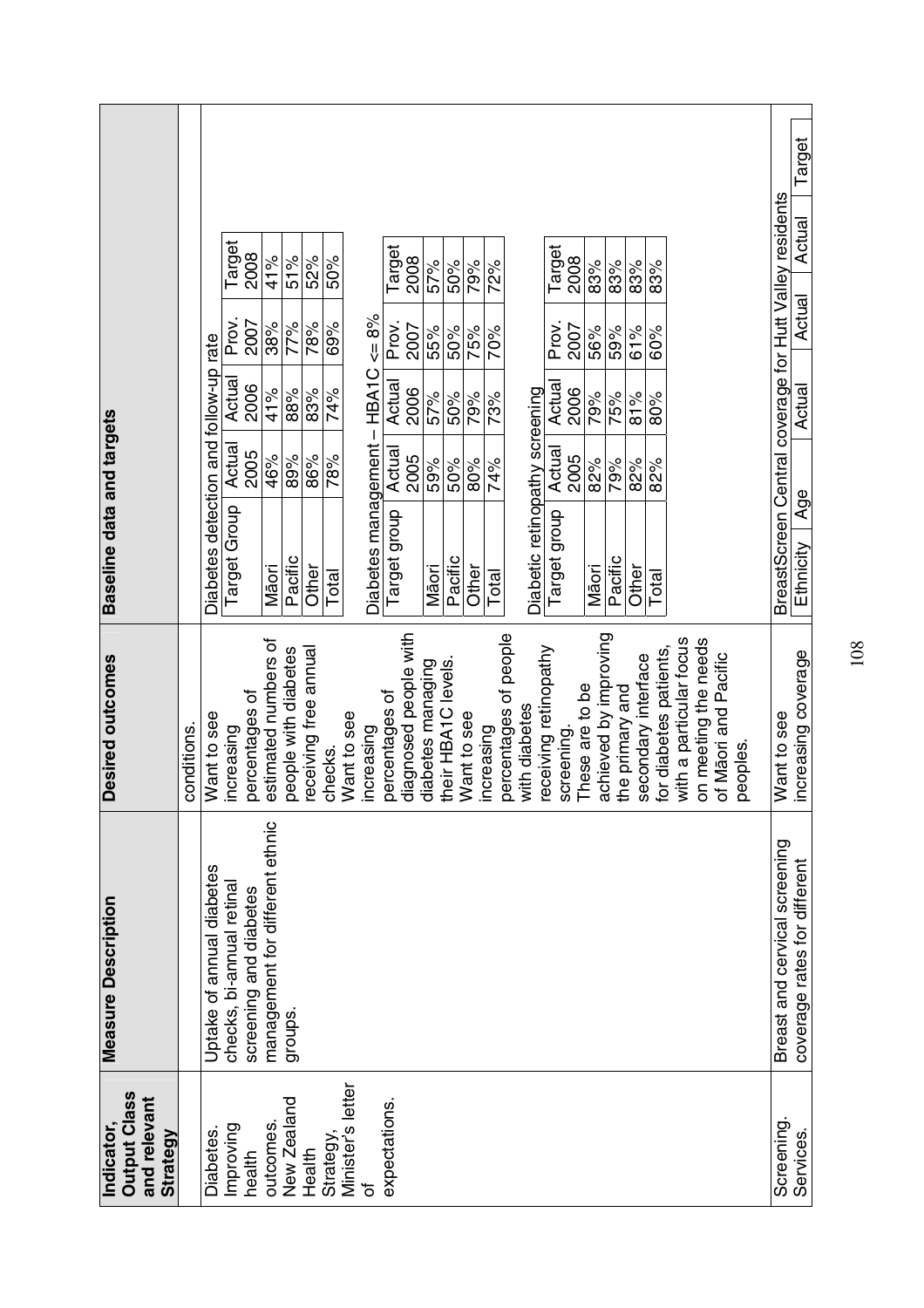|                                                              | 2007<br>Dec                      | 70%<br>45%  | 70%<br>69%         | 70%<br>75%        | 70%<br>74%    | 70%<br>70%           | 70%<br>64%             | 70%<br>48%         | 70%<br>44%         | Cervical Screening coverage (hysterectomy adjusted) for Hutt |                  | Target<br>Actual | Dec          | 2007 | 78%<br>n/a | 78%<br>n/a | 78%<br>n/a | 78%<br>n/a | 78%<br>n/a | 78%<br>n/a | 78%<br>n/a      | 78%<br>n/a | 78%<br>n/a | 78%<br>n/a | 78%<br>71.8% | 78%<br>n/a | 78%<br>n/a | 78%<br>n/a                | 78%<br>n/a |
|--------------------------------------------------------------|----------------------------------|-------------|--------------------|-------------------|---------------|----------------------|------------------------|--------------------|--------------------|--------------------------------------------------------------|------------------|------------------|--------------|------|------------|------------|------------|------------|------------|------------|-----------------|------------|------------|------------|--------------|------------|------------|---------------------------|------------|
|                                                              | 2006<br>Dec                      | 39%         | 64%                | 72%               | 75%           | 64%                  | 60%                    | 42%                | 36%                |                                                              |                  | Actual           | Dec          | 2006 | 58%        | 69%        | 71%        | 71%        | <b>72%</b> | 76%        | $\frac{6}{77%}$ | 72%        | 71%        | 68%        | 71%          | 52%        | 43%        | 50%                       | 80%        |
|                                                              | 2005<br>Dec                      | <b>20%</b>  | 64%                | $\frac{8}{26}$    | 66%           | 56%                  | 51%                    | 35%                | 28%                |                                                              |                  | Actual           | <b>Aut</b>   | 2006 | 57%        | 67%        | 69%        | 71%        | 69%        | 75%        | 74%             | 73%        | 76%        | 69%        | 70%          | 51%        | 40%        | $\overline{\mathsf{n}}$ a | 76%        |
|                                                              | Group                            | 45-49       | 50-54              | 55-59             | 60-64         | 65-69                | 45-69                  | 45-69              | 45-69              |                                                              |                  |                  | Age<br>Group |      | 20-24      | 25-29      | 30-34      | 35-39      | 40-44      | 45-49      | 50-54           | 55-59      | 60-64      | 65-69      | 20-69        | 20-69      | 20-69      | 20-69                     | 20-69      |
| Baseline data and targets                                    |                                  | ₹           | ₹                  | ₹                 | ₹             | ₹                    | ₹                      | Māori              | Pacific            |                                                              | Valley residents | Ethnicity        |              |      | ₹          | ₹          | ₹          | ₹          | ₹          | ₹          | ₹               | ₹          | ₹          | ₹          | ₹            | Māori      | Pacific    | Asian                     | Other      |
| Desired outcomes                                             | ates for eligible<br>populations | Nant to see | ncreasing coverage | ates for eligible | opulations by | working with PHOs on | educing disparities by | mproving access to | screening services | and increasing<br>participation.                             |                  |                  |              |      |            |            |            |            |            |            |                 |            |            |            |              |            |            |                           |            |
| <b>Measure Description</b>                                   | ethnic groups.                   |             |                    |                   |               |                      |                        |                    |                    |                                                              |                  |                  |              |      |            |            |            |            |            |            |                 |            |            |            |              |            |            |                           |            |
| <b>Output Class</b><br>and relevant<br>ndicator,<br>Strategy | New Zealand<br>Health            | Strategy,   | Cancer Control     | Strategy.         |               |                      |                        |                    |                    |                                                              |                  |                  |              |      |            |            |            |            |            |            |                 |            |            |            |              |            |            |                           |            |